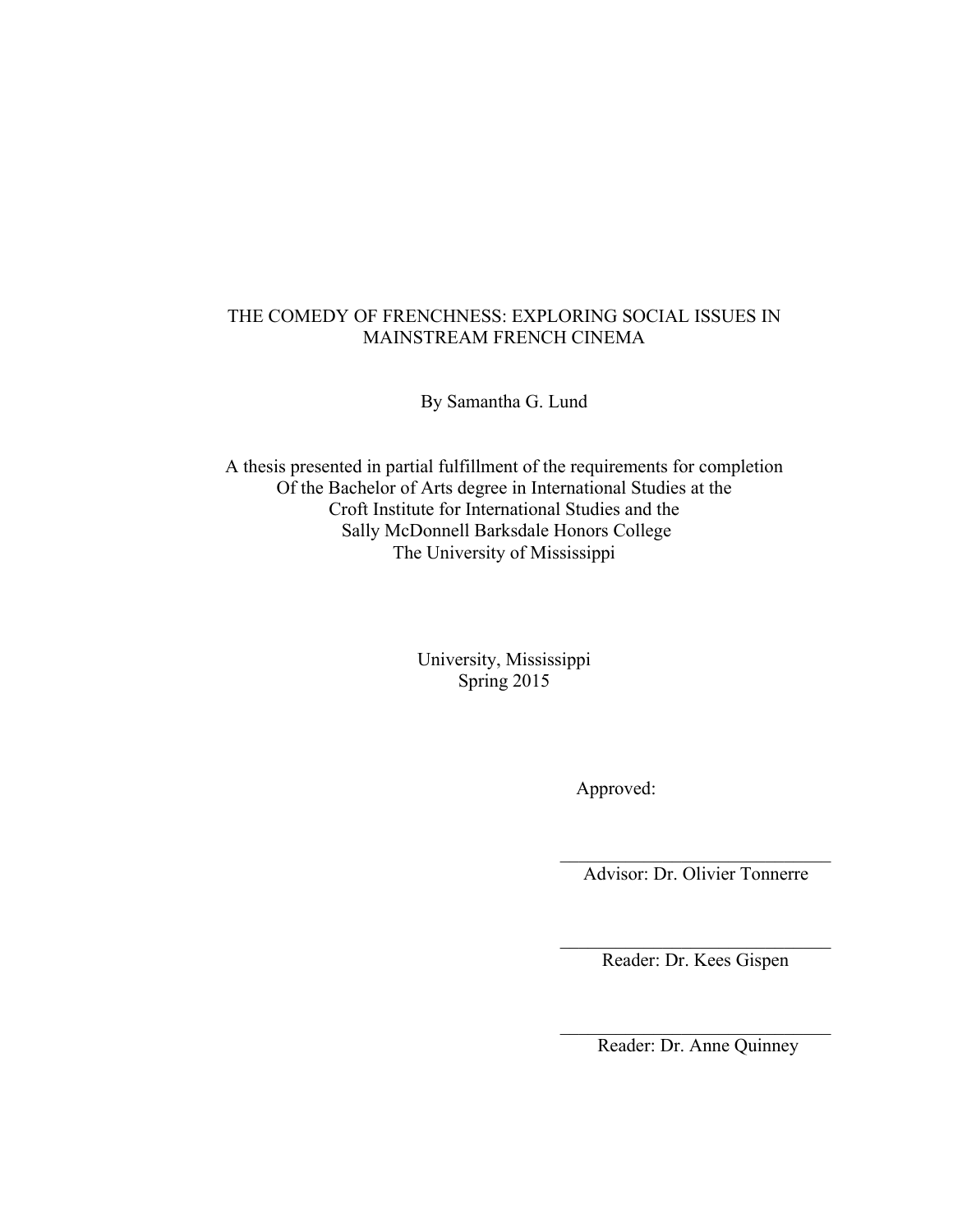© 2015 Samantha Gene Lund ALL RIGHTS RESERVED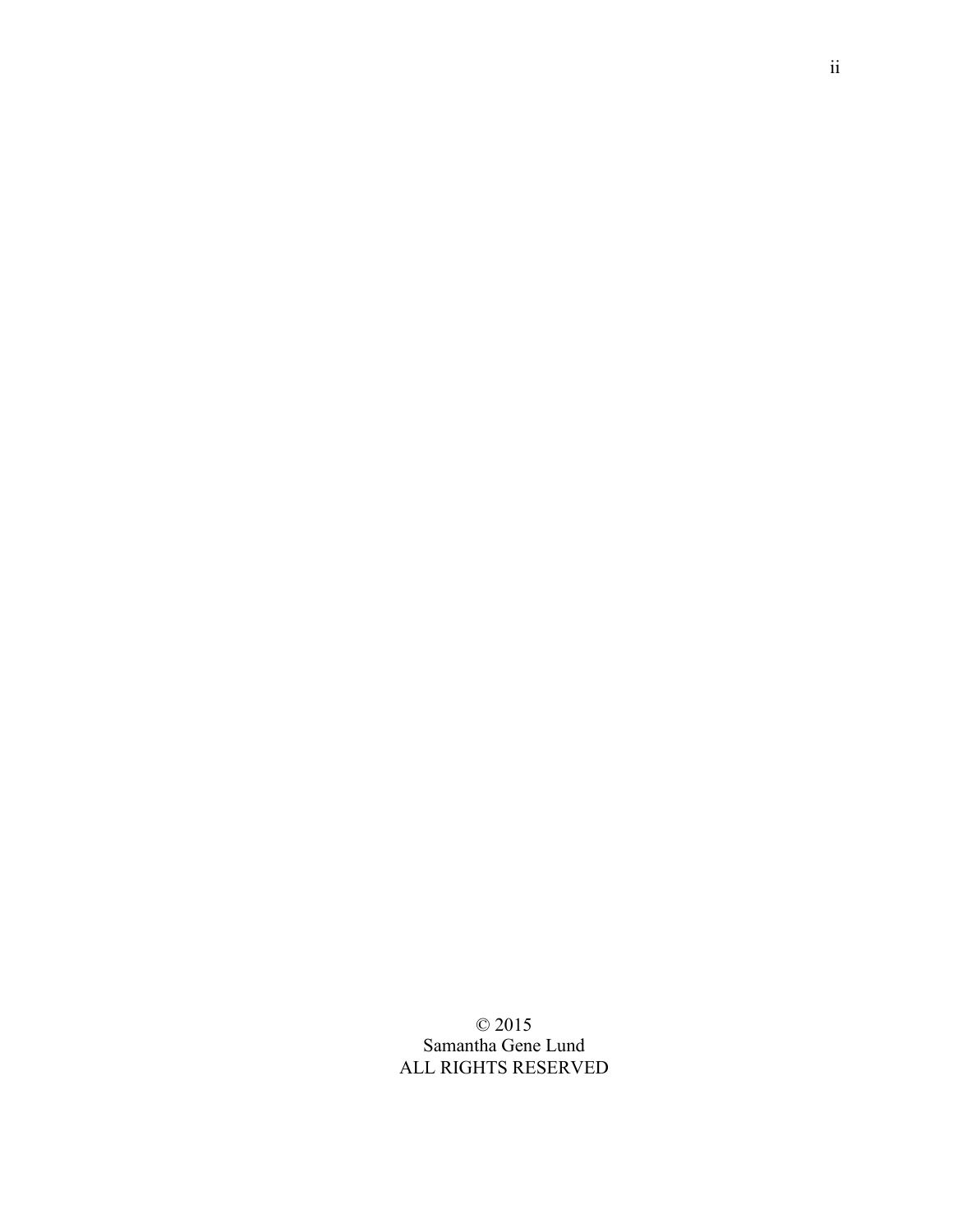## **ACKNOWLEDGMENTS**

I would like to offer my sincerest gratitude to my thesis advisor, Dr. Tonnerre, for his support and patience throughout this past year – especially the day water turned against me – and for always choosing to read my thesis before walking his dog. I would like to additionally thank Dr. Quinney and Dr. Gispen for their guidance throughout this whole process. I must also thank Paul Simon for singing me to sleep after every stressful night.

Finally, I would like to recognize my fellow Croft students who suffered with me all those nights and celebrated with me after every deadline. Vive La France, mes amis!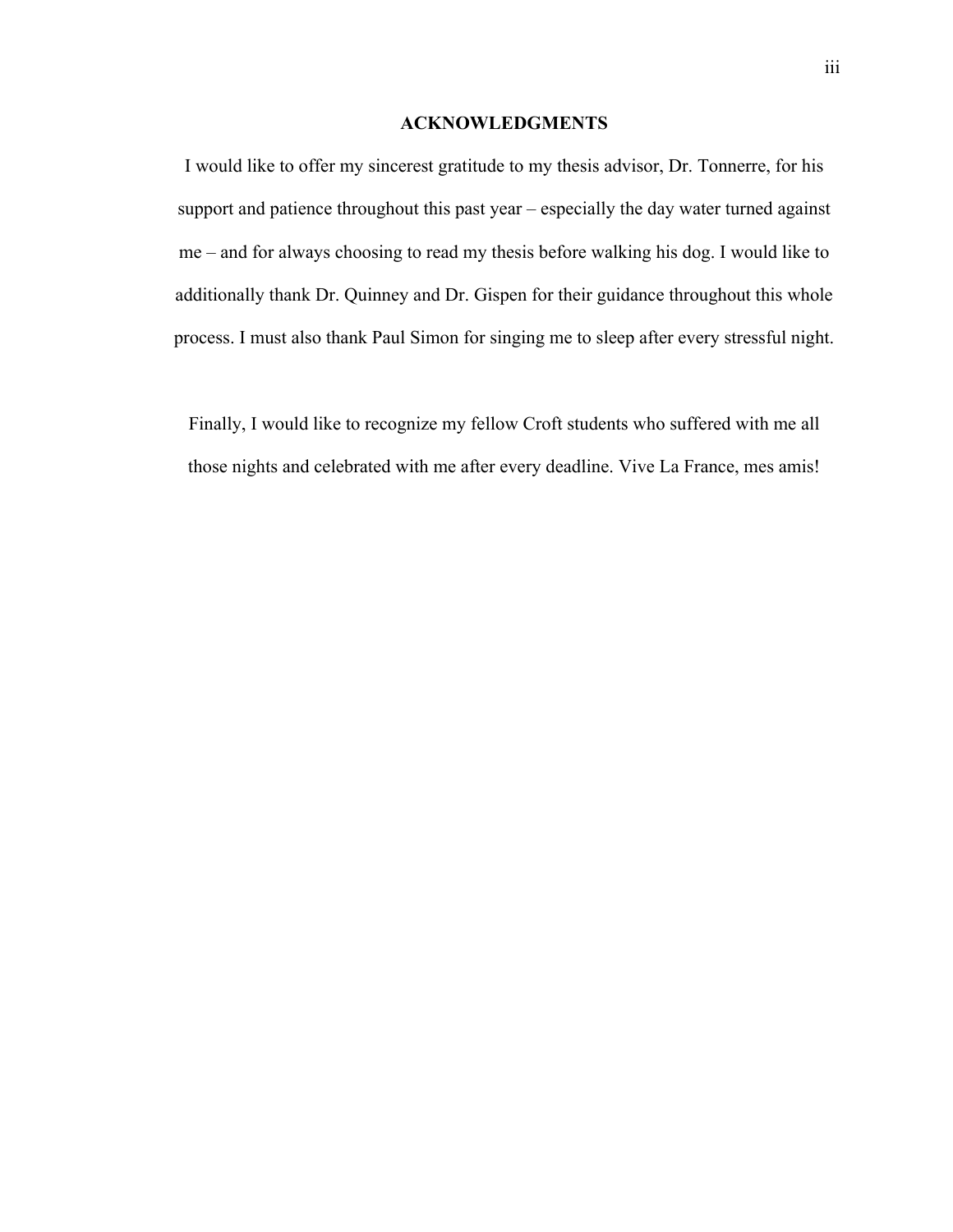# **TABLE OF CONTENTS**

| <b>INTRODUCTION</b>                                                                        | $\mathbf{1}$ |
|--------------------------------------------------------------------------------------------|--------------|
| <b>CHAPTER I:</b> Social and Historical Context of Contemporary Social Issues in France 10 |              |
| <b>CHAPTER II:</b> Intouchables                                                            | 22           |
| SUMMARY ANALYSIS<br><b>CONCLUSION</b>                                                      | 22<br>38     |
| <b>CHAPTER III:</b> Bienvenue chez les Ch'tis                                              | 41           |
| SUMMARY ANALYSIS                                                                           | 41           |
| <b>CONCLUSION</b>                                                                          | 55           |
| <b>CHAPTER IV:</b> <i>Qu'est-ce qu'on a fait au Bon Dieu?</i>                              | 59<br>59     |
| <b>SUMMARY ANALYSIS</b><br>CONCLUSION                                                      | 75           |
| <b>CONCLUSION</b>                                                                          | 79           |
| <b>BIBLIOGRAPHY</b>                                                                        | 85           |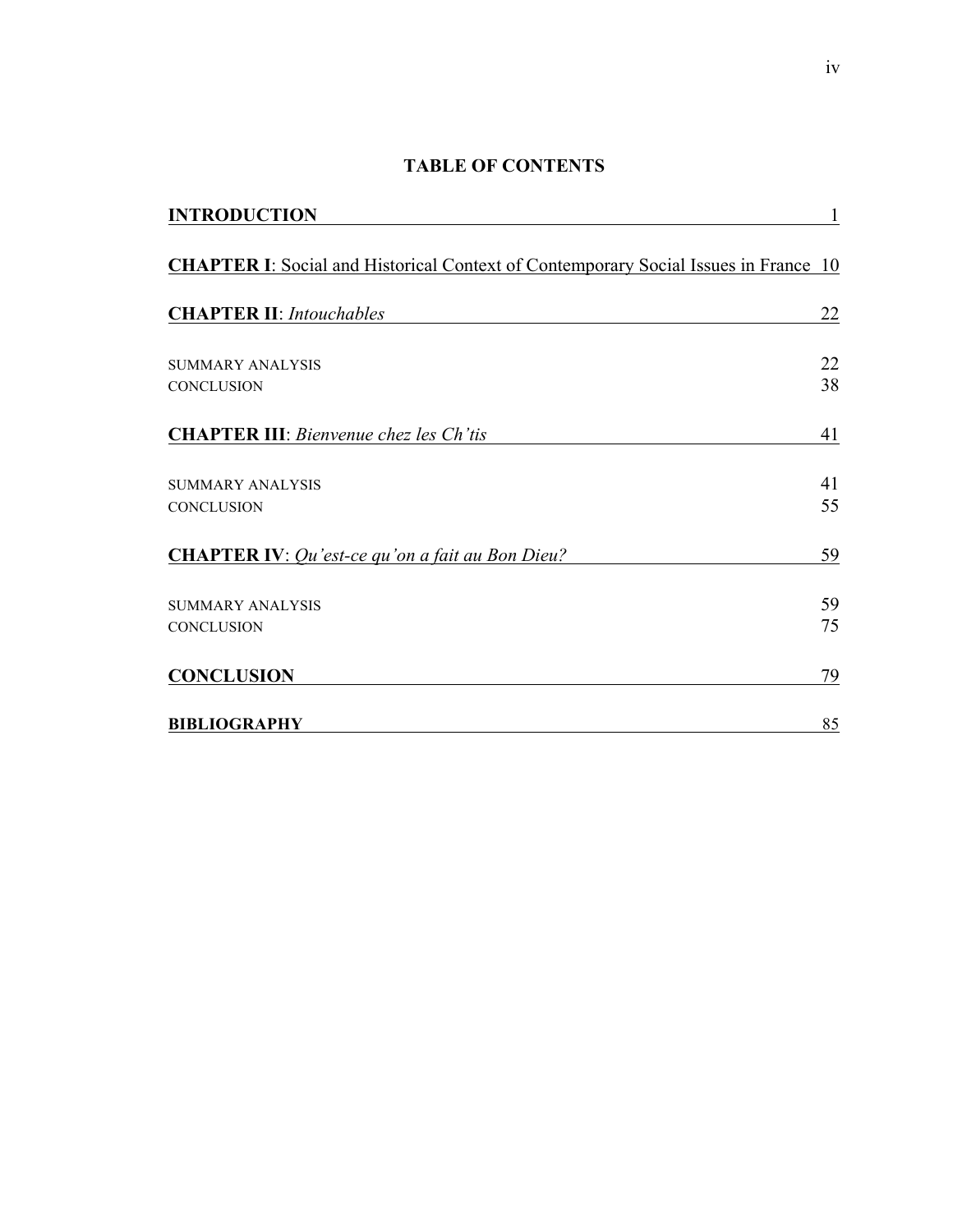## **INTRODUCTION**:

As pioneer of the cinema industry, France has long been concerned and involved in the creation and distribution of film both domestically and internationally. The birth of the film industry in the late 1800's coincided with a growing interest in national identity, which was, and still is, incorporated into French cinema today (Hayward 5). Issues of national identity and public unity continue to preoccupy France as it faces an increasingly globalized world and society. French cinema and culture have generally been associated with high culture and considered a fine art rather than purely entertainment, unlike most Hollywood films (Hatchondo 52). However, the last decade has seen a collection of extremely popular French movies that do not necessarily reflect this trend, but still attempt to continue the historical trend of making a statement in film by confronting contemporary social issues that are prevalent in French society. The purpose of this thesis is to investigate the various social issues identified and addressed in recent mainstream French films, and to determine how these issues (both in their depiction and the films' messages regarding these concerns) are presented with relevance to contemporary issues in France today.

I have chosen three recent, popular French films to analyze in their portrayal of relevant social issues in French society. These films include: *Intouchables* (2011)*, Bienvenue chez les Ch'tis* (2008)*,* and *Qu'est-ce qu'on a fait au Bon Dieu?* (2014). Each film features characters that are confronted with problems that affect many French people throughout the country, yet these films are unique in the manner in which they resolve and/or dismiss certain issues that society has not been able to overcome. I chose these specific films because of the surprising success of each one despite some rather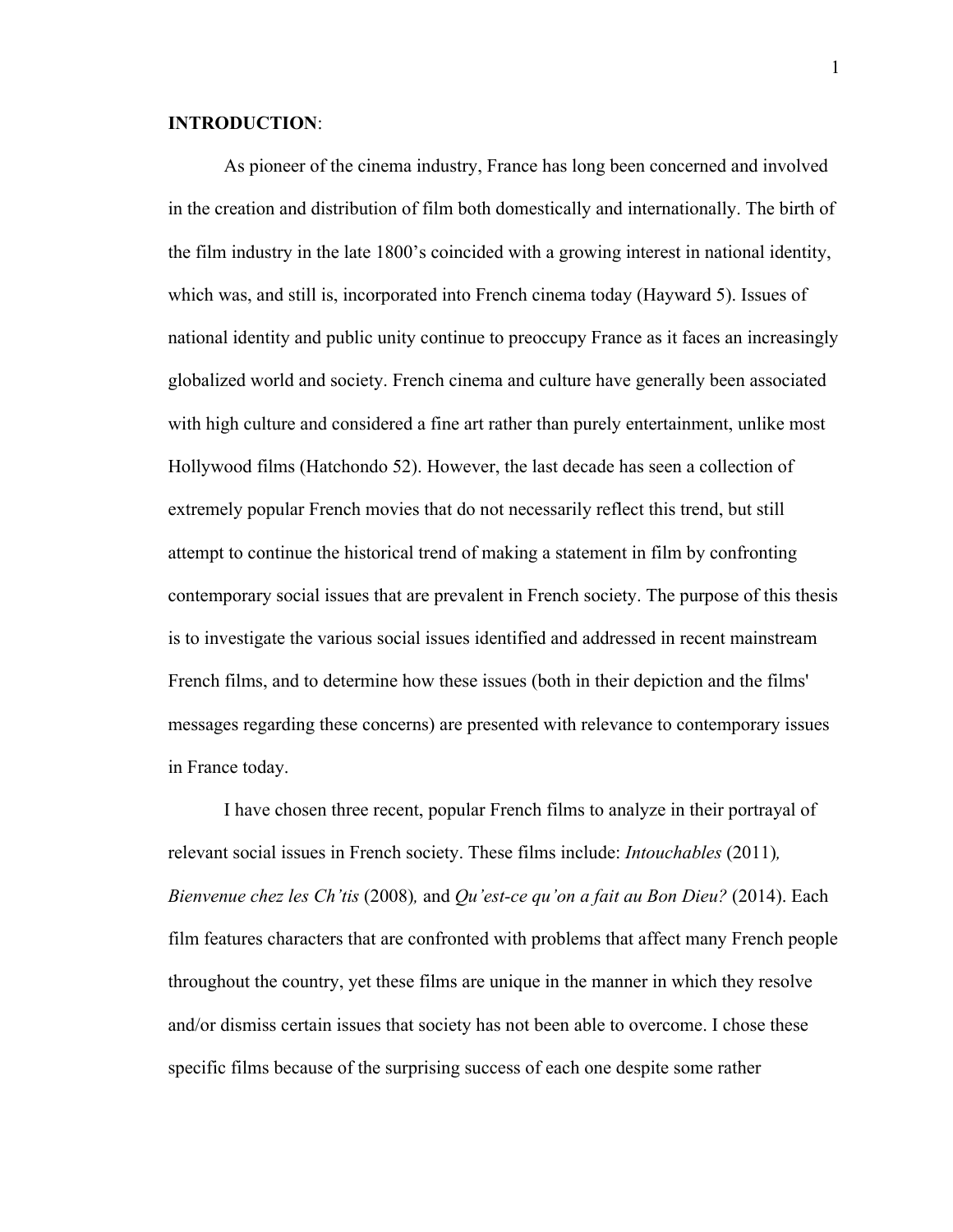controversial criticisms, primarily from abroad. These are films that millions of French people from all walks of life have seen and enjoyed. The issues presented in these films, paired with their overall popularity, motivated me to investigate how exactly each film addresses modern problems of French society. The criteria of my selection will be further explained in the course of this paper.

"Reification and Utopia in Mass Culture" by Fredric Jameson theorizes that film is a representation of society's ultimate utopia and how overcoming the film's conflict is a symbol for dispelling threats to social harmony. Jameson's theory can help explain the success of these films given that the issues addressed are much more relevant and identifiable in French society, so the triumph of unity over social injustice (as the "threat) is a much more sought after utopia. However, Jameson ultimately warns against trusting films' social utopias because it prohibits progress in reality as audiences become content to trust the imaginary solutions presented in these fictional representations (124-127). The success of these films then becomes worrisome in light of Jameson's theories, especially given the low probability that any of the scenarios presented in these films would realistically resolve peacefully – or even come to pass in the first place.

Similarly, French film critic and theorist André Bazin discusses the ways in which film reflects reality, but is essentially only an illusion. Robert J. Cardullo discusses Bazin's debatably controversial views in his article "Cinema as 'social documentary': the film theory of André Bazin, revisited." Cardullo comments on Bazin's essay, "*Tout film est un documentaire social*," in its views on the effect of film on society and its individuals. Bazin asserts that cinema can "grasp social, cultural, political, and economic realities," and therefore, create a believable dream or an inversion of said reality that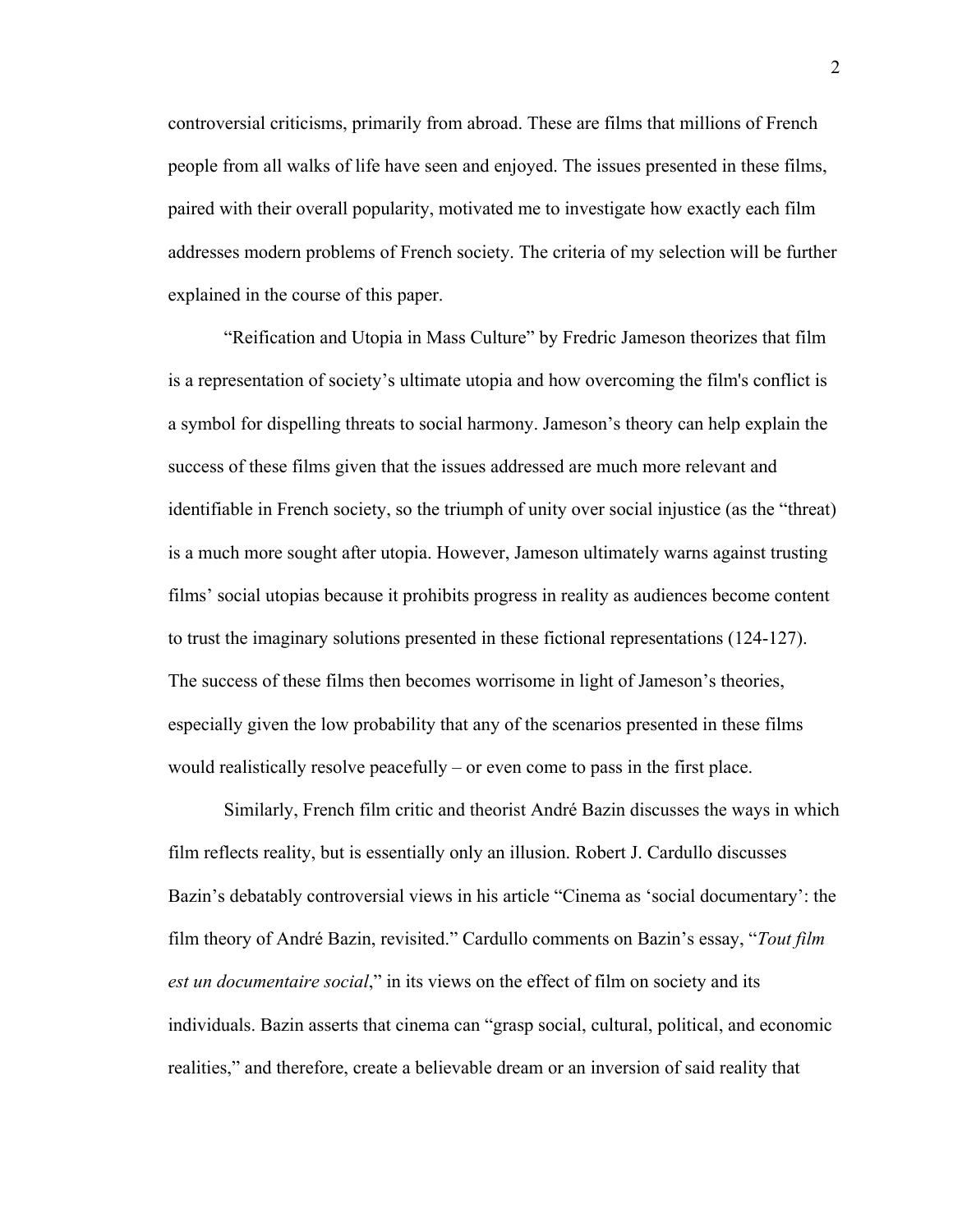people latch onto as a realistic fantasy (Cardullo 35). The French films that I intend to discuss identify and, more importantly, overcome their respective social issues in a comedic and entertaining manner. This, of course, is not always the case in reality, yet Bazin's theories demonstrate how films have the power to reflect societal concerns in a manner that is believable yet ultimately unachievable. In reference to this concept,

Cardullo states:

In a word, cinema functions in such a way that we can believe (to some extent) that what we see on-screen is true. But this does not mean that cinema can reproduce truth; on the contrary, its innate realism cannot be separated from its potential to create believable illusions. Hence, cinematic realism is not a naive acknowledgement of what reality actually is; rather, it is dialectically linked to illusion - i.e., to its own fundamental condition. (Cardullo  $36$ <sup>1</sup>)

It is important to understand that films, particularly ones that are both popular and controversial, can provide insight in their portrayals of a given society and the ways in which their characters interact with it.

In regards to the ideal representation of their society, France has long been concerned with how their culture is presented, regardless of accuracy. Preserving and promoting the French culture is extremely important to the French government, which feels obligated to ensure that its cultural products and lifestyles are properly represented in a manner that unifies national identity. "For the state, the products of its culture are both a sign of the health of the nation and an exportable commodity that serves the renown of the nation" (Hayward 16). In 1959, former French president Charles de Gaulle created the Ministry of Culture, first headed by André Malraux, in order for the French government to officially assume responsibility over the promotion and production of its

 $<sup>1</sup>$  In his critique of naturalism, Guy de Maupassant made a similar point in his essay "Le Roman" (preface</sup> to his book *Pierre et Jean* (1888)) that artists can only create illusions of reality instead of completely accurate portrayals.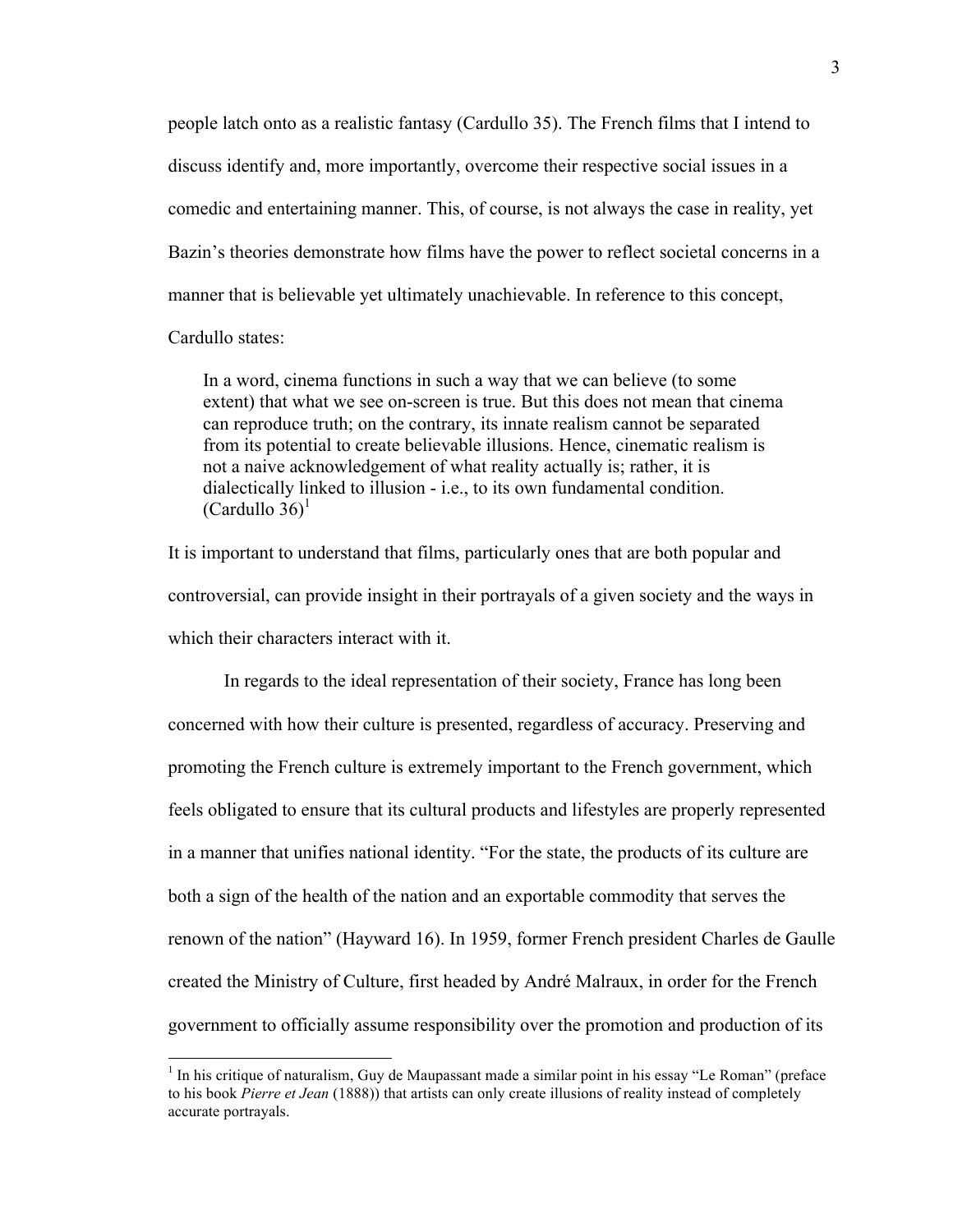culture. The French film industry falls under this governmental protection and regularly receives subsidies to ensure independent and/or low-budget French films have a chance to debut (Hayward 16-17).

As aforementioned, French cinema has regularly been regarded as more of a fine art form rather than as pop culture and entertainment. It has been attributed a dreamlike quality that is almost ambiguous in its representations and its overall themes, usually leaving the spectator to find meaning in the film based on his or her own personal interpretation (Hatchondo 51-52). In this respect, *Intouchables, Bienvenue chez les Ch'tis,* and *Qu'est-ce qu'on a fait au Bon Dieu?* follow a more direct, Hollywood-esque structure that makes its themes and social representations very apparent to audiences, instead of addressing them in merely ideological terms. This is in keeping with the current transition of the French film industry as it attempts to revolutionize its image and production to more adequately adapt to the advanced age of digital technology and increased globalization (Hatchondo 54). The French film industry "appears to be rich, but is also terribly fragile" (Hatchondo 50). $<sup>2</sup>$ </sup>

As stated above, other nations must make their films and style of direction unique in order to compete with the global success of Hollywood movies. Usually, this strategy results in presenting and identifying with a country's national identity and culture (Hayward 8). *Intouchables, Bienvenue chez les Ch'tis,* and *Qu'est-ce qu'on a fait au Bon Dieu?* each end in a manner that demonstrates an understanding among its characters in a way that suggests acceptance through cultural – and national – unity. These three films also each feature characters that find themselves out of their comfort zone, yet eventually manage to find happiness and peace through the acceptance of other characters. The

 <sup>2</sup> The French film industry, "*apparaît comme riche mais aussi terriblement fragile*"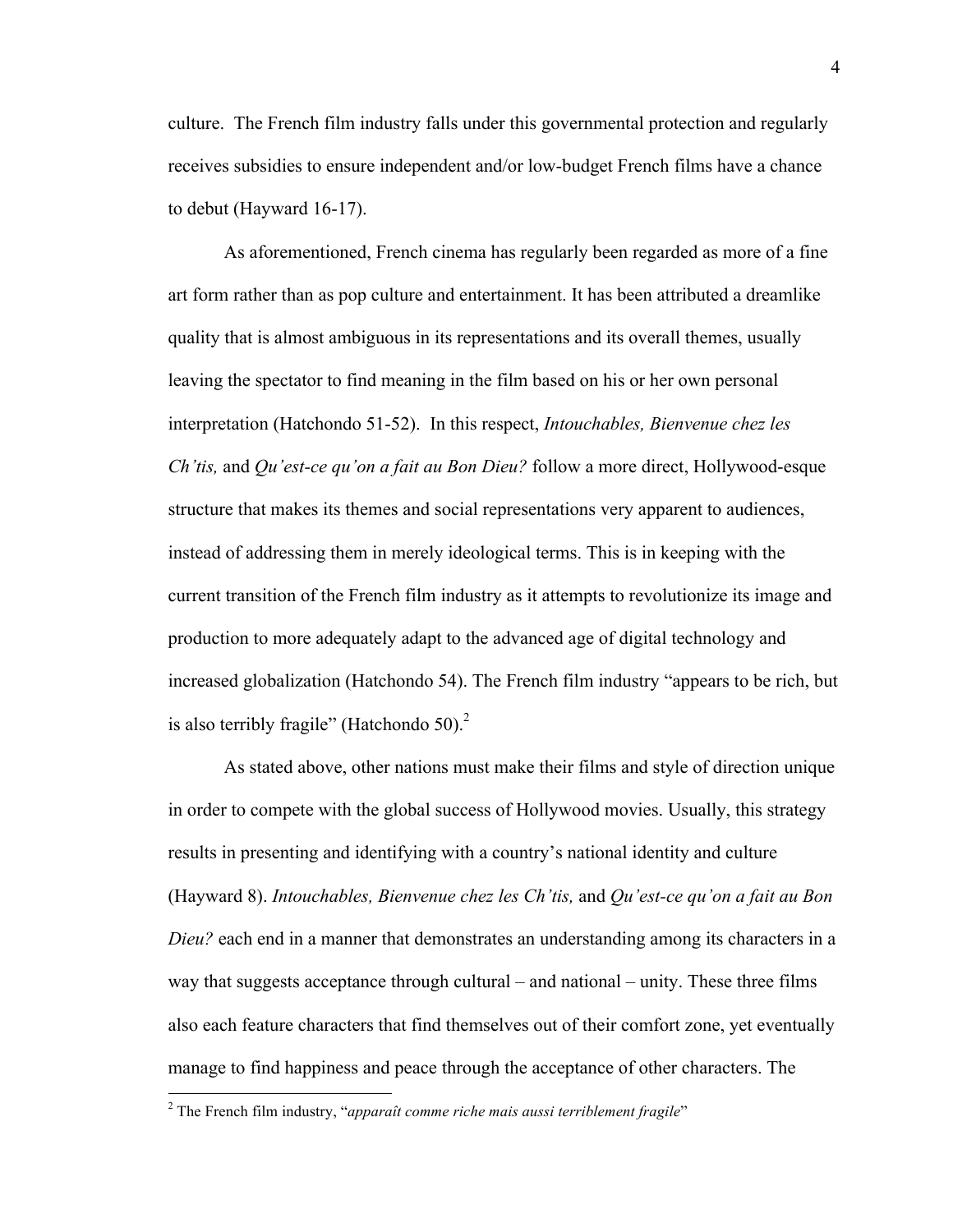transformation of each movie's characters is portrayed in a comedic fashion, creating a lighthearted attitude towards serious societal problems. I mentioned before that this structure and the use of comedy as a cinematic tool is not as present in French films compared to those of Hollywood. Furthermore, the contemporary relevance of the films' issues resonate on a more direct level with the French public and the blatant manner in which they are addressed leaves no question to the desired message.

Henri Bergson discusses the importance and influence of comedy in society in his essay "*Le Rire. Essai sur la signification du comique,"* or simply "*Laughter,*" originally published in 1900. Bergson asserts that laughter is an exclusively human characteristic and can only be created through strictly human personifications. The ability and pleasure of laughter only occurs through the stripping of emotion and prior personal attachment to a situation, allowing audiences to make a new connection to a comedy without bias so as to truly laugh and enjoy it. Laughing is a social commodity that allows individuals to join together in the presentation of the comedic representations of the world around them. Bergson states that humans put aside their own social prejudices and vises in order to laugh at, and therefore understand, the social issues presented.

Bergson's theories on laughter and its societal implications are applicable to *Intouchables, Bienvenue chez les Ch'tis* and *Qu'est-ce qu'on a fait au Bon Dieu?* in that audiences recognize the social significance of the films' issues but disconnect themselves from their own prejudices in that moment in order to laugh and enjoy each film's comedic demonstration of serious social problems. The comedic element to these films is extremely important in understanding the large success of these debatably controversial films. The humorous demonstrations of contemporary social issues in French society can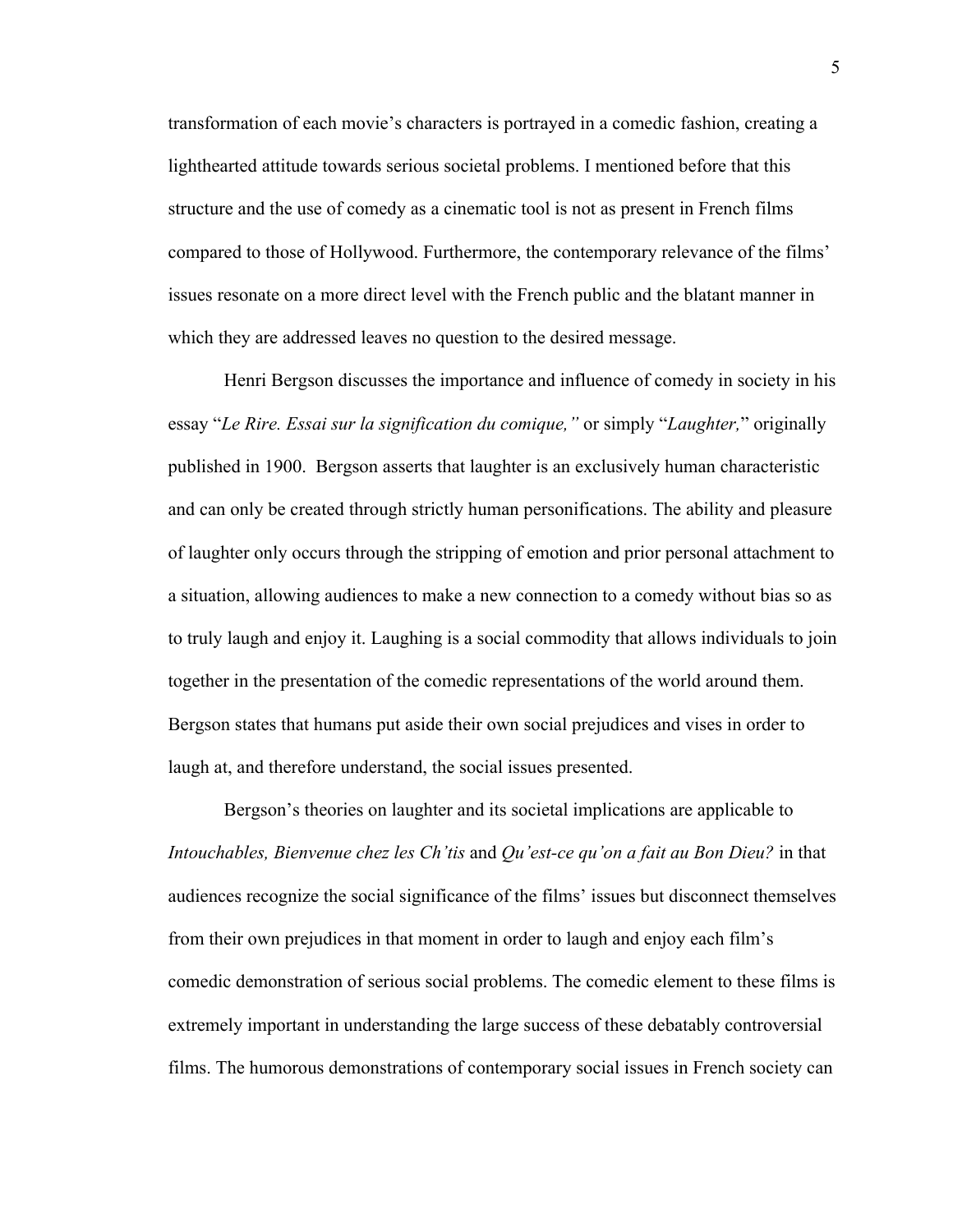potentially explain the reason these films resonated so well with French audiences. According to Bergson, audiences must disconnect from their own emotions to laugh at something, but they must also, in some manner, make a connection to the demonstration itself in order to truly understand it enough to laugh.

I have used a qualitative methodology in analyzing these three films. After researching film theory and its teachings, I created a series of codes/categories to find within each film that reference examples to a specific social issue or theme. They are as follows: language (slang terms, racial slurs, dialectic differences), stereotyping (race, religion, social class, geographic origins, etc.), character depictions (negative vs. positive, cinematic techniques, exaggerated comparisons in terms of race, religion, social class, and geographic origins, etc.), and changing characters (reactions, beliefs, attitudes, prejudices, etc.). Additionally, I have noted the important nuances of the *mise-en-scène* throughout each film that contribute to the demonstration of a certain social issue.<sup>3</sup> The evolution of the main characters of each film is extremely important in recognizing the way each film addresses a social stigma; therefore I have chosen to incorporate my analysis in the context of a narrative summary of each film in order to show this progression. I use these summary analyses outlined the important plot points of each story for those who may not be familiar with these films while analyzing the depicted social issues in the course of the summary. In order to fully understand the significance and context of the discussed social issues, my first chapter is a general overview of French society and the societal dilemmas that France faces today.

 <sup>3</sup> The "*mise-en-scène*" of a film refers to the stylistic aspects of a given movie scene that contribute to the overall message and feeling of a specific situation. Elements such as lighting, stage design, wardrobe, etc. are used to set the visual theme of a film.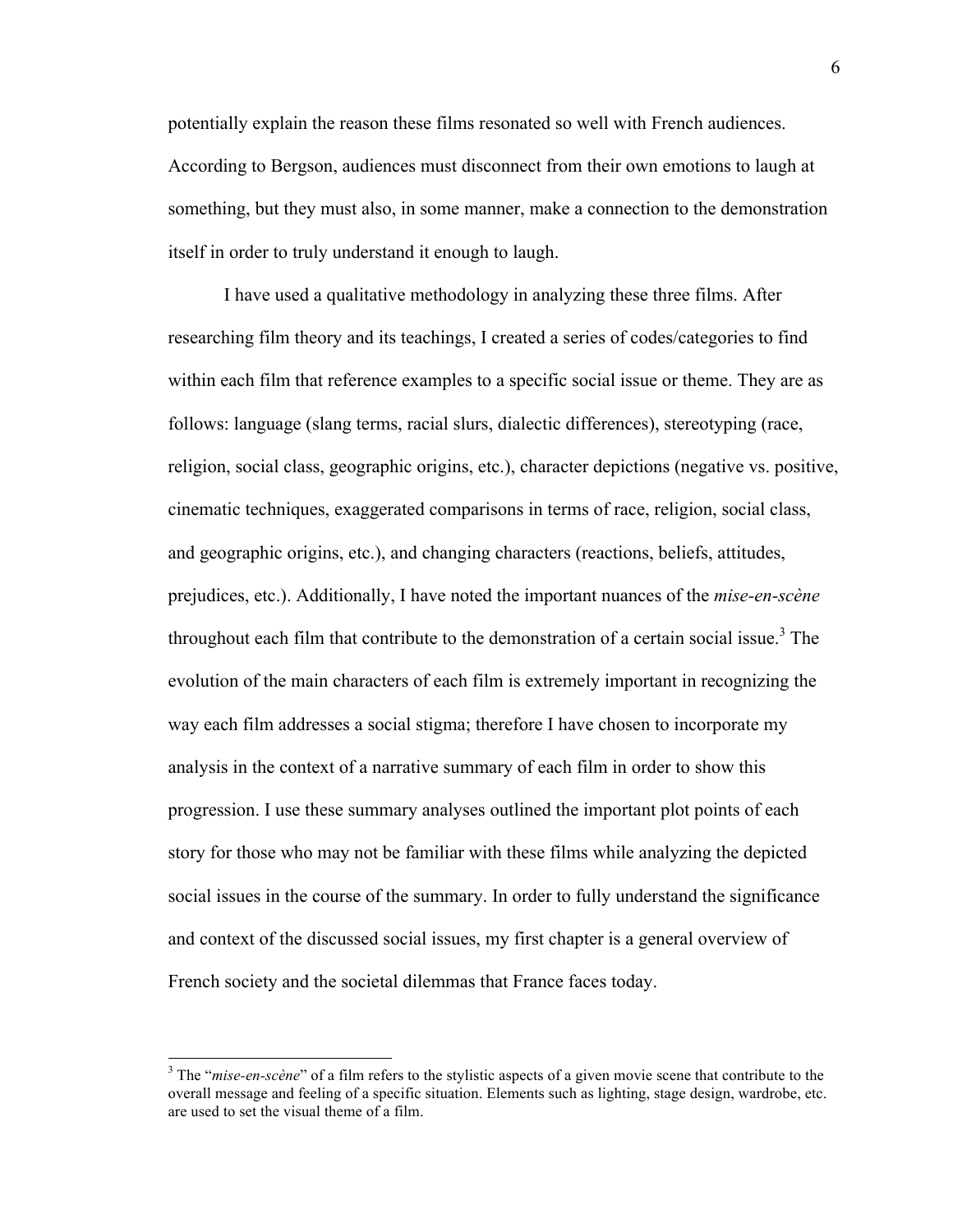Each film that I have chosen is unique in the divided reception and reviews. I stated before that these are some of the highest grossing films in France to date, so it is apparent that the French public quite enjoyed these films. However, critics did not necessarily give positive reviews despite each films surprising success; the United States was particularly critical and condemning of these films. Therefore, I briefly discuss the significance of these reviews and the public reception, in addition to official box office numbers. In doing so, I hope to explain why these movies resonated so well within French society despite some rather harsh reviews, primarily from abroad.

I originally intended to also investigate how these movies have noticeably influenced the French public. Unfortunately for the purposes of this paper, it is not possible to adequately measure any relevant influence these movies may have had. I can only make assumptions based on the data I have gathered and attempt to explain what aspects of these films contributed to their popularity among the French. Furthermore, according to Eunice Cooper and Helen Dinerman's article, "Analysis of the film *Don't Be A Sucker*: a study in communication," there is a possible "boomerang effect" that results in a counterproductive and sometimes opposite message being conveyed due to the predisposition and differing characteristics of each person. In this respect, those that have strong personal biases can misconstrue the intended message of a film, and a film's representation of a social problem as negative could potentially be reinforced as a positive social construct (10-12). The three films I discuss each strive to dismiss certain social problems, but could also inadvertently create this "boomerang effect" and strengthen predisposed perceptions. However, the social influence of these films is yet to be fully determined.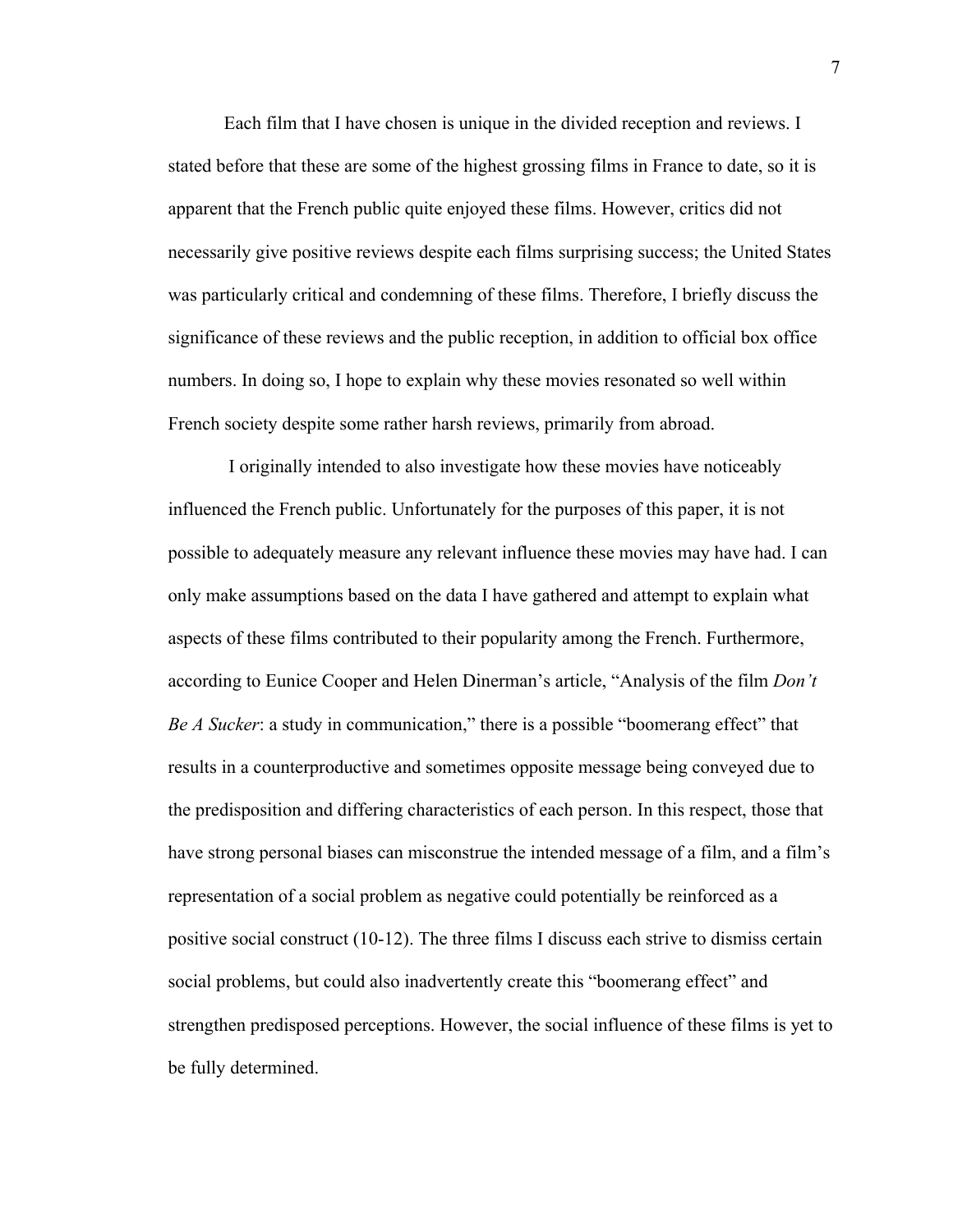In the course of my research on and analysis of these films, I have come to realize that each of these films share the overarching theme of uniting under the commonalities of being, first and foremost, *French*. This message was not directly apparent to me in the beginning of my analysis, but has since become one of the most important findings of my research. Given the popularity of each film, it has been increasingly interesting to see the ways in which these films appeal to the greater French national identity, which is the product of French universalism ideals.

The article "Contesting the Exclusive Nation and the Republican Subject: A New Universalism and Cosmopolitanism," by Domna C. Stanton, addresses the historical influences on France's modified version of universalism and the ways in which it influences the current debate on French national identity. She essentially argues that detrimental remnants of the French monarchy, Revolution, and Enlightenment continue to permeate France's definition of national unity, which they claim follows the ideals of universalism. However, Stanton asserts that defining universal equality by nationwide uniformity inherently excludes the "other," despite efforts to conform. "Assimilationist universalism remains a seductive tool that says to others within: 'if you become like us, exactly like us, you will be part of us,' but in fact 'they' can never become 'us,' for what sustains 'us' is precisely the excluded inferiority of others" (129). In this context, Stanton discusses the realities of French universalism in that it ultimately suggests that in order to be equal, one must be French – in the most traditional terms. $4$ 

However, *Intouchables, Bienvenue chez les Ch'tis* and *Qu'est-ce qu'on a fait au Bon Dieu?* are successful examples of the "other" becoming one of "us" by embracing

 $4$  It is important to note that Stanton argues that a multicultural, specifically cosmopolitan, approach is more effective than assimilation. This text is a good example of the contrasting approaches to addressing diversity.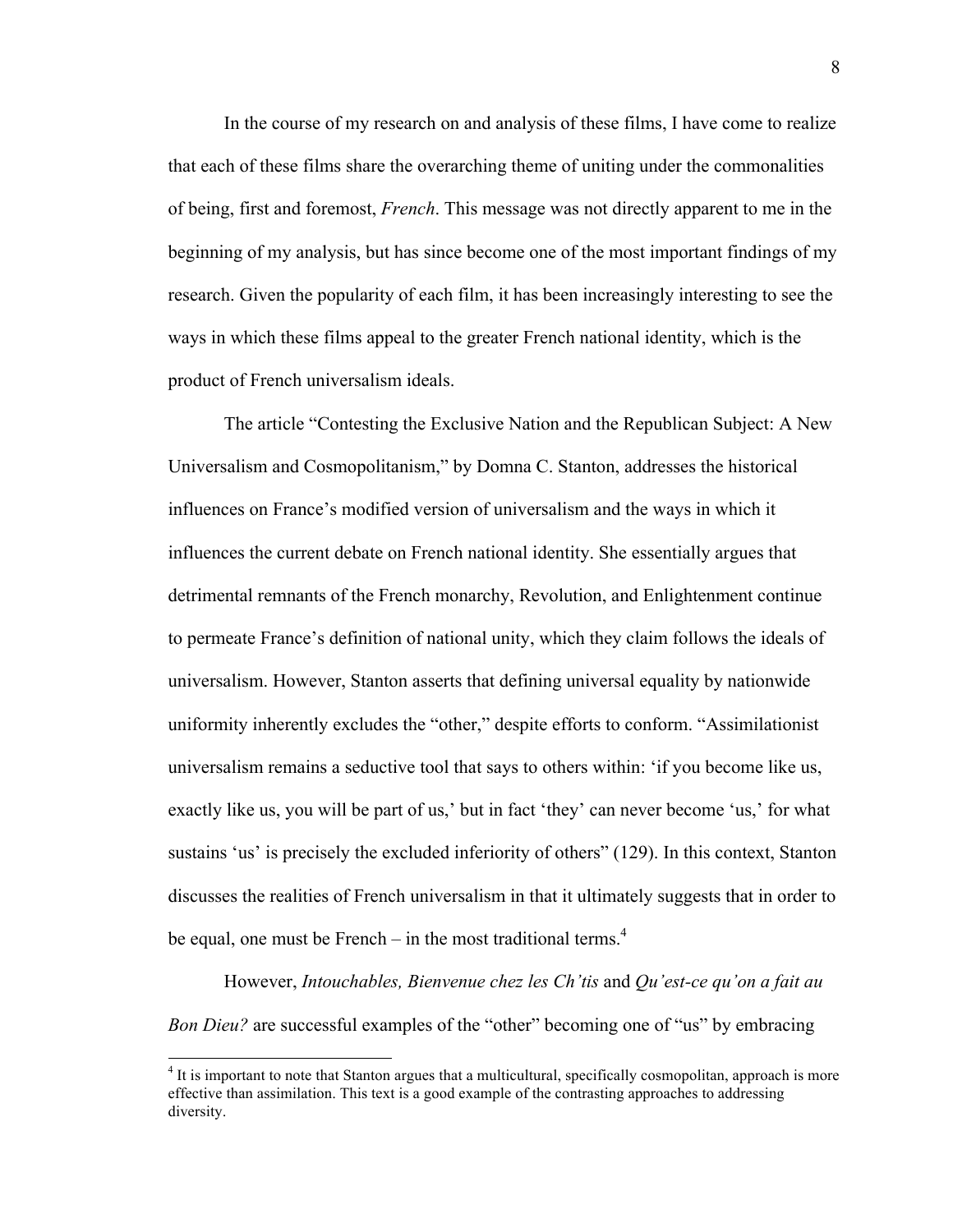the ideals of universalism. Each film features characters that do not initially seem to qualify as traditionally French, but are eventually seen as no different than anyone else. Nonetheless, these films are fictional representations of Jameson's "social utopia" that are promoting the best possible outcome for exaggerated situations that are only imagined reflections of actuality. Each film attempts to demonstrate the benefits of embracing (French) universalism by highlighting the characters' shared humanity (in the context of national identity) and disregarding their individual differences, such as class, race, religion, and origins. It is in this context that I discuss the ways in which each film addresses and identifies the social problems arising from such differences that are prevalent in modern French society.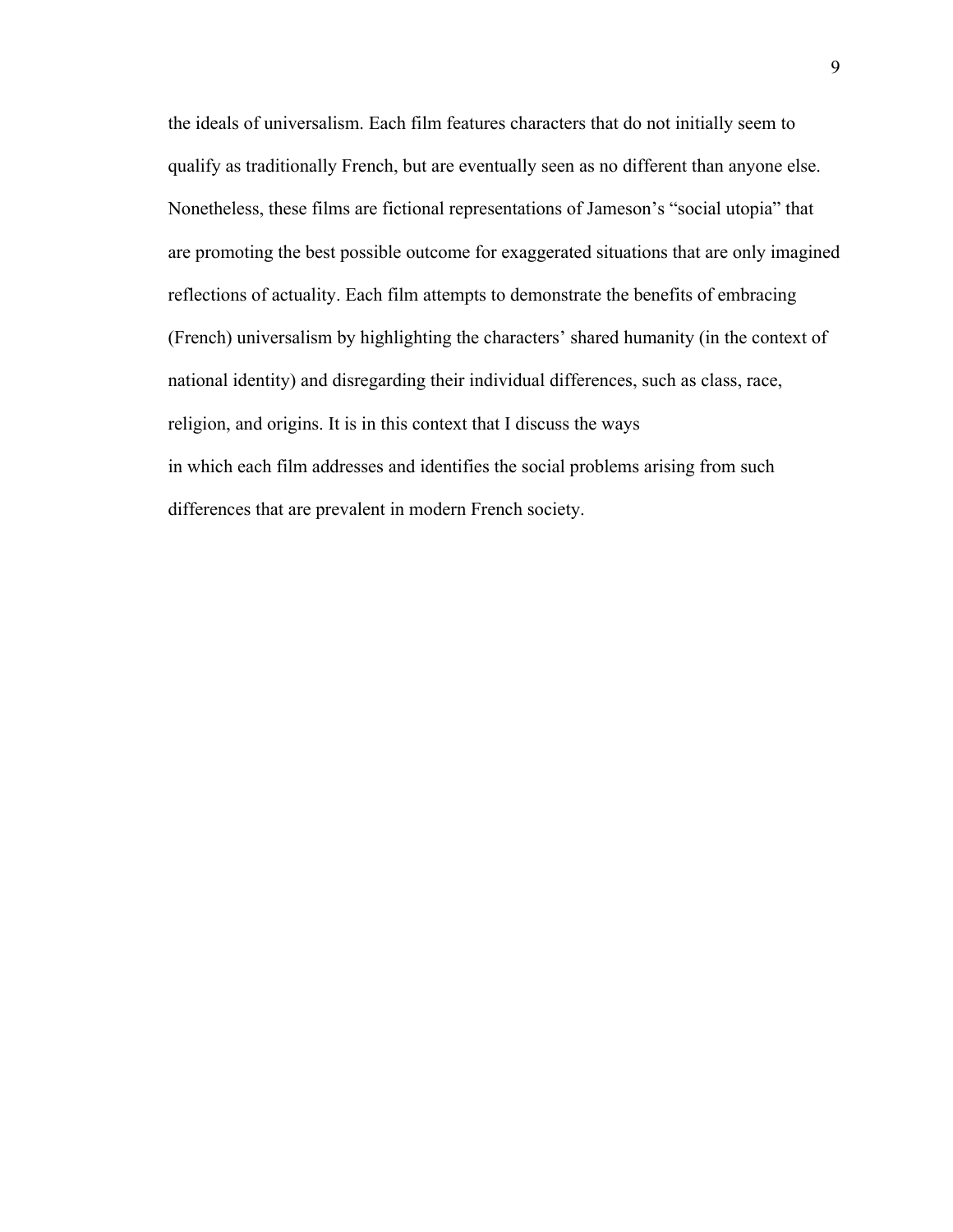**CHAPTER I:** *Social and Historical Context of Contemporary Social Issues in France*

In this chapter, I intend to provide a general overview of the current social atmosphere in France by addressing the aforementioned problems of social class, religion, race/ethnicity, and stereotyping. This chapter will outline the social context of the relevant issues portrayed in *Intouchables, Qu'est-ce qu'on a fait au Bon Dieu?,* and *Bienvenue chez les Ch'tis*, which will then be referenced in the course of the film analysis*.* In order to adequately analyze the depiction of French societal problems in each of these films, one should understand the social and historical context in which they appear. Immigration and national identity problems in France are inherently connected to the more specific issues addressed in these films and to the contemporary conflicts in modern French society, not to mention the questions they raise in regards to French universalism. They act as overarching themes and are essential to understanding the context and contours of French society. Given the more recent release dates of these films, I will only provide directly relevant historical context in explaining the origins of these issues in order to focus more attention on the contemporary atmosphere of the last decade as a whole. In the course of this chapter, I will outline the ways in which these issues are present in French society and the interrelated aspects of their relevancy.

First, I will introduce the French definition and debate of nationality and national identity in order to improve understanding of the ways in which French society identifies itself, in addition to the connection they bear with the overall message of each film. While a definition of national identity is related to many of France's social problems, embracing the shared commonality of simply being French is the ultimate unifier for the characters in these films and an inherent part of each film's social statement. This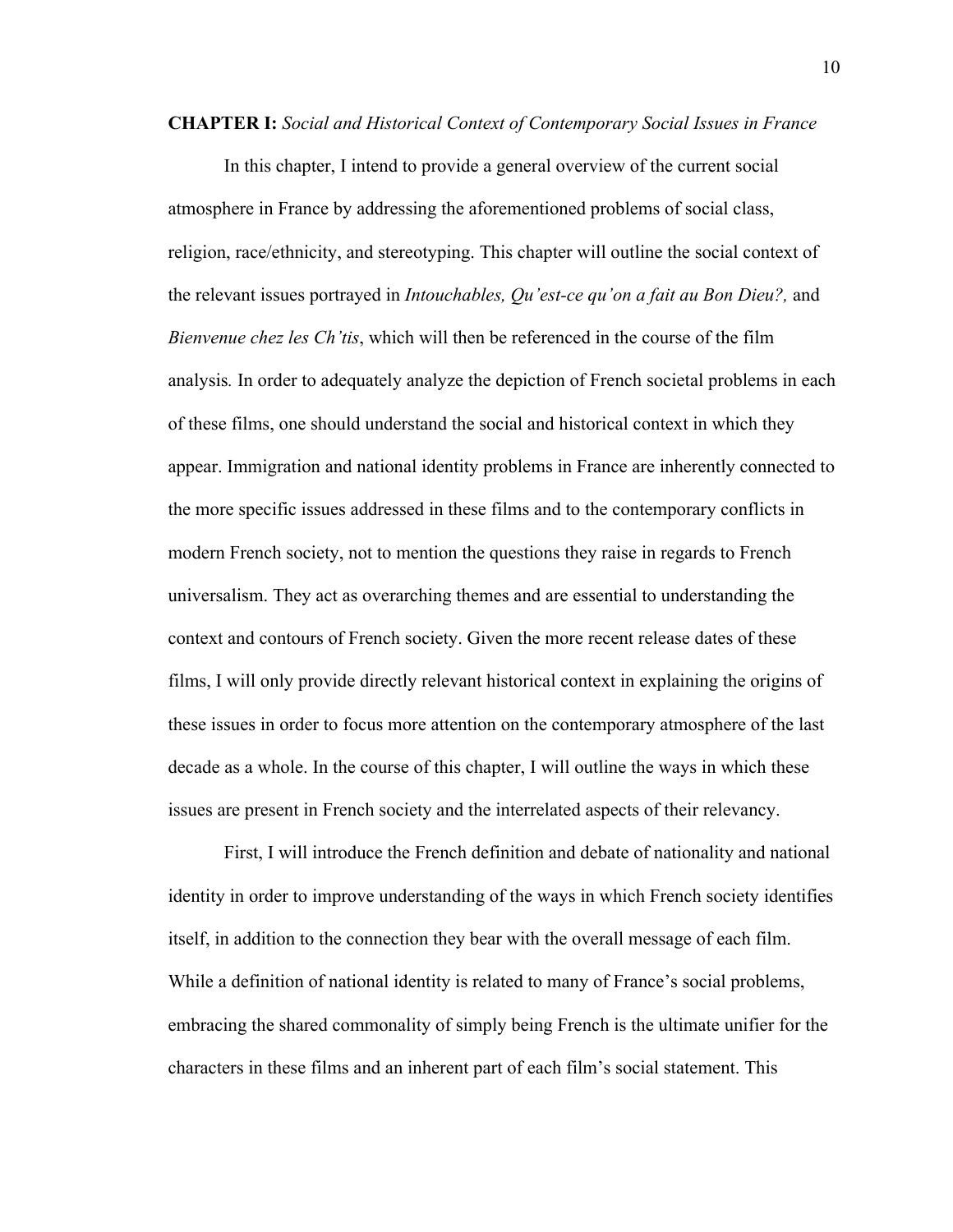unification process consists of characters looking past their personal differences and instead focusing on the shared commonalities between them, which are ultimately those of the French identity.

France has historically been associated with assimilation techniques in defining national identity instead of using multicultural policies. The French coined their approach "*intégration*" to signify a more positive connotation than the term "assimilation." *Intégration* essentially states that those who conform to the mainstream cultural norm and identify with French values will be considered a part of the national body (Hargreaves and McKinney 21-22). This approach stems, primarily, from views on nationality that are reminiscent of the French Revolution and the Enlightenment where ideas of universalism permeated the growing intellectual movements. Following ideals promoted by Jean-Jacques Rousseau, France asserts that it is the state's role "to embody the 'general will' as the institutional expression of popular sovereignty and the common good" (Daly 586). The idea of French nationality was first incorporated in French law in the Napoleonic Civil code.

The French Republic universalism goes back to the ideal that, after the 1789 French Revolution from which emerged the Republic of France, all subjects would become French citizens under a single political system with equal rights. Invisibility of the differences was supposed to imply equality in status and rights. This constructed ideal is opposed to a pluralistic France with diverse identities which would divide the nation into separate communities (Leonard 79).

French Republicanism asserts that national identity is defined by inclusion into

the state (civic nationalism), and not by the ethnic, racial, religious, or geographic characteristics of an individual. In this respect, these individual characteristics (primarily those of minorities) are downplayed in favor of promoting a universal national identity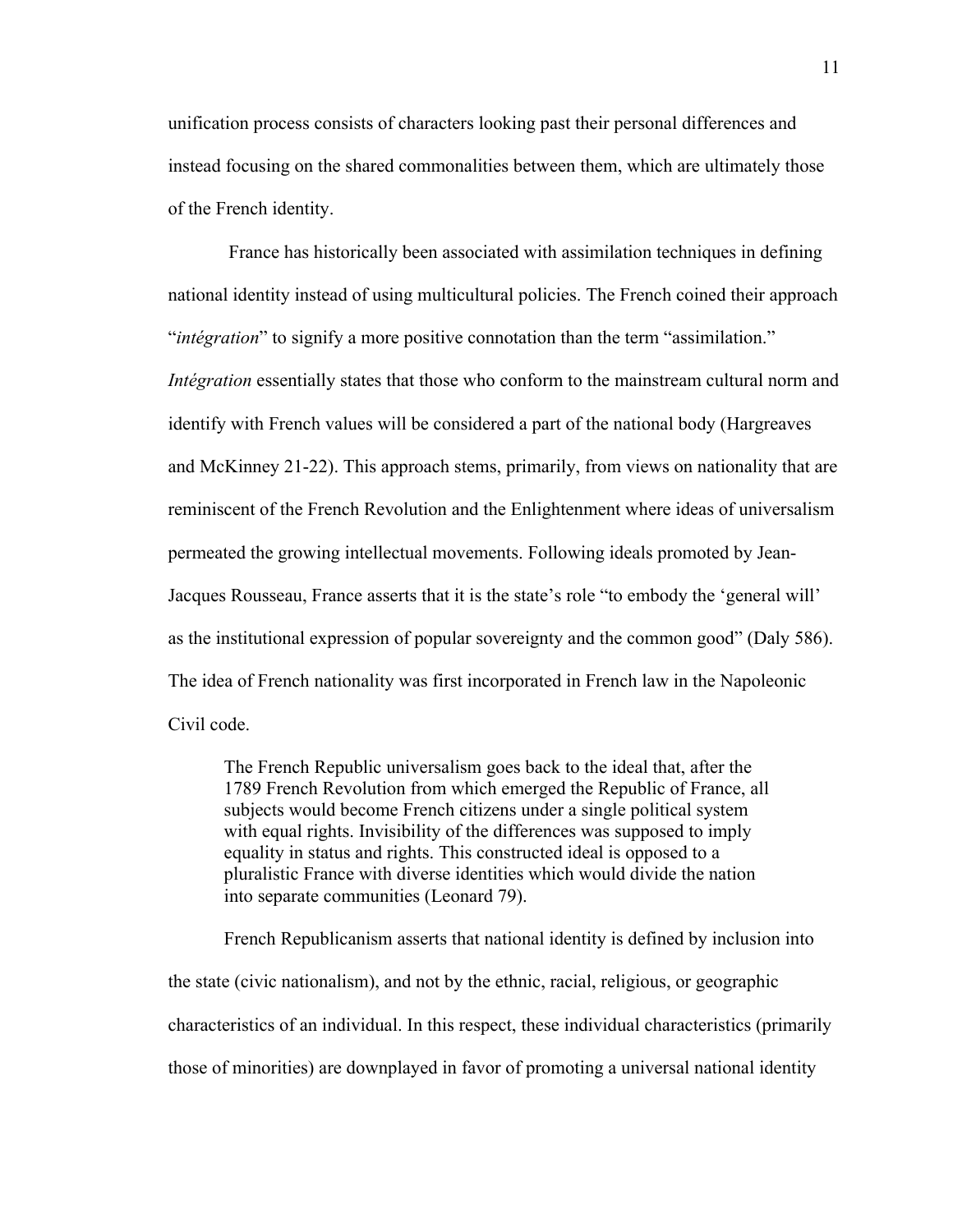that supersedes all other self-identifying factors specific to an individual or group. This ideology claims that French ideals and values cannot be supported if a person has stronger allegiances to other social groupings, such as to an ethnic heritage or a religion (Lamont and Duvoux 2-3).

The definition of French identity has been discussed more frequently in recent political and public discourse. Former President Nicholas Sarkozy focused the majority of his policy promotion and campaign on defining a French national identity. During his term as president, he created a Ministry of Immigration, Integration, National Identity and Solidarity Development in 2007. <sup>5</sup> This announcement sparked national controversy in its association with the terms "national identity" and "immigration," both of which have become increasingly disputed topics in French society. Jean-Marie Le Pen, head of the extreme right Front National party at this time, was one of the few who did not criticize Sarkozy for the creation of this new position because it fell in line with his ideology (Leonard 81-82). Prior to Sarkozy's 2007 campaign, public and political discourse on a French national identity was considered a political taboo that now has come to permeate political campaigns and discourse. The increased discussions of these topics have polarized national sentiments into an "Us" vs. "Them" mentality (Noiriel 7).

It is in this context that I introduce the immigration situation in France and its ramifications on ethno-racism, religion and the resulting stereotypes. France's immigration problems are more visibly represented in *Qu'est-ce qu'on a fait au Bon Dieu?* and are addressed and mocked in a surprisingly direct manner that does not shy away from the controversy surrounding this issue. However in the same way that the immigration debate is linked to many other societal problems in France, the definition of

 <sup>5</sup> *Ministère de l'Immigration, de l'Intégration, de l'Identité nationale et du Développement solidaire*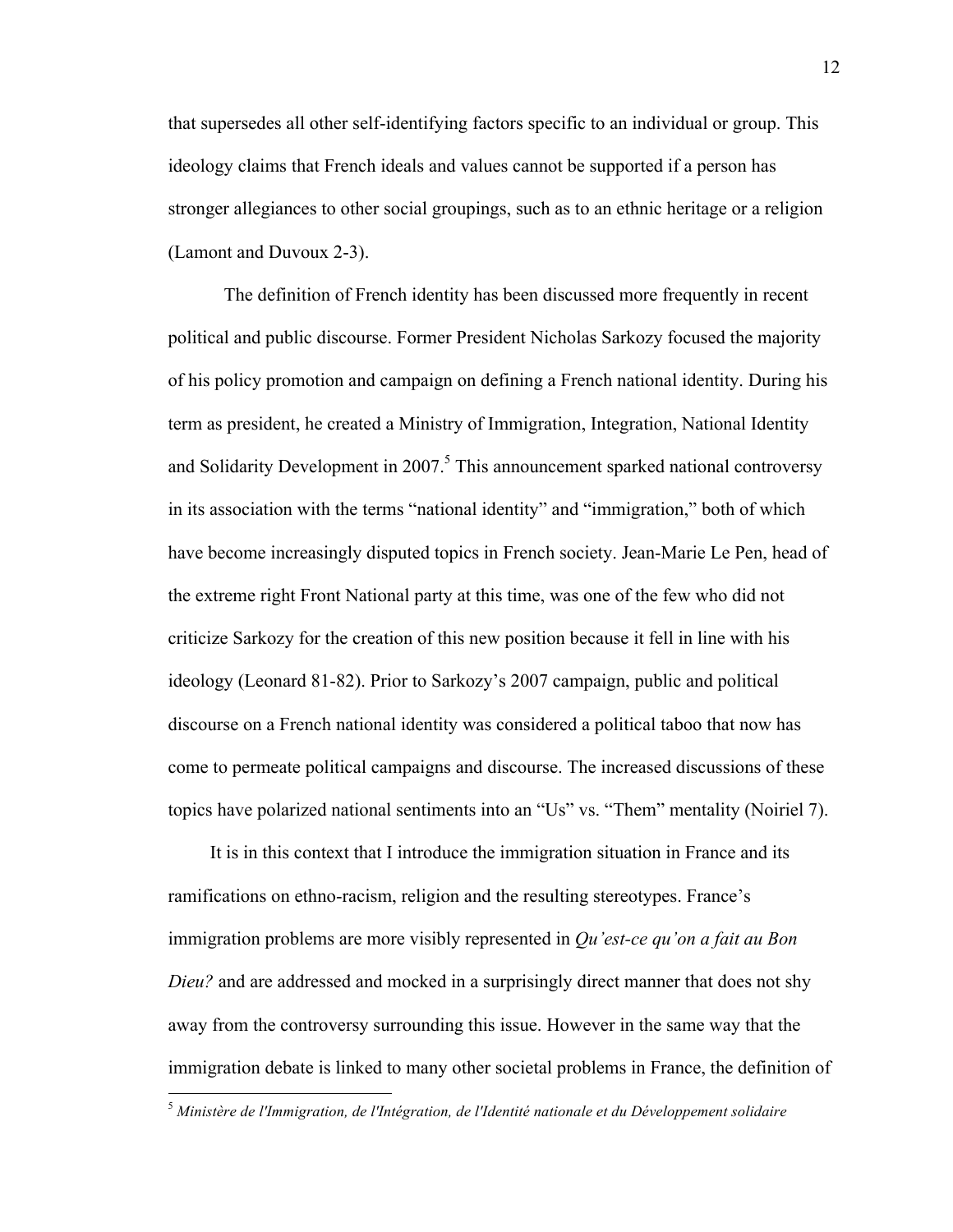"foreign," in all its contexts, is the initial source of conflict between each film's two main characters. These three films share a common plot structure in that each first draws attention to the exaggerated differences between its characters. One character is presented as a product of the status quo, while another character demonstrates the ultimate personification of what the other considers "foreign." In regards to the immigration situation in France today, the foreign characteristics of immigrants are increasingly seen as threats to the solidarity of the French identity in the same respect that the characters of each film initially feel challenged by the differing traits of one another.

France has historically had high levels of immigration, which has directly influenced France's promotion of assimilation rather than multiculturalism. After World War II, there was a huge influx of immigrants as France began to rebuild and recuperate; the foreign population doubled in the following thirty years as France needed cheap labor to move past the overall destruction of the war. Immigrant numbers increased from 1.7 million in 1946 to 3.4 million in 1975. The French government originally assumed that these workers would return to their home countries after rebuilding, but this was obviously not the case. The continued presence of large numbers of immigrants sparked public concern in the after the 1960's when immigration began to be seen as a "threat to public order" in the context of economic decline and social conflict. Restrictions on immigration ensued as public contempt grew towards immigrant populations (Hargreaves and McKinney 40-42).

It is important to note that the majority of immigrants entering France have been and continue to be of North African origins. Tunisia, Morocco, and Algeria were each under French control for over a century; Tunisia and Morocco were French colonies,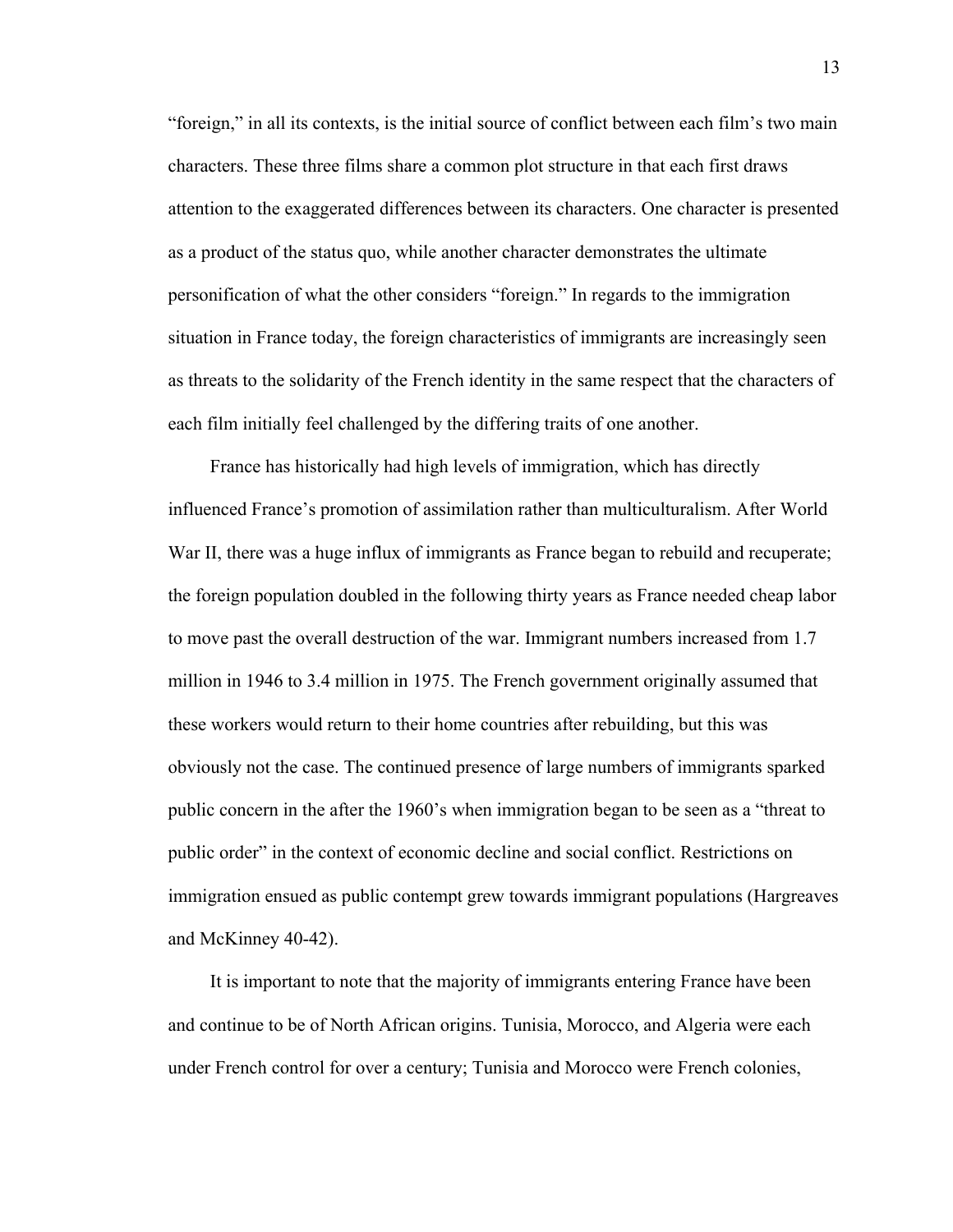while Algeria was considered an extension of France itself. Each country continues to have close ties with France today, despite formal independence. Tunisian and Moroccan independence in the mid- $20<sup>th</sup>$  century were not nearly as complicated as the Algerian war for independence fought with France between 1954-1962. This war was brutal on both countries as France refused to give up one of its most valuable resources at the time, especially as Algeria was considered a part of France whereas Tunisia and Morocco were only territories. After Algerian independence, the majority of French citizens living in Algeria, whose families originated from the *métropole,* fled to France "carrying with them bitter feelings of exile and dispassion" (Hargreaves and McKinney 18). It is in this post-colonial context that the promotion of assimilation policies intensified as the French refused to let the cultures of their lost colonies threaten the traditional ideals of French society (Hargreaves and McKinney 21).

One way that the French downplay the importance of race and ethnicity among the general population, in addition to fighting discrimination, is the lack of ethnic statistics included in the national census. The National Institute of Statistics and Economic Studies (INSEE) does not feature categories identifying race or ethnicity. In fact, it is illegal in France for any public or private institution to collect information that could potentially classify citizens based on race or ethnicity (Leonard 68). The French government passed a law in 1978 that "banned the collection of computerized storage of race-based data without the express consent of the interviewers or a waiver  $\ldots$ " (Bleich 2).<sup>6</sup>

Despite the lack of information of specifically racial and ethnic citizens in France, the French government, along with other institutions, has found other ways to assess, and

 $6$  The lack of classification along ethnic or racial lines in national statistics is a result of the misuse of ethnic statistics by the Vichy Regime during World War II when this information was used to locate and deport Jews to extermination camps (Leonard 72-73).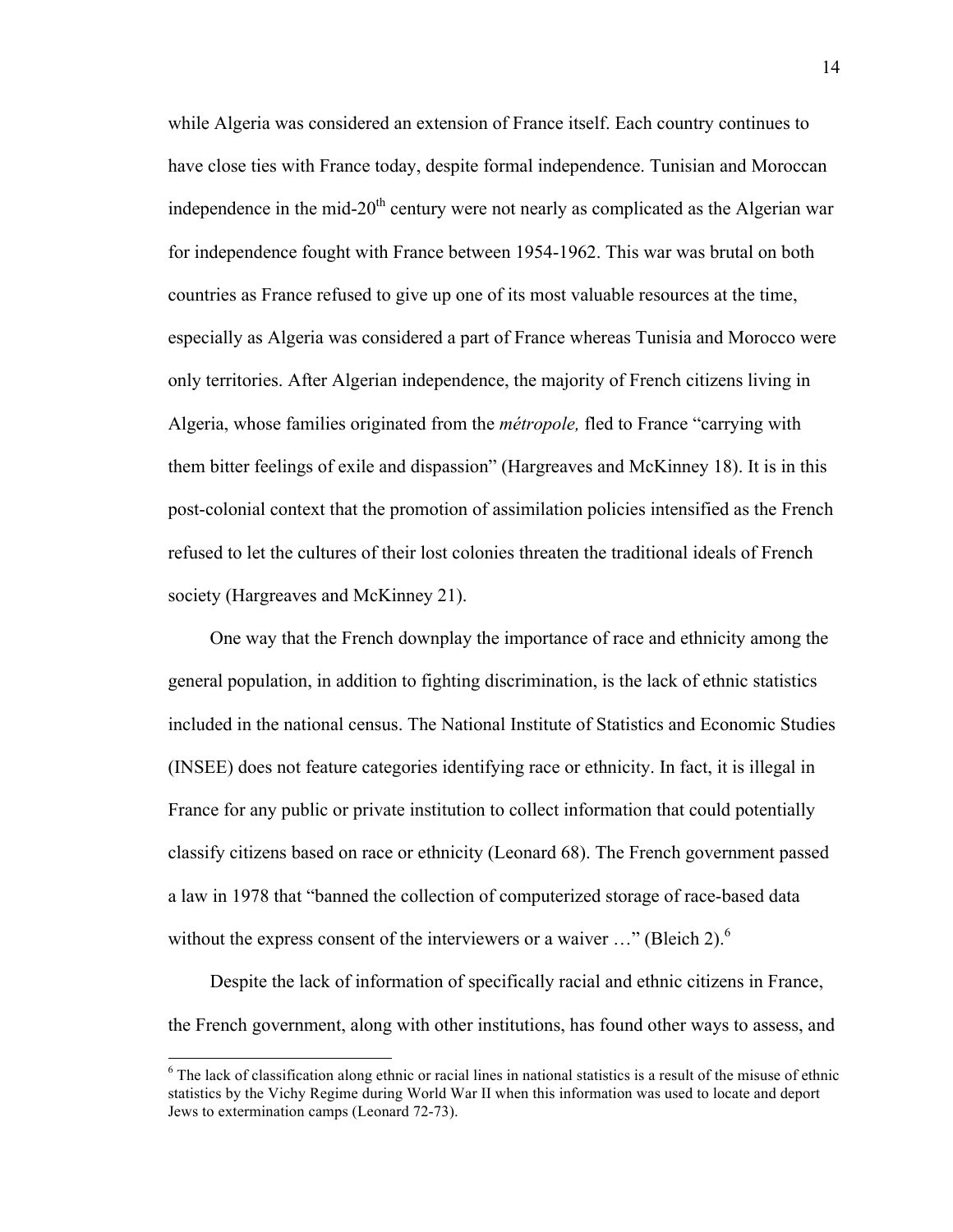in some cases discriminate against, the minority populations living in France. The INSEE census asks about the "national origin" of participants, which allows for assumed race or ethnicity depending on the country of origin outside of France. Moreover, there is discrimination in the job market and in housing in France based on assumptions from these individuals' country of origin, in addition to other factors, such as: names, place of residence, and photos (Leonard 78). In this respect, employers, renters, and other public or private institutions have discriminated against minorities in France without directly acknowledging race or ethnicity as a contributing factor (Leonard 83).

In other countries, like the United States for example, a minority status can entail additional aid from the government in different forms, but France does not administer any forms of assistance based on racial or ethnic status. However, the French government does distribute aid based on geographical and economic statistics in that they focus monetary aid in geographically poor areas (Bleich 2). Such areas include the *banlieues* (which means "suburbs" in French, but is often used with a meaning similar to "ghettos," they are also often referred to as "les quartiers", short for "les quartiers difficiles" or "les cités' for "les cites HLM"7 ) surrounding many major French cities and are primarily inhabited by immigrants and their children and are characterized by crime, drugs, and alcohol (Lamont and Duvoux 16).

The presence of millions of immigrants in France of varying racial, ethnic, and religious status sparked an inherent fear in French society and politics as the state of the public sphere suffered high levels of unemployment and socio-economic uncertainties. "As residency became permanent, however, the religious affiliation, ethnic origin, and

 $<sup>7</sup>$  HLM is the acronym for "Habitation à Lové Modéré", a form of social housing often concentrated in the</sup> outskirts of towns.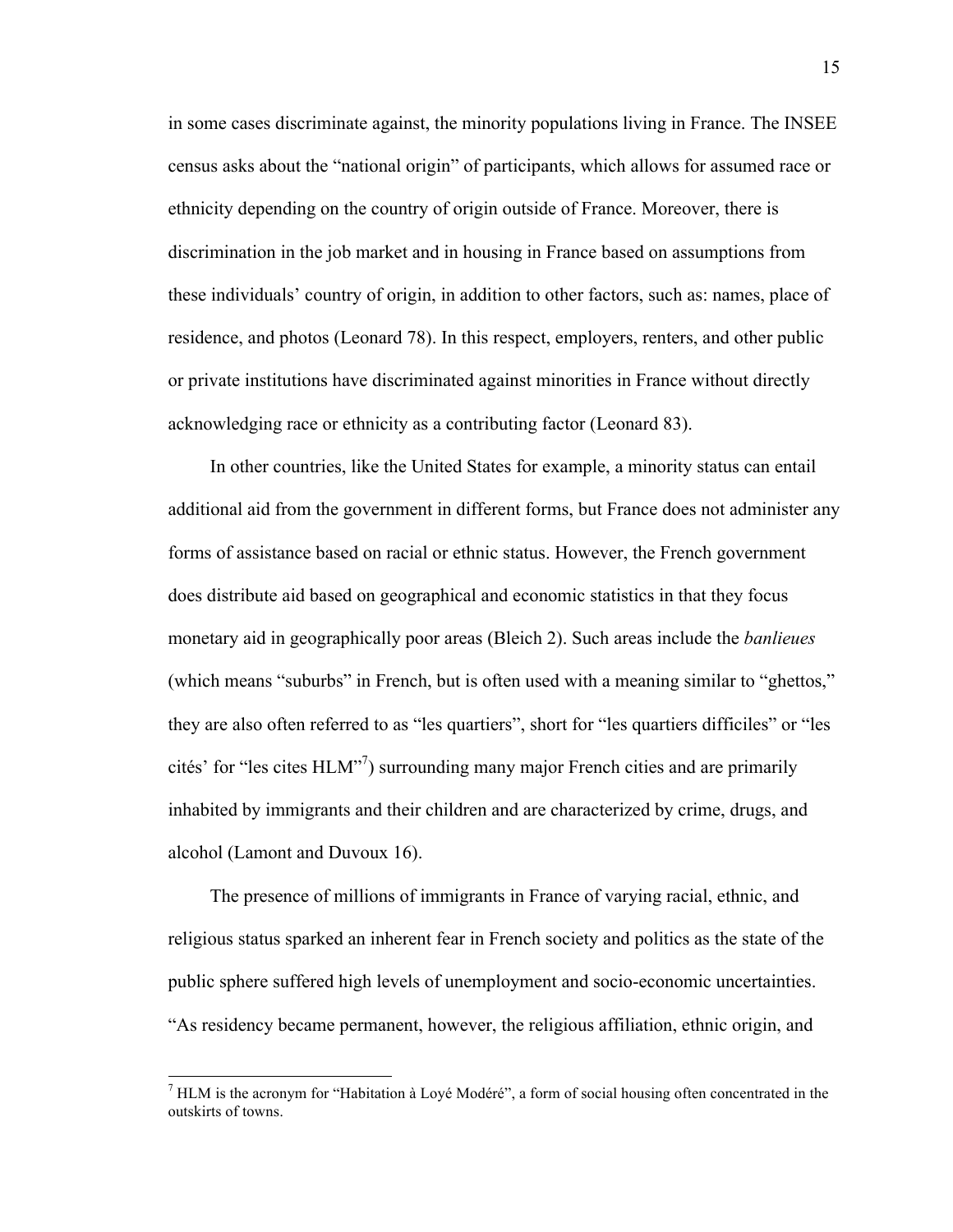citizenship status of millions of immigrants and their children were presented by the farright politicians and intellectuals as endangering the very survival of the French nation" (Hargreaves and McKinney 48). Motivated by the increasingly popular campaigns of the Front National, there is evidence of a rising xenophobia in France, directed primarily towards those of North African – Arab – descent given the large number of immigrants from North Africa (Lamont and Duvoux 16).

In recent years, blacks and North Africans have become increasingly viewed as more "undesirable" compared to twenty years ago. Black people in France generally come from either Africa or the Caribbean. Black people from the Caribbean have seen less discrimination than those from Africa because of the French territories in the Caribbean; therefore, they are seen as more of a French citizen than those from Africa. Black people from Africa living in France have encountered far more racism because the majority are undereducated, have less legal status, and are presumed Muslim – which is a key factor in race, ethnicity, and religious problems that I will discuss further later in this chapter. With that said, African black people are perceived as having too many children, taking advantage of the welfare system, and practicing polygamy and genital mutilation. (Lamont and Duvoux 14-15).

The North African population in France has historically been the most marginalized minority group due to colonialism and their close ties with Islam. They have been the largest group of immigrants to enter France since decolonization in the 1960's, and they have since been characterized, like black people, as undereducated, as taking advantage of the welfare system, and as Muslim (Salem 82-84). Anyone who has dark skin is many times automatically assumed to be Arab – and therefore Muslim –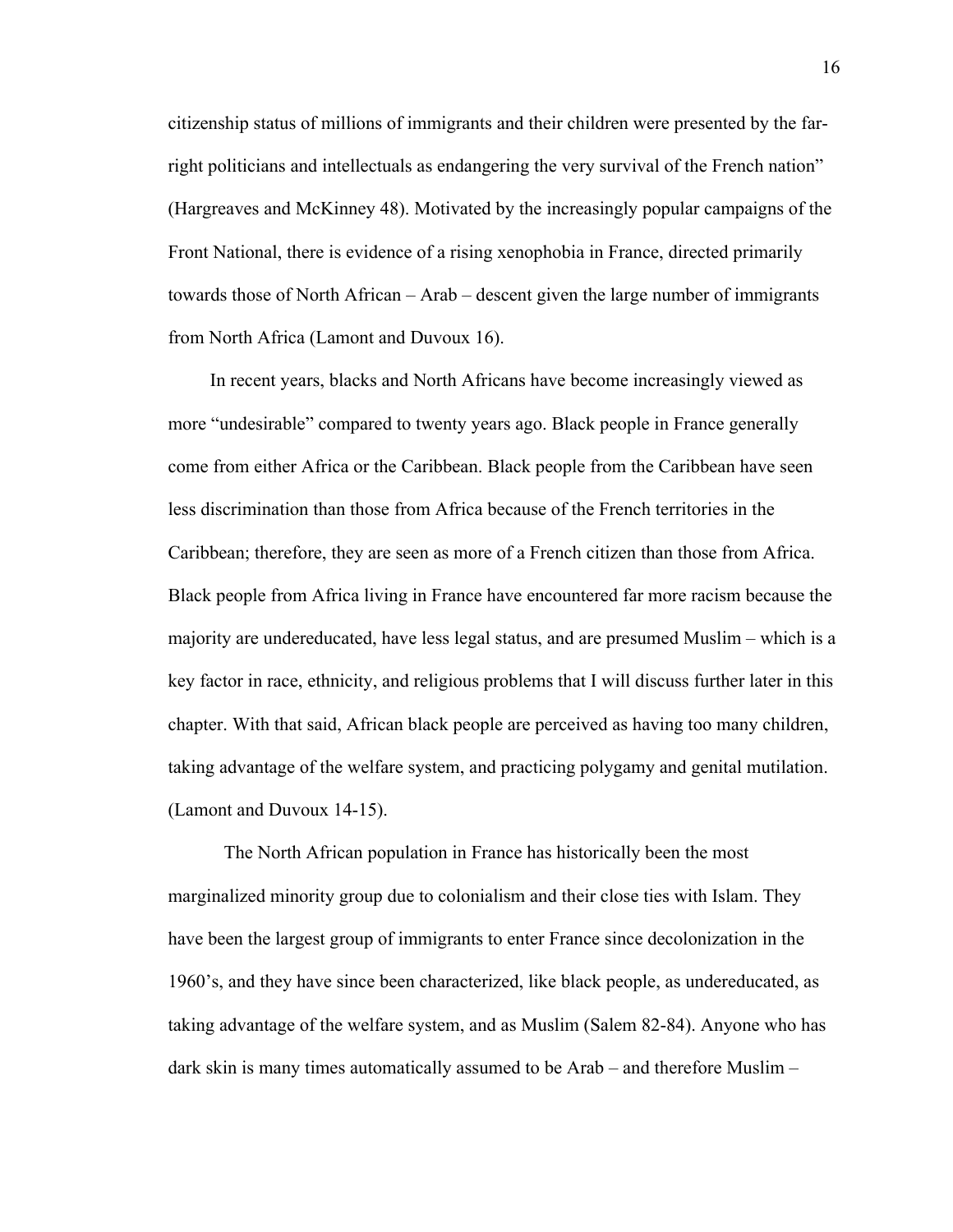while many are, in fact, Berbers from the North African region (Hargreaves and McKinney 19). $8$  North Africans have historically made up the lower classes since the mid-1970's when the first generation of immigrants was permitted to bring their families to France while they worked.<sup>9</sup> After a few years, the French government realized that many were not going to leave France after all, and therefore began offering money incentives for immigrants to return to North Africa in 1977. At the time, these immigrants were extremely poor, uneducated, and did not speak French, but the vast majority decided to remain because living in near poverty in France was still a better option than returning to their home country (Salem 82-83).

The problems of ethno-racism and racial stereotyping are addressed primarily in *Qu'est-ce qu'on a fait au Bon Dieu?* and, to a lesser degree, *Intouchables. <sup>10</sup>* Both films feature characters of diverse origins that are prematurely judged by their physical appearance, noticeably foreign names, and geographic origins. In order to identify the nuances of how minorities are perceived in French society, both films initially depict these characters in a way that almost confirms some of the discussed stereotypes. However, each character is later redeemed in the eyes of audiences as he later reveals himself to be more than what society expects of him, i.e. he demonstrates his "Frenchness." The stereotypes addressed in *Qu'est-ce qu'on a fait au Bon Dieu?,* in particular, combine preconceived notions of both race and religion to stigmatize certain characters of racial and religious affiliations that differ from the traditional French norm – being white and Catholic.

 $8$  Berbers are the indigenous populations of the North African region and are ethnically, linguistically, and culturally different than Arabs.<br><sup>9</sup> This was possible under the "loi de regroupement familial," passed in 1976 under the presidency of

Valéry Giscard d'Estaing, whose prime minister at the time was future president Jacques Chirac. <sup>10</sup> There is a noticeable lack of diversity in the main characters of *Bienvenue chez les Ch'tis.*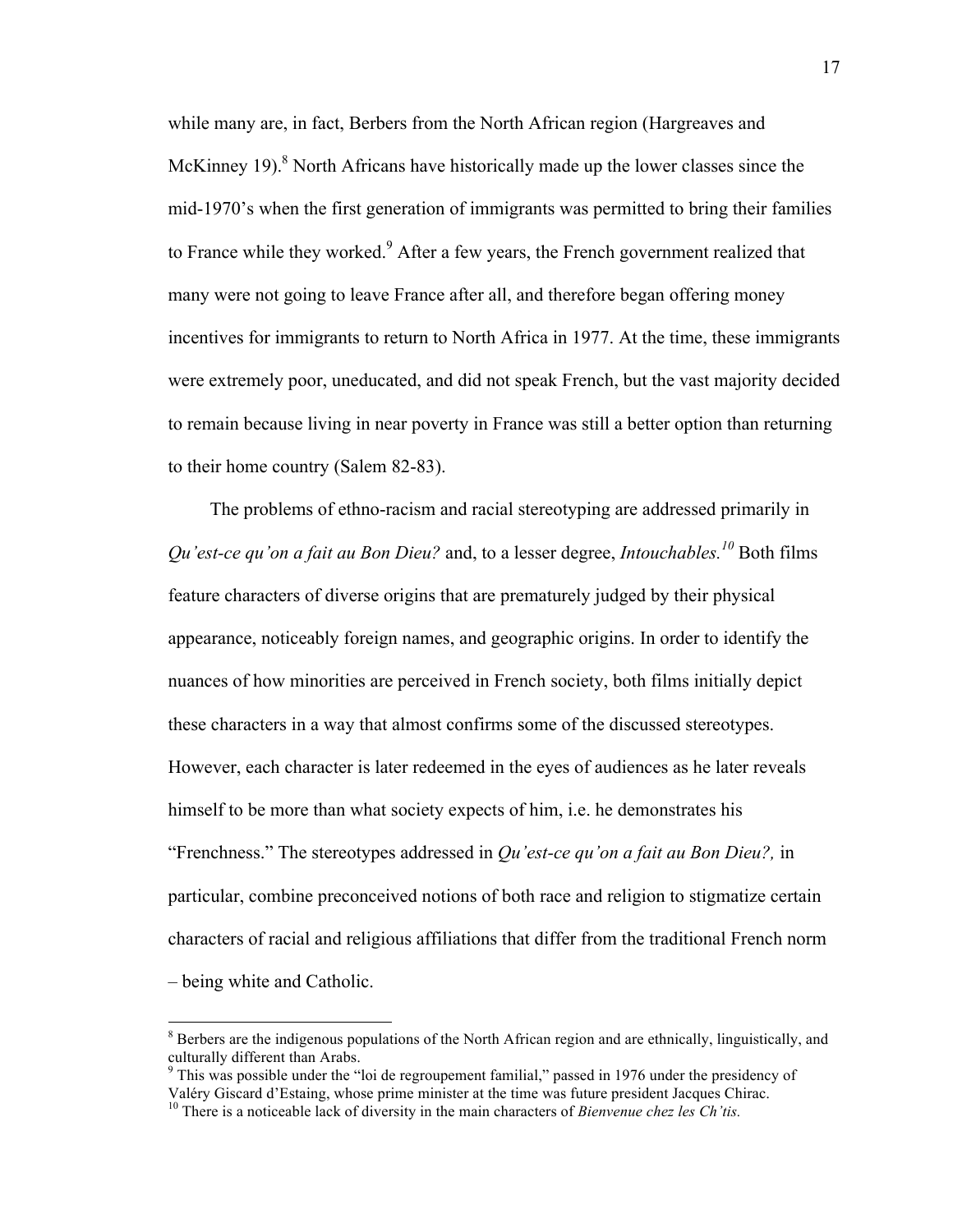Even after many North Africans obtained citizenship, they were still not treated as equals in French society, primarily due to the assumed connection between the Arab and Muslim identities and to France's secular views on religion and national identity. France has been a predominately Catholic nation for centuries, but it has long been characterized by its "constitutional secularism," or *laïcité*. In following with the previous discussion on national identity, the 1905 Law of Separation of Church and State mandates that religion shall play no part in defining French social and state identity and shall not influence state or public institutions in any way. Moreover, it is a "dissociation of public authority from any religious basis or legitimation, or simply, state neutrality towards religion" (Daly 584-585). This secularism has increasingly implied the notion that a French citizen should be "discreet" with his/her religion, as in refraining from practicing or representing one's faith while in the public sphere (Daly 593).

The values of French secularism and their role in the French definition of national identity have resulted in growing societal concerns in regards to the large Muslim population in France. At stated above, there are inherent ties between the North African, Arab, and Muslim persons in France, especially given that many assume that if a person is North African or Arab then he/she is certainly a Muslim (Hargreaves and McKinney 18). Muslims are becoming more and more associated with everything the French consider foreign, particularly in the recent years of terrorist attacks throughout the world from radical Islamists. The National Front has specifically targeted North African immigrants as being unable to integrate fully into French culture due to their strong loyalties to race and religion rather than to the French identity. Originally, the National Front did not agree with *laïcité* because of the predominantly Catholic right-wing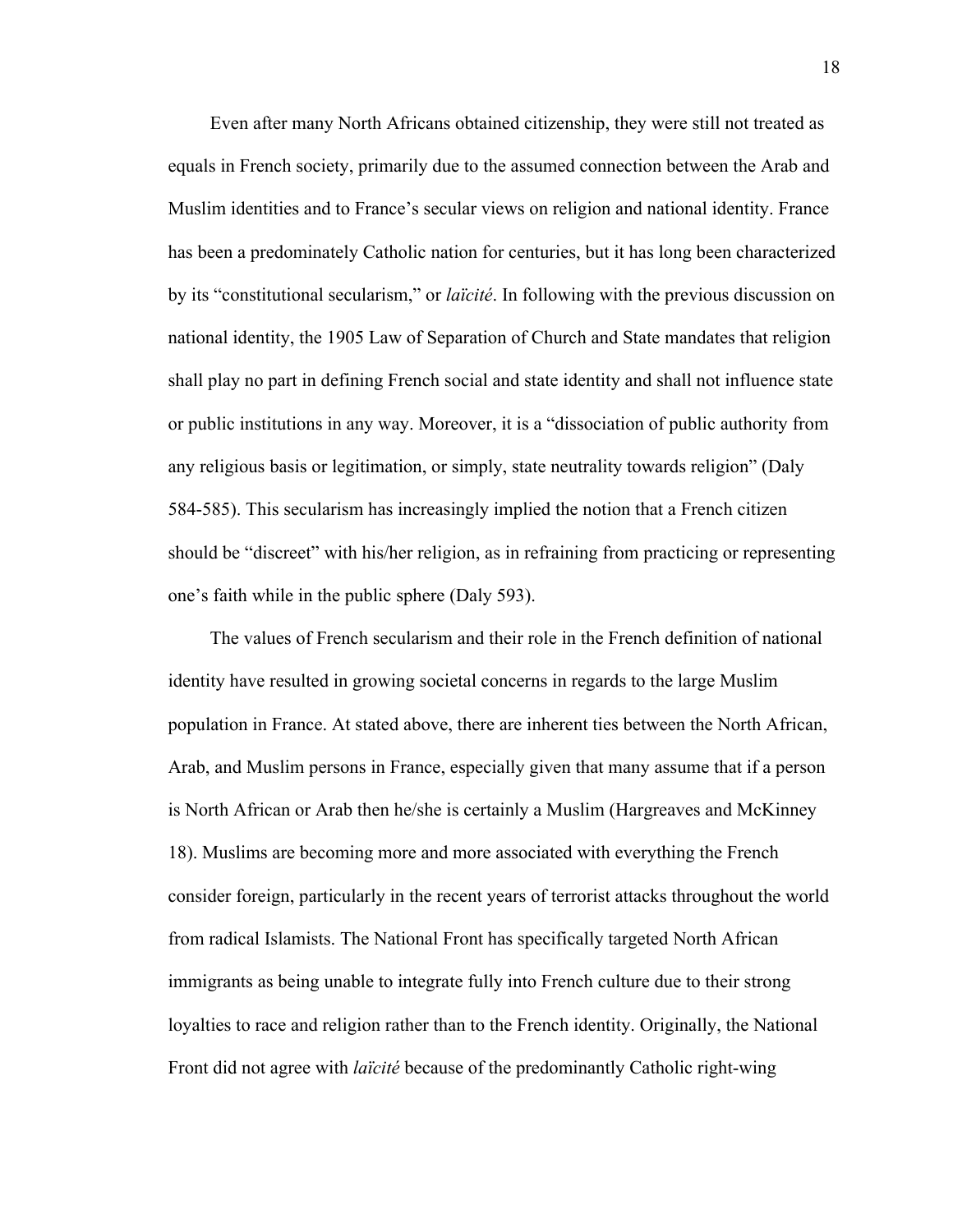politicians, but it has more recently been using secularism as a way to define French culture while excluding Muslim immigrants and their values from that definition. In this respect, Muslims have come to be seen as one of the primary menaces to society (Lamont and Duvoux 16-17).

The divide between faiths and race/ethnicity in France ties directly into class divide given that minorities of non-Christian faiths primarily fall into the lower class spectrum. Assumptions toward the lower classes follow the same line of thinking as complaints against minorities in that other social classes feel that the poor too heavily rely on the French welfare state and lack adequate work ethic to potentially change their status in society. There are social concerns in French society that perceive the lower classes as receiving too much aid from the state, which therefore enables them to survive with less effort than the rest of society (Lamont and Duvoux 10-11). Additionally, there is a stark divide between the working and middle classes in France given that the working class has been more directly affected by the economic decline of the last decade.

There is an even greater disconnect between the general French public and the social elites that are associated with French "*haute culture."* French elites have historically been considered "self-serving" by the rest of society (Lamont and Duvoux 7- 9). There has been a long history of "bourgeois dynasties" in France that consist of historically wealthy French families that have maintained their status for decades, if not centuries, and primarily interact only within the French high culture (Wright 452-453).

*Intouchables*, in particular, focuses on highlighting the nuances of class divide through the surprising friendship of a white, Parisian aristocrat and a poor, black immigrant. *Bienvenue chez les Ch'tis* and *Qu'est-ce qu'on a fait au Bon Dieu?* feature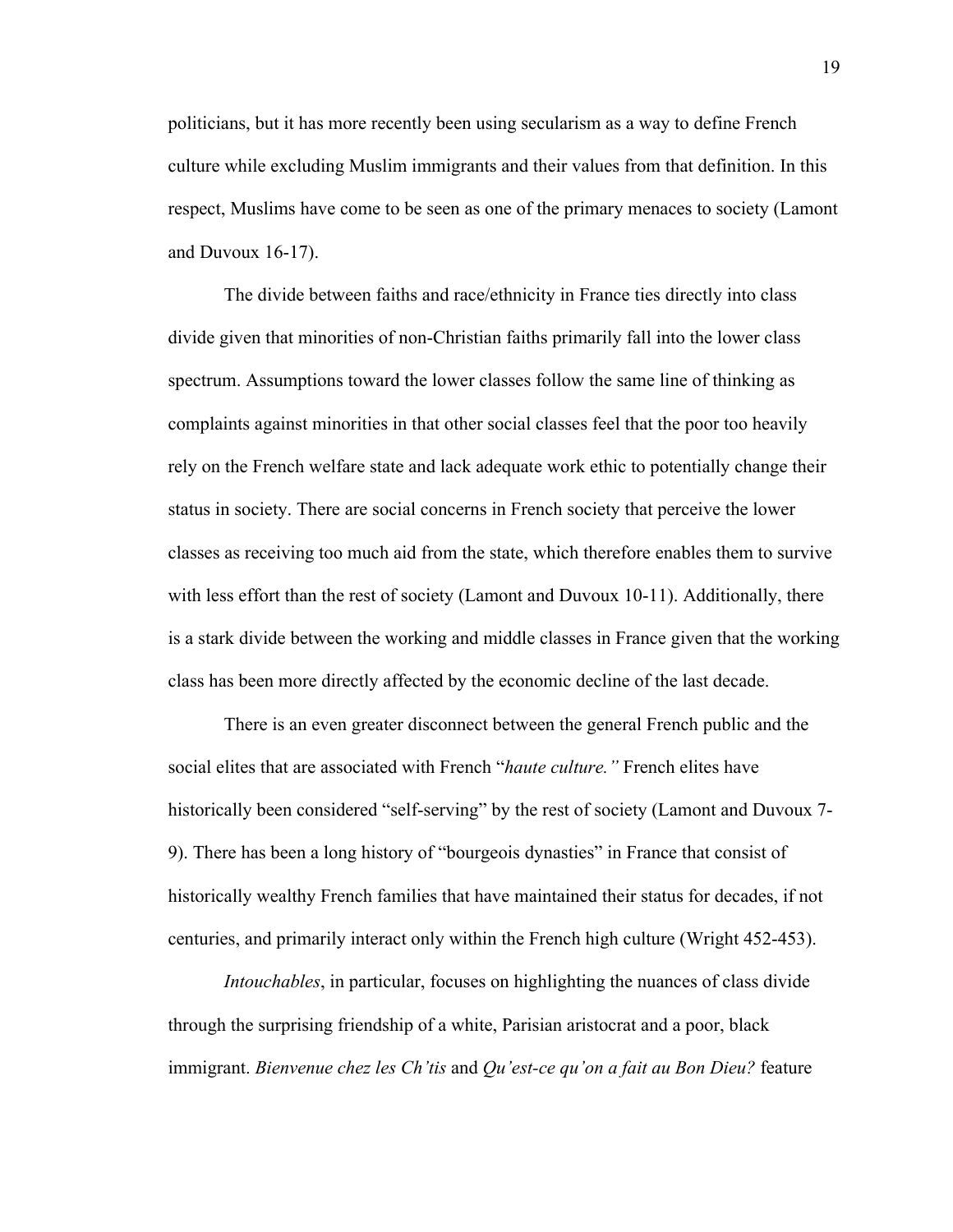characters of the same socio-economic status, yet the stigmas associated with the working and lower classes are nonetheless used to stereotype certain characters whose personal backgrounds (such as race and geographic origin) suggest lower class affiliations in the eyes of French society. *Bienvenue chez les Ch'tis* addresses the fallacies of French regionalism and the resulting stereotypes that negatively reflect a given region – in this case, Northern France, which has historically been condemned for its uncivilized culture that is reminiscent of the working class of a hundred years ago.

France's regionalism stems from localized alliances towards one of France's twenty-seven regions, twenty-one of which are a part of mainland France. Francois Mitterrand originally created these regions in 1982, but was criticized for contradicting the "French tradition of government that had celebrated standardization, uniformity, hierarchy, a combination of centralization and de-concentration, and the idea of "*la Republique une et indivisible.*" Critics feared the potential for regional identity to flourish, thereby threatening the strength of national unity (Schrijver 190-191). With the exception of Corsica, this was not the case in most of France as recent statistics show that more people identify with the French national identity than with their respective region (Schrijver 199).

However, regionalism still exists to some extent in each French region, particularly those in the periphery. Regional identity is prominent in regions with independently developed cultures, historical prominence, and a distinctive linguistic variation – such as Brittany, le Nord-Pas-de-Calais, and Alsace. Areas such as these are also stereotyped along these same lines, which has caused division between regions (Schrijver 200-207). Furthermore, there is a stigma associated with Paris and its culture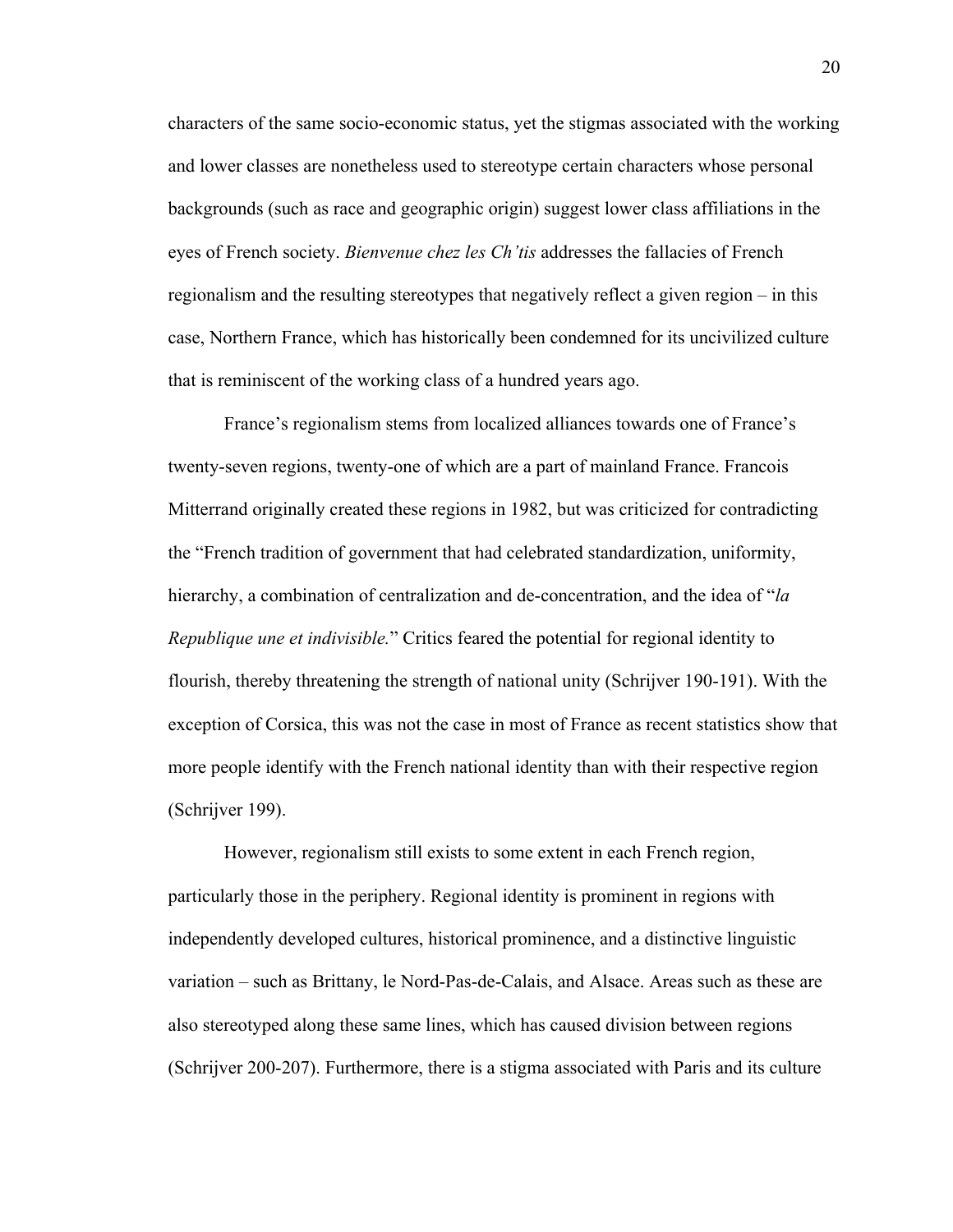that isolates it from the majority of the country due to feelings of superiority (from the Parisians) and contempt (from the rest of France) (Coulangeon). With respect to national identity, it is not surprising that those outside of Paris regard it with disdain given the fact that its culture and lifestyle do not necessarily reflect the entirety of France, yet it inevitably represents the entire country as one of the most famous cities in the world.

French national identity is unique in the way in which it is regarded by the state as the ultimate public unifier. Issues relating to immigration and ethnicity are seen as threats to national wellbeing due to their influence on the (debatably) traditional values on which French identity is founded. National identity is expected to take priority above all other personal and/or cultural characteristics, such as race, religion, and geographic origins. In this respect, those that have noticeable ties to these attributes are stigmatized, thereby creating social problems that contribute to conflicts between races, religions, classes, and regions. In the context of these films, personal characteristics initially cause problems for the characters, but they eventually overcome their differences to unify under the shared commonalities of their universal identity – that of France.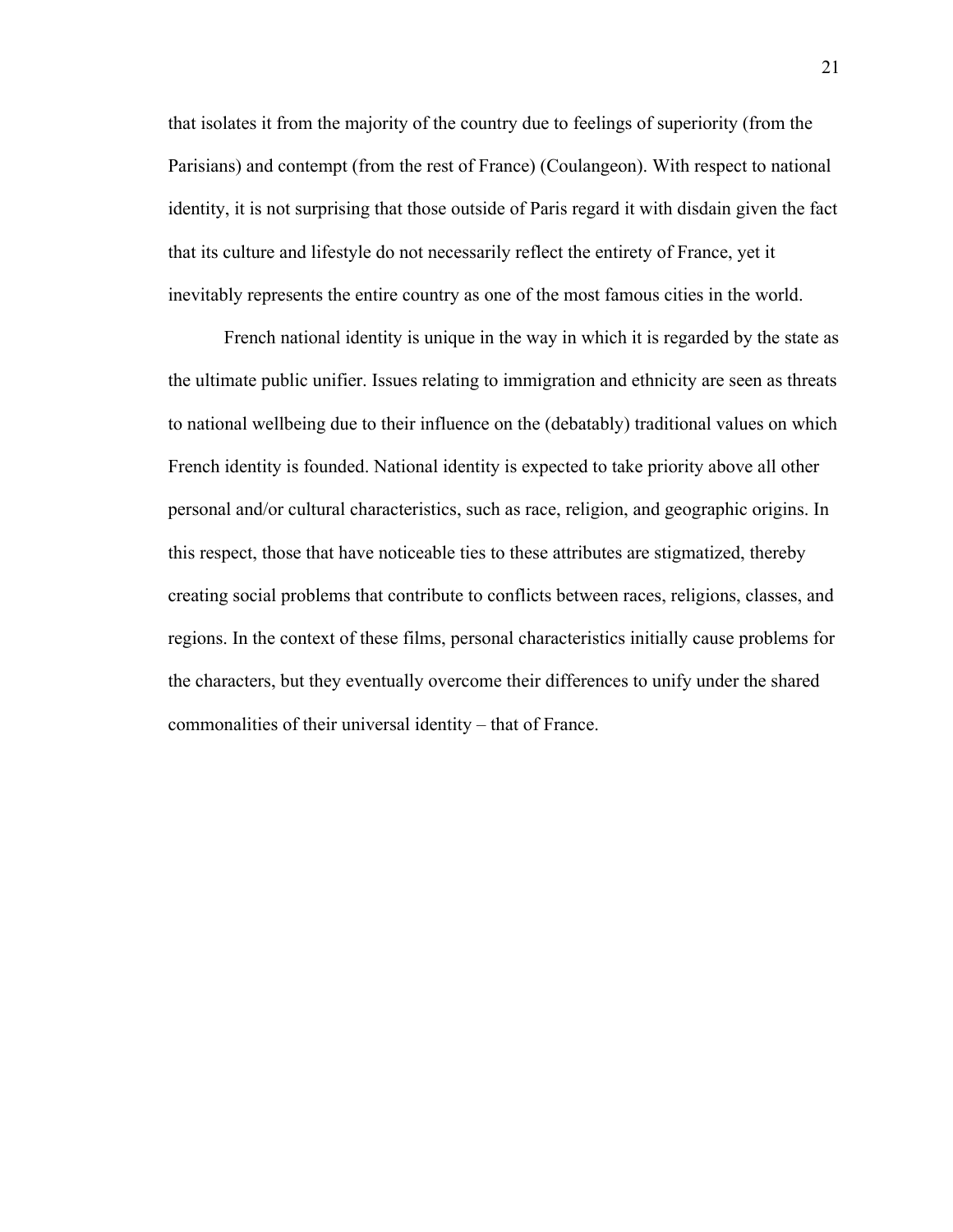### **CHAPTER II:** *Intouchables*:

#### **Summary Analysis:**

The opening scenes of *Intouchables* immediately attempt to evoke sentiments that fulfill the film's unique goals, those of emotion and comedy; more importantly, these scenes make a point to show no cultural differences between the two main characters. The film begins with none other than a police car chase throughout the streets of Paris set to the reoccurring emotional piano piece composed by Ludovico Einaudi titled "Fly." The two main characters, Driss and Philippe, race on the *quais* of the Seine in in a sleek Maserati that almost succeeds in outrunning the police, but to no avail. However, they manage to avoid arrest as Driss makes a scene to the police, explaining that he must bring Philippe to the hospital because he is quadriplegic and having a stroke. Philippe plays along by pretending to convulse and foam at the mouth. The police believe them and insist on giving them an escort to the hospital, a fact that gives Driss and Philippe great joy as they sing along to Earth, Wind, and Fire's *September* in celebration. After arriving at the hospital, they simply drive away while sharing a cigarette.

These scenes introduce the epitome of the easy friendship and complete trust between a young African immigrant from the Ivory Coast and an older, white, and disabled aristocrat. Throughout the entire situation, both Driss and Philippe joke back and forth as they break the law for their own enjoyment, but audiences do not know anything yet of their lives outside the fact that Philippe seems to be paralyzed and that Driss is his friend. The lack of prior knowledge of these characters is intended to play on the ideals of French universalism in that audiences do not need any additional information to fully accept this friendship that is only later revealed to be unconventional.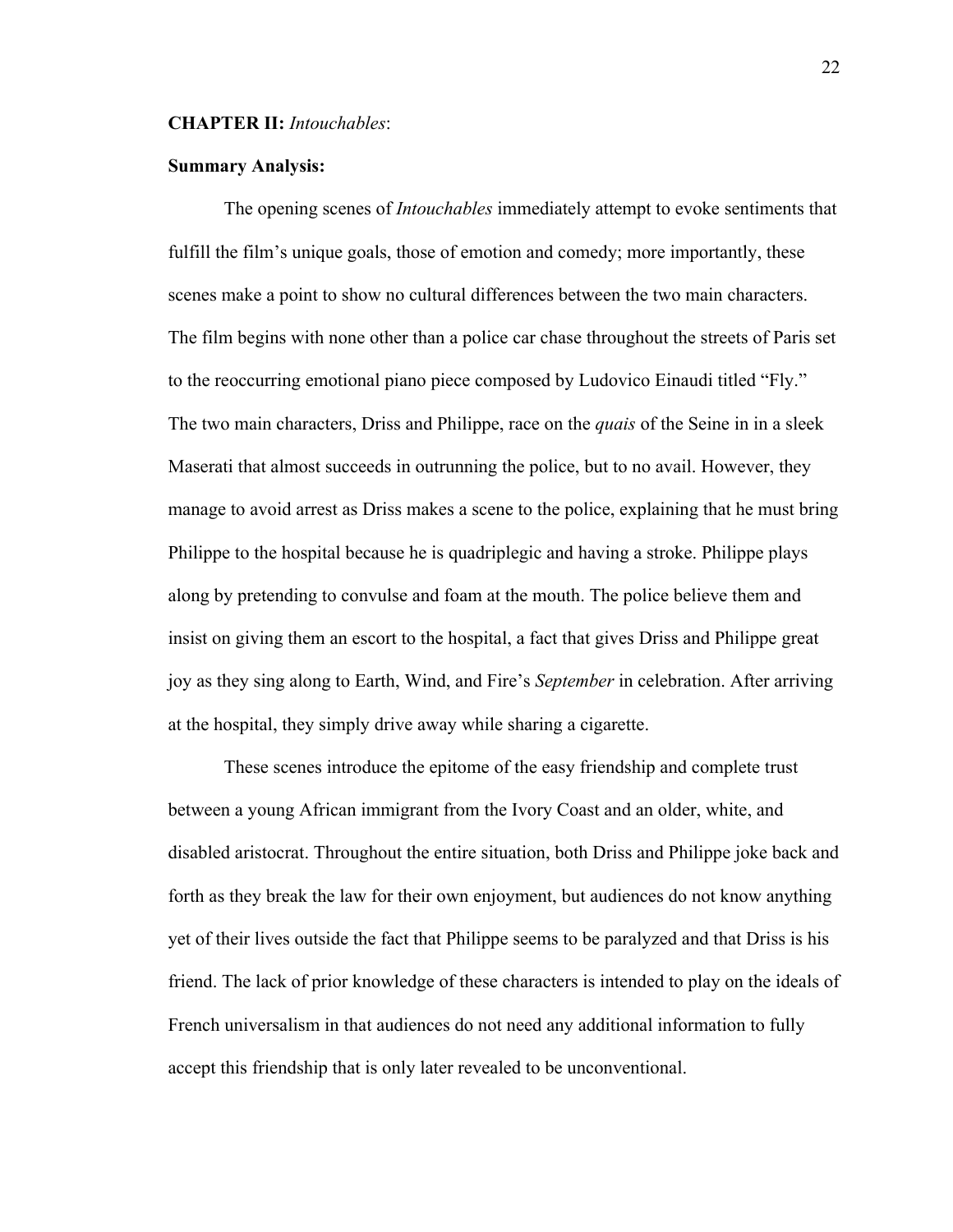*Intouchables* follows the lives of Driss and Philippe as they overcome physical, mental, and social handicaps in twenty-first century France. Jacques Mandelbaum of *Le Monde* remarked in a pre-release review that "The film offers a generous social metaphor that shows the benefits of contact between France's 'old' generation, paralyzed by privilege, and the vital strength of the youth that comes from immigration"  $(2011)$ .<sup>11</sup> This metaphor very clearly manifests itself as the film goes on to show the birth of this meaningful friendship first demonstrated to audiences in the opening scenes.

The following scenes of the film flash back in time to when Driss and Philippe first meet. It opens to a number of professionally dressed men waiting to be interviewed in an *hôtel particulier*. This is the house of Philippe in the affluent Parisian neighborhood of Saint Germain des Près, where he and his assistant, Magali, are interviewing men to be his 24/7 caretaker.<sup>12</sup> Driss is among these men, yet he is dressed in a hoodie and sneakers and appears extremely impatient. The *mise-en-scène* sets a contrast between high and low society that is continually displayed throughout the film. Driss is meant to seem out of place, but audiences soon see that Driss has little-to-no regard to the nuances of social graces as he bullies his way through this high society.

A montage of different applicant interviews follows as Philippe and his assistant Magali attempt to find a new caretaker.<sup>13</sup> When asked about their motivations for the job, each recite extremely cliché and rehearsed responses they believe would appeal to a disabled man. Some of their answers include: "helping people," and "for mankind."

 <sup>11</sup> Direct quote from the article in *Le Monde:* "*En deuxième rideau, le film file une métaphore sociale généreuse, qui montre tout t'intérêt de l'association entre la Vieille France paralysée sur ses privilèges et la force vitale de la jeunesse issue de l'immigration"* (Mandelbaum "Intouchables"). 12 Saint Germain des Près, also called Faubourg Saint Germain, is historically known for the presence of

French noble families that inhabited the area, and its aristocratic stigma remains today.

<sup>&</sup>lt;sup>13</sup> In the context of filmmaking, a "montage" is time-saving technique that cuts multiple short scenes together to show multiple situations or activities in a small amount of time.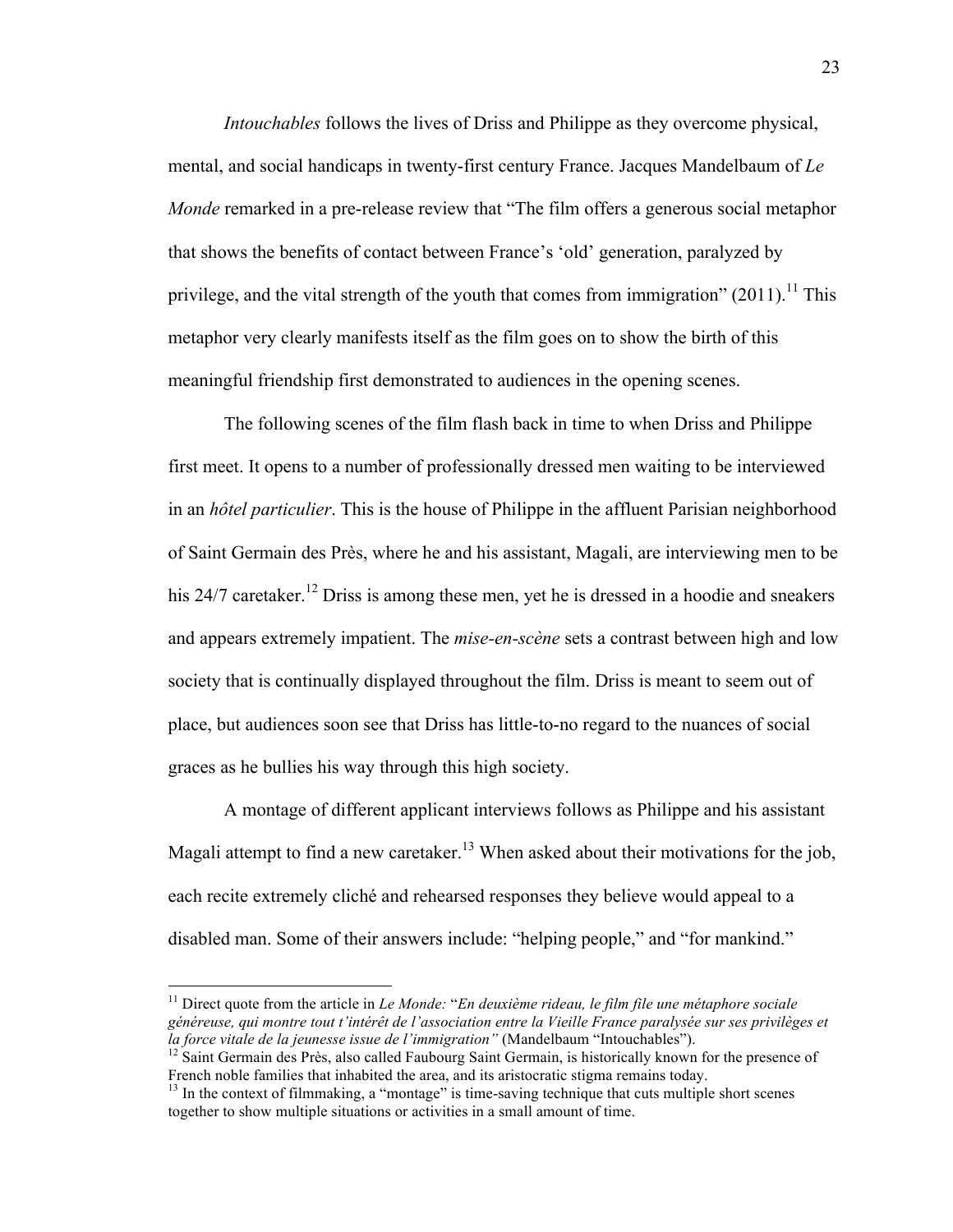These responses are examples of the lack of personal interest in the job or in Philippe, who for them is not an individual but a patient; moreover each of these candidates is essentially the same in their representation.

However, Driss does not by any means fit this mold. He barges into the interview room before his turn and promptly demands Philippe sign his welfare form stating he tried – and failed – to find a job. In this first encounter between the main protagonists of the film, audiences see two seemingly opposite characters that fit society's expected class stereotypes: Philippe, an intellectually and financially gifted aristocrat reminiscent of the once ruling noble families; and Driss, an abrasive, poor immigrant from a big family attempting to take advantage of the French government. This stereotypical depiction is shattered when Driss cleverly engages Philippe in a game of wit that plays on musical allusions. Philippe asks for his references to which Driss names popular funk bands in answer, playing on the double meanings of the word. In response, Philippe mentions Berlioz in order to offset Driss' confidence, assuming he will be stumped. In this instance, Philippe attempts to assert his cultural superiority through his expertize on classical music, an aging fine art stereotyped within high culture. Driss, however, has no intention of being dominated, yet he decides to play dumb and responds by referencing an apartment complex in his dilapidated *banlieue* that bears the same name. Philippe initially believes himself to be triumphant, but is shocked – and also intrigued – in realizing Driss' full awareness of the situation. This scene portrays an example of clashing cultures, where the lower class's knowledge of popular references trumps the isolated upper class through the shrewd understanding of all cultures and their stigmas.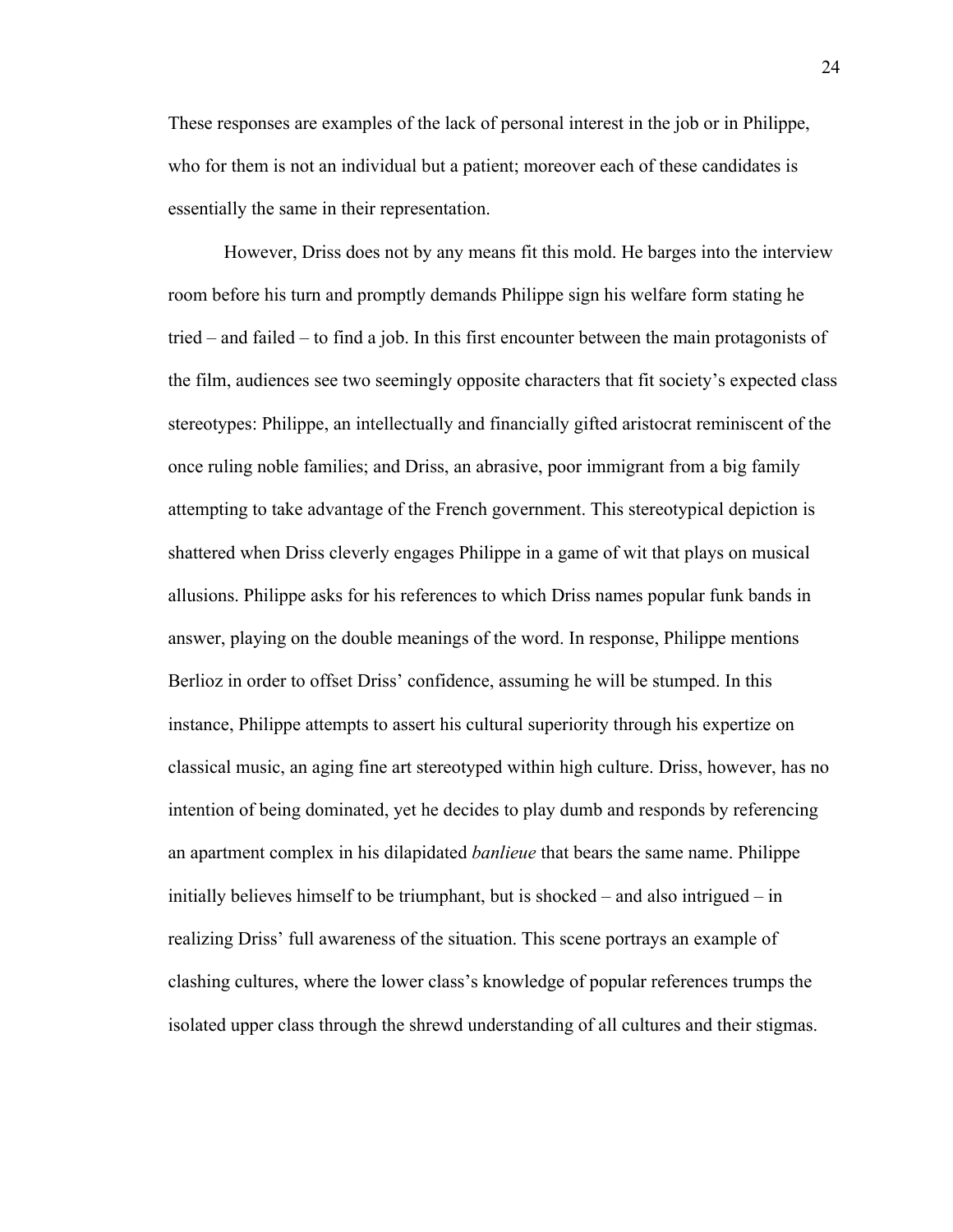More importantly, Driss proves himself equal, if not superior, to Philippe in both knowledge and ability, a feat instantly noted by Philippe.

Throughout this entire interview process, audiences see the flippant personality of Driss, who at this point in the film can only be judged by his appearance and attitude, in the overtly distinguished home of a pretentious aristocrat. However, film directors Olivier Nakache and Eric Toledano specifically chose the comedy actor, Omar Sy, to play Driss; in an interview with The Weistein Company (which distributed the film in the United States), they stated:

There's a way of speaking, walking, a sense of humor and vitality that belongs only to a certain social type. Many attempts to portray urban youth often result in caricature, but with Omar we were able to avoid this pitfall. Omar was our guarantee of authenticity from the clothing down to the most subtle local slang. (6)

In this respect, from the first stages of production Driss' character was vital in demonstrating a specific social persona that is understood by French audiences. Throughout the film, Driss is key in representing an increasingly present part of French society: those of the immigrant, lower classes.

After this abnormal interview, Philippe instructs Driss to return the following day to pick up his paper. The film shifts as it follows Driss walking through Parisian projects to return to a small apartment filled with a crowd of screaming children and no visible parent. The next sequence, filmed with a grey lighting and tone, portrays a stereotypical lower class, presumably immigrant family. Later in the film, audiences learn that this is Driss' aunt's apartment and children; his aunt and uncle could not have kids initially, so they traveled to the Ivory Coast in Africa to adopt one of their nieces or nephews – Driss. Later, his aunt becomes pregnant multiple times with different men after his uncle dies.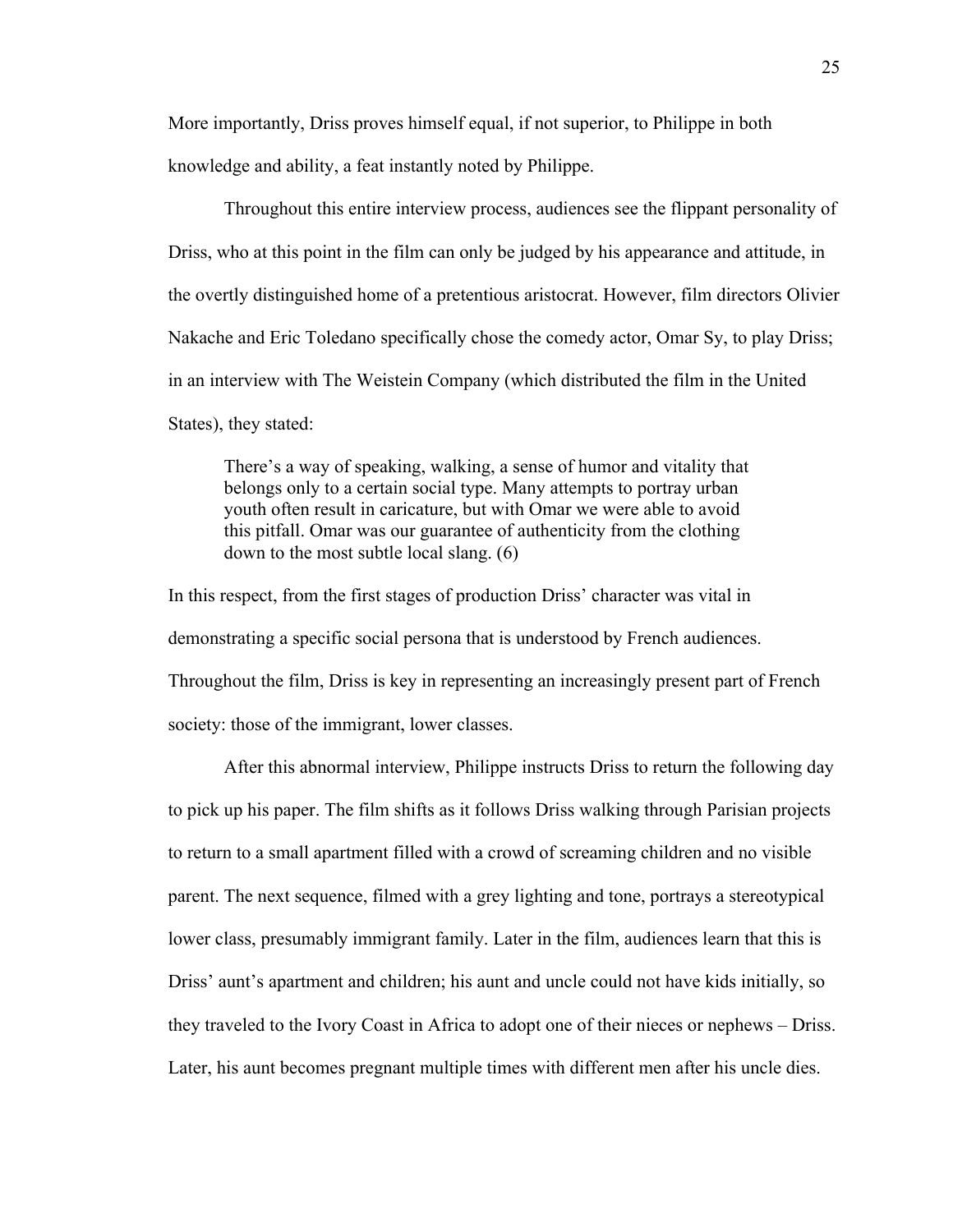The result is a large family living in a small apartment in the Parisian projects as a single mother works as a cleaning lady at night to support her numerous children.

After his aunt comes home from work, it is revealed that Driss has been gone for six months with no contact with his family, and later audiences learn he was in jail for robbery. Driss' return is no cause for celebration for his aunt, who proceeds to kick him out due to his criminal lifestyle. Driss proceeds to spend the night on the streets of the Paris *banlieues* with a gang of his friends, eating fast food and smoking joints. The next day, he returns to Philippe's townhouse to get his signed paper and then his welfare check, but to his surprise he is immediately shown a tour of the house and taught his responsibilities as Philippe's new caretaker. Apparently, he got the job.

Despite his initial confusion, Driss drools over Philippe's luxurious townhouse in the course of his tour. There are maids, gardeners, and cooks all going about their daily business whilst wearing headphones to cover the classical song, "Ave Maria," which is being blasted throughout the house. Driss is shown his new room, which leaves him in awe as he dives onto his four-poster bed and drools over his large bathtub. The lighting is brighter and more vibrant as the house is shown with its lavish art and architecture compared to the dim, grey lighting of Driss' apartment with its plastic tablecloths and dirty dishes. These scenes are purposely shown directly after audiences see Driss' house and family in order to draw an even greater contrast between the two characters and their respective lives, particularly with attention to the idea of an oversized bath given an earlier scene at his aunt's apartment showing Driss struggle to bathe in a tiny bathtub while children run in and out of the room.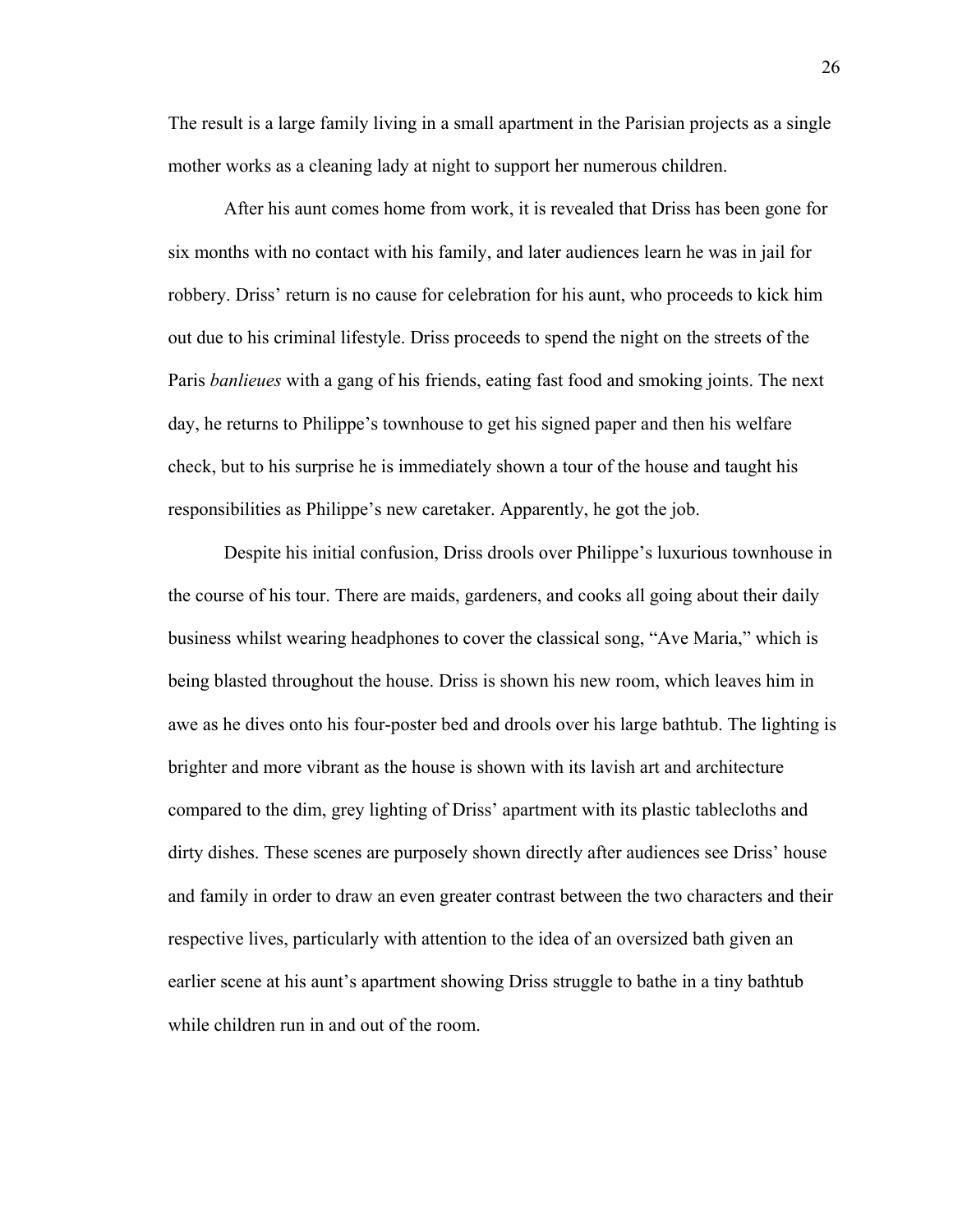At this point in the film, both Driss and Philippe have become *types*: their dress (Hermès necktie versus Adidas jacket), their *domicile* (the hôtel particulier versus the HLM) and their cultural preferences (Funk versus Berlioz) told the audience what they need in order to think they know the characters. Driss' life and family are used to identify the social stereotypes associated with the lower class: Driss is an immigrant and poor, which plays into the assumption that immigrants and the lower class are one in the same. Furthermore, Driss initially appears to embody many of the stigmas associated with these groups. For example, he is involved with drugs, crime, and alcohol, in addition to the fact that he relies on the French government to sustain him through welfare. His personality is loud, comedic, and almost offensive in his complete disregard for proper manners. He embodies the *incivilités* associated with the *banlieues*. Furthermore, Driss' aunt is the single mother of an above average number of children. This stereotypical depiction is immediately contrasted by the following scenes in Philippe's townhouse that identify the complete opposite side of the social divide.

Similarly, Philippe has presented himself as a stereotypical French aristocrat, despite his handicap. There seems to be no possible connection between the lower social classes and the French high society as the latter are seen as pretentious, selfish, and exclusive, with a particular interest in the fine arts. As discussed in Chapter I, the upper classes have been criticized in France for their isolation amidst the dated ideals and practices of high culture. Philippe's personality and lifestyle thus far in the film falls within these social stereotypes. His townhouse in Saint German des Près exudes luxury, both in its appearance and large household staff. Philippe's interest in the fine arts,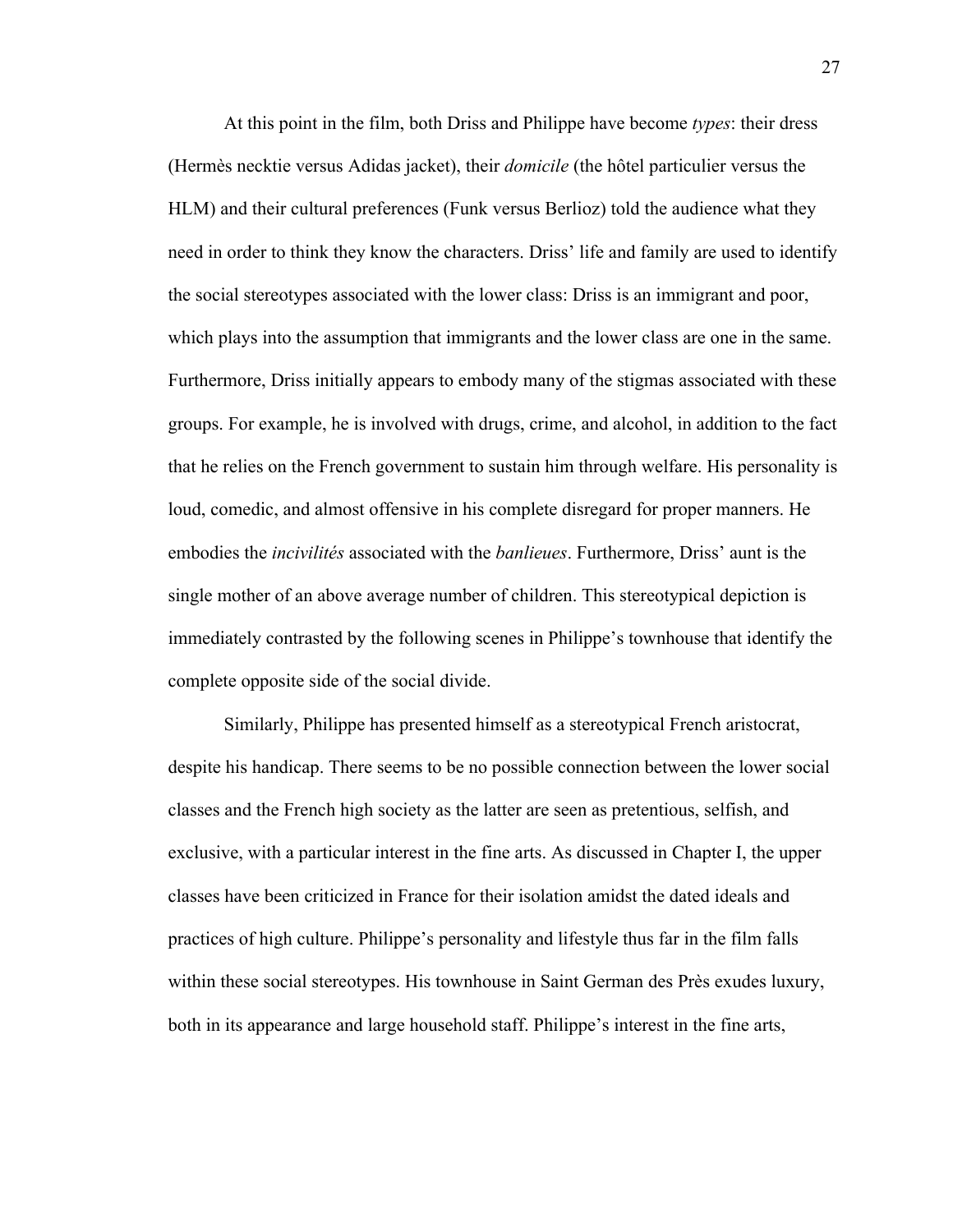including classical music, art, and poetry, is a key tool used throughout the movie to portray Philippe as a product of high culture.

However, the accuracy in the presentation of these social stereotypes has the potential to reaffirm the truth of these fictional exaggerations in the eyes of the French public, thereby creating Cooper and Dinermin's "boomerang effect." The rest of the film attempts to demonstrate how these social distinctions are irrelevant in the face of true universalism, but the discussed characteristics of both Driss and Philippe are never disproved – they are merely ignored. Philippe continues to be a wealthy aristocrat with a taste for fine art and classical music, and Driss remains a product of the lower class. Yet, the clash of class cultures inevitably affects both Driss and Philippe in that they both eventually discover the codes of both worlds. This adaptation process is gradually apparent as Driss and Philippe learn to live and flourish in the company of one another.

So Driss takes the job and moves into his new, fancy room where he will be at the 24-hour caretaker for Philippe. "The Ghetto" by George Benson plays as Driss learns to assist Philippe in doing literally every activity in his daily life, including exercising, showering, dressing, eating, writing, sorting mail, and using the restroom.<sup>14</sup> Driss is initially very careless in his responsibilities and sometimes even forgets that Philippe is handicapped, an aspect that is not lost on Philippe who finds it refreshing rather than insulting because Driss treats him like a normal person – not as fragile or helpless.

Later in the film, Philippe discusses his new caretaker with his brother, who warns him not to trust Driss due to his criminal background and lower class upbringing: "*they* are without pity," never clearly mentioning if the they refers to Blacks or to the

<sup>&</sup>lt;sup>14</sup> "The Ghetto" is used ironically to draw a contrast between Driss' old life in the *banlieues* and his new one in Philippe's *hôtel particulier.*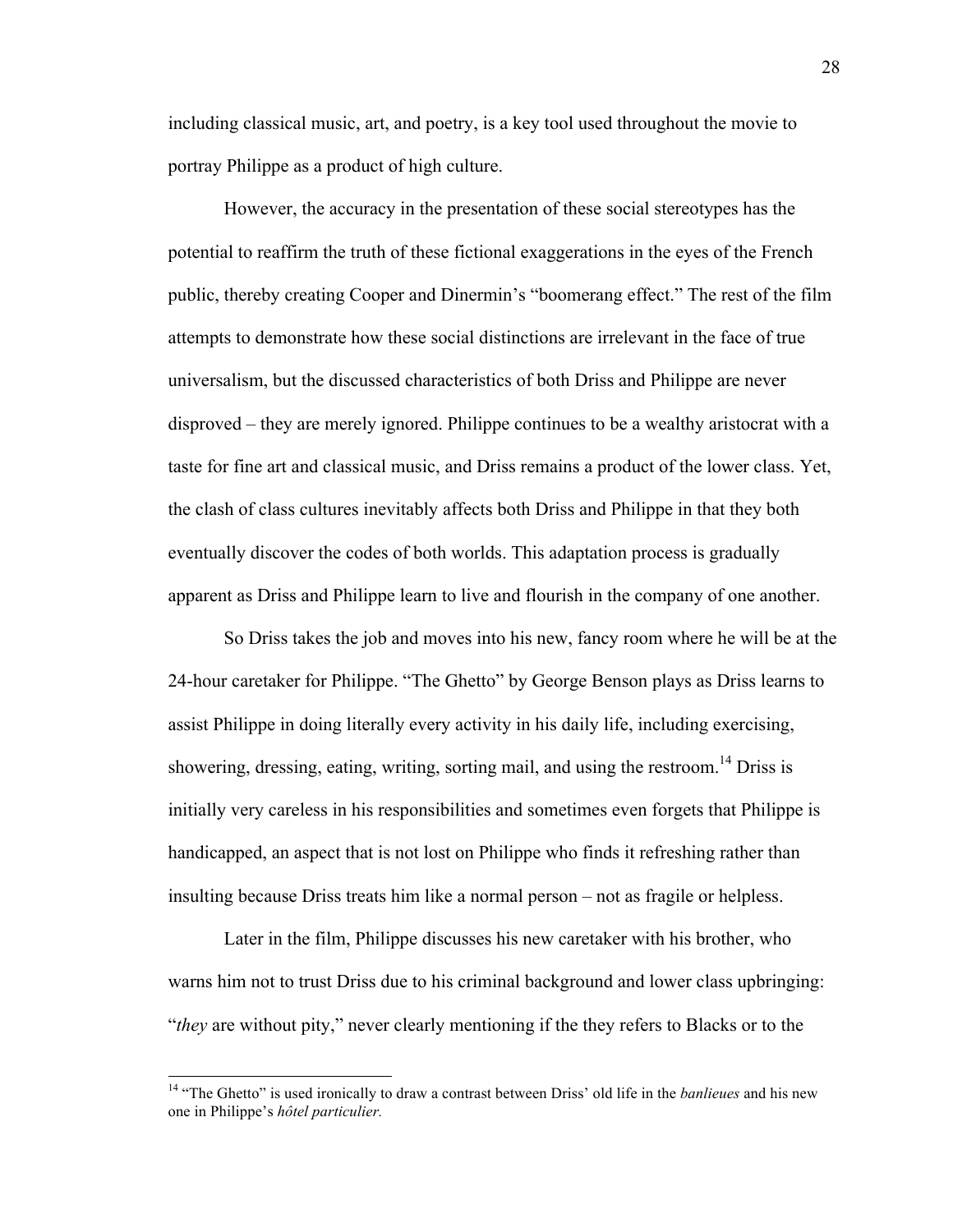inhabitants of the *cités*. He insists that Philippe should know better than anyone to not let just anyone in "given his condition," an euphemism to discretely push aside Philippe's handicap, as mentioning it directly would be impolite in good society. However, Philippe argues that Driss is strong, smarter than he looks, and a welcome change to the monotony of his life – *especially* given his condition. Driss does not empathize with him based on his handicap and that makes all the difference to Philippe. Driss' disregard for social graces does not only belittle the social divide, it also overcomes the fragility of social stigmas associated with the handicapped.

In respect to Jameson's social utopia, Driss is initially perceived as the "threat" that could potentially dismantle the exclusive world surrounding Philippe. However, assuming that high society is the sought-after model for a perfect society does not quite comply with the theory. Nonetheless, Philippe's life, even with his disability, is portrayed as a better alternative to Driss' socially handicapped lifestyle. Driss does indeed take advantage of his new privileges, yet it is important to note that he never buys into the  $-$  in his opinion – ridiculous nuances of high society. Surprisingly, Philippe is merely intrigued by Driss' lack of respect for the only culture he has ever known, thereby demonstrating that his perceived "utopia" is not so perfect after all.

For example, Driss insists one day on taking Philippe's luxury sports car, the Maserati seen at the beginning of the film, instead of the handicap accessible van to the posh art gallery they intend to visit. Driss then proceeds to physically manhandle a driver in the street that parked directly in front of the house driveway blocking their path. Throughout both of Driss' decisions to take the nice car and to bully the driver, Philippe simply laughs along, remarking: "I feel change is coming." In discussing his character,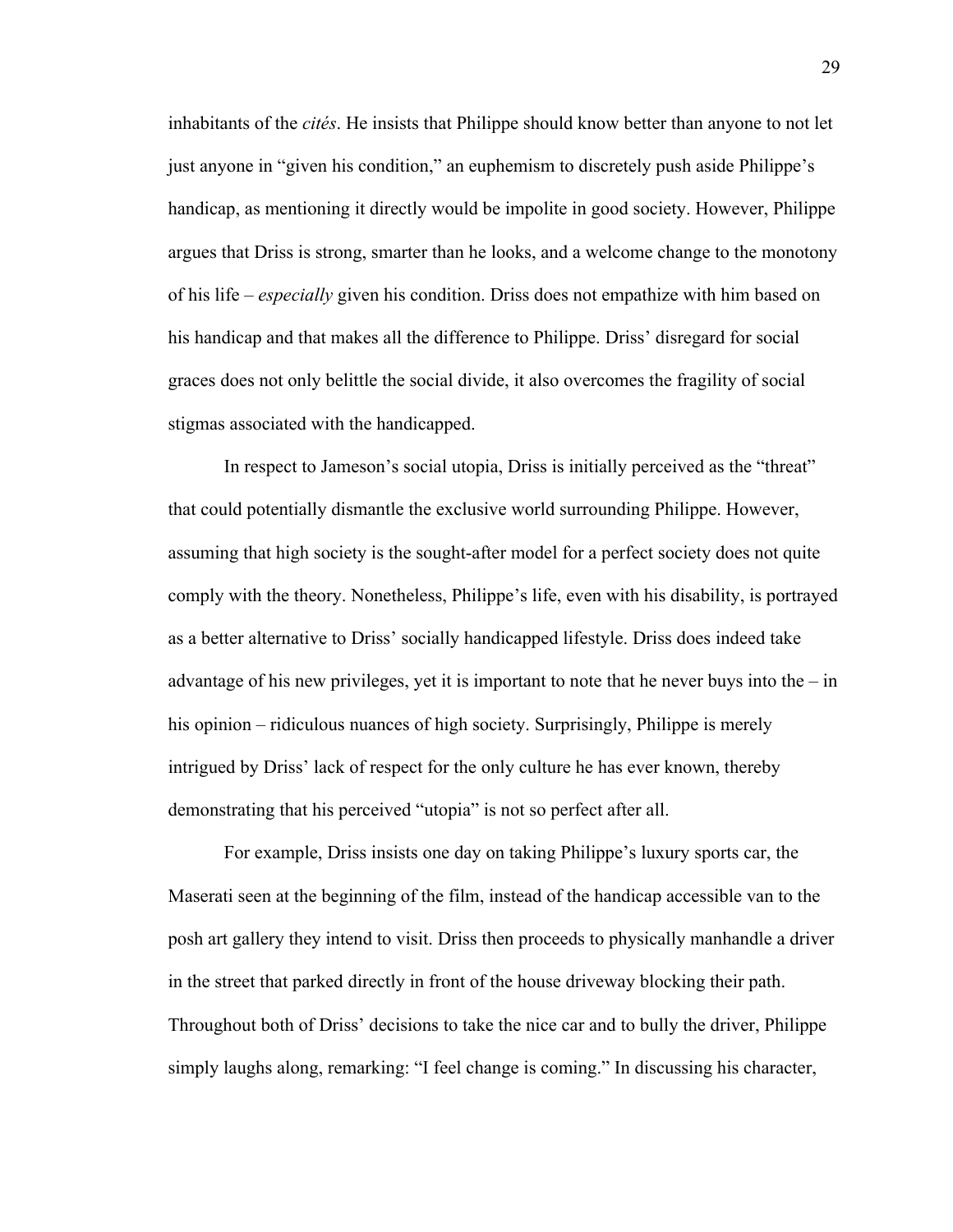Francois Cluzet, who plays Philippe, states in an interview with The Weinstein Company: "And my character has a thirst for the ordinary, even though he finds himself in an extraordinary situation. Even Driss suggests experiences that push the limits, Philippe accepts them because he doesn't know them and, like a child, he wants to try everything" (9). Audiences witness Philippe's open acceptance to the carefree lifestyle Driss introduces, thereby demonstrating a break in the traditions of the upper classes.

The following gallery scene is an important example in identifying the differences between high and low culture. Philippe and Driss are shown in a private, modern art gallery with giant windows displaying views of the Eiffel Tower. Philippe considers buying an abstract art piece as he discusses the meaning and price of the piece with the curator. Throughout the entire exchange, Driss complains and jokes about the absurdity of spending so much money on mere paint splatter. Philippe questions Driss about why he thinks that art can be so interesting to people. Driss replies that it is simply business, and Philippe retorts: "No, it's because that's the only print of our time on earth." To which Driss barks: "That's bullshit, Philippe!" After hearing the expensive price of the piece, Driss is astounded that something so simple and seemingly meaningless could be worth so much, especially when he could, in his opinion, make it better himself. Philippe brushes off his comments and demands a piece of the chocolate Driss is eating. Driss says no and states the popular phrase: "*Pas de bras, pas de chocolat*." In the English translation, it states "No feet, no sweets." Philippe is confused and does not realize that Driss is joking given that he does not recognize the familiar joke. Driss finds this hilarious, especially, as he explicitly states, that Philippe is paralyzed.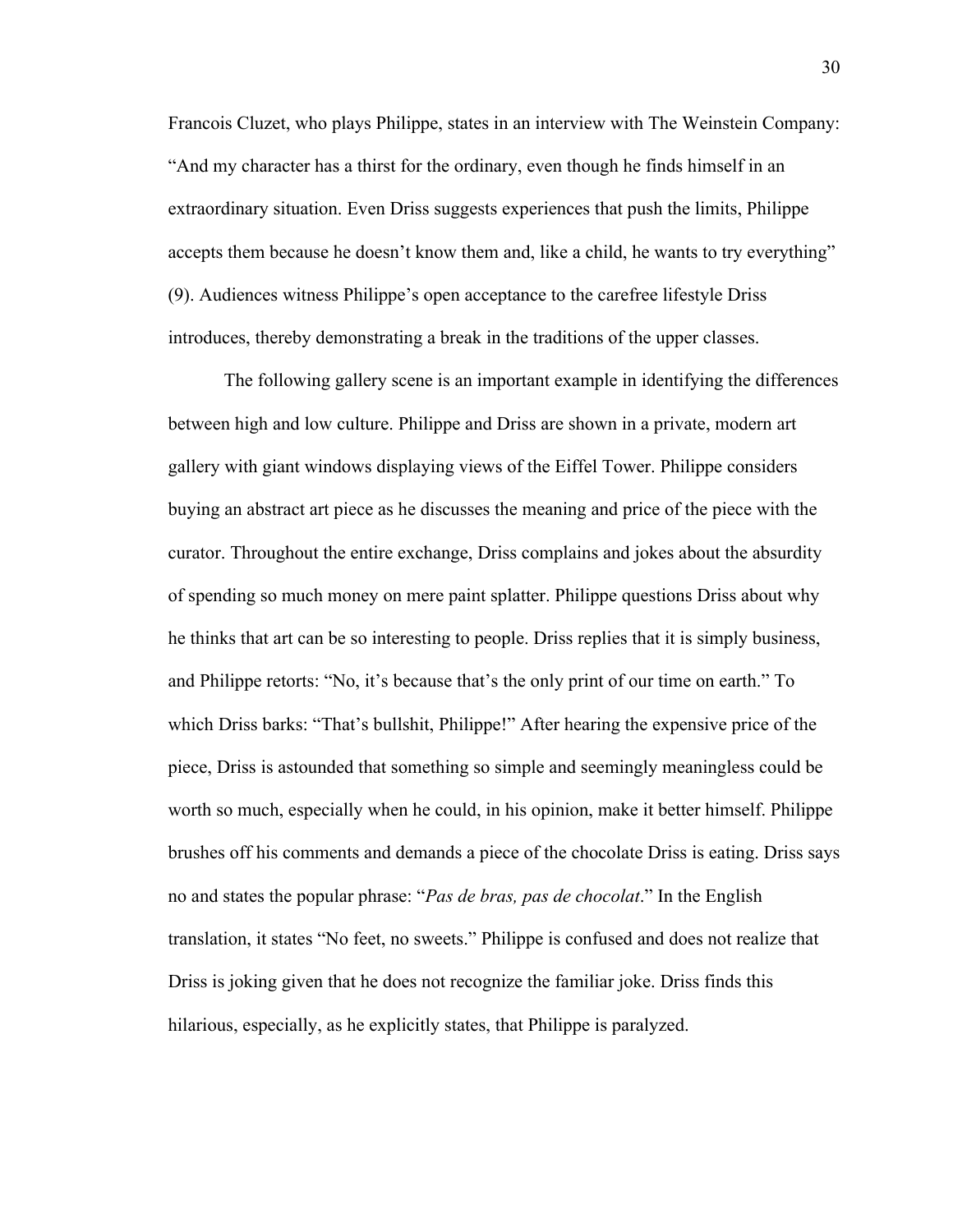This conversation, especially in the setting of a chic art gallery, is an important demonstration in the difference of cultures. Once again, Driss is completely unfazed by the high culture surrounding him and even mocks the decadence of the art. He does not see the value in the modern art, which is further demonstrated throughout the film. He maintains that this is not art because he could do it himself, which he later does to the surprise of the entire household.

However, Driss is not completely ignorant of fine art; he simply does not care for it himself. He recognizes famous pieces and even uses this to his advantage at the end of the film during an interview for another job. He draws attention to the melting clock in a Salvador Dali piece in the office of the interviewer as a reference to the companies logo: "*En temps et en heure*." However when she mentions that she likes Goya, he replies that she has not sang as much since "Pandi-Panda" – a reference to a famous French children's television program in which the lead singer was named Chantal Goya. In this instance, Driss associates fine art with familiar French pop culture references, thereby demonstrating the way in which he can easily switch codes, navigating from high to popular culture – an ability he already possessed, but was fine tuned in Philippe's company to be asset rather than a talent. He relates aspects of high culture to more easily recognized aspects of his own life, which help to depict Driss as a more relatable character than those of high society.

Similarly, the chocolate joke Driss uses in the art gallery is a children's joke that is generally known throughout France, yet Philippe does not immediately catch on. His ignorance can be seen as a reflection of Driss' "misunderstanding" of high culture, however Philippe is called out on his ignorance whereas Driss simply does not care.

31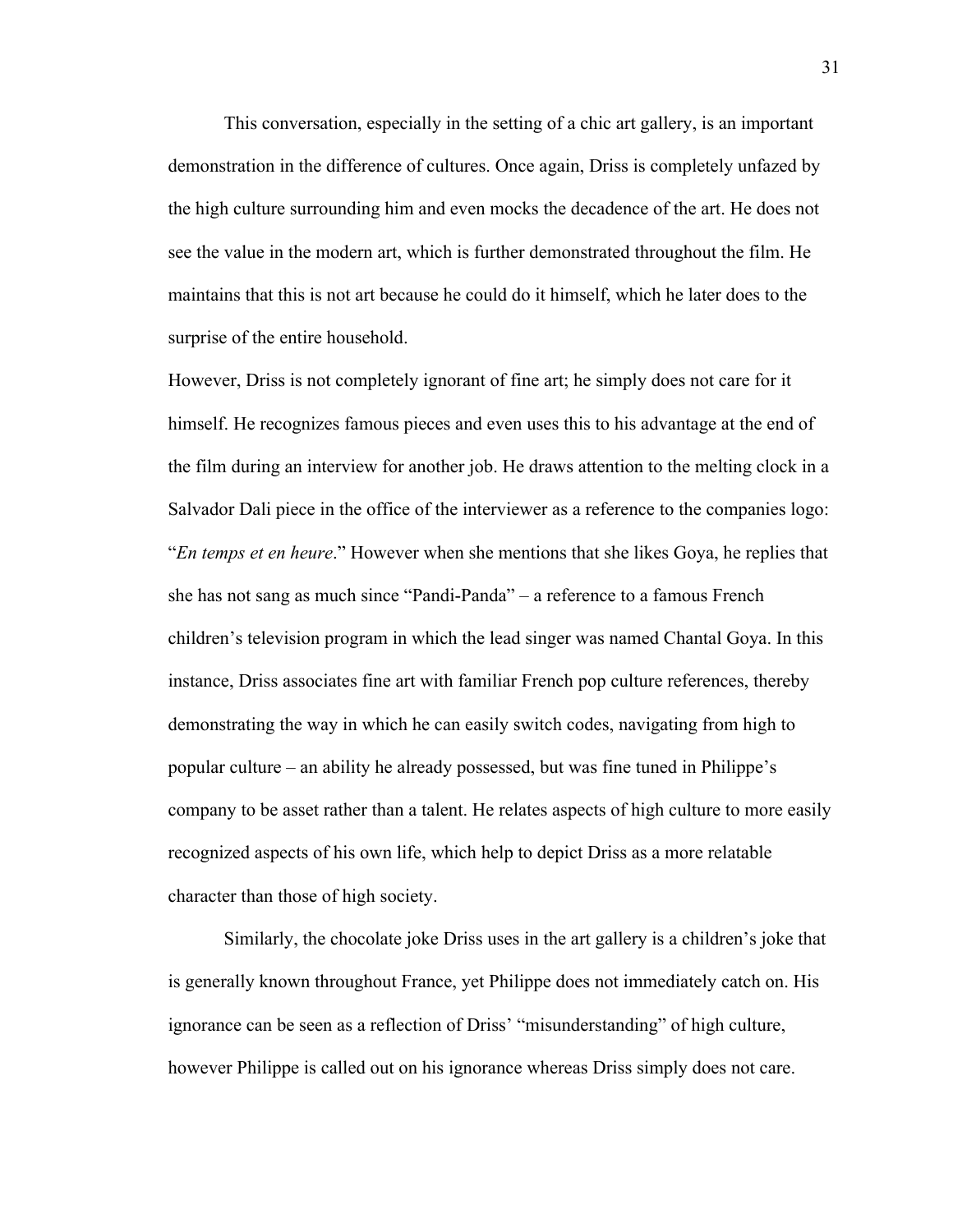Philippe failed to recognize a well-known French joke, thereby demonstrating the stereotypical isolation of the upper classes. Driss, as a member of the lower class, consistently makes these kinds of references in the context of Philippe's high society, such as when he had equated the composer Berlioz to the name of a poor housing district in Paris. The difference between the two is that Driss, for the most part, actually recognizes these references of high culture, but associates them with more relatable things in his life, whereas Philippe either does not understand or, when he does, embraces the lower class stigmas wholeheartedly.

Since the creation of the Ministry of Culture by Charles de Gaulle in the 1960's, the French government felt responsible for the promotion and identification of national culture; however, it has, until recently, maintained that culture of elites and intellectuals is more representative of French identity. In defining French culture as that of the upper class, the French government has implied that anything that does not meet these qualifications  $-$  i.e. pop culture  $-$  is irrelevant and not worth supporting. It is for this reason that the majority of government subsidies go primarily towards the fine arts, including classical music and independent, *auteur* films (Dubois 397-398). In the context of *Intouchables*, Philippe is exposed to aspects of culture outside those that he has been immersed in as a member of the upper class and its high culture; his open-mindedness demonstrates a bridge between the classes in terms of cultural acceptance.

Driss continues to introduce Philippe to more newer and more exciting ways of life that he never experienced or even thought himself capable of doing. Periodically, Philippe gets phantom pains throughout his body in the middle of the night, so Driss decides one night to take him on a late night stroll through the city where they share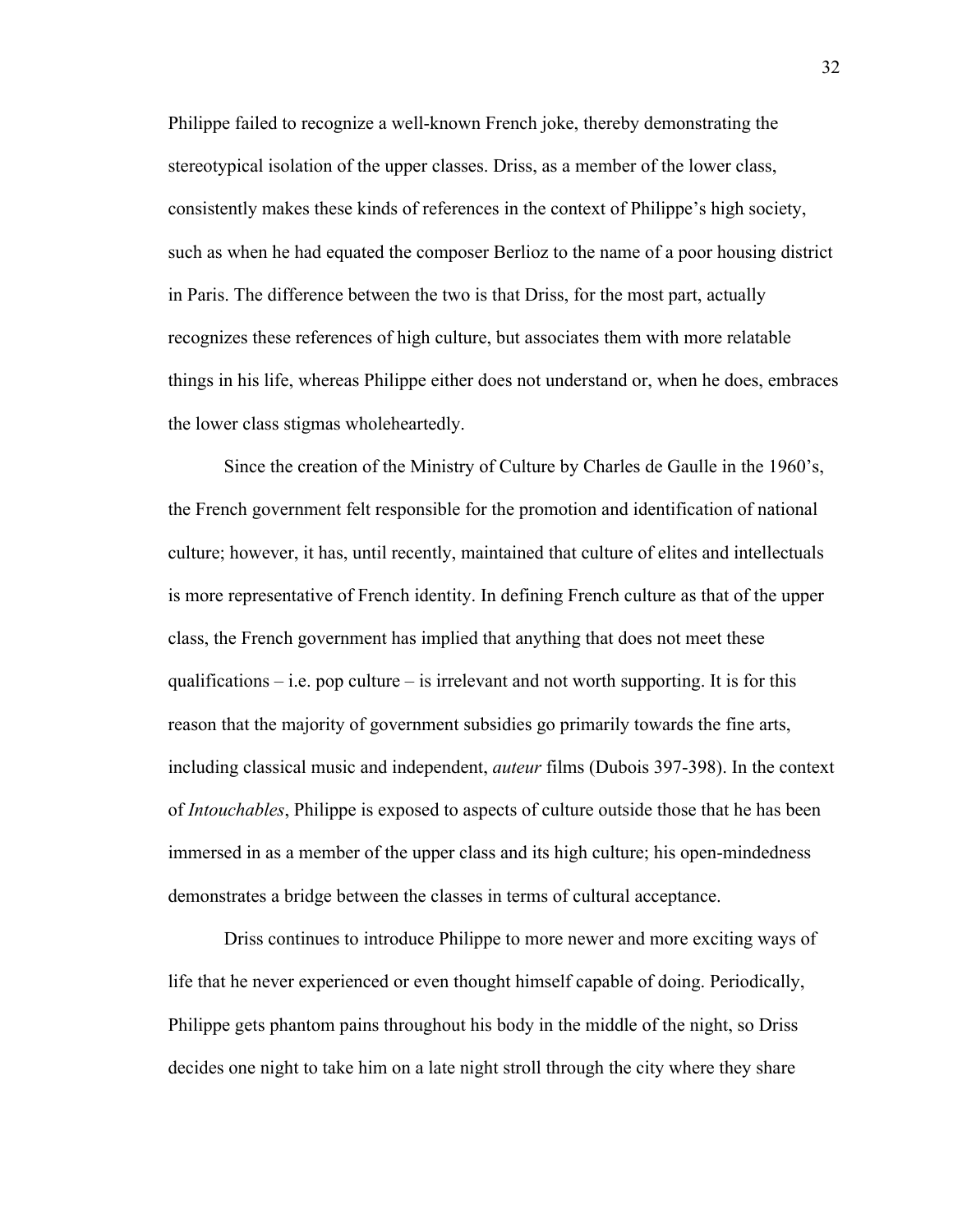cigarettes and then marijuana, which Philippe continues to enjoy throughout the rest of the film. They venture to a late-night café where they have a heartfelt conversation, revealing the details of Philippe's life. Audiences see that Philippe once enjoyed the aspects in life outside of the stereotypical aspects of high society. Philippe found great joy in paragliding and had the financial capabilities of making it his hobby; he decided to go out one day despite dangerous weather and crashed, becoming paralyzed from the neck down. Philippe also had a wife who, after his accident, became sick and passed away. He emotionally asserts that living without her is the real handicap in his life. The mood then shifts as Philippe jokes that he may be quadriplegic, but he is rich and the doctors can keep him alive until he is seventy. Driss replies that he would shoot himself if he were paralyzed, to which Philippe jokes that he would not even be able to do that.

This scene is a great example of the thematic goal of the film in being both emotional and comedic. Audiences see yet another side to Philippe that generates a greater understanding of a man thought to be a product of the status quo. Audiences have seen that he is open to new things from an alternate way of life and is learning how to overcome the metaphorical handicap of the exclusive – and therefore culturally isolated in many ways – high class. In comparison, Driss has easily combined aspects of both his social class and the high culture in which he is now immersed, thereby overcoming his own socioeconomic handicap. However, he joked that he would chose death over paralysis. Being poor and socially marginalized, Driss' ability to move is one of the only ways in which he can get by and find joy in life. He does not have the situation in life to be able to mentally handle what Philippe endures everyday of his life. Seemingly unimportant activities like dancing, driving, or even just the freedom to leave whenever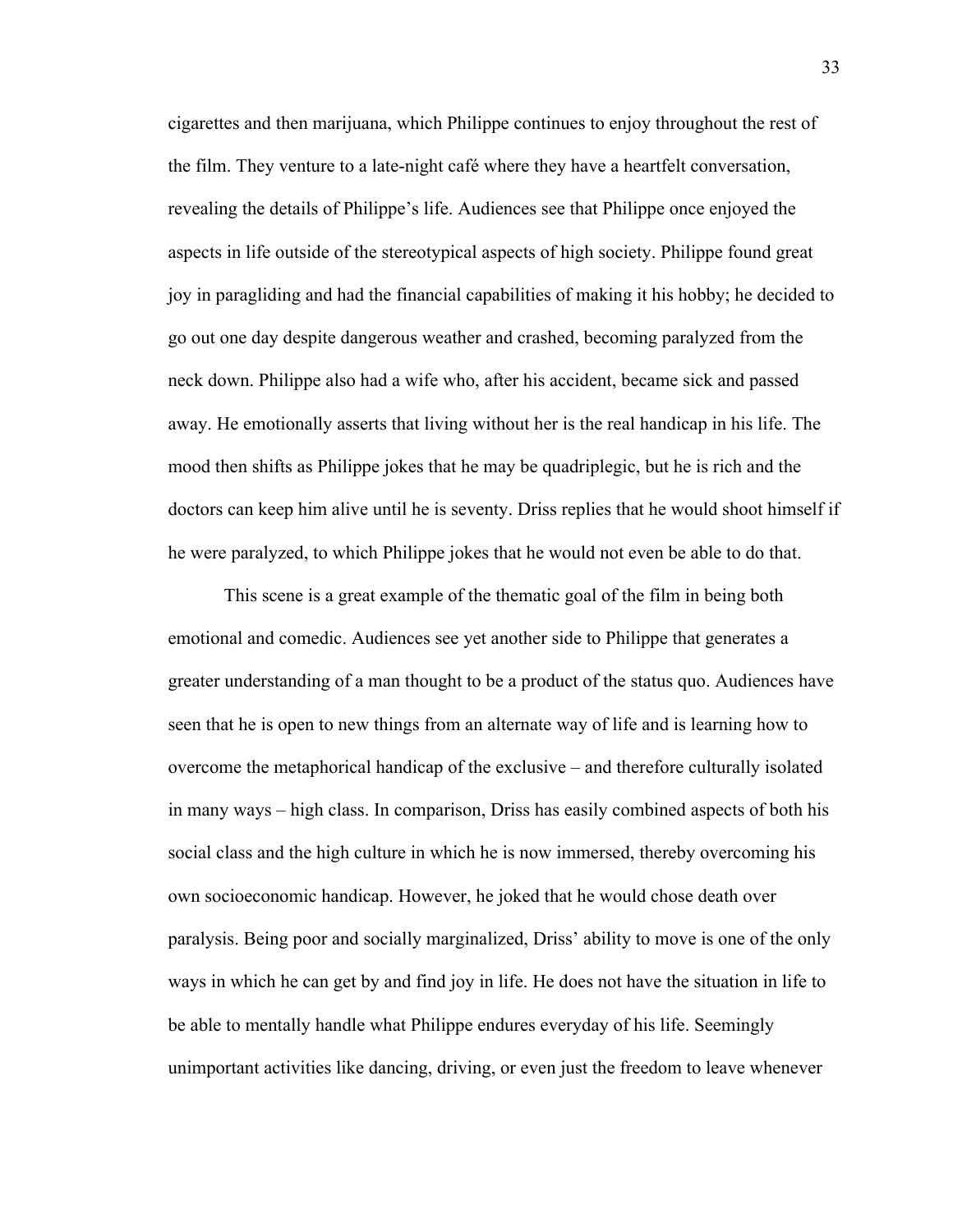he pleases are vital to those like Driss who are socially and economically constrained. The film would convey an entirely different message should Driss be handicapped while Philippe is physically free. Philippe's status in life is an exceedingly important aspect to remember, thereby demonstrating another consequence of the social divide.

Later in the film, Philippe's friends and family throw him a birthday party that, much to the annoyance of Philippe who has grown tired overly pretentious atmosphere these people create. The first scene of the party opens to a room full of formally dressed aristocrats seated in front of a string ensemble playing a series of classical pieces in Philippe's ballroom. Driss comes in late, dressed in a tailored suit Philippe bought for him earlier in the film. Determined to sit next to Philippe's attractive assistant, Driss forces an entire row of annoyed guests to move down so he has a seat. Once again, Driss bullies his way through this rather uptight group of elites, who comply out of the fear of acting inappropriately, but also because they do not know how to deal with Driss' abrasive personality.

Flash-forward to the end of the party when the high society guests have departed and all that remains is Philippe and his household employees. Audiences see Driss lounging on a couch next to Philippe as they both casually smoke cigarettes. Philippe asks the band to play one more song, Vivaldi's "Four Seasons," in order to elicit a feeling from Driss while listening to his favorite music. Driss complains, of course, and insists that it is only music if he can dance to it. Philippe keeps trying by requesting different famous classical pieces. Driss comically mocks each one depending on of what they remind him*.* For example, he recognizes one from a coffee commercial and another from a recording at the French welfare office; one makes him feel like a medieval knight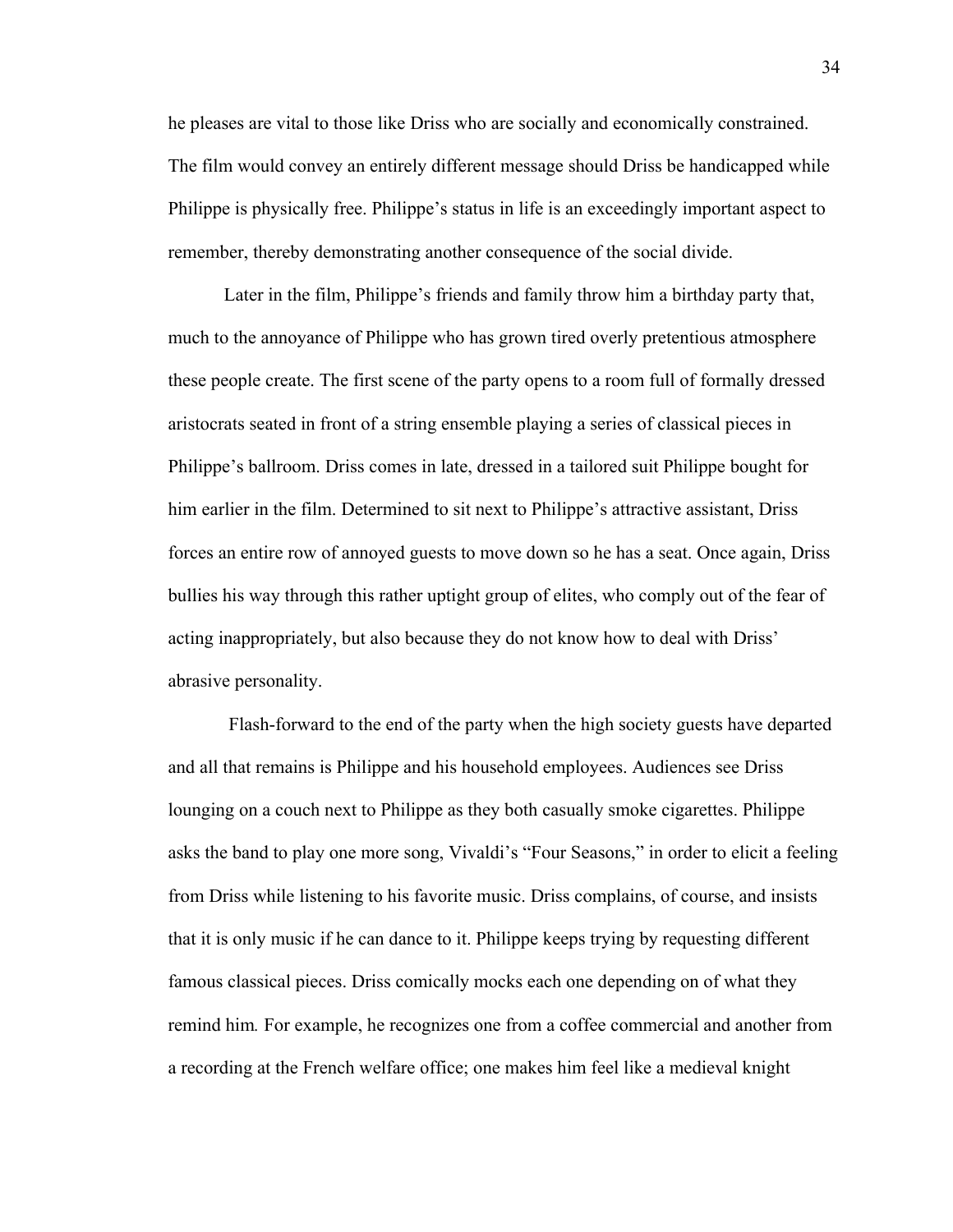galloping towards the king's castle, and he asks if the last one is from *Tom and Jerry*. Philippe simply laughs throughout Driss' comments and finally remarks: "Rescue the masterpieces." Driss then plays "his" music, Earth, Wind, and Fire's "Boogie Wonderland," and proceeds to perform an upbeat dance number and invites his fellow employees to dance – for Philippe, who laughs along as his friends eventually let loose and dance with Driss.

In these scenes, audiences see a concrete demonstration of the differences between cultures, but in a lighthearted fashion that mocks the stereotypes of high society without aggression. Driss continually disrupts the unchanging norms of these people's society, yet they say nothing and, sometimes, even join him. Driss bullies his way through life, and the people around Philippe usually accommodate him without question because they have rarely been directly challenged in the fashion Driss utilizes. The row of guests moves as he commanded, albeit grudgingly, despite the fact they had no plausible reason to do so. Driss openly condemns Philippe's music; yet he succeeds in creating a dance party with his fellow employees that brings Philippe more happiness than the reserved party of his "equals." Driss' lively and upfront personality is foreign to this society, which allows him to get away with his behavior and even endears him to many of his new friends – especially Philippe, who finds joy in this change of scene.

Once again, music is utilized as a cinematic tool to exemplify the differences, and also the camaraderie, between Driss and Philippe.<sup>15</sup> Philippe tries to make Driss see the beauty in classical music, a genre typically associated with high culture. However, Driss asserts that music is only enjoyable if one can dance to it, yet Philippe showcases

<sup>&</sup>lt;sup>15</sup> The use of American songs in the soundtrack reflects the Hollywood-style structure and feel of the film. More importantly, it incorporates a popular culture presence that contrasts the setting of high society.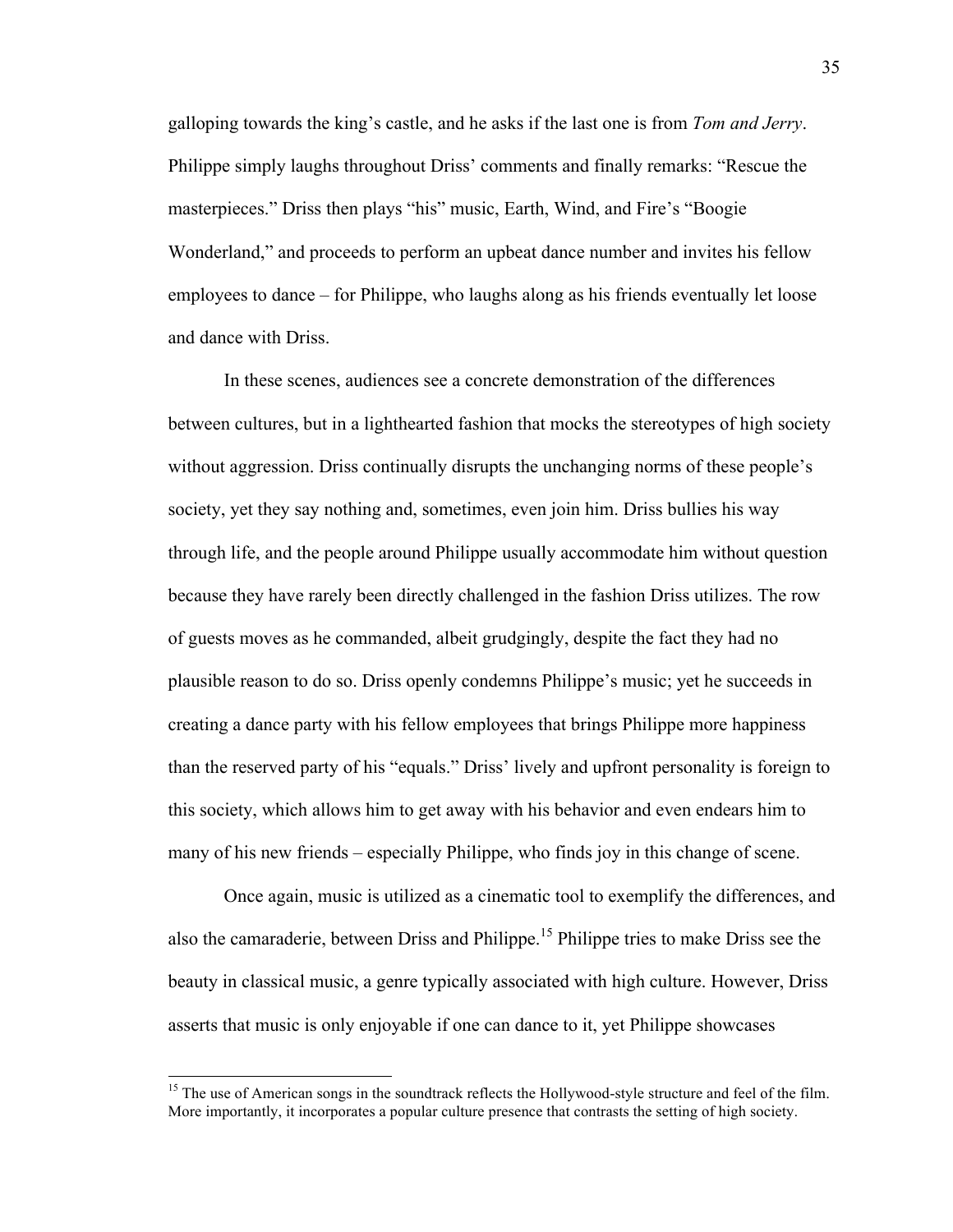numerous pieces that he feels prompt the same sentiments to no avail. Driss reacts similarly earlier in the film when he and Philippe attend a German opera; Driss bursts into laughter the second the performers begin singing. He laughs hysterically while mocking the performers attire and the fact that the opera is in German. Philippe attempts to quiet him at first as other guests look over in annoyance and astonishment, but Driss continues to laugh loudly until Philippe eventually joins him in laughter. Mocking the fine arts is one of the ways in which Driss belittles the, in his opinion, frivolity of high society and its nuances. Philippe never is truly offended, showing his self-awareness to the lifestyle he has lived in for his entire life, acknowledging that some of the criticism aimed toward high culture is somehow justified. In contrast, Driss feels that music and art are meant to be experienced physically, which should be a rebuttal to Philippe's way of life but is instead a welcome alternative.

Unfortunately, Driss' time spent with Philippe eventually comes to an end after one of his cousins seeks refuge from a gang and uses Philippe's house as a hideout. It is in this light that Driss confesses to Philippe the details of his background and upbringing. Philippe is understanding and interested, but ultimately tells Driss that their time together has come to an end. He appreciates his hard work and states that he has earned the privileges of unemployment once more. Driss is greeted with heartfelt goodbyes from each of the staff he has worked alongside, thereby showing acceptance from those he once offended. As he and his cousin are leaving the house, Driss spots another car blocking the driveway. However, this time Driss politely asks the driver to move without the violence he used earlier in the film, demonstrating a personal change. When his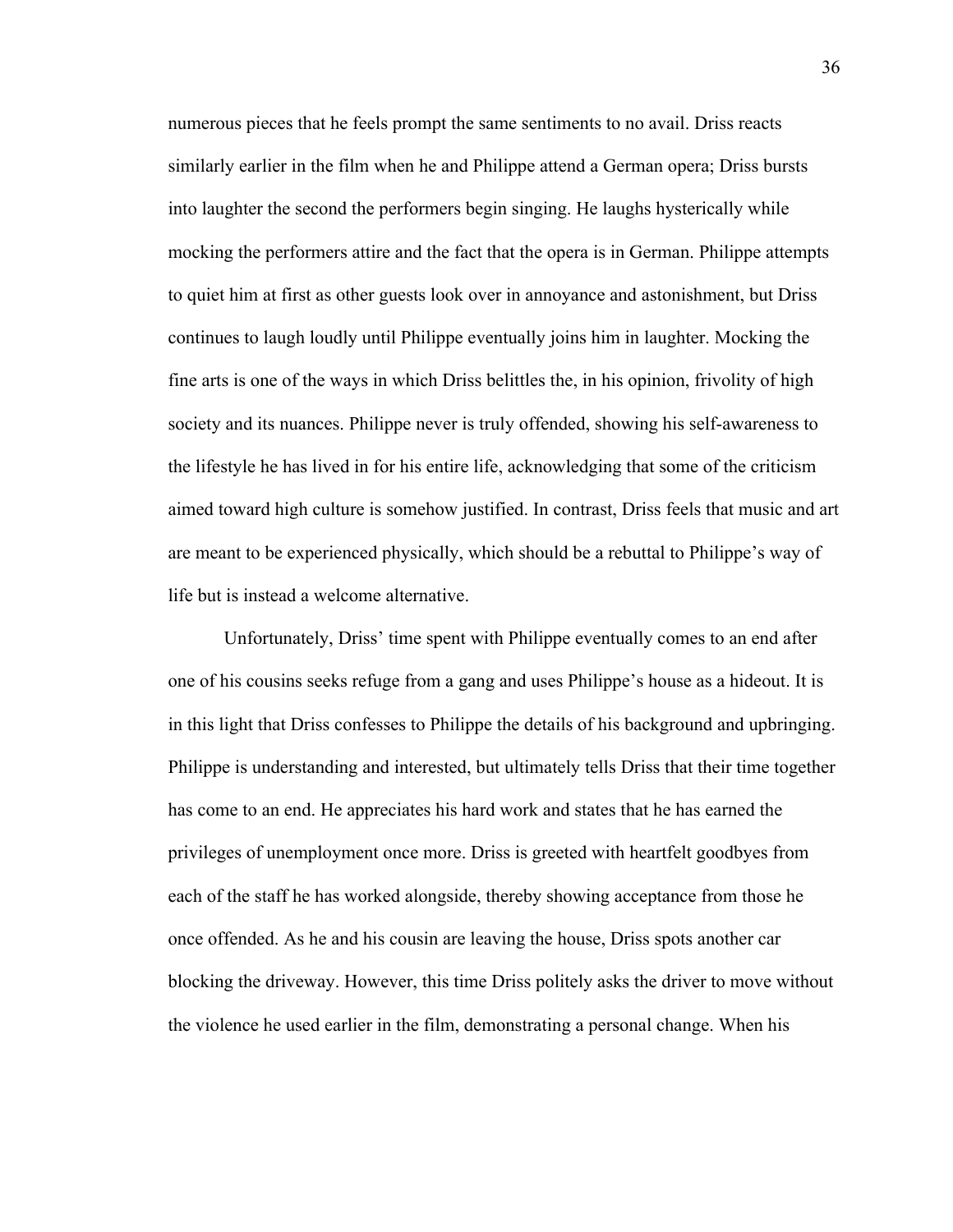cousin asks him why he did that when they are not even driving, Driss replies that it is a "matter of principle."

Philippe's progressive transition to embracing new lifestyles is easily recognized, however Driss' experiences with Philippe have also sparked a change in him. Choosing not to react violently towards the driver contrasts to his earlier actions; furthermore, he is able to connect with the interviewer of his new job with references to fine art. Driss' time with Philippe taught him how to live a respectable lifestyle as a productive member of society while continuing to maintain a connection to his passions. He can now more easily maneuver between the social classes that were once out of reach.

In this context, the appeal of a unified French identity becomes apparent. Initially, both Driss and Philippe are depicted as embodiments of two extreme opposite sides of the class spectrum. However, their time spent together allowed them to meet in the middle – exactly where the French national identity falls. As previously discussed, Driss and Philippe each retain their individual characteristics, but they suppress their more radical attributes in favor of a *juste milieu*. However while Driss begins to straighten his life out after leaving, Philippe starts deteriorating without Driss there to keep him balanced.

Driss is inevitably called back to help a struggling Philippe, as his new caretaker fails to soothe him during one of his fits of phantom pains. Driss comes straight over and immediately begins teasing Philippe about his new beard while reprimanding him for not taking better care of himself. Philippe simply smiles and the film cuts to the police chase scene shown at the beginning of the film. After they leave the hospital, they drive to a luxurious beach house where Philippe can relax in the company of his best friend.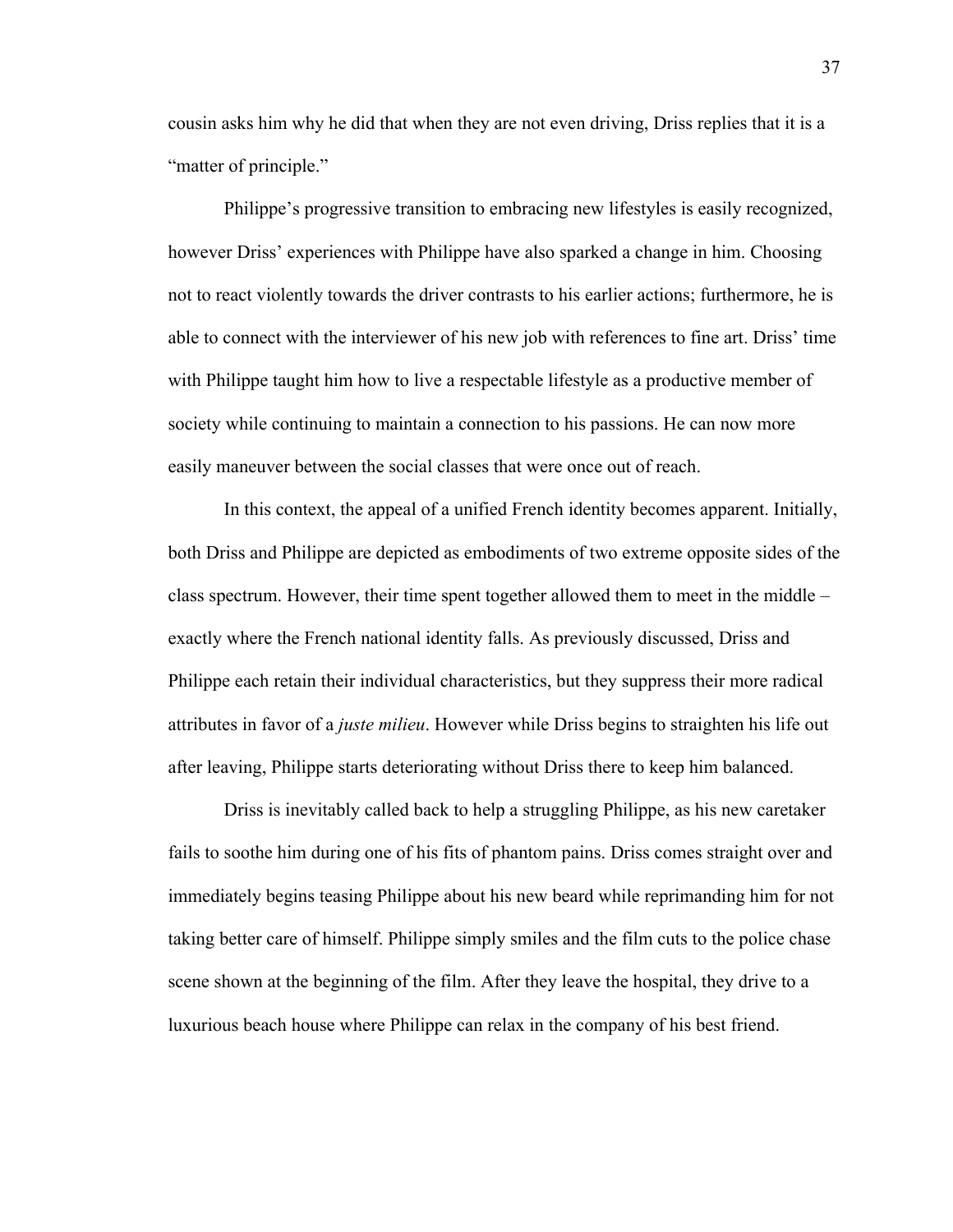# **Conclusion**:

Throughout the ending scenes, the film's theme song "Fly" plays and continues on into the credits as images are shown of the real life Philippe and Driss – Philippe Pozzo Di Borgo and Abdel Sellou. Philippe and Abdel were the men who inspired *Intouchables.* Driss' character was based on Abdel, who was of Algerian descent, while Philippe represented the French elite bearing the same name. Filmmakers Nakache and Toledano were inspired by the TV documentary chronicling Philippe and Abdel's story titled "A la vie, a la mort (1995)" (The Weinstein Company 4). The fact that *Intouchables* is based on a true story only increases its importance in showcasing the inherent social issues prevalent throughout both the film and the actual story.

At first glance, the "based on a true story" aspect of this film should discount certain theories that warn against trusting a film's story as truthful representations of reality. However, Bazin's believable illusion and Jameson's social utopia still apply to *Intouchables* due to the simple fact that it is an exaggerated version of an already improbable situation. Jameson warns against passively accepting that these kinds of social problems will resolve themselves because they happen to work out in a film. In the case of *Intouchables,* this willful denial only strengthens because there happens to be one similar (and incredibly unlikely) instance in reality where social divides were transcended. Nonetheless, the fact that Philippe and Driss have real-life personifications has been one of the contributing factors of this film's success, both domestically and internationally.

*Intouchables* has become one of the most successful French films of all time. UniFrance reports that it is the highest-grossing non-English speaking film in the world,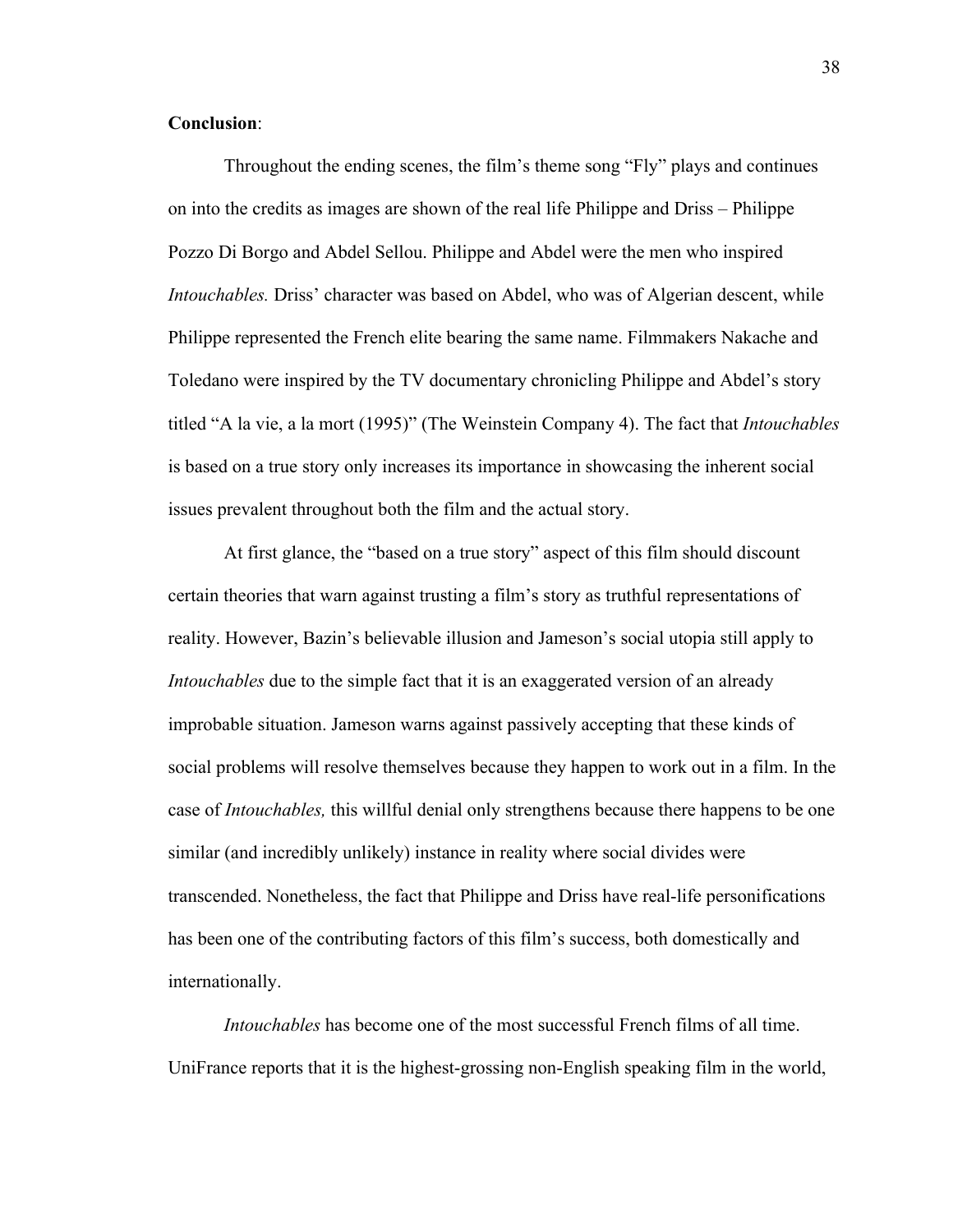amassing \$310 million worldwide, and it is currently the second most viewed French film in the history of France (behind *Bienvenue chez les Ch'tis)*. <sup>16</sup> It may be number two domestically, but, according to *Le Figaro* and UniFrance*, Intouchables* has surpassed the international French sensation, *Le fabuleux destin d'Amélie Poulain* (2001), to become the most widely viewed French film in the world with 23.1 million entries in over fifty countries (Cesbron). Furthermore, *Intouchables* won nine César Awards (the French equivalent to the Oscars) in 2012, including Best Actor for Omar Sy – who has since become one of the most successful black actors in French cinema and started a promising Hollywood career.

Given France's past inclination toward intellectual and elite culture as a representation of national culture, *Intouchables* is surprising in its success due to its Hollywood-esque structure and a social awareness that essentially mocks the frivolities of high culture. Reviews of the film from French critics were initially positive, however it was only after the condescending and accusatory reviews from American critics that France truly celebrated the progressive aspects of *Intouchables* (Michael 131)*.* For example, *The New York Times* claimed that, "its genial parade of stereotypes may be more regressive than liberating," and that is was an overall "embarrassment" (Scott). *Variety* magazine went so far as to call it "Uncle Tom racism" and states that Driss is nothing more than a "performing monkey" (Weissburg).

Each American review accused *Intouchables* of representing France's failure to properly address its growing diversity, but these critics are writing in an specifically American multiculturalist mindset that zeros in on the film's representation of race. The

<sup>&</sup>lt;sup>16</sup> UniFrance, founded in 1949, is a French organization tasked with promoting and reporting on French films abroad. Information on nearly every French film released outside of France can be found on their website, UniFrance.org.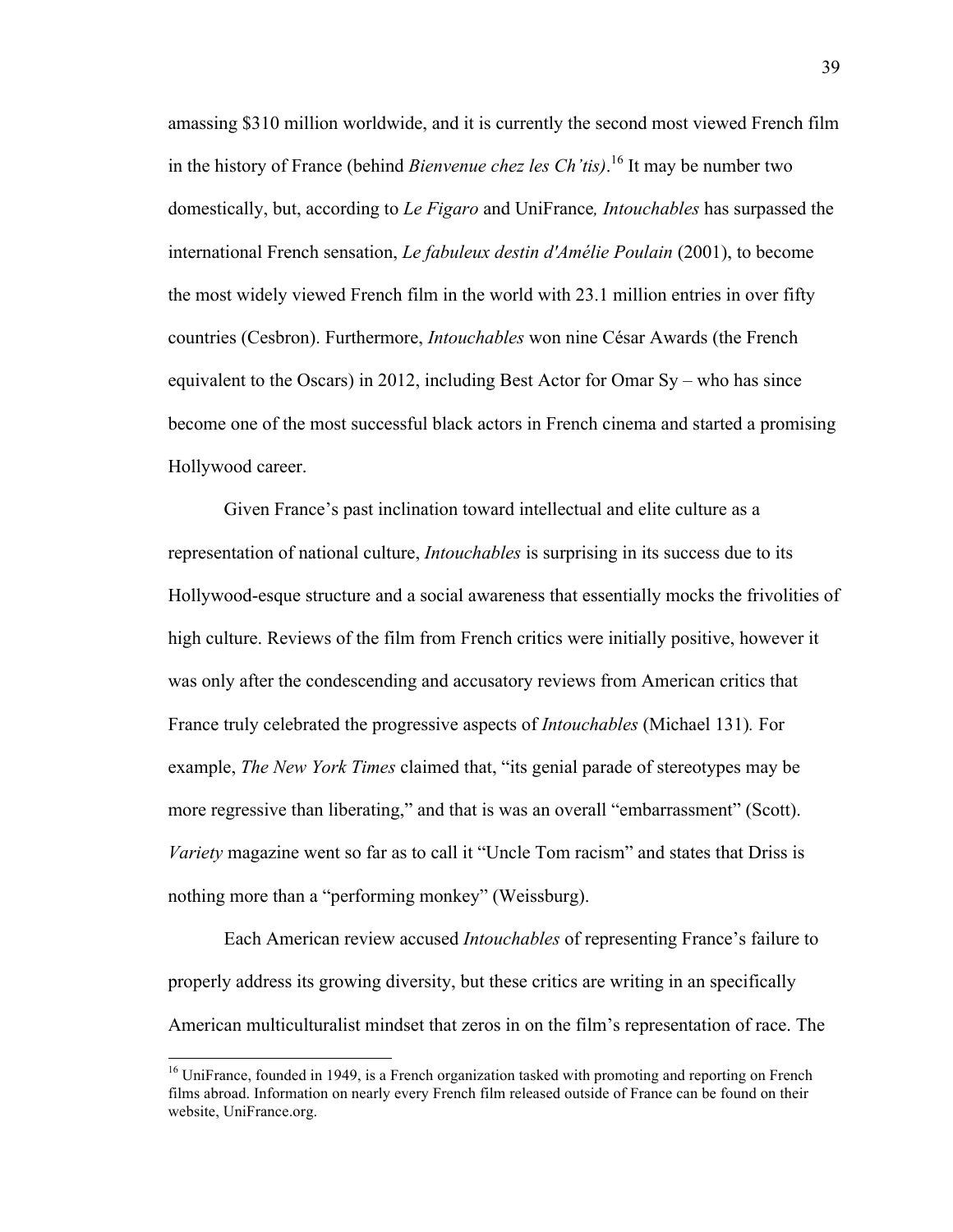stereotypes identified and addressed throughout the film derive primarily from class distinctions like the fact that Driss is a lower class immigrant – not necessarily the color of his skin. The nuances of disputed public reception are interesting to consider given that the contrast stems from the ideological differences between American multiculturalism and French *intégration.* 

*Intouchables* seems to have resonated with the French public because it highlights the traditionally *French* method of embracing universalism to overcome social problems. The idea that two seemingly opposite characters from completely different backgrounds could form a meaningful friendship is exceedingly important in understanding the popularity of the film in France. In the context of nationwide immigration issues and increasing social marginalization, *Intouchables* demonstrates a happy ending to a scenario that could have been disastrous given the societal implications of the current social atmosphere in France. Audiences view the process in which a lower class, black immigrant with a criminal background becomes the best friend of a white, quadriplegic aristocrat. The relationship that develops goes both ways: they learn through a common and abrasive sense of humor from one another and discover that the world of the "other" offers clues as to how to escape their respective handicaps. This is only possible by disregarding the implications of social distinctions and bonding over the similarities between them that exist outside the influence of society. Humanity prevails over society. In this context, Driss and Philippe embrace the ideals of French universalism that highlight the commonalities of mankind and ultimately define French national identity.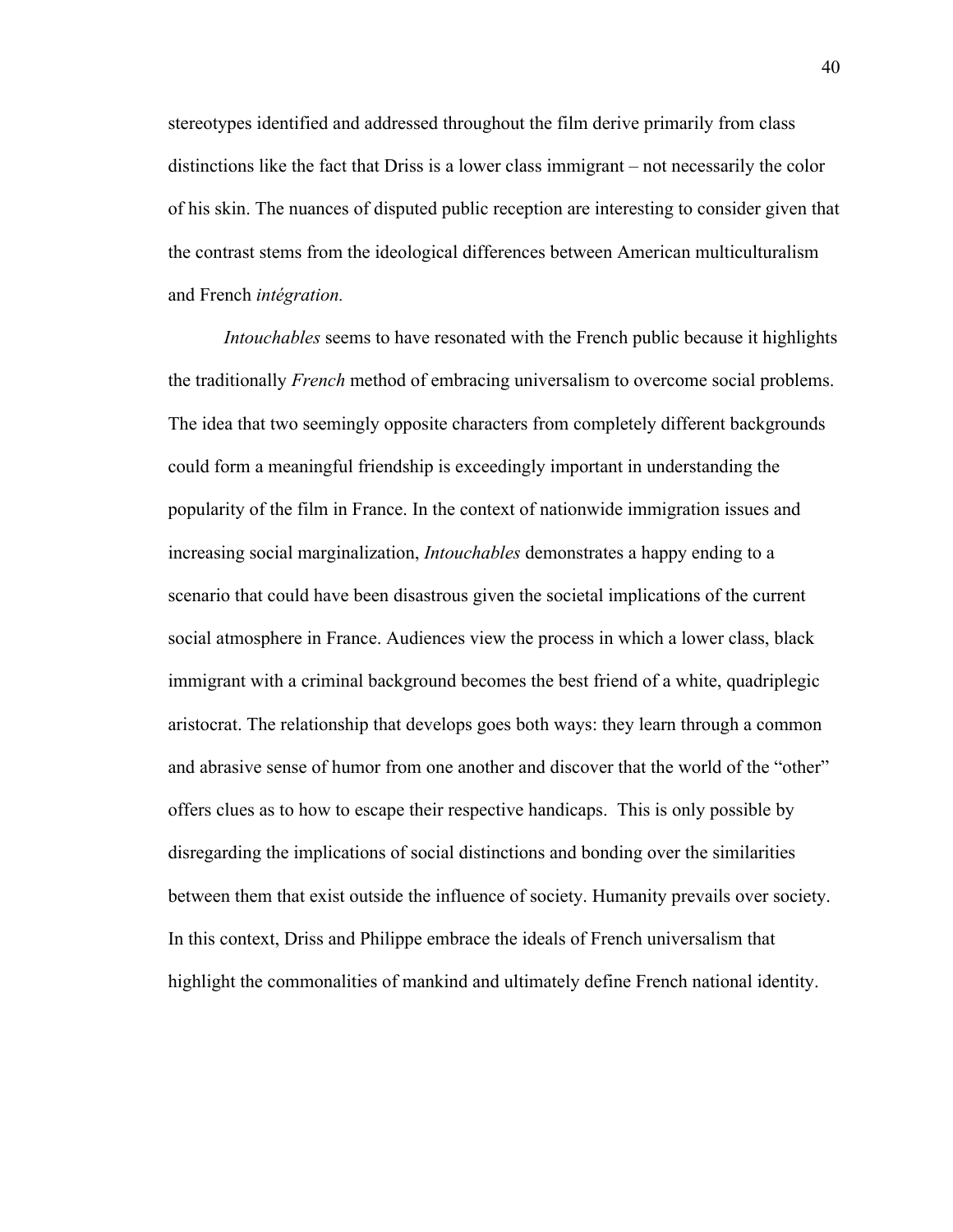## **CHAPTER III:** *Bienvenue chez les Ch'tis*

#### **Summary Analysis:**

Imagine walking along the quaint streets of an idyllic seaside town on a sunny day in the French Riviera. A lighthearted, pleasant tune accompanies you as you walk alongside your spouse with your child's hand held loosely in your own. You are completely at ease and exude happiness. This fantasy orchestrates the opening scenes of *Bienvenue chez les Ch'tis* as audiences are first introduced to the main character, Philippe Abrams, and his family who are experiencing a taste of what their lives could potentially become: the perceived fantasy of life along the French Riviera. However, the goal of this film is to discount these types of stereotypes associated with regions and their assumed lifestyle. Philippe will soon find that happiness can be found even within the most (assumedly) backwards conditions if he simply embraces the inherent connection that naturally exists between all of humanity which is to say, and this is no surprise, between all Frenchmen

*Bienvenue chez les Ch'tis* tells the story of an average Frenchman attempting to cope with a, in his opinion a professional, social and physical death sentence as the French administration moves him the Nord-Pas-de-Calais region of Northern France, but as expected, he eventually discovers that the stereotypes associated with this area fall short of reality. Philippe and his family live in Salon-de-Provence, a town in the Bouches-du-Rhône department of Southern France. He applies for a work transfer to a coastal town on the Mediterranean, but is denied in favor of a disabled applicant. The despair of his wife prompts Philippe to apply for second transfer, but this time he claims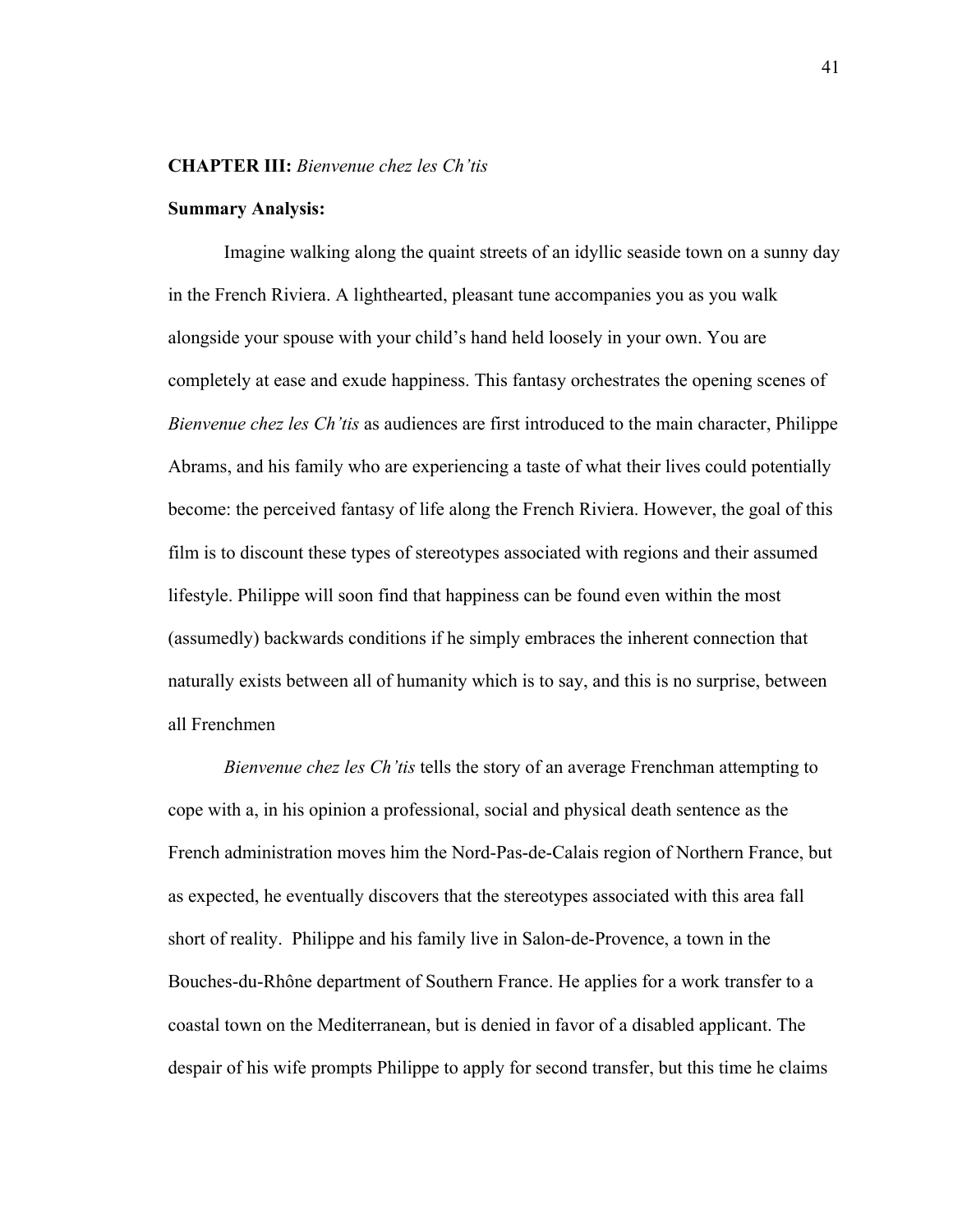he is handicapped. This ploy actually works, and he is granted a work transfer to a seaside town of his dreams. However, Philippe's fantasy life along the French Riviera comes crashing down around him when an inspector visits during his going away party in order to affirm that Philippe is, in fact, disabled. Philippe immediately darts into his office where a brand new wheelchair is hidden and proceeds to pretend to be handicapped. The inspector seems to believe him, and they bond over the horror of the people that pretend to be disabled in order to get priority in life over others. Philippe explains that he refused to say he was handicapped on the first request because he wanted to be treated like a normal person without being given precedence over others due to his disability. Everything goes perfectly until the inspector rises to leave and Philippe stands to shake his hand, thereby dismantling the entire charade. The irony of the entire situation is expressly stated.

After the disastrous encounter with the inspector, Philippe meets with his coworker, Jean, to hear his punishment. Jean begins by saying that he has good news and bad news. Philippe tries to guess the nightmares of his fate and begins by asking if he got suspended. The conversation is as follows:

Jean (J): Worse. Philippe (P): Fired?! J: Worse. P: Worse than fired? J: Transfer to the north. P: Lyon? J: No, further north. P: Paris? Don't tell me it's Paris. J: No, further. P: Belgium? J: No, (he says reluctantly) near Lille.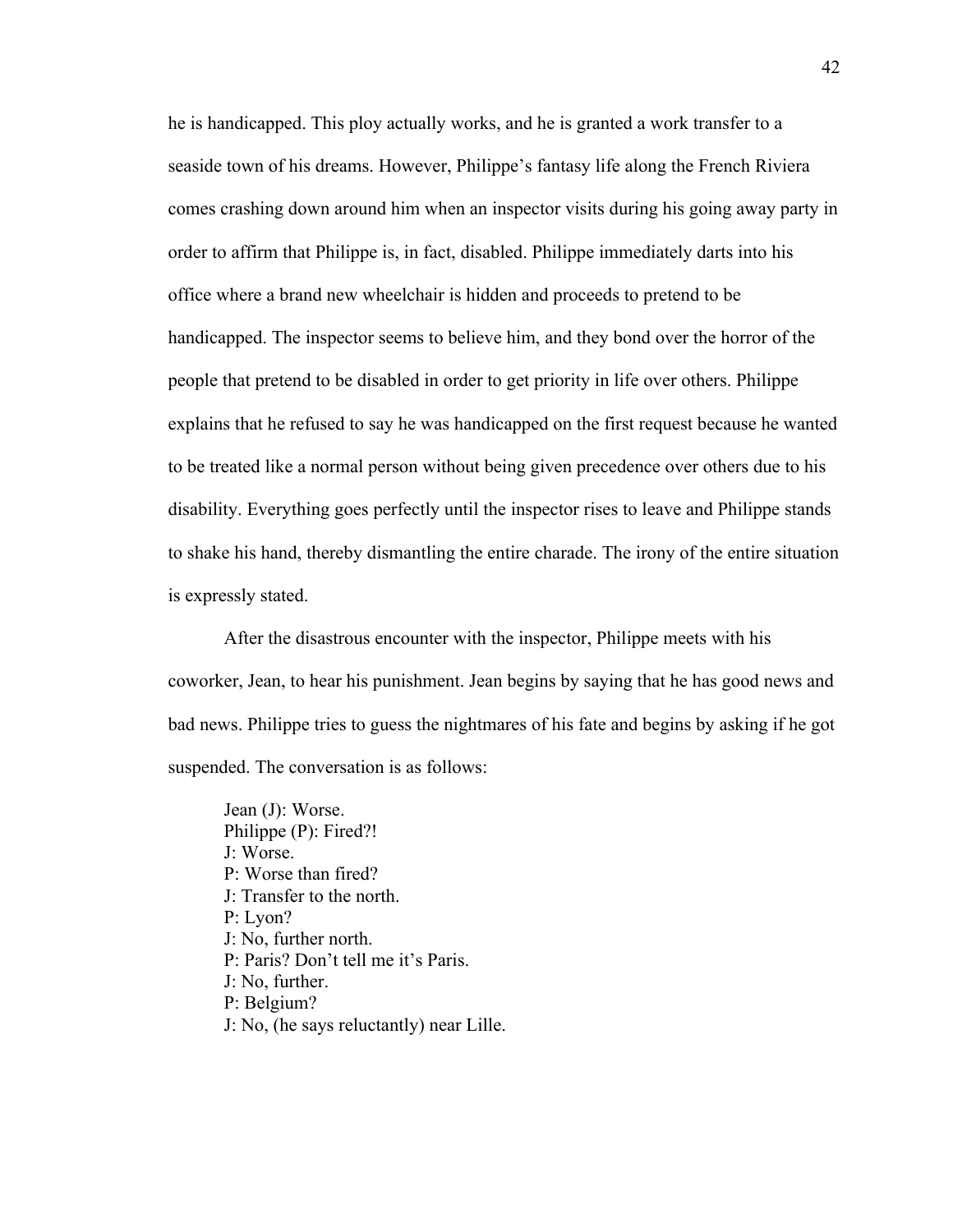Philippe is increasingly confused as Jean explains that his transfer goes into effect the following Monday to the northern French city of Bergues in the Nord-Pas-de-Calais. This is the good news. After protesting profusely, Philippe is told that this is an irrefutable disciplinary measure caused by the falsification of information on his transfer request to the French Riviera. The bad news: he must stay there for two years or lose his job.

These stereotypes are further presented when Philippe visits his wife's uncle, who is familiar with the region, to better understand exactly what is in store for him. The mise-en-scène is comically depicted as an exceedingly grim conversation. The uncle is shown half in shadow, sitting in an old armchair while Philippe nervously perches on a chair and wrings his hands as the conversation progresses. The uncle's voice is gravelly and deep as he begins to tell Philippe how his father was a "Sheutemi," a term that greatly confuses Philippe. The uncle explains that this is how the people of this region are referred to – even the animals. He proceeds to outline the horrors of the desolate Nord-Pas-de-Calais and its inhabitants, detailing their strange accent, their backward lifestyle, and their arctic living conditions. Philippe is in disbelief, to which the uncle simply repeats: "It's the North!"

This scene lays out the general attitudes towards northern France that permeates French society. The exaggerated seriousness of the conversation demonstrates the expected tragedy of Philippe's new situation in life. The images described of the Northern people and environment are intentionally depicted as that of a horror story in order to create an expectation for what is to come. Philippe is already passing judgment on this region, which will only increase his dread and misery. He will specifically look for these elements when he arrives at Bergues without giving the benefit of the doubt that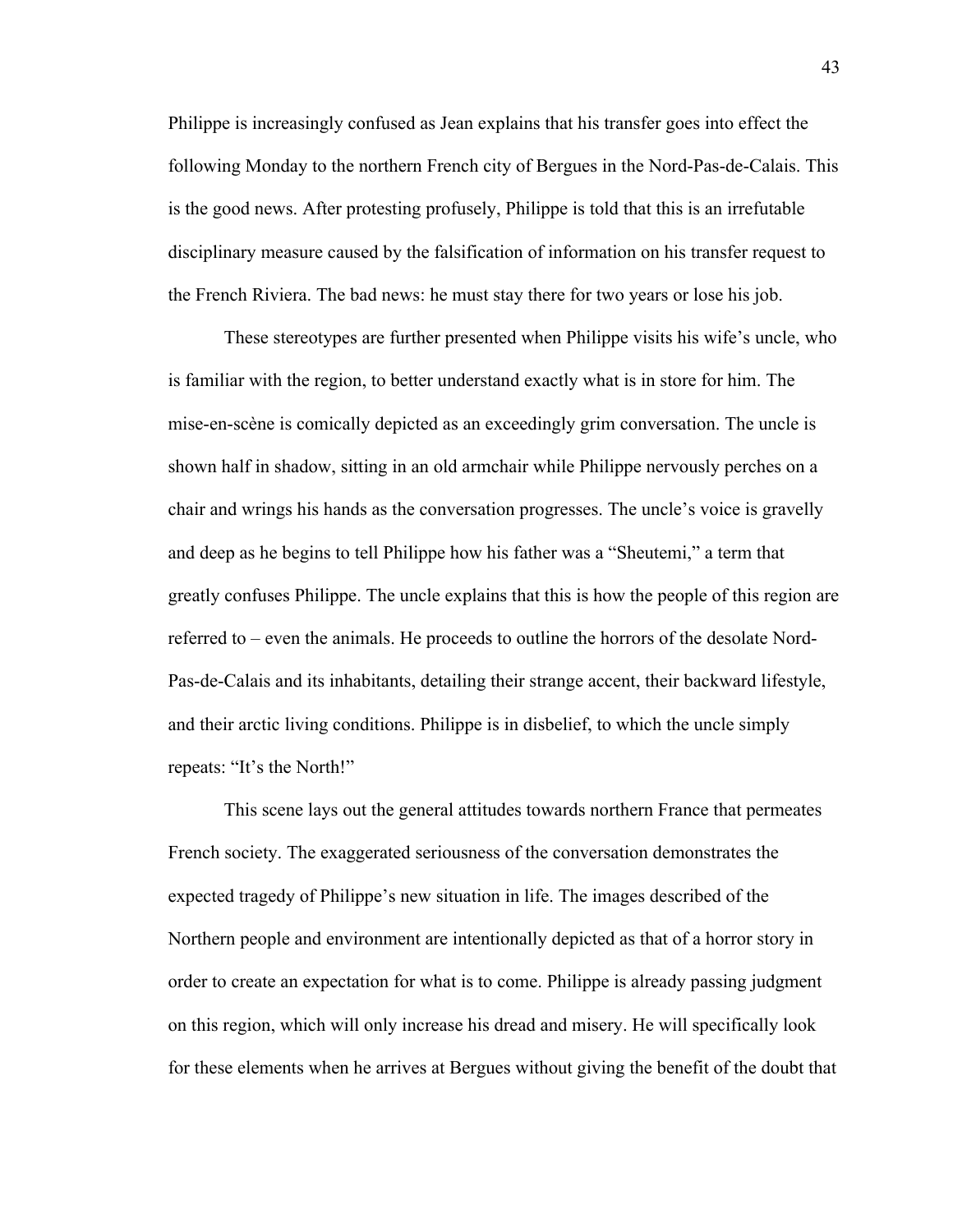these could only be stereotypes. Philippe forms an opinion that is based on hearsay stereotypes instead of on personal experience, which is a reoccurring social issue within French society (not to mention the rest of the world) in that people choose to behave according to their assumptions of a given culture before taking the time to learn for themselves.

These conversations, both with Jean and the uncle, are the first of the many stereotypical perceptions of northern France intentionally depicted throughout the film. The very notion of regional stereotyping is a common social problem found in nearly every country throughout the world. *Bienvenue chez les Ch'tis* attempts to discount these stereotypes by directly addressing them in a comical fashion. The conversations mentioned above only hint at the stigmas associated with the Pas-de-Calais region of France, and the rest of the film purposely elaborates on these stereotypes, both condemning them as falsehoods and reaffirming them in some respects.

The rest of France has long maintained a negative view of the Nord-Pas-de-Calais and aspects such as economic disparities and high unemployment have contributed to its perceived uncivilized lifestyle. In the late nineteenth and early twentieth centuries, the northwestern region of France was the forerunner in industrialization, particularly in the mining industry. This development attracted vast numbers of workers from all over France, North Africa, and Europe, specifically from Belgium. There is a large population of Belgian migrants and second-generation families continuing to work and live in the region, thereby garnering an even worse reputation for the region given the French's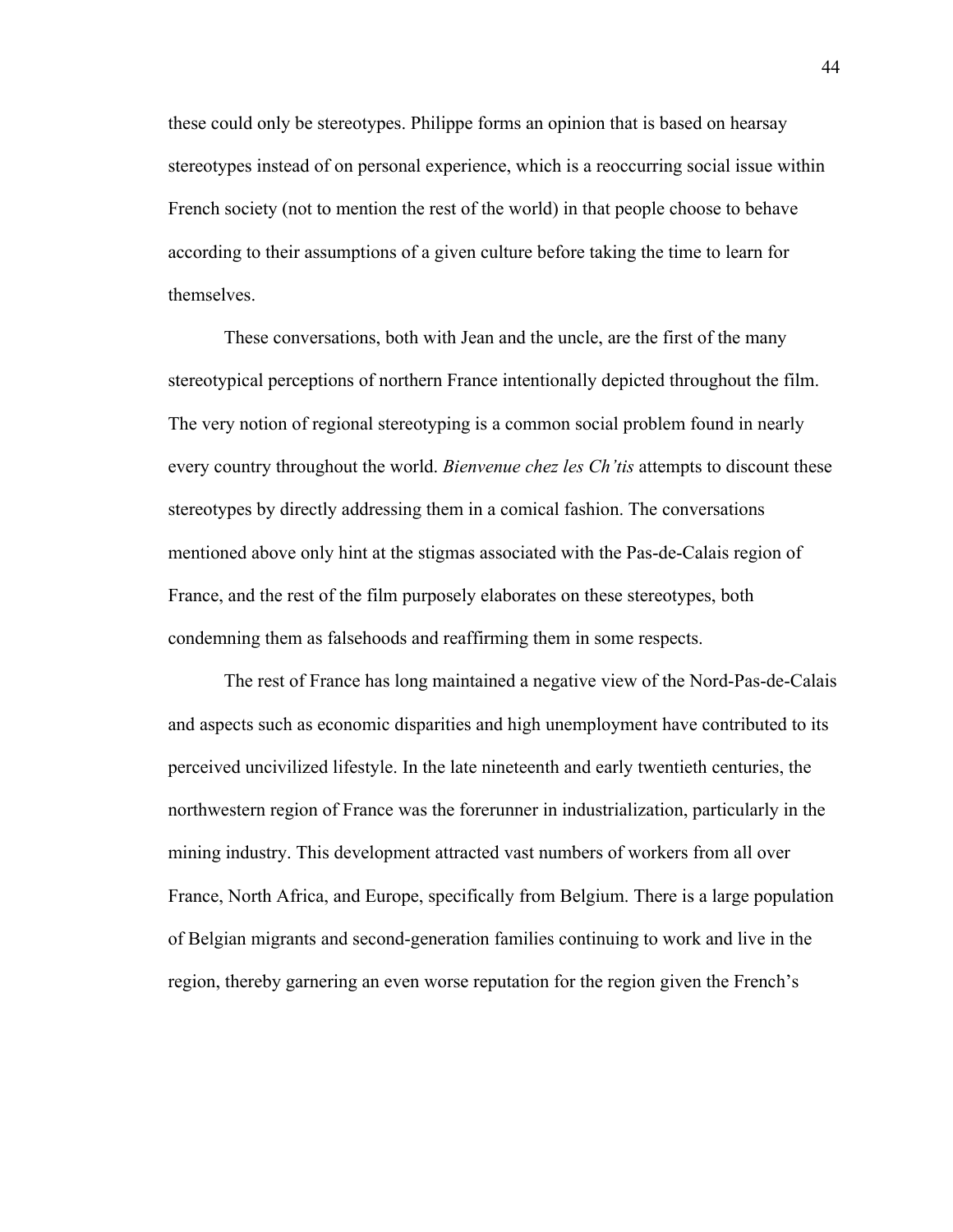dislike of Belgians<sup>17</sup>. In this context, the working class became the prominent social group within the area (Baycroft 66-67).

However, the economic crises of the 1970's resulted in mass deindustrialization that has since hindered progress in the region and left it in economic despair. Unemployment rose on a massive scale, and the Nord-Pas-de-Calais remains one of the poorer regions in France today (Raphael 106-107). Furthermore, the once prominent working class was no longer vital to cultural and urban modernization since the collapse of industrialization.

The working class, particularly its 'traditional' categories – manual workers in the heavy industries such as steel production, mining and shipbuilding, were seen as most peasants were seen a generation earlier: an ageing social group with no future and no longer with a prominent place in the nation. (Raphael 107)

These circumstances form the context of the negative perceptions France holds of the region today given the North's continued economic disparity and associations with working class lifestyles. In the context of *Bienvenue chez les Ch'tis*, Philippe, his family, and his friends continue to assume, like the majority of France, that the cultural consequences of the North's past disparities have resulted in a backward, alcoholic, and ultimately barbaric culture living out an endless scene of Emile Zola's *Germinal.<sup>18</sup>*

Unfortunately, Philippe could find no way around moving to this alleged wasteland, so he must say goodbye to his life in the South, including his wife and son who decided to stay. As his family sees him off, each of them, including Philippe, look

<sup>&</sup>lt;sup>17</sup> It is important note that there is very little reference to the Belgian influence in northern France throughout *Bienvenue chez les Ch'tis*, despite its large presence in the region.

<sup>&</sup>lt;sup>18</sup> *Germinal* (1885) by Emile Zola is a famous French novel that describes the North of France and the harsh lifestyle of the working class due to its exploitation by the upper classes. While Germinal depicts the social struggle of workers, it also depicts their horrid working conditions and social misery. This last aspect is especially resonant for the majority of the rest of France, who imagines the North as still being stuck in this archaic past.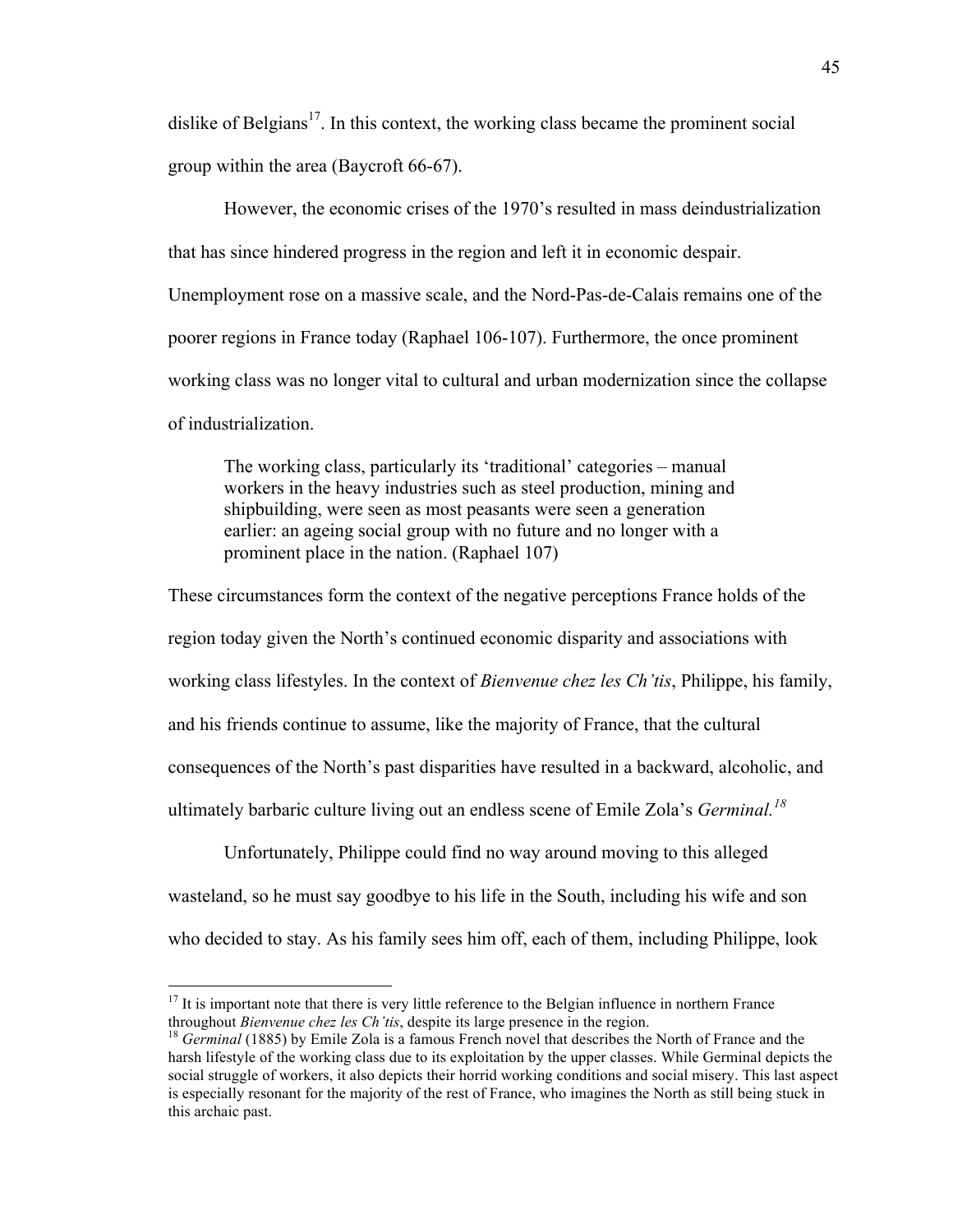and act as though he is driving to his death. It is an intentionally dramatic goodbye to demonstrate the harsh expectations of the North, especially given the sunny and pleasant day from which he must depart. Philippe maneuvers himself into the car whilst wearing an extremely large parka and says mournfully that he will call when he arrives at – dramatic pause – "le Nord-Pas-de-Calais," and he sadly drops his head to his chest. Philippe then makes the drive north to the tune "Avec la mer du Nord" by Jacques Brel, a famous, somber song singing about miseries of life along the North Sea.<sup>19</sup> He even gets pulled over for going too slow, to his surprise, and is not given a ticket by the police officer when he sadly explains where exactly he is going. The police officer pats Philippe sympathetically on the arm and lets him be on his way. Up until this point in the film, every person has reacted in horror and sympathy to the news that Philippe must now live in the North of France, thereby demonstrating how widespread these regional stereotypes truly are.

The instant Philippe sees the sign welcoming him to Bergues, a sheet of torrential rain immediately pours down around his car. He then proceeds to accidently hit his new coworker, Antoine, who attempted to flag him down. Philippe jumps out into the rain to check on Antoine, who repeatedly assures Philippe that he is unharmed. Philippe suspects that Antoine injured his jaw because the southerner is unable to understand a word Antoine is saying to him. Philippe then realizes that this must be the local accent – which he soon learns is called "Ch'tis" or "Ch'timi" by the local inhabitants and can also be used interchangeably as a reference to the people themselves.

 <sup>19</sup> Jacques Brel is a famous Belgian singer that performed, within a quite large and revered *repertoire,* despondent pieces about the north of France and Belgium. His works are well known throughout the francophone world and contribute to the negative stereotype of the Northern region.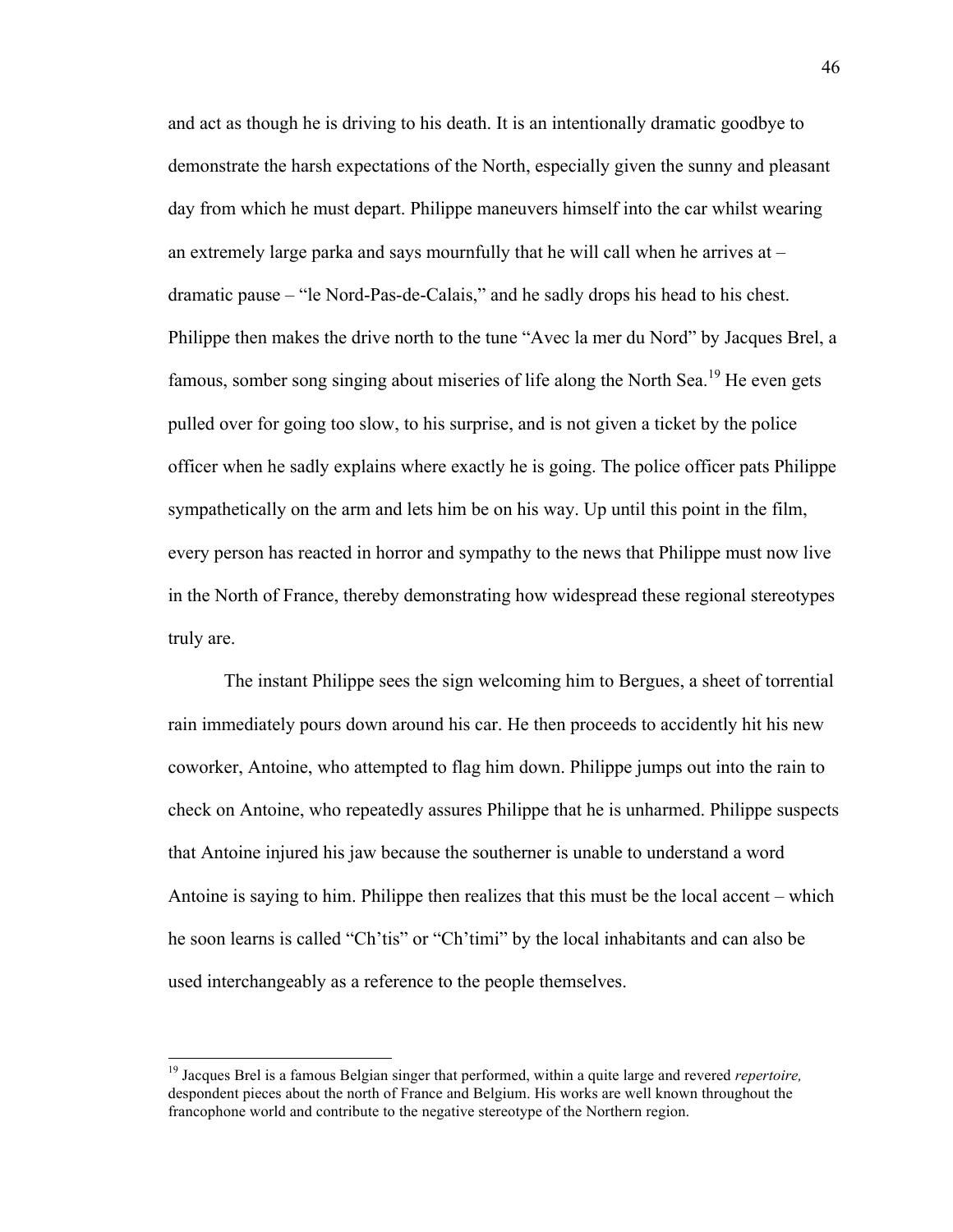Antoine then begins to jabber away to Philippe, rather obnoxiously, and introduces himself as the local postman. Antoine's first impression on Philippe and the audience initially depicts him as falling into the stereotype previously discussed. This is further demonstrated when Antoine repeatedly returns to the post office drunk after delivering the daily mail later in the film. He appears obnoxious, lacking manners, and sometimes offensive when drunk: an embodiment of working class stigmas. However, Antoine's persona gradually evolves to be seen as endearing and genuine, rather than uncivilized and abrasive. Antoine and his story represent the epitome of the Northern stereotype, yet his redemptive qualities at the same time discount these negative stigmas by revealing his true nature as a human that is equal, if not better, than those labeling a common Ch'ti *prolo.<sup>20</sup>*

However, Antoine and Philippe do not initially get along, despite Antoine's initial attempts at kindness. After the car accident, Antoine shows Philippe the apartment provided to him as the director the post office in Bergues, but finds that the former manager had taken all of the furniture. An interesting and humorous conversation ensues where Philippe completely misunderstands Antoine as he explains that the former director took the furniture pieces because "*c'est les siens"* (they are his). However, due to the Antoine's Ch'ti accent Philippe understands it to mean the furniture is "*chez les chiens"* (with the dogs). After much confusion and arguing, an exasperated Philippe eventually comes to understand and asks Antoine if everyone here speaks in such a

 <sup>20</sup> "Prolo" is the abbreviated form of *Prolétaire*, a common and often demeaning term for a member of the working class – or, the proletariat.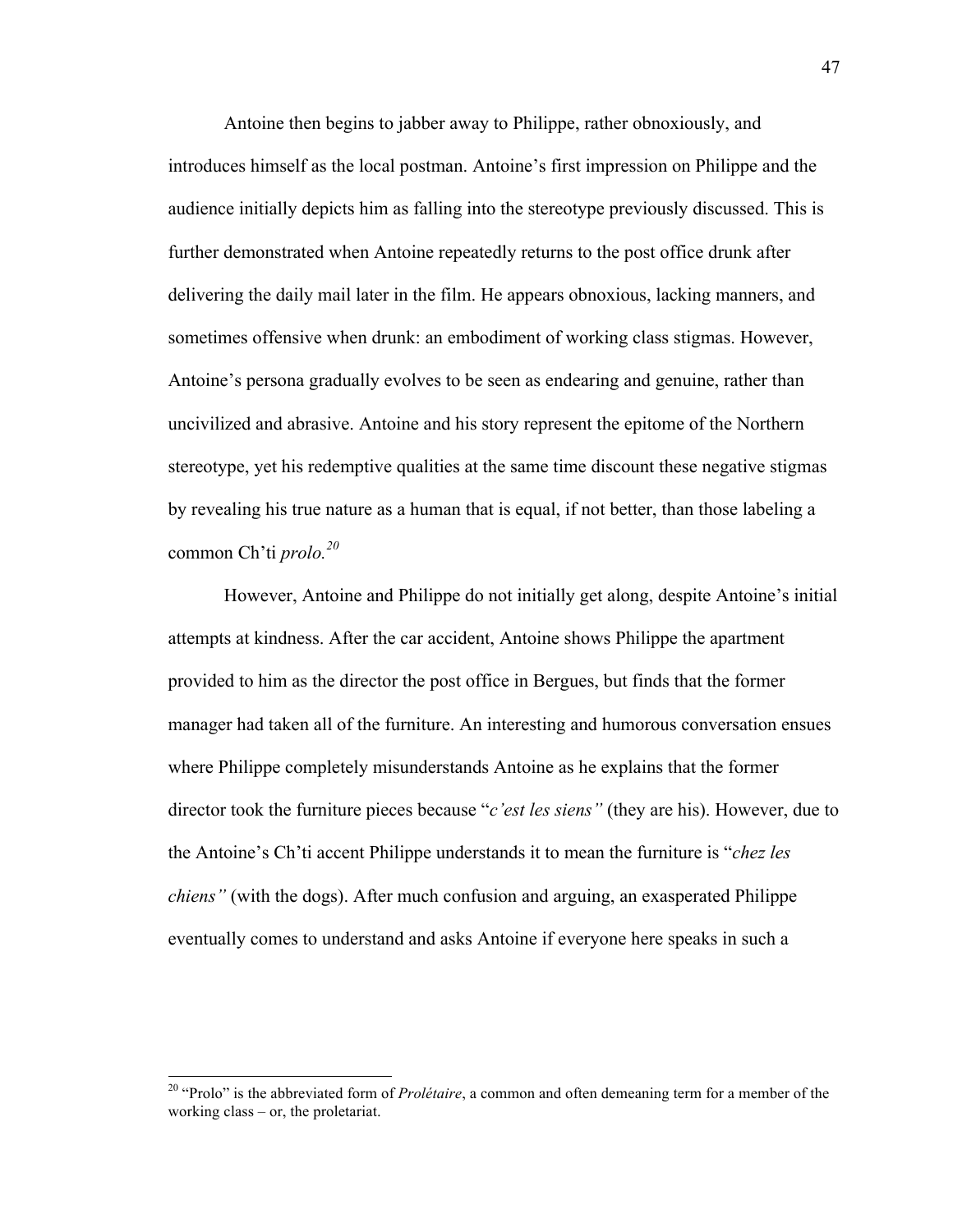manner. Antoine replies, "All the Sh'tis speak Sh'tis," to which Philippe remarks that the dialect barely resembles a language at all.<sup>21</sup>

This scene is the first time that the Ch'ti dialect is spoken in the film and it is immediately depicted as unintelligible for Philippe. In this instance, there is almost an animosity emanating from Philippe, whereas Antoine is simply confused. The Ch'ti accent is used throughout the film first as an alienating factor for Philippe and later as source of unity when Philippe learns and adopts the accent himself. However, the Ch'ti spoken in *Bienvenue chez les Ch'tis* does not accurately reflect what is found in the real town of Bergues, which has a larger Flemish influence; the dialect used in the film takes elements from different accents throughout the Nord-Pas-de-Calais, specifically outdated and rural lingo, in order to present an exaggerated accent that meets the expectations of a French audience. Despite this cinematic tool for audience appeal, the attentive detail used in presenting the Ch'ti accent in the course of this film has been an a large contributing factor in the film's success due to its representation of the region's national identity – especially given the lack of regional identification or dialectic differences within French cinema (Harrod 77-78).

The fact that the Ch'ti dialect appealed to French audiences is surprising given the fact that it is one of the more extreme and less recognizable variations of standard French – aspects that have historically been viewed as markers for the uncivilized and socially inferior populations in France. In her analysis of French universalism, Stanton argues that the birth of French nationalism in the nineteenth century, in addition to the influences of

 

48

<sup>21</sup> Within the English subtitles, the word "Ch'tis" is replaced by "Sh'tis" for pronunciation purposes. From this point on, all of the S sounds in the subtitles are replaced by SH when a Ch'tis is speaking. Director Dany Boon paid close attention to the way the film was subtitled for international audiences to ensure the authenticity of the Ch'tis dialect was intact and understandable in foreign languages (Harrod 77).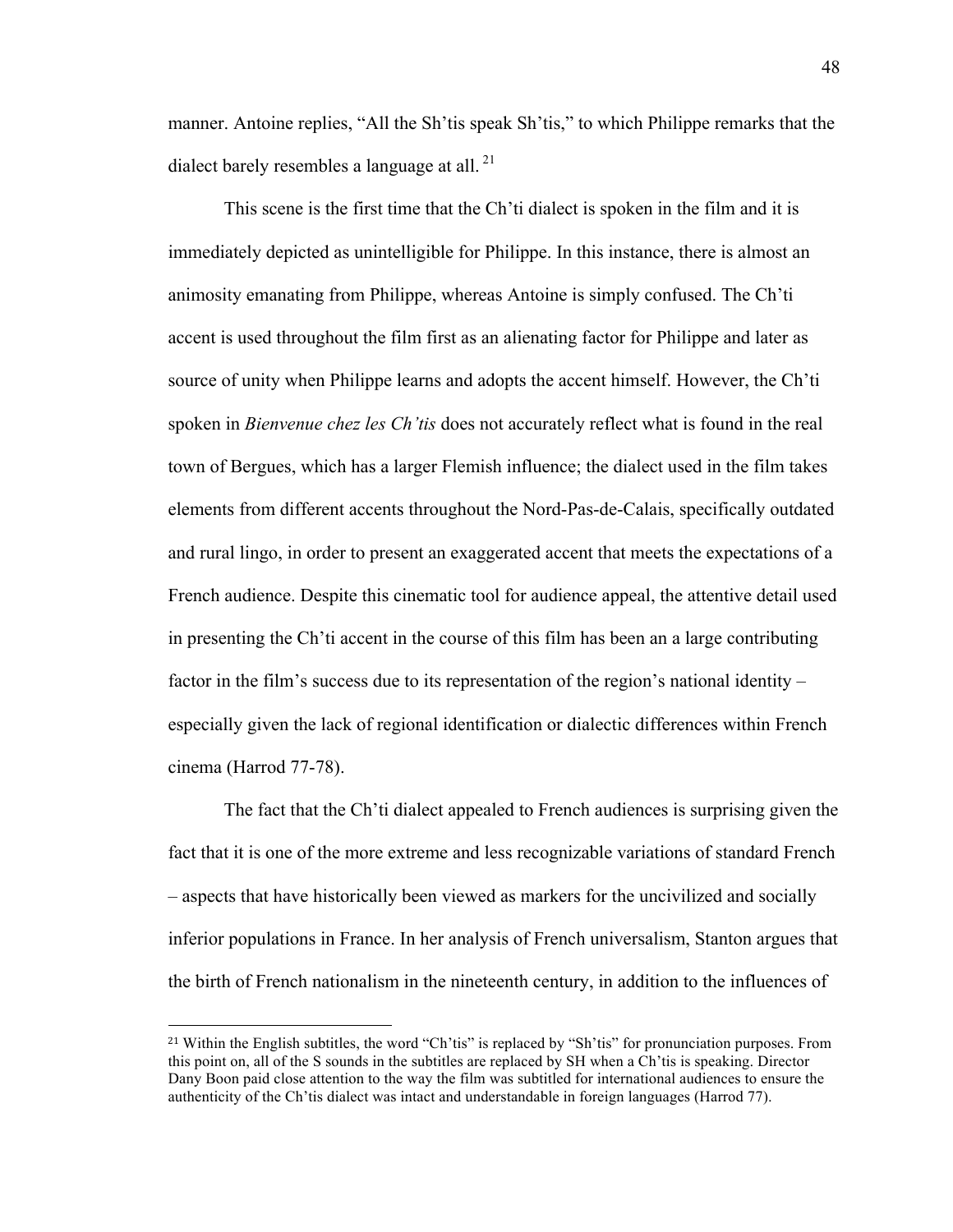the Enlightenment, resulted in a desire for a universal sameness in all aspects of the French identity and culture, specifically language. This aristocratic idea resulted in the condemnation of those who failed to speak the standard (elite) dialect of the time. Therefore, the lower classes were once again considered inferior due to their continued use of dialectic French. In this context, lower class stereotypes became automatically associated with those who spoke the more extreme variations of French dialects – like the Ch'ti. This inaccurate assumption continues to permeate modern French society, hence Philippe's initial disdain for the Ch'ti dialect (Stanton 126).

However, it is the dramatic effect of an almost foreign yet essentially understandable variation of the French language that resonated with the French public, who came to view Ch'tis as endearing rather than uncivilized (Planchenault 257-263). According to Stanton, the linguistic differences between Philippe and Antoine – not to mention the rest of Bergues – should hinder the progression of an equal and meaningful friendship. This is, in fact, initially the case; however, both the Ch'ti language and culture eventually becomes one of the unifying factors that help Philippe overcome his prejudice of the region. This is only possible because Ch'ti is still, first and foremost, *French* – despite its variations. With that said, linguistic differences become one of the many social distinctions that become irrelevant in terms of defining French national identity. *Bienvenue chez les Ch'tis* succeeds in showing the cultural value of both the Ch'tis dialect and region, but it ultimately advertises the recognition of how the shared Frenchness of its characters allows them to overcome social divides.

Unfortunately, Philippe cannot initially perceive the commonalities between himself and the Ch'tis, despite the kind efforts of his new coworkers at the post office –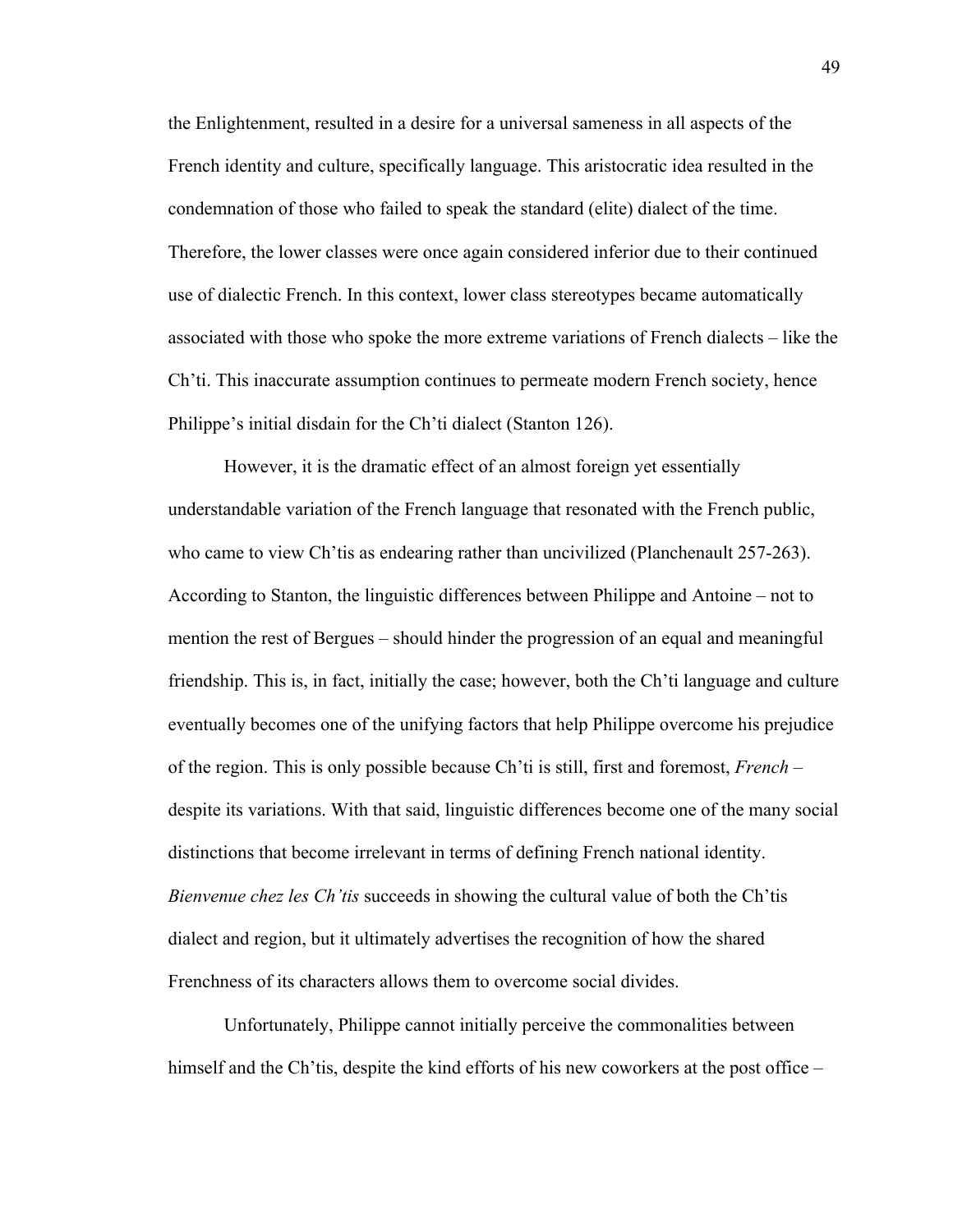where he is now the director. Upon arriving, Philippe refuses to even attempt to understand or appreciate the nuances of this new culture due to his preconceived notions; these negative expectations initially blind him from seeing the positive, even admirable, aspects of the Ch'ti culture.

However, his attitude changes when his coworkers (including Antoine, who bore the brunt of Philippe's discrimination) pool their money to completely furnish his new apartment. This display of undeserved kindness is the spark that allows Philippe to finally set aside his judgments and actually experience first-hand the value of the people and culture around him. They celebrate by going to dinner in a neighboring town, Vieux-Lille, where Philippe insists on ordering all the local delicacies for everyone as his treat. Everyone begins teaching Philippe about the Ch'ti culture and lingo – and Philippe surprisingly listens. They teach him the curse words, and how one simply says "Hein?" very loudly instead of saying "Pardon?" He practices and even orders for everyone in the Ch'ti dialect to the amusement of everyone at the table. His attempt was successful when the waiter, at the end of his order, explains that he did not understand because he is not Ch'ti, but Parisian. $22$ 

This part of the film demonstrates a change in Philippe as he finally begins to see the lack of any meaningful differences between the people and culture that he is accustomed to and the Ch'tis. Philippe is outwardly enjoying himself for the first time since arriving in Bergues and continues to embrace the Ch'ti culture as a later montage shows him spending time outside of work with his coworkers – now his friends – and regularly speaking Ch'timi. The Ch'ti dialect is no longer seen as a farce of a language,

 $22$  The waiter's Parisian identity is used both to demonstrate a more mixed society, but also to draw attention to the cultural isolation of Paris from the rest of France as discussed in Chapter I.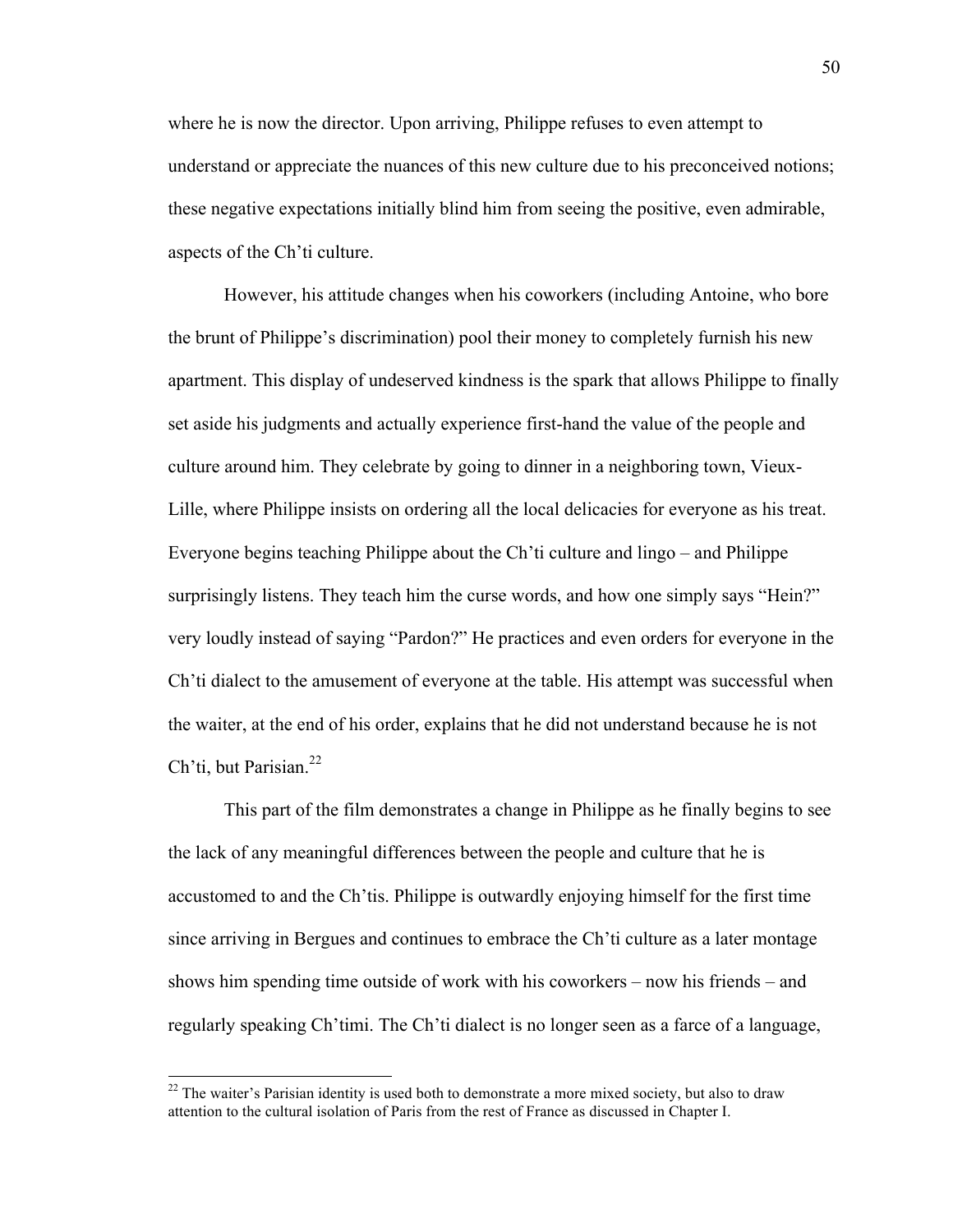but as a unique characteristic of a pleasant and inviting part of the North of France that is home to an amiable and genuine group of people.

However, Philippe allows his wife to continue thinking that his life in Bergues is miserable. Philippe tries to explain to Julie that things are not nearly as bad as they anticipated, but she believes he is lying in order to save her some pain. He shamefully chooses to encourage the stereotypes of the Pas-de-Calais instead of telling his wife the truth. Julie expresses that she is proud of him for making this "sacrifice" for their family.<sup>23</sup> When he visits them in Salon-de-Provence, he dramatically explains how everyone in Bergues drinks to keep warm in the arctic temperatures, the sun rises at 11:30 A.M., everyone is pale, and there was even a cholera outbreak because of the locals' bad hygiene. He claims that it is "worse than hell."

No one seems to believe Philippe when he claims that the North is actually not as terrible as everyone seems to think. This demonstrates the deep-rooted problem of regional stereotyping that is ingrained within French culture – which Philippe is only perpetuating. Stanton discusses the ways in which the French society stereotypes groups or individuals based on how they fit into the state governed mold of a conforming national identity. She remarks:

The exclusion of such disorderly others, who are defined by oppositional stereotypical traits, … creates an outside and thus an inside, binding together those who are or become part of the imagined nation. Inevitably, however, these others do not constitutively remain without, and prove to have been always already somewhere within, albeit at the abjected margins (125-126).

<sup>&</sup>lt;sup>23</sup> Philippe claims that he continues to lie to his wife because they are finally getting along better apart than they ever had before he moved. His perceived misery in Bergues allows them to disregard the smaller problems on which they had formerly focused.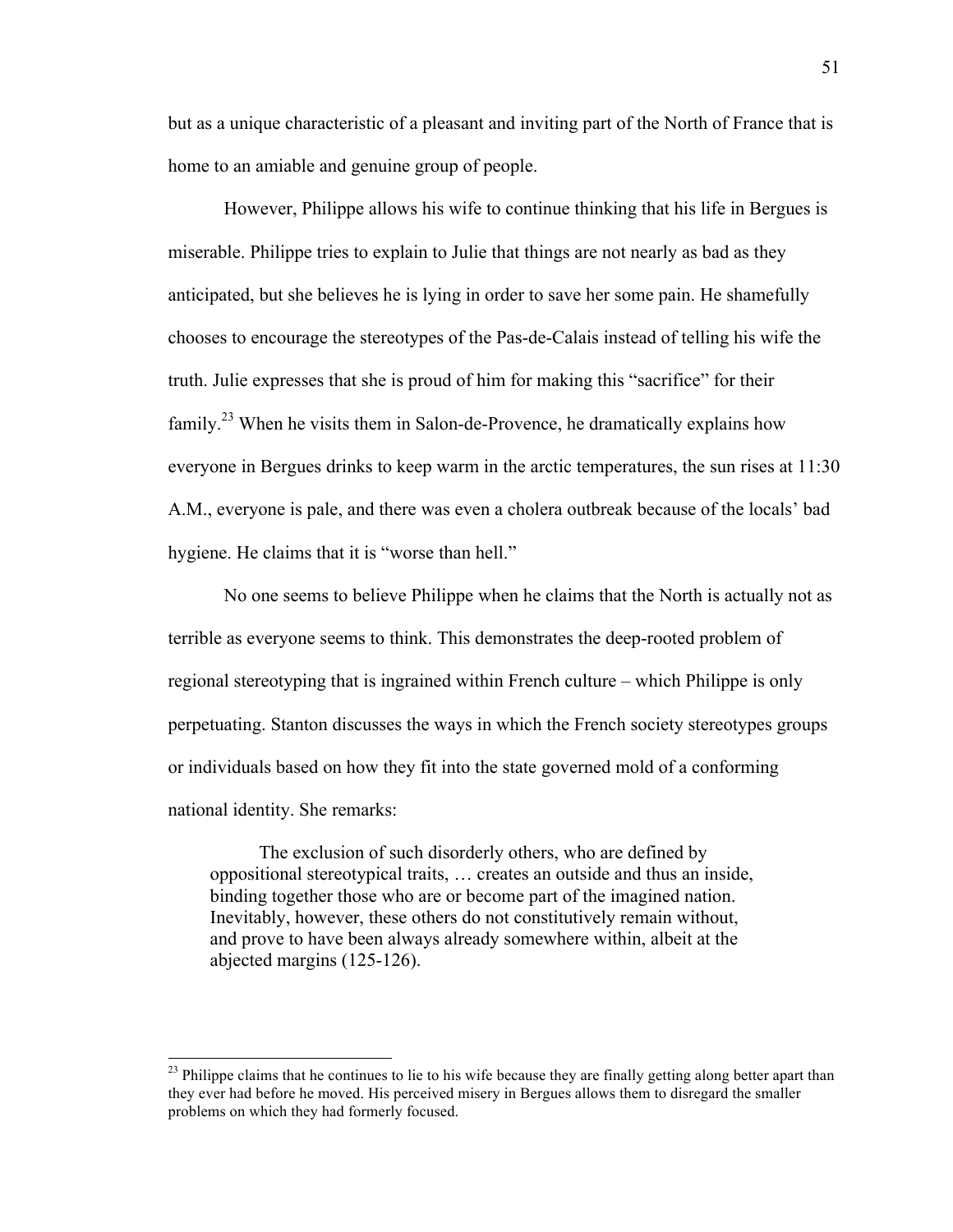In the context of the Nord-Pas-de-Calais, the people and culture have been stigmatized to the point of seeming foreign and are therefore considered a part of the "outside" – hence the continued belief of Philippe's friends and family in the stereotypes of region so different from their own. However, Philippe realizes that the Ch'ti culture has been a part of the larger French identity all along, but it has been marginalized to the point of disdain rather than appreciation.

Philippe comes to this realization through his friendship with Antoine, who is the film's embodiment of the Ch'ti culture. For example, Philippe and Antoine take a visit to the seaside, where Philippe asks more about the Ch'ti dialect and culture. Antoine explains that instead of using the standard French verb for *to cry* ("pleurer"), the Ch'tis use "braire." Philippe then asks what they use for the verb *to laugh*, and Antoine says that it is the same and that they have to use French every once in a while. He then explains that there is a Ch'ti proverb stating that a stranger will cry twice while in the Pas-de-Calais, once when he arrives and once when he leaves. Philippe admits that he was indeed sad when he first arrived, and Antoine warns him that it will be worse when he leaves. Philippe replies that this would not be the case because the South is his home. Antoine laughs and says: "We will see."

This scene is extremely important in its portrayal of the camaraderie between two characters that were essentially at odds with one another at the beginning of the film. Their conversation about the linguistic differences between Ch'ti and standard French only proved to highlight the similarities between them. The use of the French language in this film is first a source of animosity, but is then used as a unifier. Philippe and Antoine are first and foremost French, despite the nuances of the Ch'ti culture. In this respect,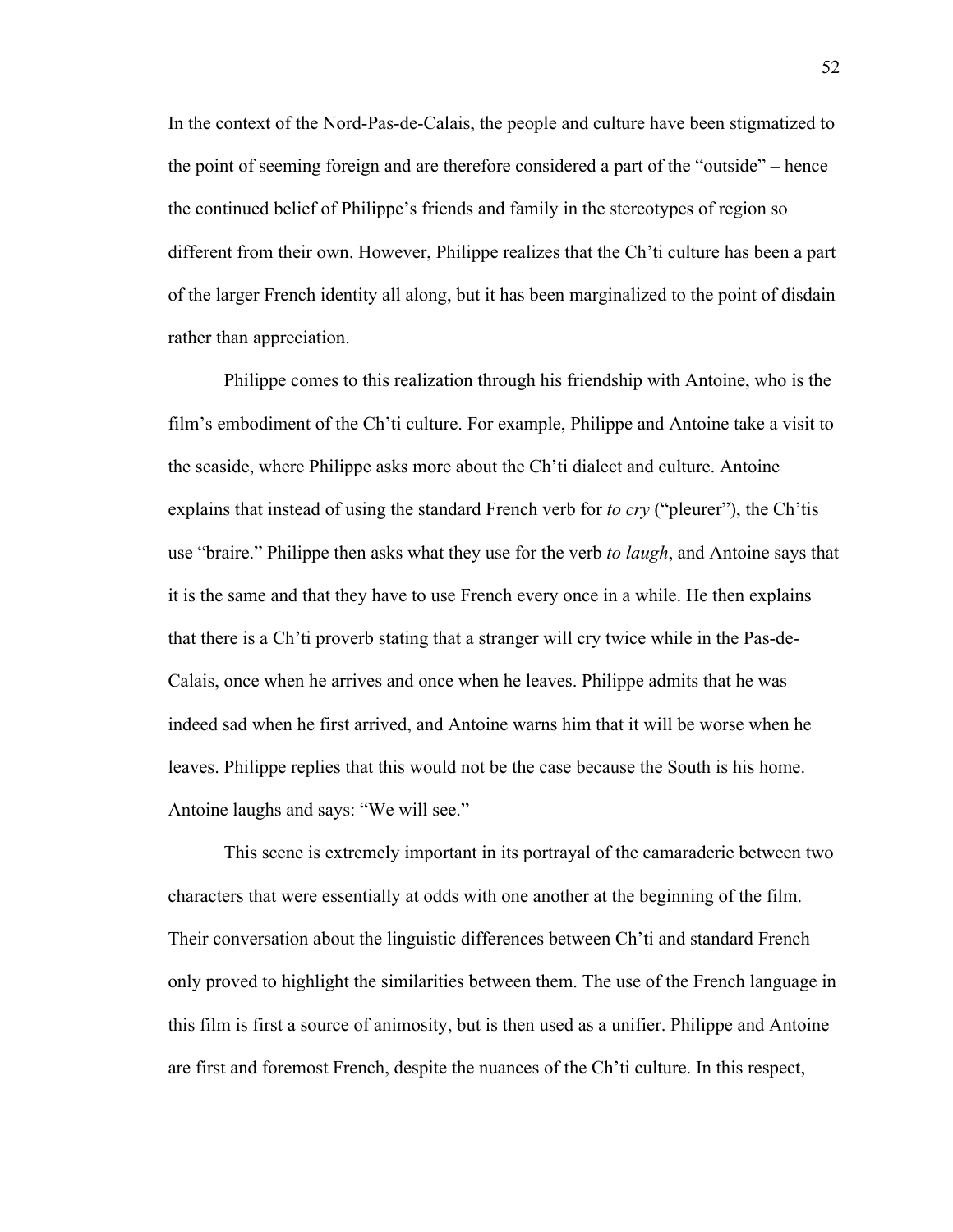audiences once again see the theme of national unity that has played a large part in the film's success.

Philippe may have embraced their shared humanity, but his wife, Julie, continues to believe the North to be an apocalyptic nightmare. Julie decides to join Philippe in the North after he and Antoine are arrested one day for public drunkenness.<sup>24</sup> This incident leads Julie to believe that Philippe has taken to drinking due to his misery in the North, and she insists on visiting him. It is in this context that Philippe admits to his coworkers that he has been lying about them by encouraging the stereotypes of the region. These people have become his close friends, and they do not take the news lightly as he explains that he let his wife believe that they were "basic, simple, vulgar, dense, and backward."

However, just as Philippe is about to tell Julie the truth as she arrives at the Bergues train station, Antoine and the other post office workers pull up in a battered delivery van, screaming obnoxiously to welcome Julie to Bergues. They chant her name as they pick her up and throw her in the air in celebration. Philippe is in awe of his friends' decision to help him in fooling his wife by behaving in the stereotypical Ch'ti manner. They sloppily open beer after beer on the car ride to an old, retired mining town nearby that used to be the original Bergues. They have arranged an entire charade of shenanigans to perpetuate the stereotypes Julie believes are true. There are people screaming and fighting in the streets, a man stands silently holding a gun in his yard, and a collection of miners casually stroll by them, despite the fact that the mines have been

<sup>&</sup>lt;sup>24</sup> Philippe had joined Antoine on his mail delivery route in order to prevent him from accepting the many drink offers he receives everyday from Bergues' residents as he delivers their mail. Philippe gave in to the charm of the polite townspeople who insisted they stay for a drink. They both become intoxicated whilst riding through the streets of Bergues and are eventually arrested.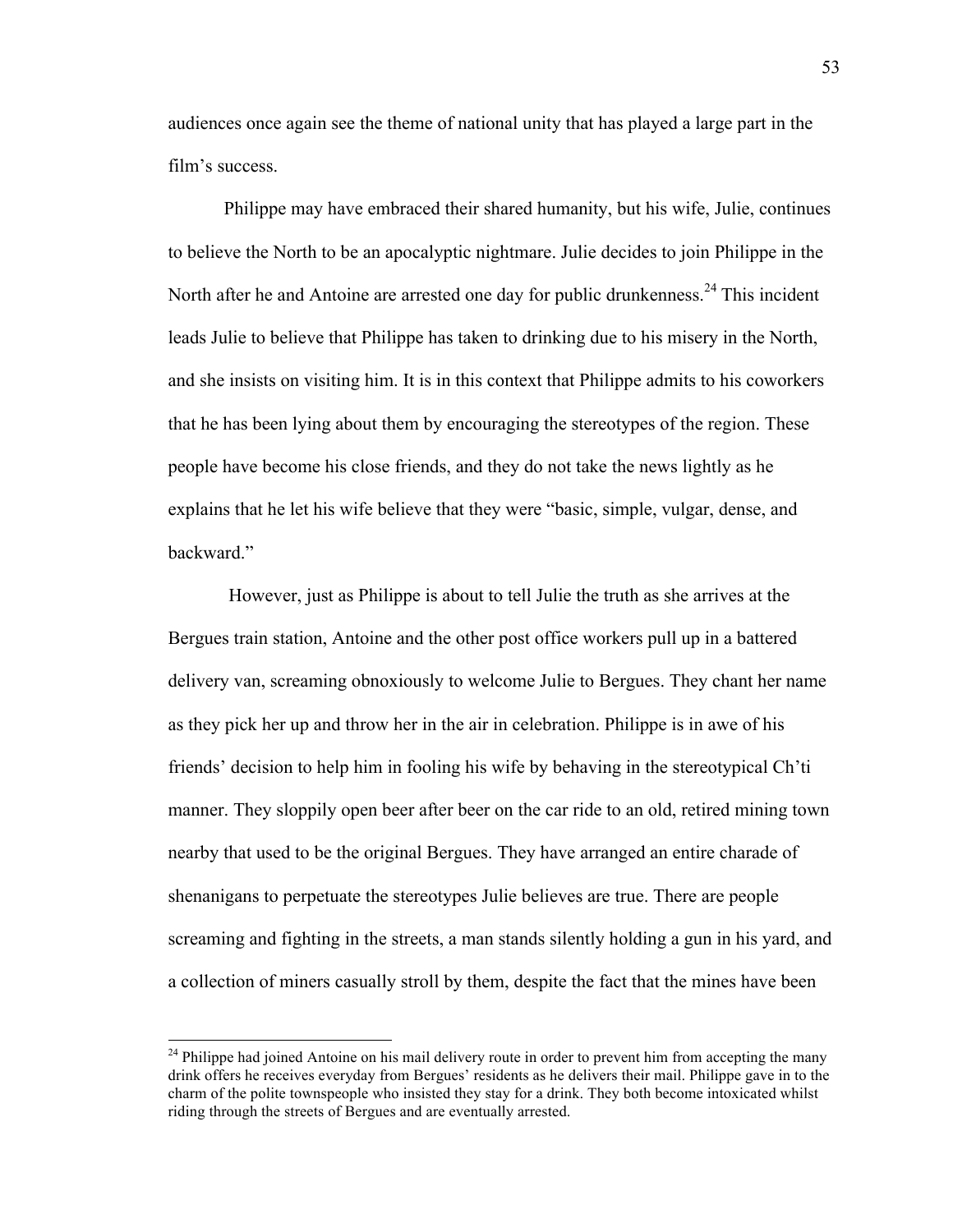closed for decades. They bring Julie to a shabby apartment that she assumes is Philippe's residence. As she settles in, Julie remarks that it is truly worse than she had believed and looks stricken by, what she believes are, the conditions in which her husband has been living, and Philippe simply plays along with the charade.

This sequence of events is an extremely interesting cinematic tool given that it is essentially a play portraying the exaggerated stereotypes that this fictional film attempts to discount. It is a farce within a parody and exemplifies the use of comedy in addressing, demonstrating, and ultimately mocking the regional stereotypes of the Nord-Pas-de-Calais. In this context, André Bazin's theories on film as a representation of a fantasy reality are interesting to apply. Bazin asserts that films have the ability to portray a believable illusion of reality because of the social context they depict and to whom they appeal. In this instance, Julie represents an audience in her belief that this charade could be an accurate example of a given reality; however, Julie is ignorant of the fact that this entire scenario has been expertly constructed to appeal to her predisposed perceptions – i.e. she, unlike the audience, cannot see the humor in this ironic situation.

In this respect, Henri Bergson's theory on laughter does not seem to apply because Julie is unable to disconnect herself from her own emotions and bias to see the comedy in this false reality (within the fictional reality of the film). However, audiences see the irony in the situation because they realize the personalities of Philippe's friends are fabricated. Therefore, Bergson's theory becomes exceedingly relevant given the audiences already present disconnect from the film in the realization that it is a false reality – thereby allowing them to embrace the humor – but the fact that they are privy to the given charade allows them to actually make a connection without the consequence of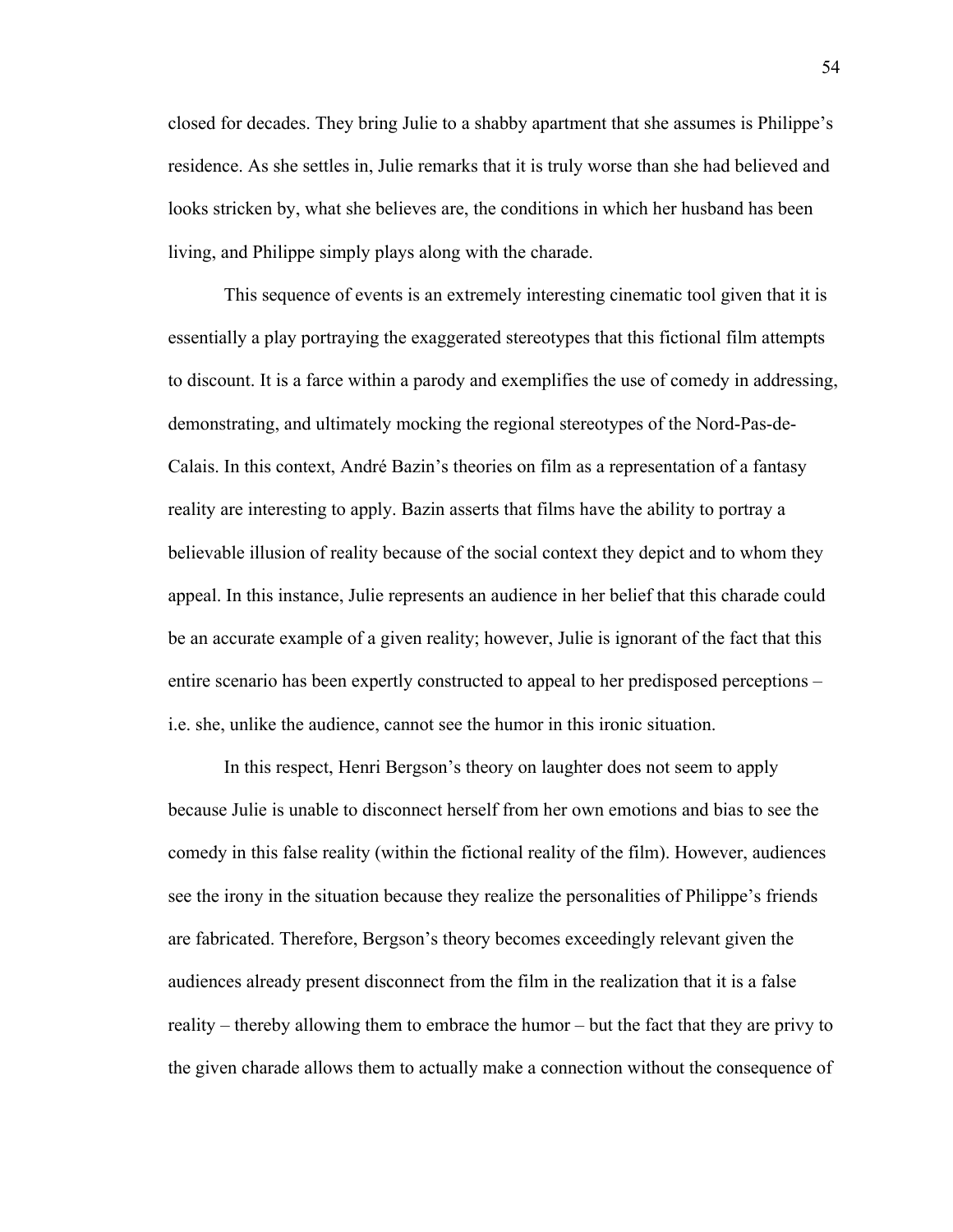changed perceptions.25 The exaggerated stereotypes demonstrated in this film sequence are therefore presented to the audience without intending to influence them in any way because they are aware of the context in which they are showcased.

Philippe's lies are eventually revealed to Julie – who forgives him – and the two, along with their son, spend the next three years living happily in Bergues in the company of their Ch'ti friends. The final scenes of the film show Antoine giving Philippe a transfer notice to the sought-after French Riviera. All of Philippe's friends see he and his family off as they prepare to drive south. Antoine and Philippe share a heartfelt goodbye as Philippe tries – and fails – not to cry, thereby confirming the Ch'ti proverb. As the credits begin to roll, the final scene of the film shows aerial shots of Bergues in the sunshine as a pleasant tune plays.

# **Conclusion**:

*Bienvenue chez les Ch'tis* is the number one most watched French-produced film in the history of France, with over twenty million views domestically – equaling roughly one third of a population around sixty-four million. Furthermore, the struggling economy of the Nord-Pas-de-Calais actually benefitted from the film's success through increased tourism and the creation of a souvenir market, as the negative stereotypes of the North of France as a backward wasteland were discounted in the eyes of France (Planchenault 267). The French public was and continues to be charmed by a film they feel represents the fundamental values of French culture in a way that reflects Jameson's social utopia where the problems of social distinctions are easily overcome.

<sup>&</sup>lt;sup>25</sup> André Bazin and Henry Bergson's theories are outlined more fully in the Introduction chapter of this paper.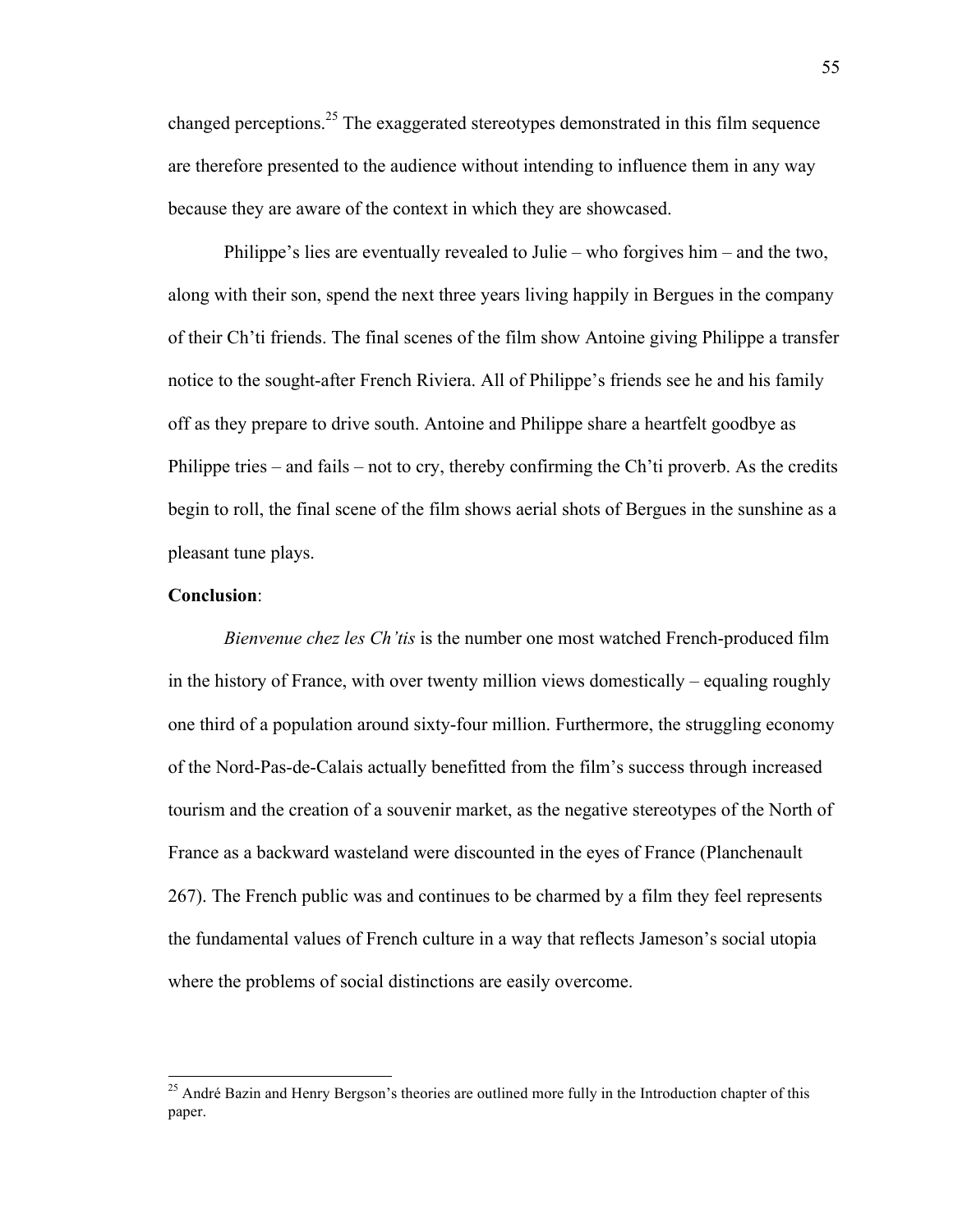In explaining the film's success, some critics speculate that the French public was frustrated with President Sarkozy's failure to improve social conditions or influence the economic problems of the time. *The New York Times* reported, "Many pundits have interpreted the praise of small-town living in an unglamorous, untrendy region as rebuke to Mr. Sarkozy's pro-capitalist politics and his flashy lifestyle" (Vincentelli). Furthermore, *The Guardian* claimed audiences "surged to their comfort zones" and that Sarkozy's popularity declined as *Bienvenue chez les Ch'tis*'s skyrocketed (Rose). It is ironic to think that the French public used a film promoting national identity as a defense against a president whose campaign addressed the same issue, albeit in a very different manner.<sup>26</sup> In this context, the film offers audiences a sense of nostalgia for simpler times when the possession of capital was seen as less important than quality of life.

More specifically, the apparent lack of diversity in this film is important to note in explaining the idea of the film as an escape from reality given the increased immigration issues of the last few decades. Furthermore, the well-known economic disparity and immigrant populations of the Nord-Pas-de-Calais are not shown in the course of the film, which is questionable due to the film's aim at demonstrating a more realistic version of the region. Similarly, each of the characters, including Philippe, is essentially part of the working class, whose historical presence in the region has negatively influenced its public appeal. In this context, Philippe's initial sense of superiority over the Ch'tis stems from his personal perception of what culture should be and not from economic or racial factors. He believes that the culture of the south (and the rest of France, for that matter) is somehow better than the Ch'ti culture, of which he has only heard rumors, simply

 $26$  Sarkozy's national identity campaign is discussed more in depth in Chapter I.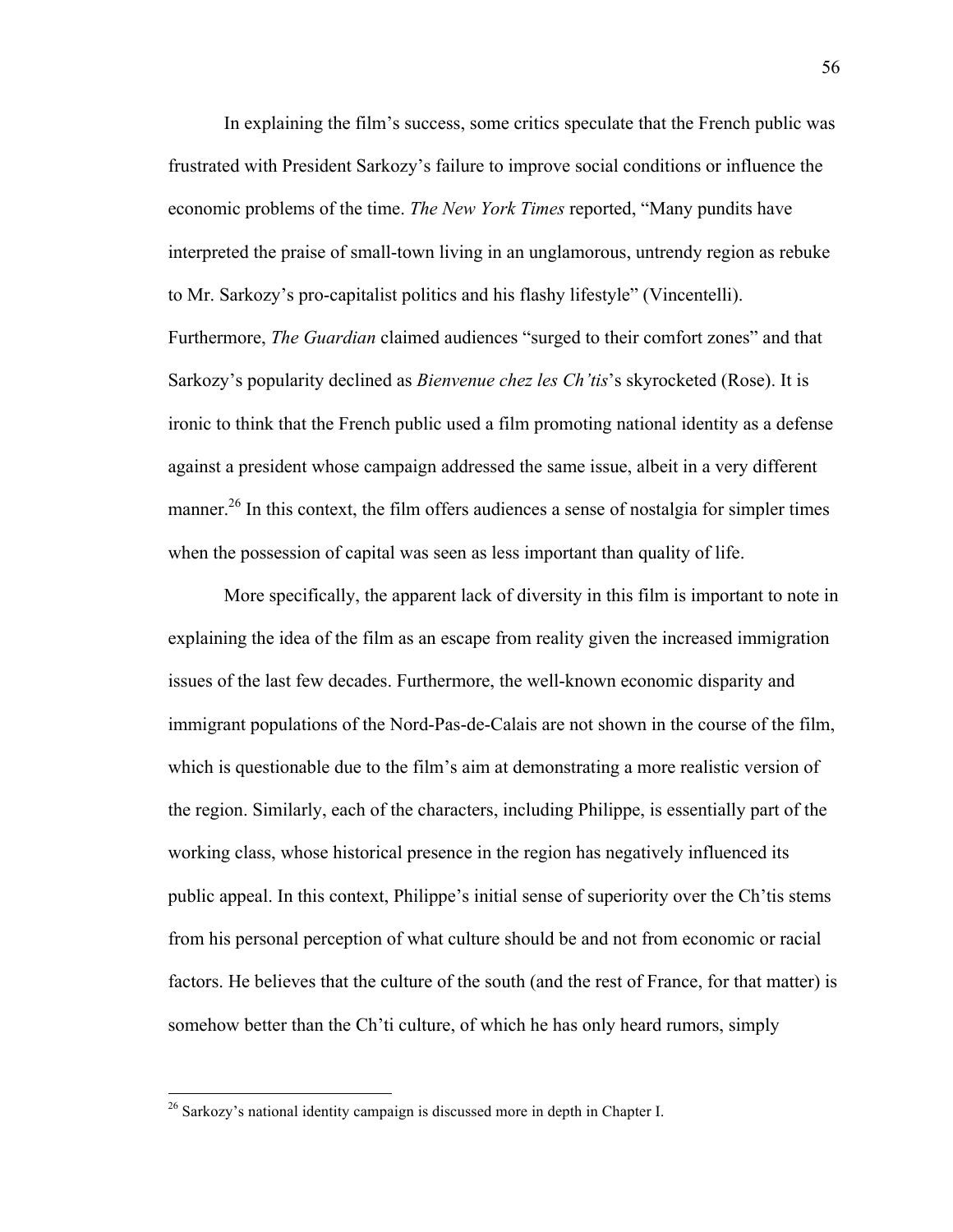because it is the societal norm. However while the protagonists in the film were not characterized as diverse, the actors playing them are of mixed origins.

The French stand-up comedian and actor, Dany Boon wrote, directed, and starred as Antoine in *Bienvenue chez les Ch'tis*. Boon's mother was from this region (while his father was Algerian), and he grew up within the community he aimed to portray. His ultimate goal in creating this film was to depict his homeland in a more positive light than the regional stereotypes held throughout France dictate. Boon aimed to appeal to French audiences by demonstrating that the nuances of social distinctions, like language or lifestyle, should not hinder unification; "…the film implies that all our backgrounds are subordinate to our material reality as human beings who must find ways to relate to one another" (Harrod 84). The way the North is initially described reaffirms audiences' stereotypes of the region, while Philippe's journey in seeing past these stigmas encourages audiences to reevaluate their own preconceptions.

Kad Merad plays Philippe and, like Boon, is a second generation French Algerian. However, it is interesting to note that race, in addition to class and religion, do not play any significant roles in *Bienvenue chez les Ch'tis*. Granted, neither Merad nor Boon necessarily appears distinctively Arab in his appearance. Unfortunately, this did not stop Jean-Marie Le Pen, the head of the National Front party at the time, from condemning the positive reviews of the film (that praised its regional and national representations) by insisting that Boon and Merad could not possibly be realistic in their portrayals because they are not French – they are Arab (Royer 147). Le Pen's comment is understandable given the National Front's radical views on the detrimental effects of immigration, in addition to their increasingly racist political agenda, not to mention its then leader's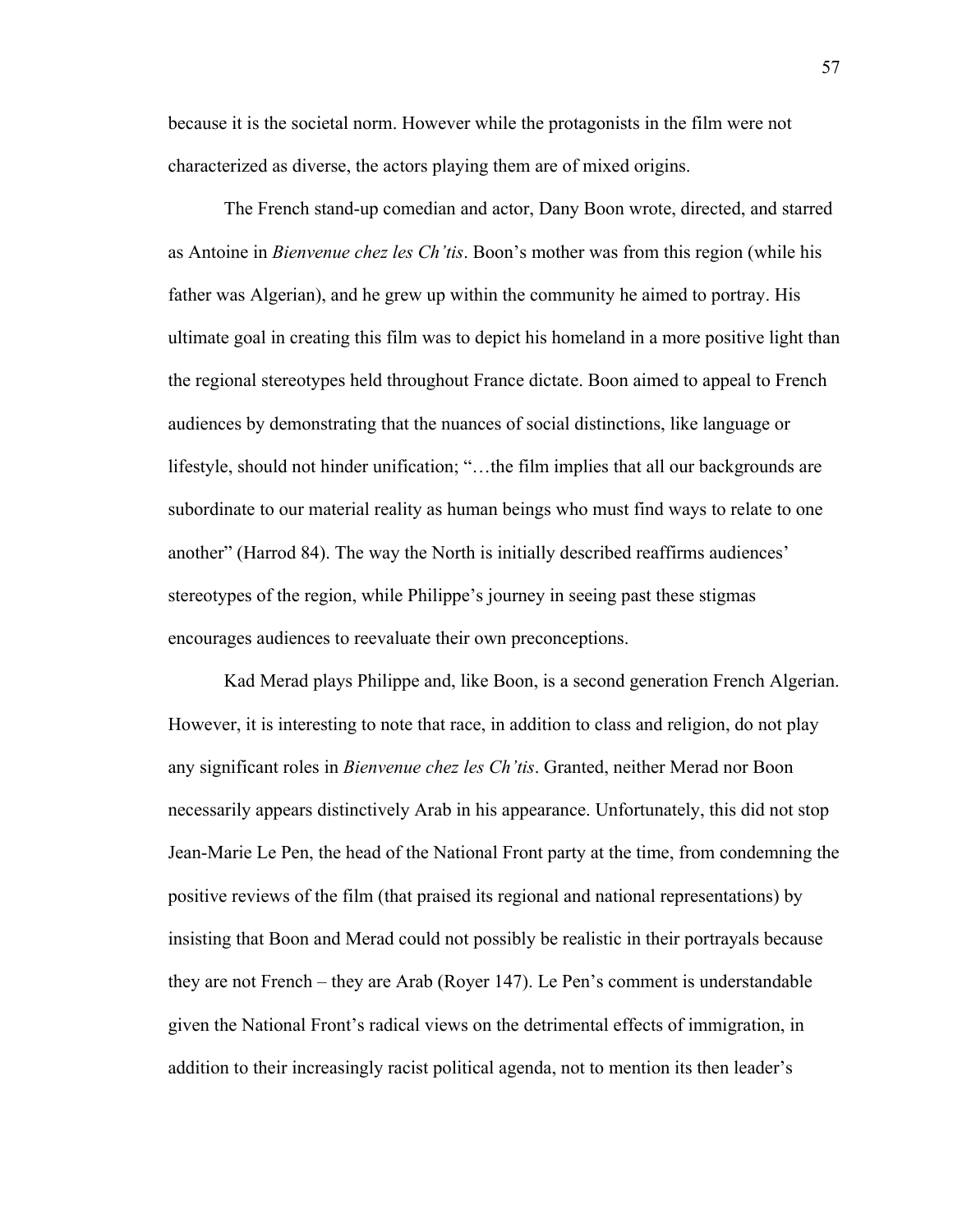propensity for controversial comments, which he continuously used to propel his political career.

However, drawing attention to the mixed origins of the film's main characters does raise the question as to why these characteristics are not addressed in the context of the film. In short, they are irrelevant. *Bienvenue chez les Ch'tis's* ultimate message is to highlight the importance of disregarding the social implications of these characteristics in order to identify with the inherent similarities between people simply because they are human. The specifically French aspects of this kind of universalism manifest themselves in the realization that the Ch'tis are not all that different from the rest of France – which means that they can adequately live up to to a uniform French national identity.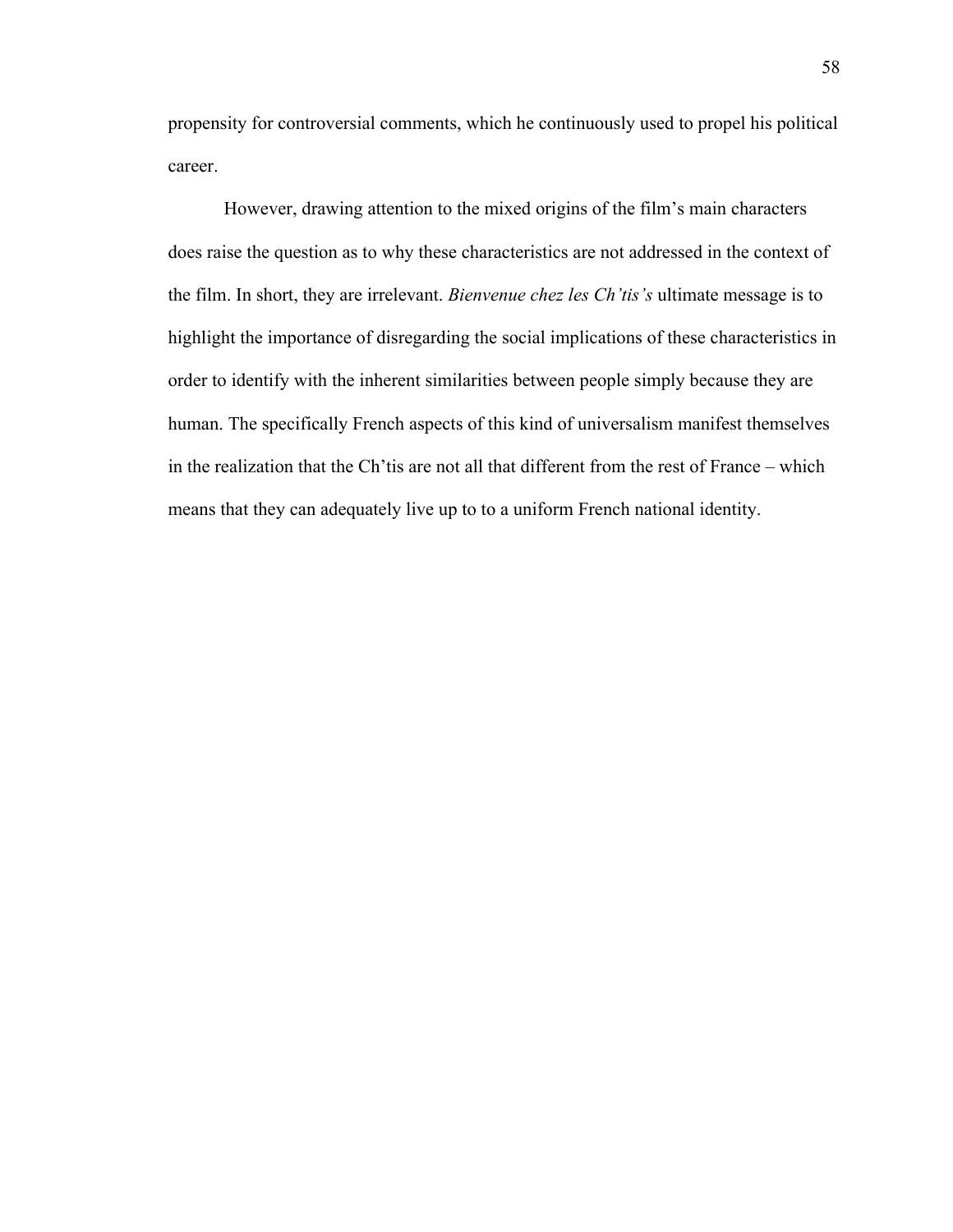# **Summary Analysis:**

Marie and Claude Verneuil raised four beautiful daughters in a comfortable and loving home in Chinon, France.<sup>27</sup> Their daughters were their pride and joy, but Claude and Marie were utterly heartbroken when three of them decided to marry immigrants instead of the expected white, Catholic Frenchmen. How could they do this to Marie and Claude when they raised them to be "good little French girls"? *Qu'est-ce qu'on a fait au Bon Dieu?* tells the story of how Marie and Claude come to terms with their new diverse, albeit dysfunctional, family despite their longstanding prejudices. In the context of modern France, this film is extremely direct, and debatably offensive, in naming and mocking the stereotypes associated with a variety of groups. However, this film, like those discussed before it, addresses a serious social issue in France in that it tells the story of a traditionally French couple who struggle with and eventually overcome their prejudice towards those of a different race, religion, and culture.

The opening scenes of *Qu'est-ce qu'on a fait au Bon Dieu?* show a series of three weddings taking place at the city hall of Chinon, France – a location that deeply dissatisfies Marie and Claude simply because there is no traditional church ceremony following it. The first wedding shows their daughter, Isabelle, getting married to Rachid, an Arabic lawyer from Algiers. He has a number of family members cheering for him, even yelling the stereotypical Arab ululation, while only Isabelle's three sisters and parents are present from her family. Her three sisters beam at her happiness, but Marie and Claude maintain haughty looks of disapproval that reappear at each of the following

 $27$  Located in the Indre-et-Loire department of France, Chinon is the quintessential traditional French town in the Loire Valley known for its wines and historic chateau.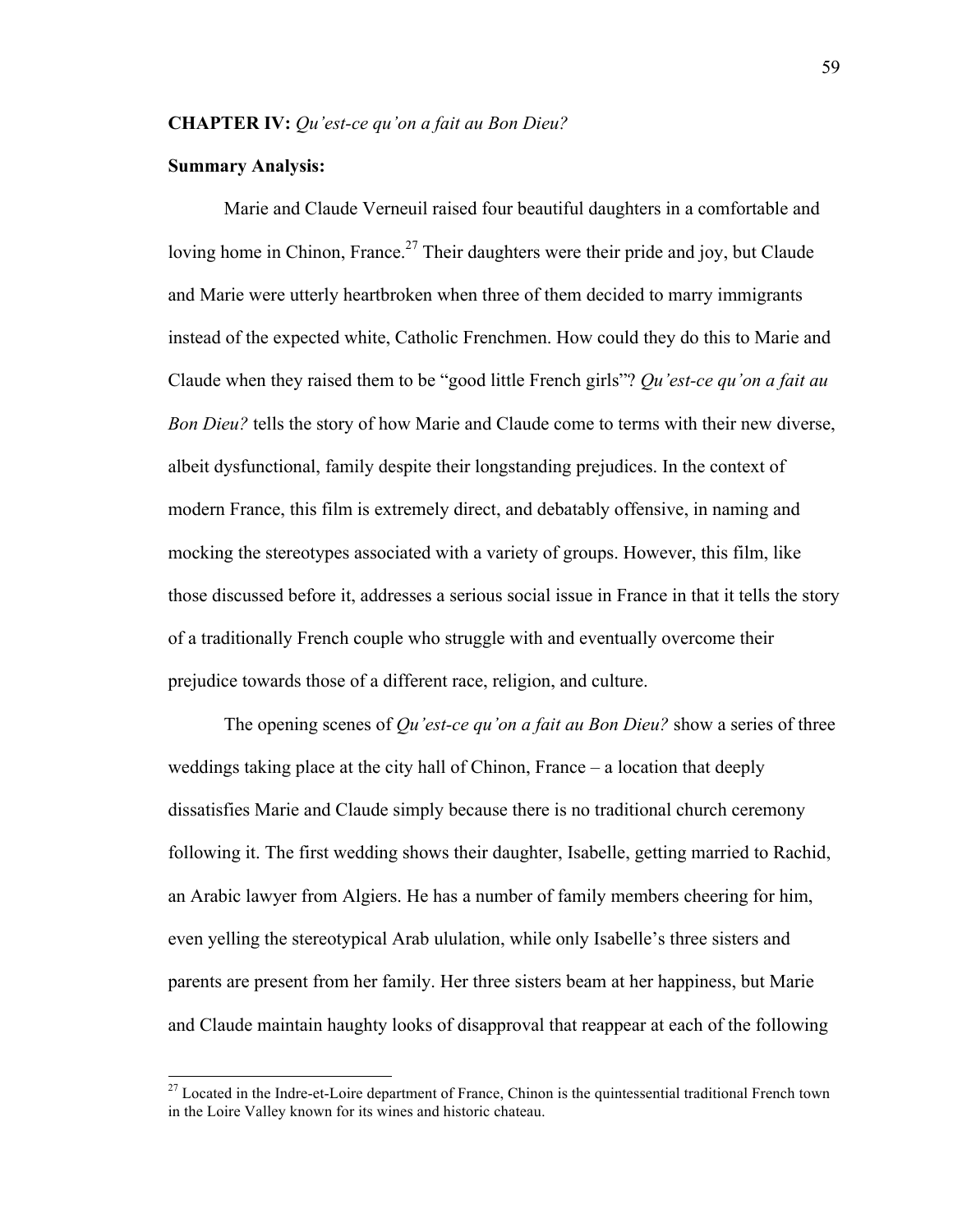weddings. One year later at the same city hall, another of the Verneuil daughters, Odile, marries David, a Sephardic Jewish businessman from Tel-Aviv.<sup>28</sup> Once again his family cheers, while Marie and Claude purse their lips. One more year passes and one more daughter, Segolene, gets married to Chao, a Chinese banker from Beijing. Marie and Claude are eventually called out on their discontent when the wedding photographer asks why they are the only two people not smiling for the group photo amidst a sea of grinning Chinese relatives.

Within the first five minutes of the film, audiences are already presented with certain stereotypical images of specific immigrant groups and can immediately see the disapproval exuding from Marie and Claude as their precious daughters marry foreigners, in both race and religion, instead of proper Catholic Frenchmen. Of course, they refuse to admit they are prejudiced initially, but their actions throughout the film range from strained tolerance to outright racism. It is common in France for older generations to struggle with accepting the effects, such as diversity, resulting from increased globalization and modernization. Conservatives and traditionalists in France cling to the notion of a homogenous community that shares the collective identity crafted by the French government decades before. In this context, immigrants are seen as tainting French society and threatening long held traditions with their own foreign cultures (Lamont and Douvoux 17-18).

Furthermore, this mindset is steadily increasing as a result of the economic crises, social stratification, and questions of national identity within the last few decades in France. This has given rise to the growing support of the extreme-right, the National

<sup>&</sup>lt;sup>28</sup> The name "Verneuil" is telling in its aristocratic sound, yet it is important to note that this family is not aristocratic. They are provincial bourgeois that attempt to reflect the lifestyle of the historic French nobility.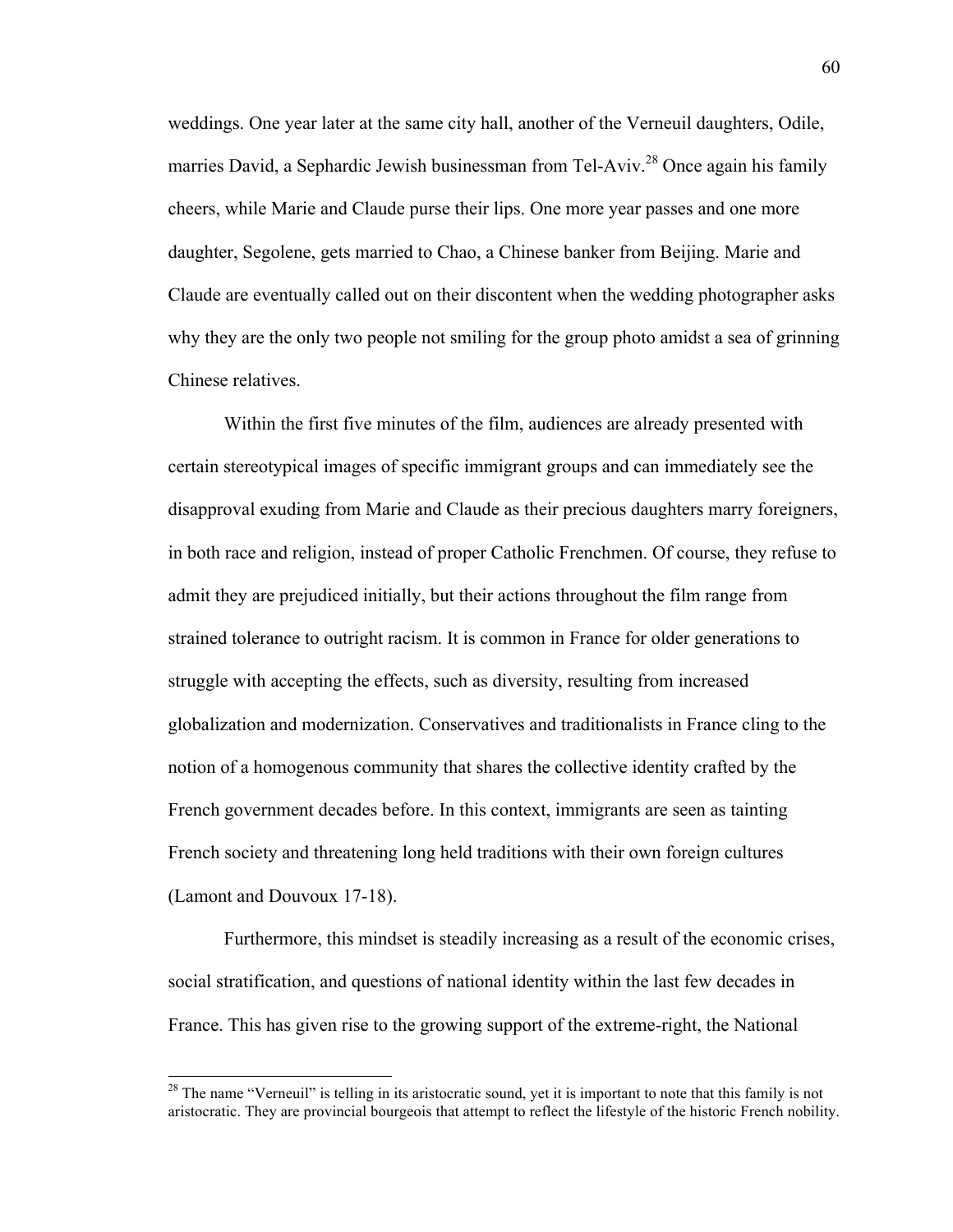Front in particular. Former head of the party, Jean-Marie Le Pen, did not have nearly as much public support as his successor, his daughter Marine Le Pen, who has revamped the party's image to appear more in tune with traditional French ideals, such as "democracy," "liberty," "justice," and "secularism." However, the party's agenda essentially argues that the effects of globalization, particularly increased immigration, threaten these core French values. The fragile social situation in France has elevated the National Front's popularity as the public's frustration intensifies (Alduy 19-21). The direct of *Qu'est-ce qu'on a fait au Bon Dieu?*, Philippe de Chauveron, attempted to discount the National Front's ideology by highlighting the similarities and discounting the differences between its diverse characters. The film's depiction of how one can overcome social differences aligns with the ideals of French universalism – a philosophy not supported by the National Front.

In fact, Marie and Claude are initially used as examples to identify the stereotypical norm of those who struggle to accept the nuances of diversity in France. Throughout the film, Marie and Claude are consistently challenged in their difficulty to accept their new son-in-laws and each of their respective characteristics that could, in their opinion, threaten the traditional French lifestyle they envision for their progeny. For example, Marie and Claude reluctantly attend the Jewish circumcision ceremony of David and Odile's newborn son where they hardly hide their disdain towards the "barbaric" practice. Marie even attempts to persuade Odile to baptize her son in case he decides to be Catholic later in life; this request also stems from the fear that their grandson will be raised Jewish. In the course of this film, Marie and Claude stubbornly try to coerce their daughters into resembling, as they see it, the traditional French norm.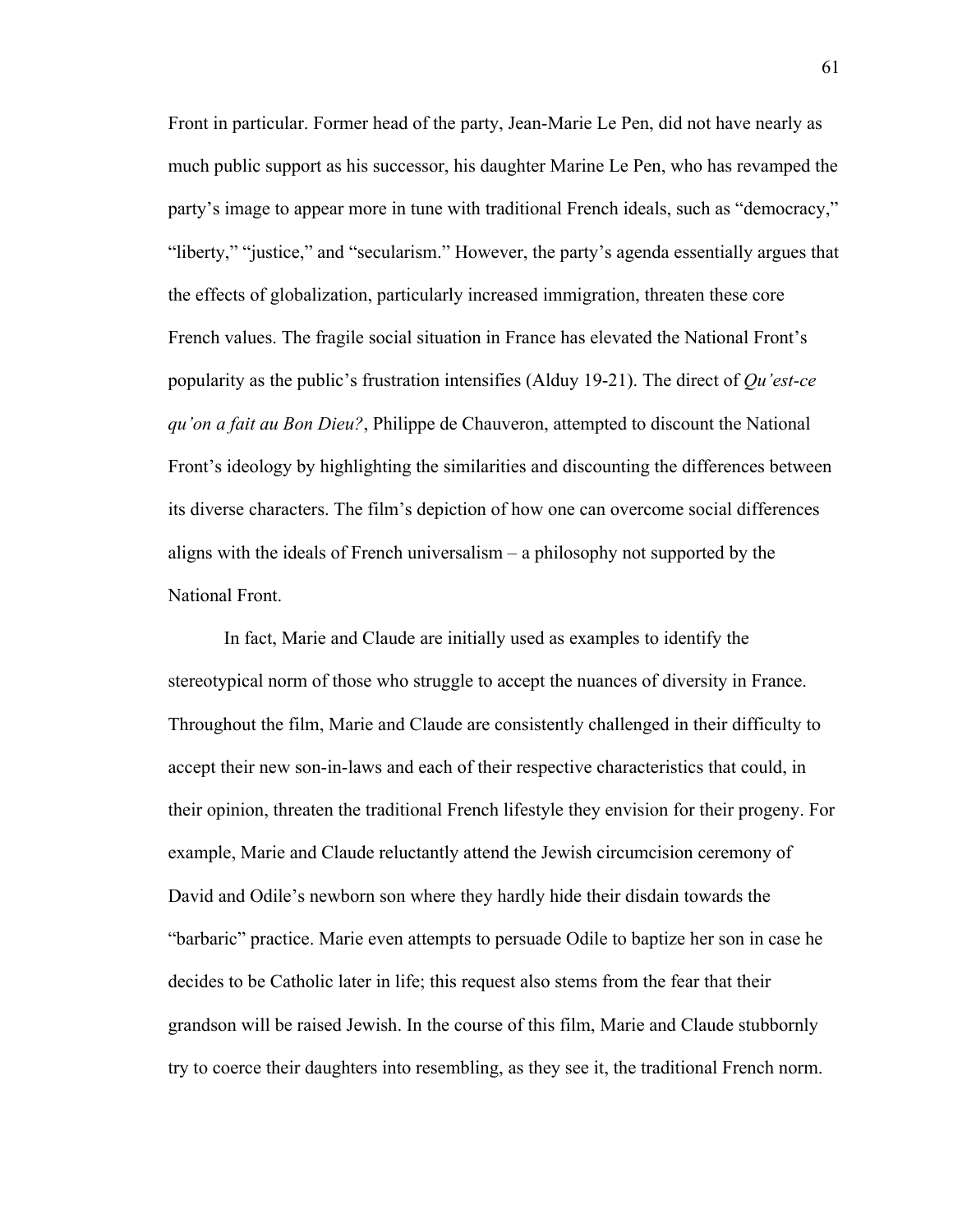Claude and Marie are not the only characters in the film that stereotype; the sonin-laws constantly their own prejudices against one another. This animosity is first seen at a family luncheon at Chao's house in Paris the day following the Jewish ceremony. Everyone is getting along rather well at first, despite the tangible tension felt throughout the room as everyone tries to behave properly. The conversation takes a turn for the worst when the idea of circumcision is brought up, and Claude once again expresses his concern that the practice is barbaric. This provokes David to defend his cultural tradition, and he inevitably offends Rachid by affirming that it is more humane than the Muslims, who circumcise boys at the age of six. Rachid takes this to mean that David is claiming Muslims are barbarians. This topic sparks a heightened argument, first between David and Rachid and then amongst everyone as Chao's attempt at mediation only instigates further conflict. They use a plethora of racial and religious stereotypes to attack one another, all the while looking for approval from Marie and Claude who have watched the argument ensue in alarm.

Everyone eventually calms down, but Claude disrupts this relative peace in discussing an evening walk through Paris the night before. Claude unknowingly causes offense when he complains about the lack of "Frenchmen" on the street on his walk through *Barbès,* an area of Paris, the previous night.*<sup>29</sup>* He explains how he and Marie felt unsafe and almost as if they were in *Bab El Oued. <sup>30</sup>* Claude refuses to acknowledge the racist implications of his complaints, even when one of his daughters scolds him for being inappropriate. When they say he is being racist, Claude exclaims: "But I am

<sup>&</sup>lt;sup>29</sup> *Barbès* is well known to be a predominantly Arab area in Paris, France.<br><sup>30</sup> *Bab El Oued* is a quarter of Algiers, Algeria. Claude equates the two areas to show demonstrate the foreign, and therefore dangerous, environment he found him self in.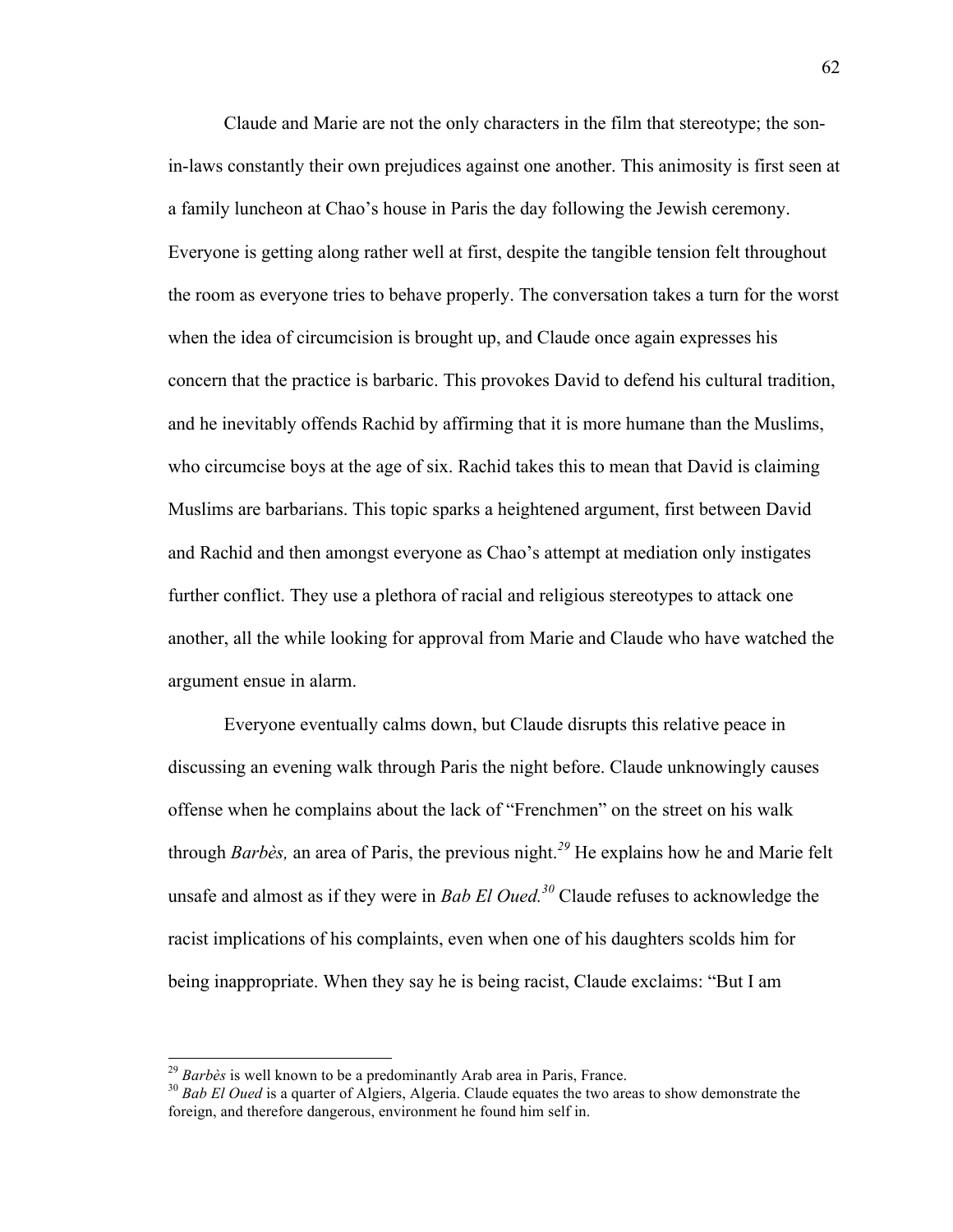Republican and Gaullist like my father! Of my four daughters I offered three to sons of immigrants. And you, what did you do for France?"

In the course of this luncheon, audiences are presented with the dysfuntions of a diverse family attempting (and failing) to handle the cultural differences between them. The ultimate comparisons are not between the different backgrounds of the son-in-laws, but instead how their respective cultures compare to French culture and the characteristics of a traditional French identity. David attempts to lessen the foreigness of his religion by drawing attention to the even greater differences of Islam. One of the criticisms against Chinese people involves the passiveness of their countenance in the context of French society. Chao defends himself by highlighing the increased spread of Chinese influence in former Jewish and Arabic quarters of Paris, thereby insinuating an agency withn the Chinese population. Furthermore, Claude's reaction to their claims of racism is to draw attention to his own "contribution" towards a multicultural France, but he ultimately accuses them of failing to measure up to the French expectations of *intégration*.

Marie and Claude do not seem to realize that neither David, Rachid , nor Chao completely exemplify the social stereotypes of their respective cultures. On their way back to Chinon, Claude and Marie vent their dislike of each of their son-in-laws, claiming that Chao is a "suck-up," David is a failure, and Rachid is simply "the worst." Each of the son-in-laws uniquely portrays their respective ethnicity, but they do not, by any means, fall into the extreme categories of cultural diversity that would upset French society. Chao is mocked by Rachid and David for overly appealing to Claude and Marie and for trying to mediate situations, which goes against the others' claims of passiveness.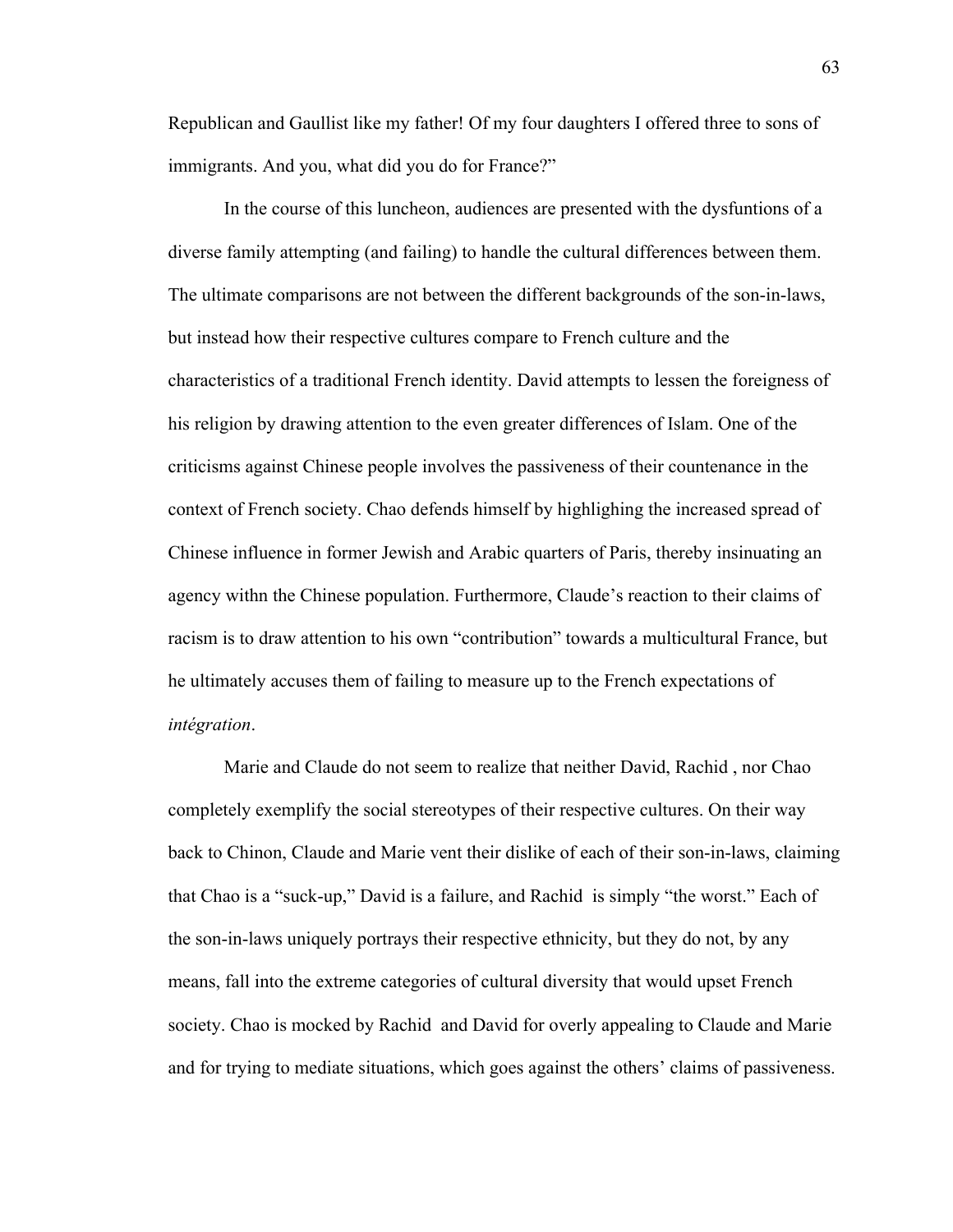His success as a banker is compared to the failures of David's business enterprises. David does not necessarily represent the shrewd "Jewish businessman" as audiences witness his failed attempts to start an organic kosher business. He is portrayed as rather silly, in comparison to the serious Rachid. Rachid discounts the lower-class, criminal stereotypes associated with Arabs in France given his success as a lawyer. David and Rachid band together against Chao at many times throughout the film, but are at odds with each other more often than not. The son-in-laws are tools to demonstrate, and also discount, the racial and religious stereotypes of French society.

Furthermore, the immigrant depictions in this film are initially presented as Jameson's "threats" to a social utopia only perceived by those such as Marie and Claude. The film can be seen as a symbolic representation of a society attempting to confront the effects of both globalization and modernization. French society is in a fragile state of transition as the public looks for scapegoats to explain social and economic disparities that show no immediate sign of resolving, therefore the influx of immigrants and their cultures are viewed as threats to achieving this imagined utopia. However, the point of this film is to demonstrate a realistic representation of modern social issues that are ultimately overcome, albeit with some problems along the way.

 Marie is the first to realize that she and Claude may be wrong in their judgements. In an effort to reconnect with her daughters, she arranges for each of her daughters and their families to come to Chinon for Christmas. She convinces Claude, and admits that the animosity was partially their own fault given their negative stereotypes. She says: "Before making them understand us, we should make steps towards them." And that is exactly what she attempts to do and the rest of the family, for the most part,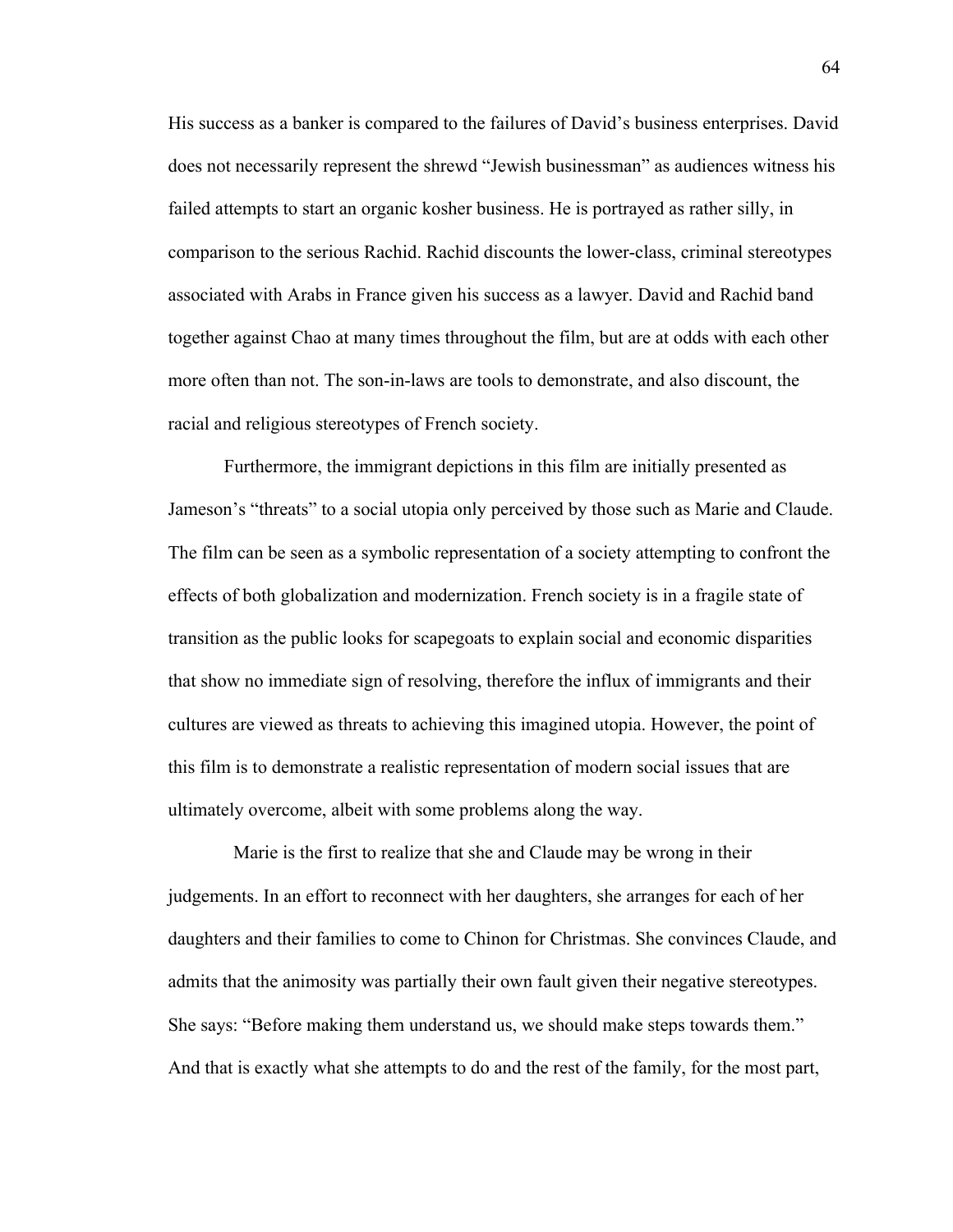follows suit. However, it is important to note that Marie only comes to this realization due to the rejection of her daughters and it is her love of them that prompts her to reconsider her preconceptions.

Christmas at the Verneuil house goes surprisingly well. The dinner begins with a toast from Claude apologizing for his misconstrued actions and expressing his sadness that he was perceived as racist. Everyone accepts his apology as Rachid reassures him that, "Everyone has a hidden racist side." Marie chimes in her apologies and desire to get along because, "You're French like us." In this instance, the family bonds over their shared embarrassment. However, even though Marie's comment was well-received it implies that being French is the key to acceptance – instead of actually accepting other cultures regardless of their "foreign" characteristics. This line of thinking is in keeping with French assimilationist ideology that essentially states that one's allegiance to French ideals and national identity should be stronger than any other personal ties.

However, Marie actually uses a multicultural approach for dinner that night when she prepares three separate turkeys for each of her son-in-laws, one kosher, one halal, and one using a Chinese recipe. She attempts to appeal to each of their respective cultures, but inevitably highlights their differences in doing so. Furthermore, neither David, Rachid , nor Chao strictly follow any dietary traditions of their religions and cultures – a fact that rather irritates Marie and belittles the work she put forth, especially when they begin sharing their individual turkies with one another. In this context, it is implied that mulitculturalism is not necessary in a society where the shared identity of a group (i.e.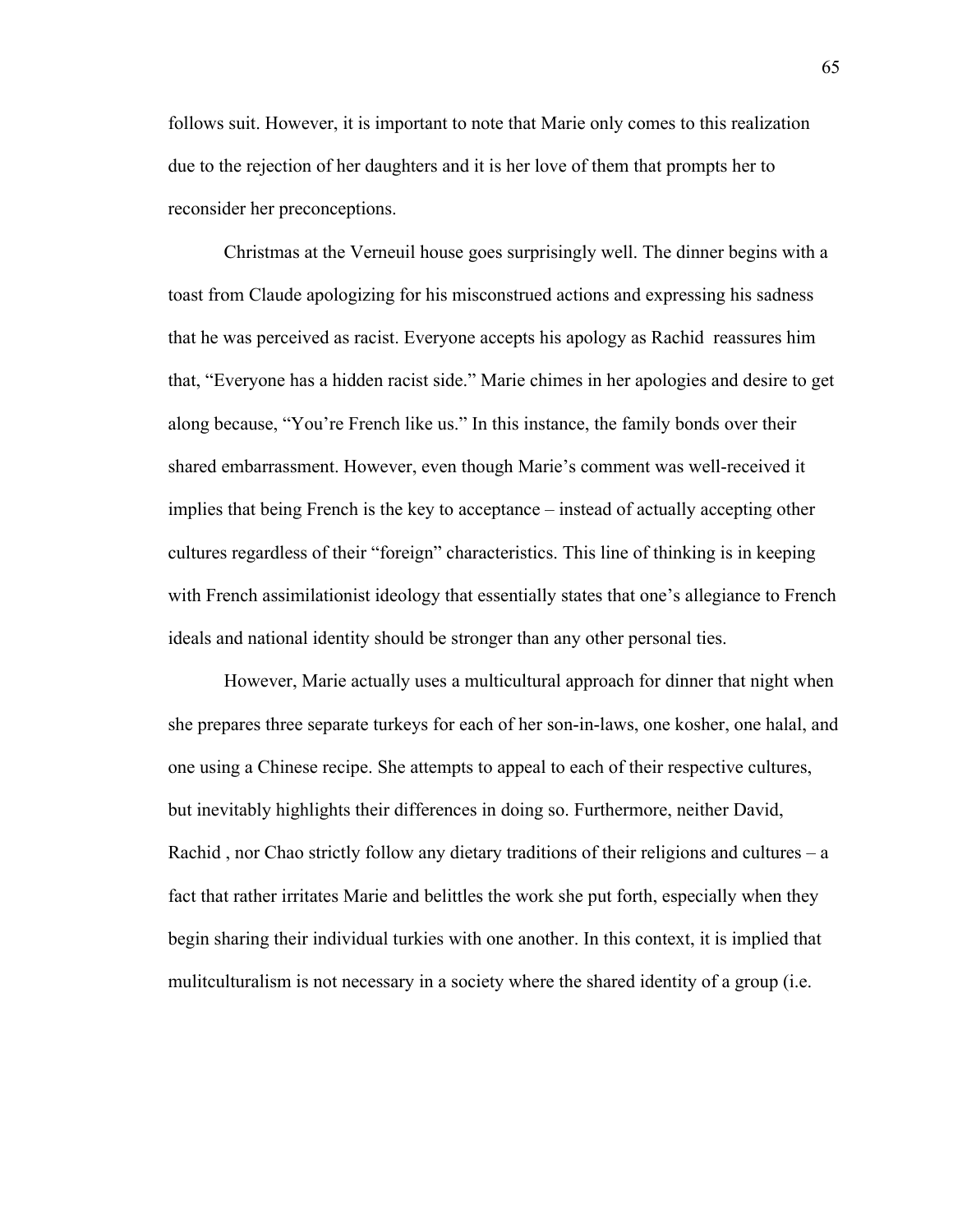national identity) supercedes individual characterstics because people are going to first identify with the shared commonalities between them. $31$ 

After dinner, the men retire to Claude's study as the women clean up – a very cliché ending to a family meal. As the men are chatting, David, Rachid , and Chao describe the overwhelming feeling they get when they hear the French national anthem played at a French football game.<sup>32</sup> Claude is confused and begins to ask if they even know the lyrics given their origins, but he is interrupted by Rachid as he jumps to attention and begins singing the Marseillais. Chao and David then join Rachid in singing, all standing with their hands over their hearts. Claude stands at attention, regarding them with pride as they finish the anthem as he says: "I had goosebumps."

Once again, audiences see the use of France, as an entity, in creating unity between the family, despite the fact that Claude and Marie's traditionally French mindset was the intial source of the disconnect. The idea that they are "all French together" helps Marie and Claude overcome their prejudices against the individual backgrounds of Rachid, David, and Chao. With that said, those who choose to identify with these alternative characteristics are seen as outcasts within French society, thereby demonstrating the reluctance of Marie and Claude in fully accepting their son-in-laws. In fact, Philippe de Chauveron stated in an interview with production company *Union Générale Cinématographique* (UGC) that the Marseillaise scene was intended to demonstrate how immigrants and their children feel that French society does not truly

 $31$  Throughout the film, sharing meals together is an important way in first identifying the differences between the characters and then highlighting their similarities. Breaking bread together signifies a union that takes time to achieve.

<sup>&</sup>lt;sup>32</sup> It is interesting that the *La Marseillaise* is only played when the French national team competes due to its diverse players, whose collective representation of France in soccer insight heightened nationalism from the French public. France won the 1998 World Cup with a team whose slogan, *"Black, Blanc, Beur"* (Black, White, Arab), was used to advertise the successes of *intégration.* In this context, Rachid, David, and Chao's enthusiasm is understandable.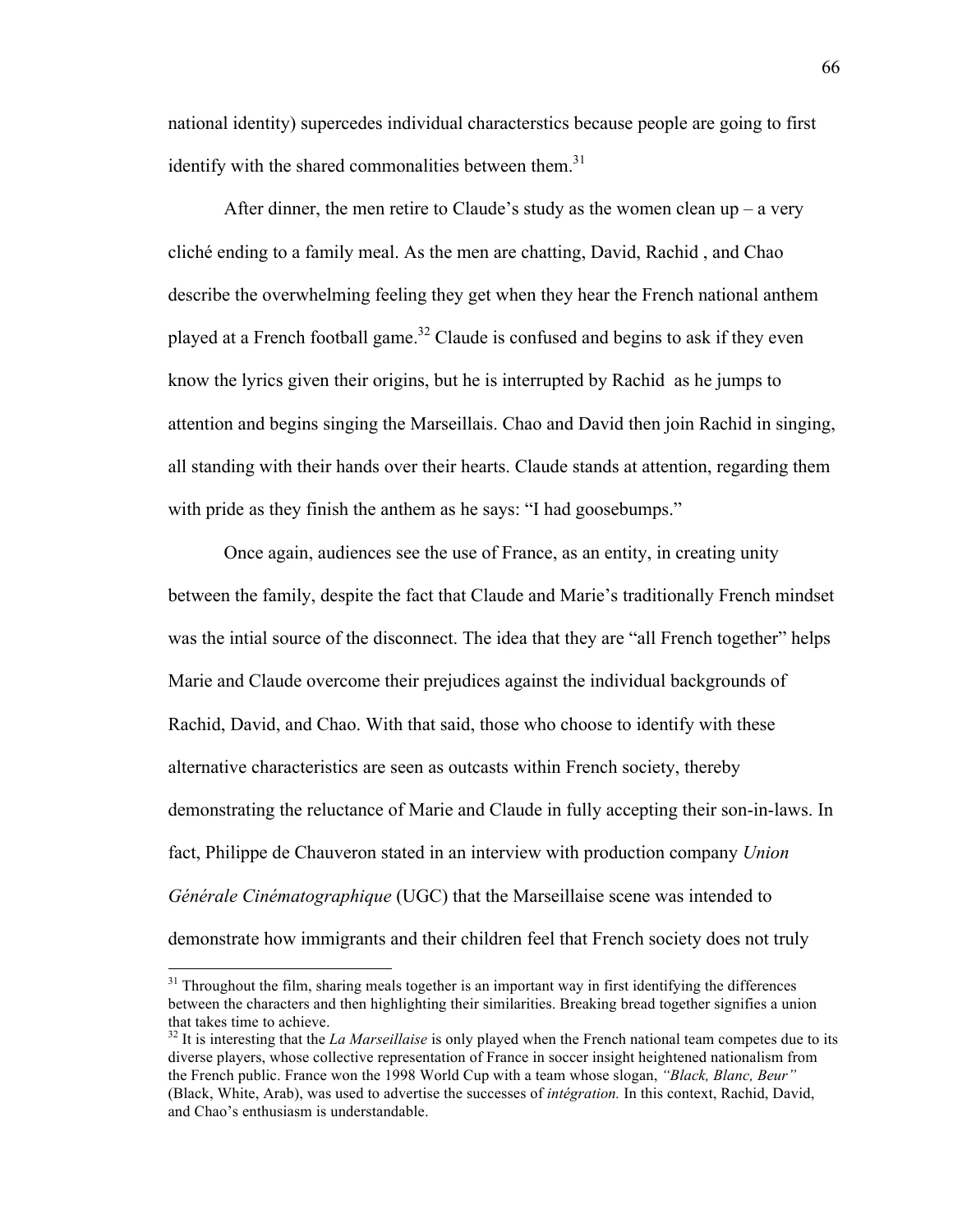accept them. This is depicted in Claude's confusion and disbelief that they could even know the lyrics, but the son-in-laws' gallant display of French patriotism is key in changing his perception of them because they are finally starting to resemble, in his opinion, true Frenchmen.

In contrast, Marie originally turns to Catholicism to overcome her prejudice. However, Catholicism may help Marie to some extent, but it does not have a completely positive influence over her. For example, the fact that her daughters did not have a religious wedding ceremony in a church caused her great pain; additionally, part of her prejudice towards her son-in-laws stems from her discomfort with and ignorance of their religious affiliations. In the context of modern France, Marie is not unique. Catholicism was one of the original influences on the formation of French Republicanism in its promotion of the "commonalities" of all. This influence is ironic given the fact that ties to Christianity have been one of the sources of discrimination to those of other faiths in France; specifically the older, more conservative generations cling to Catholicism in the face of the increasing Muslim immigrant population. (Lamont and Douvoux 2).

Religion is an important distinguishing factor throughout the course of this film, however Rachid and David (in contrast to Marie) are not particularly traditional or strict in their practices. They share their respective turkeys with one another during Christmas dinner. Rachid drinks wine, which is traditionally forbidden in Islam. David participated in the circumcision ceremony for his son, but admits that he does not follow a strict kosher diet. Chao's religion is not even mentioned within the course of the film outside the fact that he is definitely not Catholic. Religion only seems to matter to them when it is threatened or insulted; yet they are stigmatized throughout the film according to their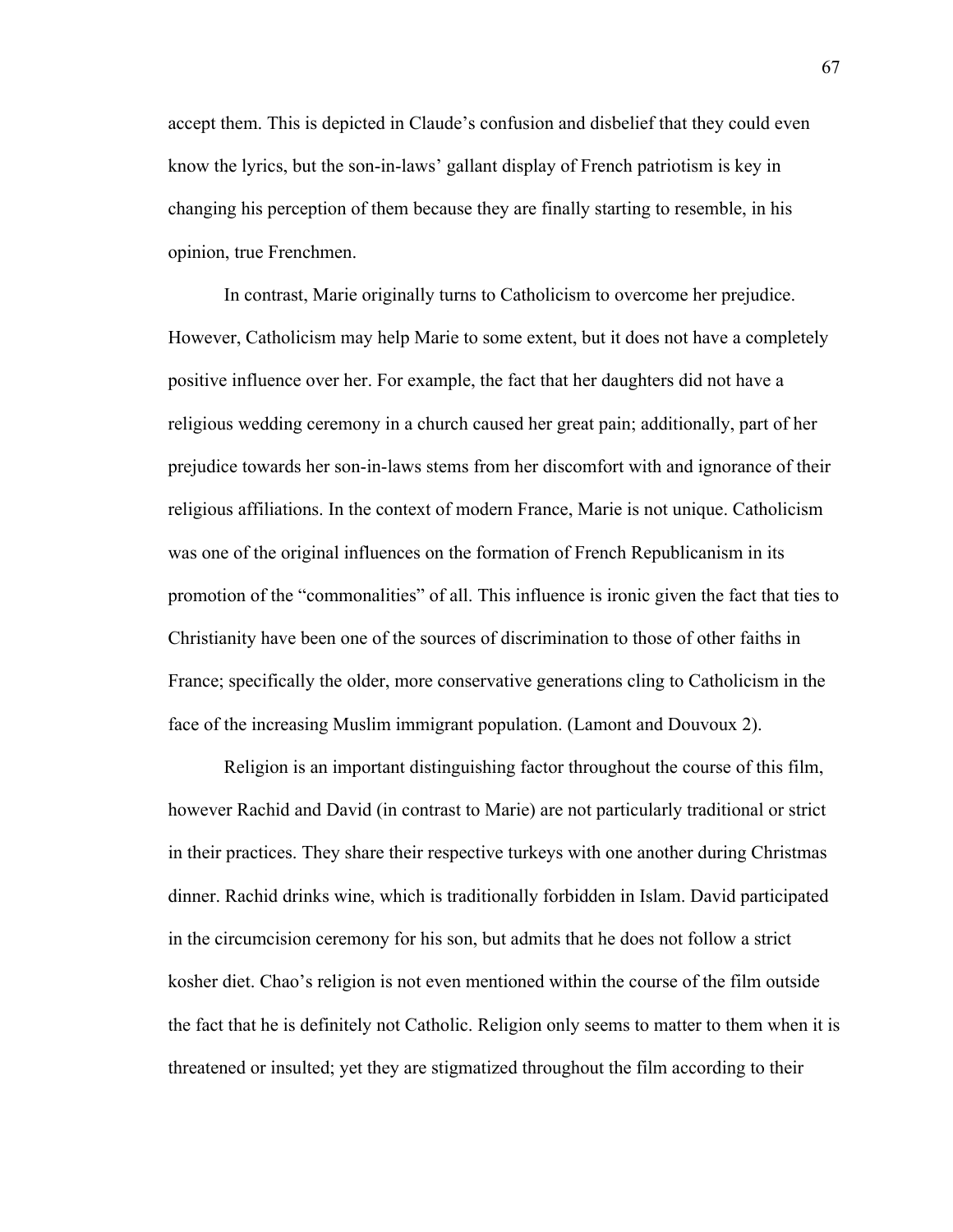assumed religions. In contrast, Catholicism heavily influences Marie, and also Claude – but only in its societal importance. Their dream of having a white, French, Catholic sonin-law is left to their daughter, Laure, who is the only Verneuil daughter left unmarried. They even try to set her up with a prospective husband who meets these qualifications, much to the dismay of Laure – who is, in fact, not single.

Earlier in the movie, Laure is seen at her apartment receiving the news that everyone will gather together in Chinon for Christmas. As she ends the call, she begins speaking to a man lying in bed with a book blocking his face. She tells him the news, to which he replies, "Am I invited?" and drops the book to reveal a handsome, black man. The fact that his reveal is so dramatic is significant in showcasing the fact that he is not white or possibly even French. Laure's secret boyfriend is named Charles, and he is an immigrant actor from the Ivory Coast in Africa. This plot development shapes the course of the remainder of the film in that he inadvertently disrupts the tentative peace that has finally been achieved within the family. However, Charles is different from the other sonin-laws in that he is completely aware of and fully accepts the atypical nature of his relationship and those of Laure's sisters; he does not get as easily offended as Chao, David, and Rachid, but is very direct in addressing and discounting racial stereotypes. When Laure tells him that maybe he can join them next Christmas, he jokingly replies, "So a Chinese, a Jew, and an Arab are okay, but not a black?"

Charles and Laure get engaged at the airport just before each returns home for Christmas. Before they leave each other, Charles calls back to Laure saying that she must now tell her family about him. However, Charles fails to tell her that he is in a similar position to her in that his family, his father in particular, is not racially tolerant either.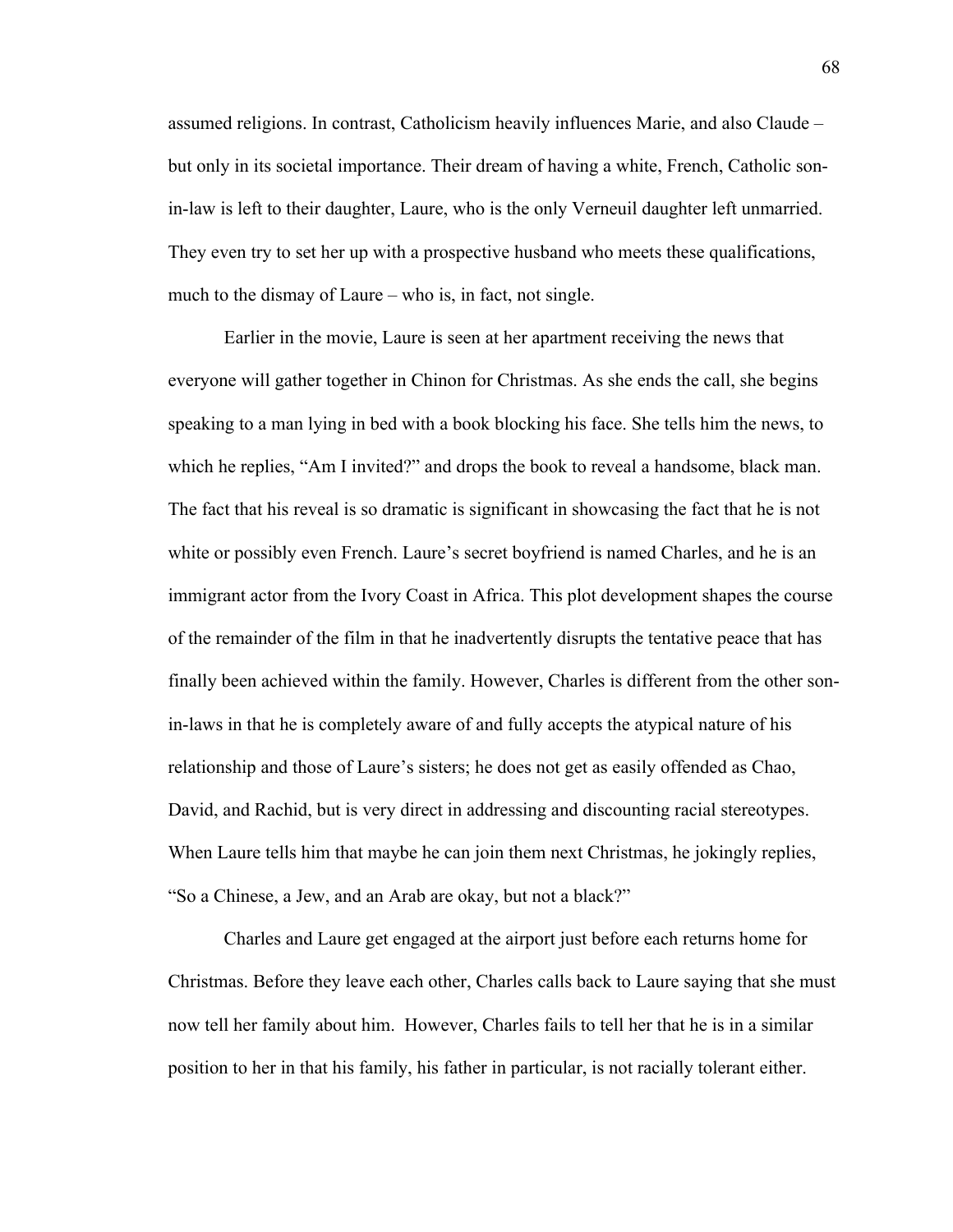Charles' father, André, functions as a parallel to Claude in that he is equally prejudiced against the immigrants in his own country, but his hatred of the white Frenchman forms the foundation of the coming problems. Claude and André both assert that they are not racist, but they simply want a specific partner for their children that matches the traditional expectations of their respective societies. However, religion does not cause the same problems with Charles as it did with the others because he and his family are Catholic. In this instance, Marie and Claude can no longer use Catholicism as a front for their racism. Furthermore, both families are of the upper class. Claude and André have certain images of one other that have been shaped by their respective societies and experiences. André warns Charles not to trust the "white man," particularly the French. He consistently condemns the French for their racism and presumed superiority, which stems the post-colonial mindset of former colonies that resent their colonizers. In comparison, Claude is convinced that André and his family are trying to take advantage of him and his wealth, despite André and his family being relatively wealthy themselves. Both are suspicious of the other, but their similarities are paralleled for the remainder of the film and are only revealed to one another towards the end.

Laure is all too aware of her parents' social prejudices and therefore fails to mention Charles' race or origins when informing them of her engagement. They are absolutely elated, especially when they learn he is Catholic, because they automatically assume he is their ideal, *white* Frenchman. However, Marie and Claude's glee is shortlived when they join Laure and Charles for dinner one night in Paris. As the new couple walks in, Claude says, "Who's this, the valet?" and their smiles become increasingly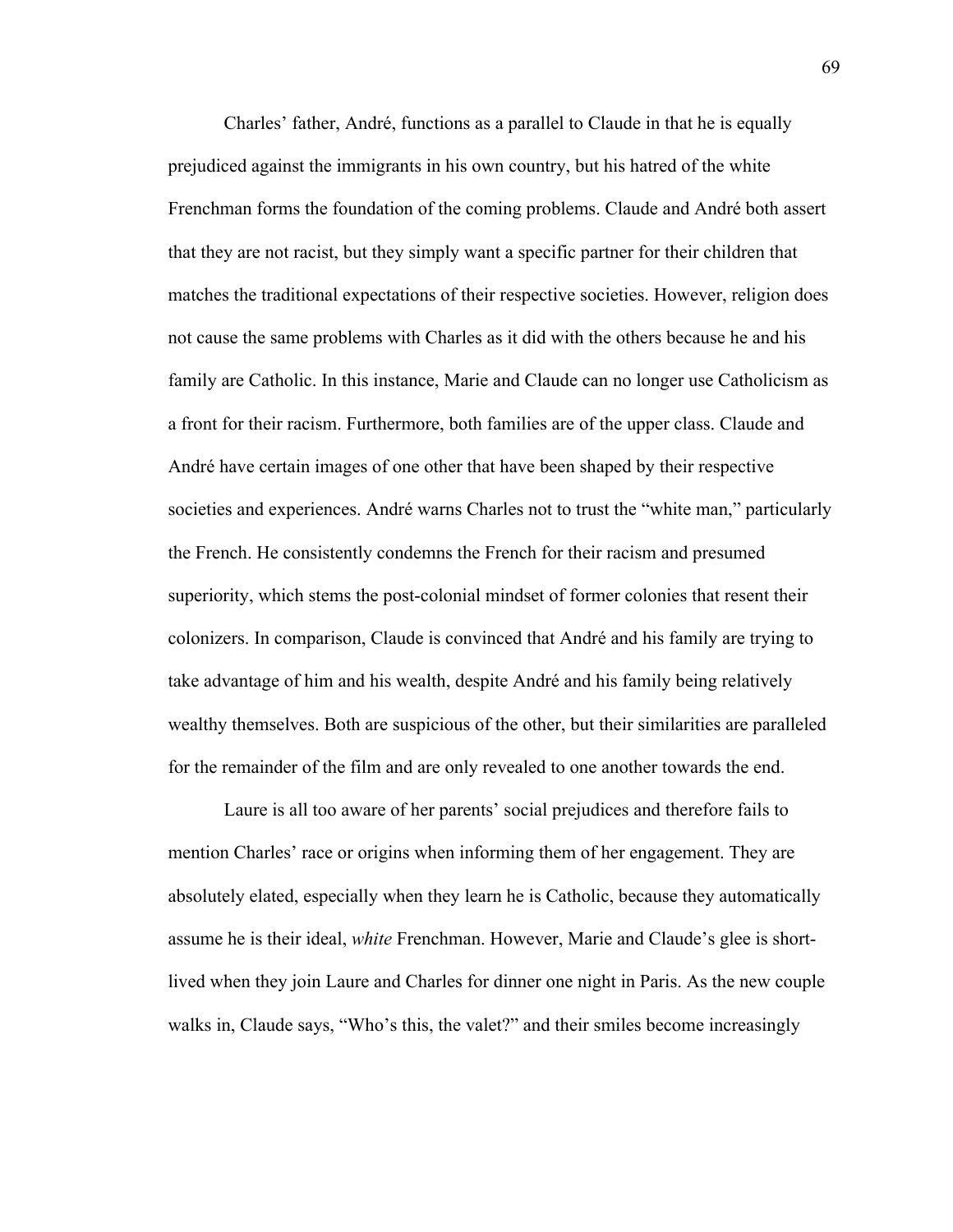strained. Charles attempts to break the tension as they walk up to the table and says to Laure, "You could have told me your parents were white."<sup>33</sup>

After a tension filled dinner, Marie and Claude try and fail to be open-minded to the new addition to their already diverse family. They privately begin discussing it by highlighting the fact that he has a good sense of humor, is handsome, and they will have beautiful mixed grandchildren. The matching looks of complete misery on their faces reveal the fallacy of their praise. The charade is dropped when Marie breaks down into tears and exclaims, "*Qu'est qu'on a fait au Bon Dieu?"* In saying this, they are asking what they could have possibly done to deserve this situation in life. In their eyes, they have been good, Catholic Frenchmen who have upheld the traditions of their culture and are cursed with, in their opinion, a family that does not in any way represent the societal norm they strive to uphold.

Marie and Claude's reaction to their daughters' mixed marriages is actually quite common in France. Studies show that the friends and family of mixed couples are often discriminatory out of fear that the incorporation of someone from another culture will threaten the family's established values and culture. However, France has exceedingly high levels of mixed marriages compared to the rest of Europe, and one in five French people have a foreign grandparent. Unfortunately, the longstanding assimilationist ideology has resulted in an inherent fear of those who do not represent the norm, despite the large and historical presence of mixed marriages (Collet 63-66). Philippe de Chauveron purposely characterized Marie and Claude to represent these kinds of reactions, which he personally witnessed while growing up in a Catholic, bourgeois

<sup>&</sup>lt;sup>33</sup> This statement is an example of Charles' lack of fear in addressing social stigmas, in addition to comedic relief.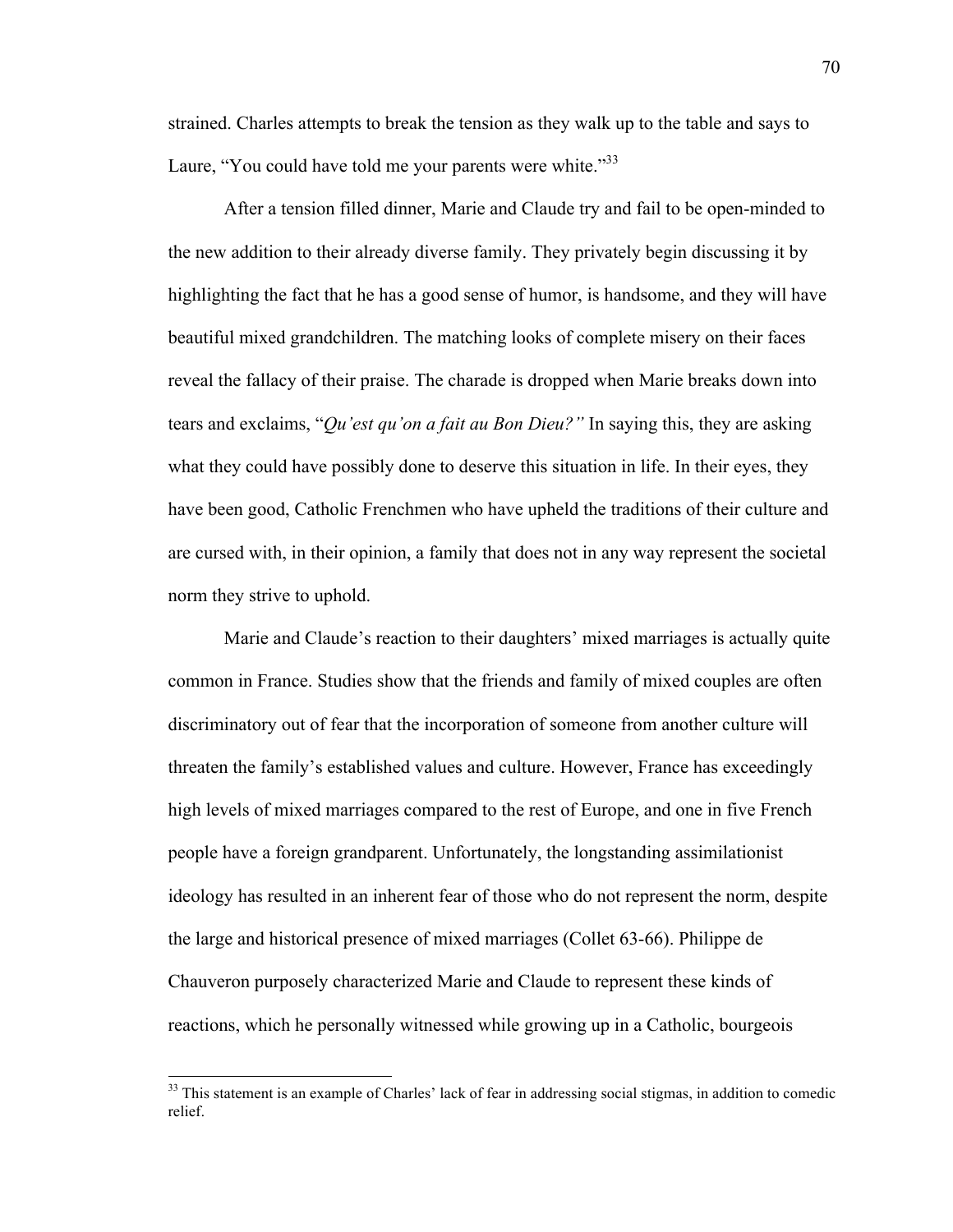society (UGC). The context of *Qu'est-ce qu'on a fait au Bon Dieu?* aims to reflect a growing social anxiety that the French identity and culture is under threat from foreign cultures.

With that said, Charles and Laure's engagement completely dismantles the fragile happiness achieved within the family after Christmas. Marie sank into depression, Claude began manically cutting trees down in the garden, and the other daughters hypocritically condemned Laure for dissolving their parents' last hope for the ideal son-in-law. David, Rachid, and Chao even try to remove this new "threat" to family peace, which only results in their own embarrassment.

Each of the family members' reaction to Charles demonstrates the stigmas and characteristics attached to the idea of being "foreign." Chao, David, and Rachid may fall outside of the traditional idea of Frenchmen, especially given their religions and origins, but they do not necessarily conform to their own stereotypes (and they are relatively whitewashed, which appears to actually matter given the disdain with which they treat Charles). However, Chao, David, and Rachid do identify with their respective cultural identities to some extent, whereas Charles, despite his appearance and origins, does not demonstrate any traditional or stereotypical African attributes. Furthermore, he is Catholic. The only recognizable difference is his skin color.

In this respect, Charles can be seen as an exaggerated metaphor for the idea of the foreigner, which is discussed in Chapter I as the being the ultimate enemy in modern France within the "Us" vs. "Them" mentality. It is interesting that the African, rather than the Arab, is used as the ultimate foreigner due to the growing xenophobia towards Maghreb immigrants in France. The film is already dangerously close to crossing the line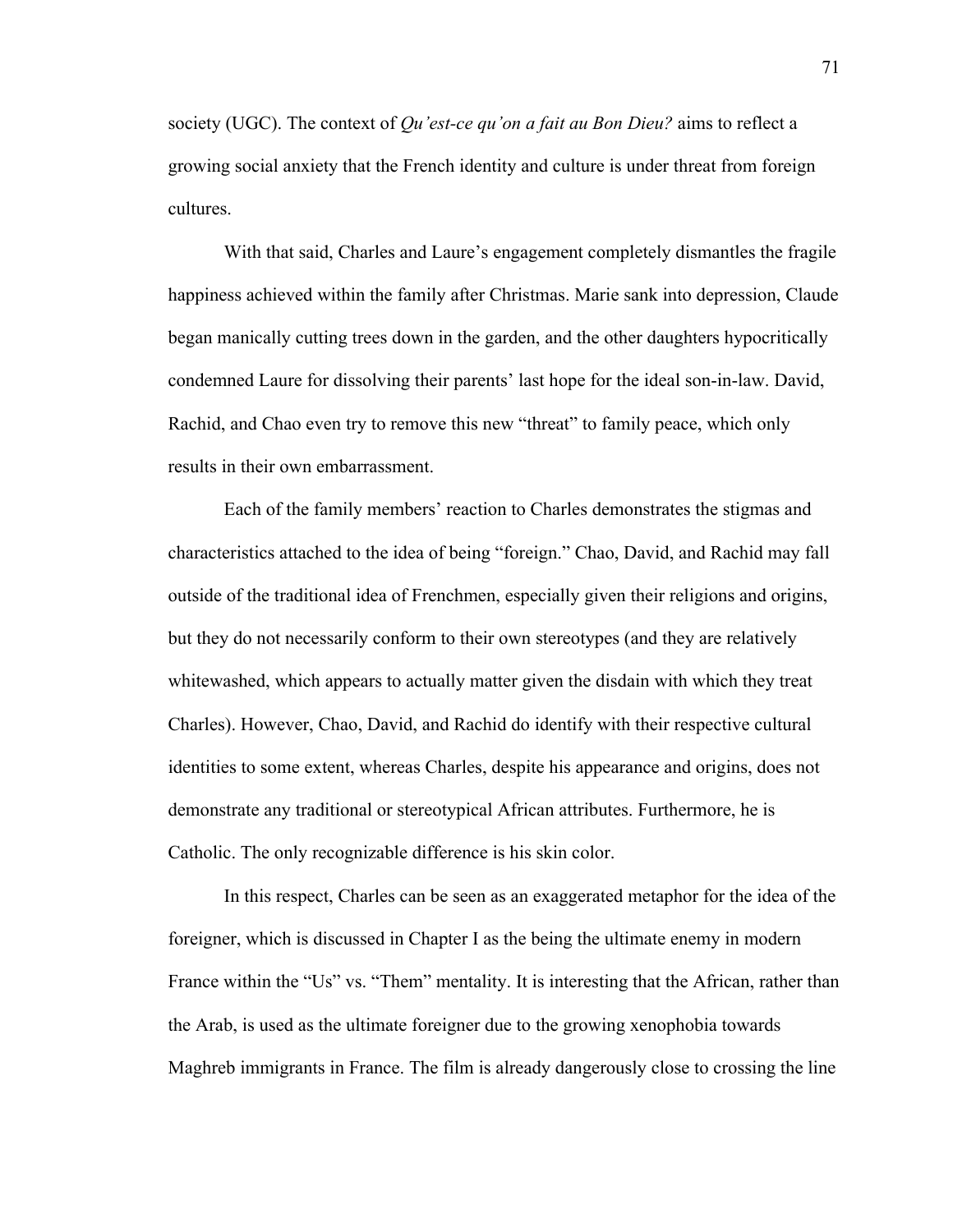from social comedy to controversial offense, therefore perhaps using an Arab character as the deal-breaker would be hitting a little too close to home for French society at this given time.

The two sets of parents eventually face off when it is finally time for the wedding. Laure and Charles greet his family at the airport, only André to immediately begin condemning France without even a hello. Furthermore, he insisted on wearing a traditional African robe, referred to as a "*boubou*." He only wears this to be "provocative," as Charles claims that he normally wears a Western suit. Upon arriving to Chinon, André insists that he will strike anyone who makes a racist comment, but he is the only one who demonstrates his prejudice towards both Frenchmen and immigrants. Charles' mother, Madeleine, and Marie, however, immediately bond over the mutual happiness of their children – which is the ultimate factor for Marie in overcoming her prejudice. Claude, however, has refused to let go of his traditional mindset and struggles to endure the company of his diverse guests.

Claude attempts to escape the "tainted" environment by taking a fishing trip to a nearby lake, but André insists on accompanying him in order to speak more frankly. By the lake, Claude and André realize that neither actually approves of the wedding. Each introduces their complaints with the phrase, "I'm not racist, but…" André claims he wants his son to marry a black woman, "An African. An Ivorian." Claude agrees and states he wants his daughter to marry a white man, "A European. A Frenchman." They laugh together and bond over their mutual disapproval, in addition the fact that both Gaullists. It is ironic that Claude and André can finally connect with one another only after essentially admitting to their respective racism (regardless of their disclaimers) and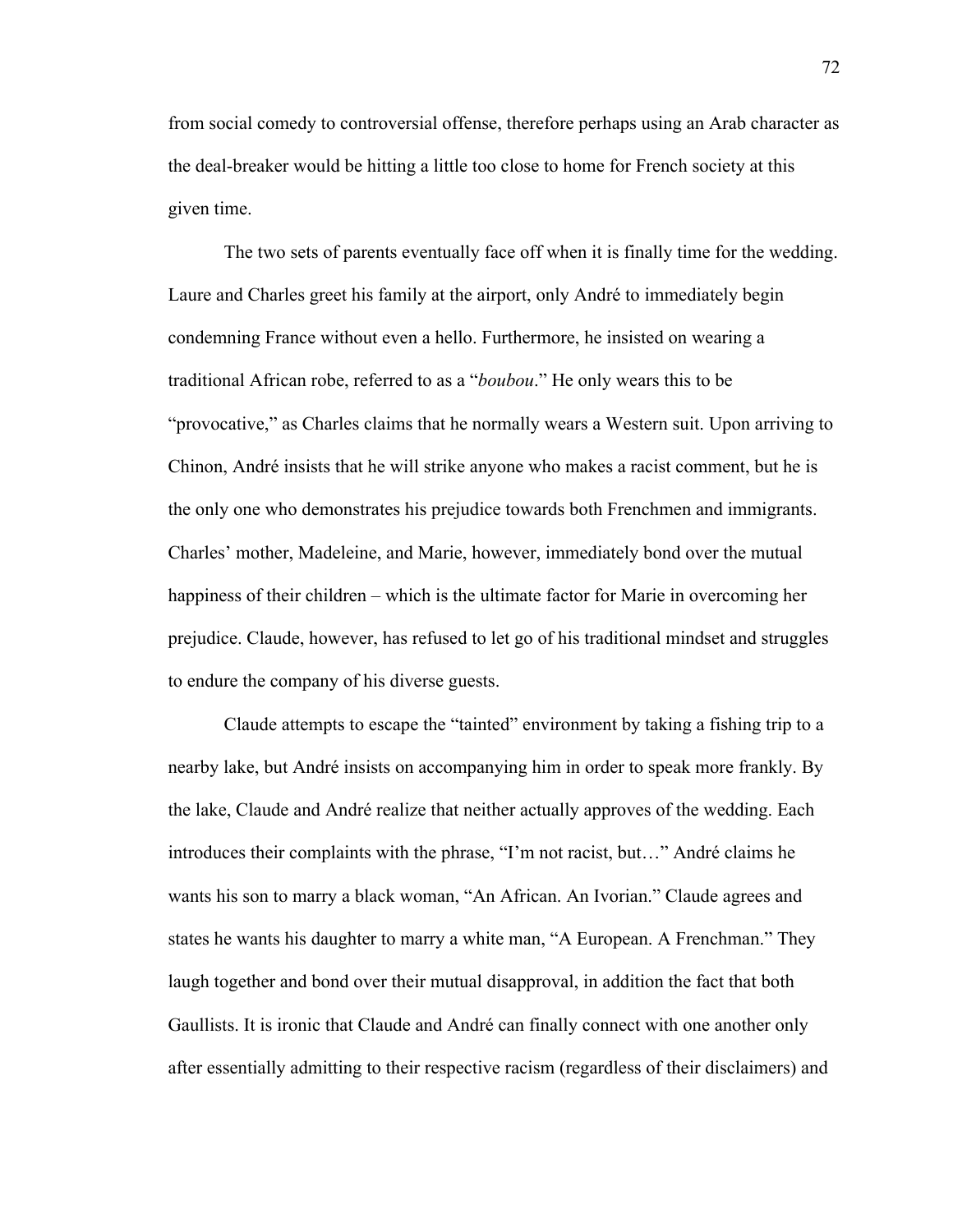over their mutual respect for Charles De Gaulle – one of the most famous *Frenchmen* of the last century. $34$ 

The fact that neither will directly admit to being racist signifies that they truly believe the social stigmas attributed to minorities, but only as a result of their respective backgrounds and lifestyles. Claude has never been confronted with diversity on this level because he has maintained a conservative lifestyle that never strayed from outdated French social norms. In comparison, André is a product of the post-colonial mindset that resents imperial powers. Their shared desires of having homogenous families are understandable given the context in which they have lived their lives.

The realization of their mutual contempt with the current circumstances prompts Claude and André to further their discussion over drinks at a local café, where they become increasingly intoxicated as they plan ways in which to prevent the wedding – one of which includes kidnapping the priest.<sup>35</sup> They continue to bond over the potential destruction of their children's wedding, and they actually compliment one another's exceedingly absurd plans of sabotage. When they finally stumble out of the restaurant, Claude has donned André's traditional African *boubou* while André wears Claude's fishing gear – a key comedy tool to accentuate superficiality of their differences while demonstrating their growing disregard towards these distinctions. They drunkenly walk through town and eventually get arrested, similar to Antoine and Philippe in *Bienvenue chez les Ch'tis.* As they are forced into the police car, Claude scolds the officer for nearly shutting his *boubou* into the car door.

<sup>&</sup>lt;sup>34</sup> Gaullism has been increasingly difficult to define, but essentially refers to a feeling of national grandeur, dedication to national unity, and an appreciation for the policies of Charles De Gaulle himself.<br><sup>35</sup> It is interesting to note that Catholicism may be one of the only concrete similarities between Claude and

André, but it has no effective influence over their views or actions towards one another. They identify with Catholicism only as a means to fit the status quo.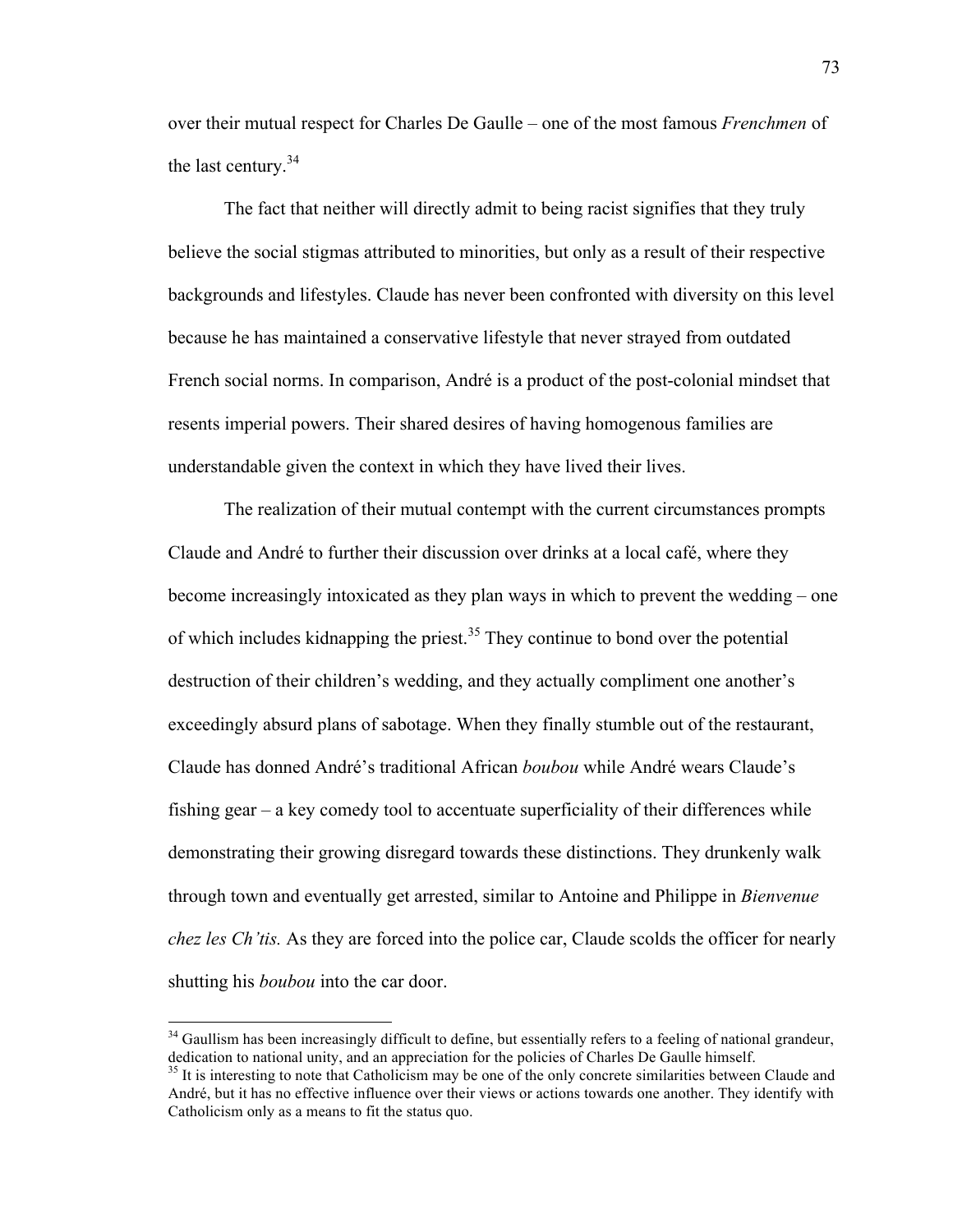Despite the fact that they are in a jail cell, Claude and André continue to bond over their shared, albeit twisted, views on racism and immigration. They both jokingly agree that the immigrants in their respective countries are tainting society. They have come to a point where they can easily mock one another without offense; this is the turning point in the film that signifies acceptance. In treating their respective prejudices with humor instead of offense, both Claude and André are finally able to see their judgments as misguided and can fully understand one another's contempt. This is demonstrated when a fellow prisoner laughs at one of Claude's racist comments towards black immigrants. André initially chuckles at his comment, but both he and Claude immediately react in anger towards this stranger's offensive laughter. Similarly to when he spoke with his son-in-laws Claude did not intend to insult to André. However, this is the first time that no offense was taken because André recognizes that Claude is merely repeating the social stereotypes of his culture and is ready to defend his new friend. Furthermore, this is also the first time that Claude was fully aware of the prejudice reflected in his words, but he understood that André would not be insulted because of their newfound understanding of one another. Once again, the cultural differences between them cease to matter in light of their inherent similarities as humans.

It is in this context that Claude and André save the wedding. After their night in jail, Claude and André immediately rush to the train station to prevent Laure from leaving. Fortunately, they are able to prove to her that they have overcome their differences and have actually become friends. Laure makes it to the church just in time for the wedding, and Claude and André both happily walk her down the aisle. Later that day at the reception, André takes the stage to give a heartwarming speech about how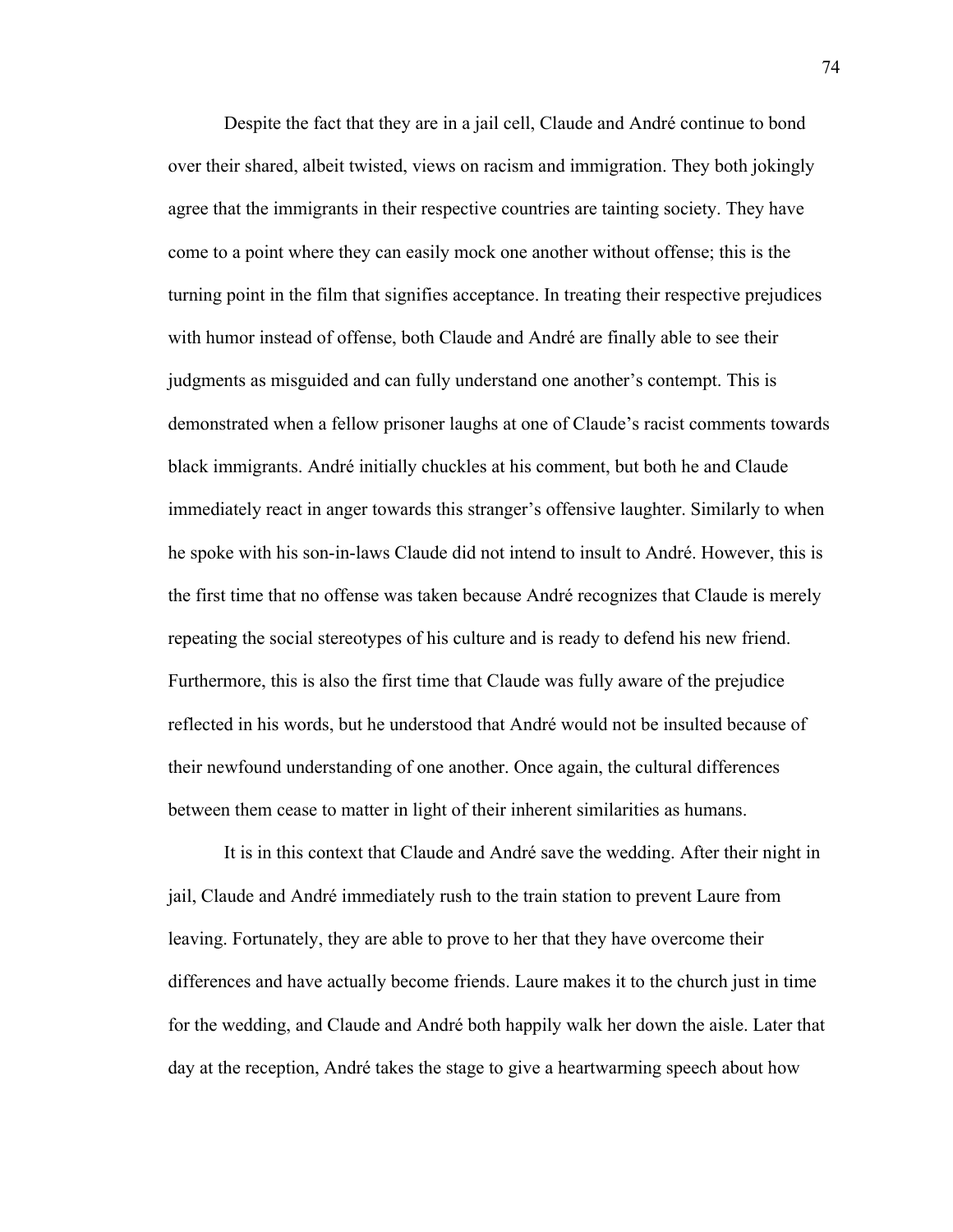proud he is of his new "French" family. Claude makes his own speech and explains that he is jealous of the upcoming honeymoon. Therefore, he invites Marie to embark on another honeymoon where they travel the world to visit each of the families of their four son-in-laws in Beijing, Algiers, Tel-Aviv, and finally Abidjan.

# **Conclusion**:

According to *Le Monde, Qu'est-ce qu'on a fait au Bon Dieu?* has become one of the top ten most watched French films in history. In the course of twelve weeks in 2014, it received over ten million admissions, which has since increased to over twelve million (Braquet).36 In accordance with *Intouchables* and *Bienvenue chez les Ch'tis*, this extremely popular film uses comedy as a way to portray increasingly relevant social problems in France today. However, the issues presented in this specific film are more directly addressed, contested, and controversial than the others. Debates on race, religion, and culture are growing in relevance due to these issues' association with immigration problems – which has become one of the leading causes of French xenophobia.

The fluctuating relationship between Claude, played by famous French actor Christian Clavier, and André, played by prominent Congolese actor Pascal N'Zonzi, is a tool used in the film to address this growing xenophobia. They act as parallels to one another and are able to realize their similarities only after disregarding the context of their backgrounds – which is a general theme throughout the film. The eventual friendship between a conservative white Frenchmen and an equally conservative black African showcases the fallacies of French xenophobia. However, it is essential to note that the

 $36$  It is important to note that this film was released in April of 2014, and therefore new information and statistics on the film are still being released. I have included the most recent information from reliable French news sources.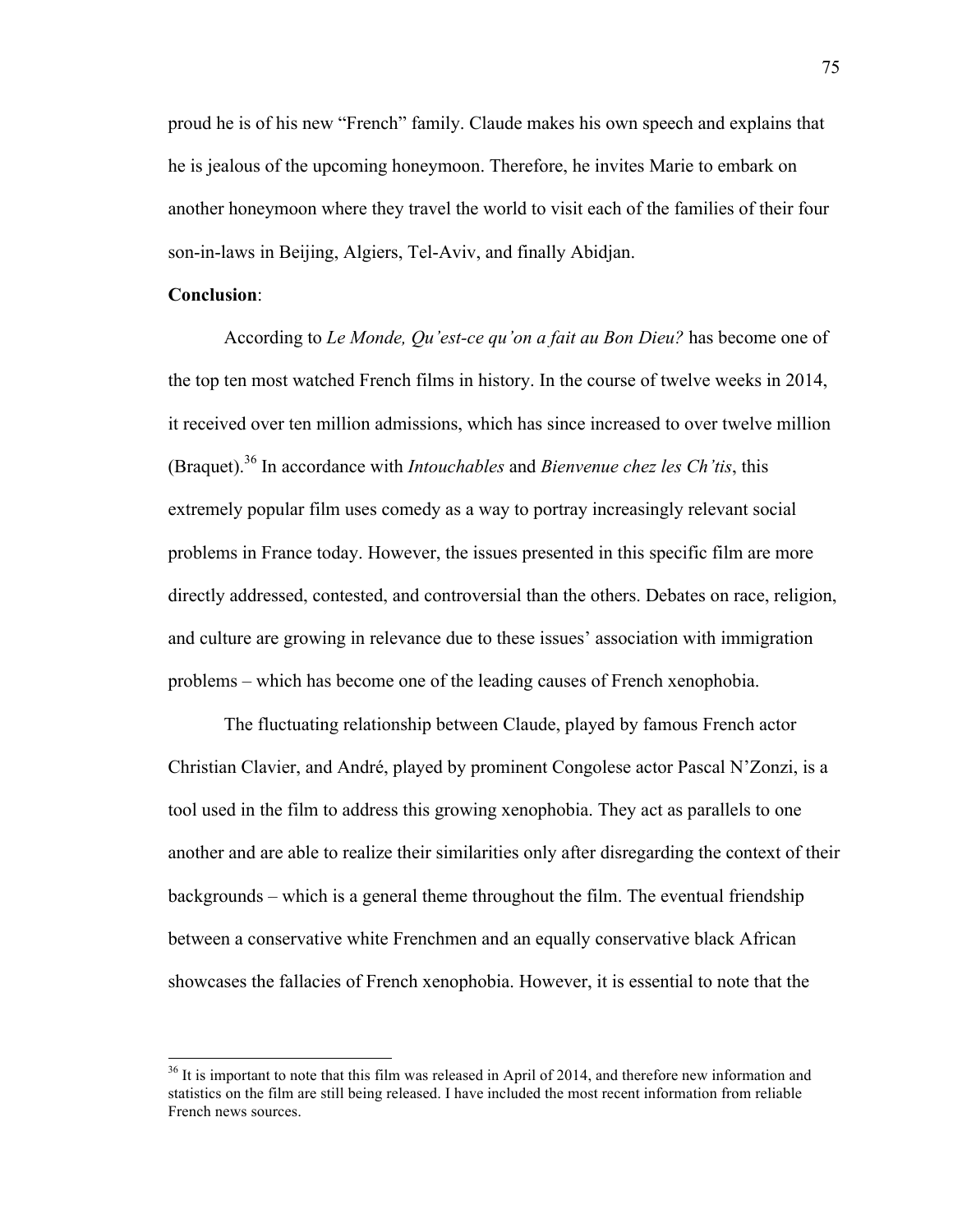majority of immigrant (in addition to racial and religious) stereotypes associate them with the lower class, yet none of the characters in this film are economically impoverished.

Class status is not a directly addressed issue in *Qu'est-ce qu'on a fait au Bon Dieu?* Nonetheless, the fact that none of the ethnically stereotyped characters is poor is significant in the eventual acceptance between them. The Verneuil family is obviously wealthy, but they are not aristocrats – despite their attempts to appear that way. Furthermore, Charles family is also depicted as part of the upper class. This is evident in the recognizably Western lifestyle they maintain. For example, Charles was initially very confused when his father arrived to France wearing a traditional African robe because André normally wears a Western suit.<sup>37</sup> The lack of class distinction between the characters more easily allows them to overcome the more ideological issues of race, religion, and culture.

*Qu'est-ce qu'on a fait au Bon Dieu?* presents characters who struggle to overcome their prejudices. However, the prime examples of this struggle, Marie and Claude, are not completely responsible for their inappropriate behavior because this is their first time having been confronted with diversity in the intimate setting of their family. With that said, they do not actually know what the appropriate behavior is for this context, and they are therefore surprised to find that their actions are potentially offensive or unnecessary. Claude unknowingly insults Rachid when he discusses his fear of walking through an Arabic quarter of Paris, and Marie makes a grand effort to prepare three separate turkeys for her son-in-laws, who do not actually follow the traditional diet of their culture. However, both Marie and Claude are able to overcome their ignorance by

<sup>&</sup>lt;sup>37</sup> Furthermore, Charles, André, and Madeleine all have Western, specifically French names that do not reflect their African roots – in comparison to Rachid, David, and Chao whose names are stereotypical for their respective cultures.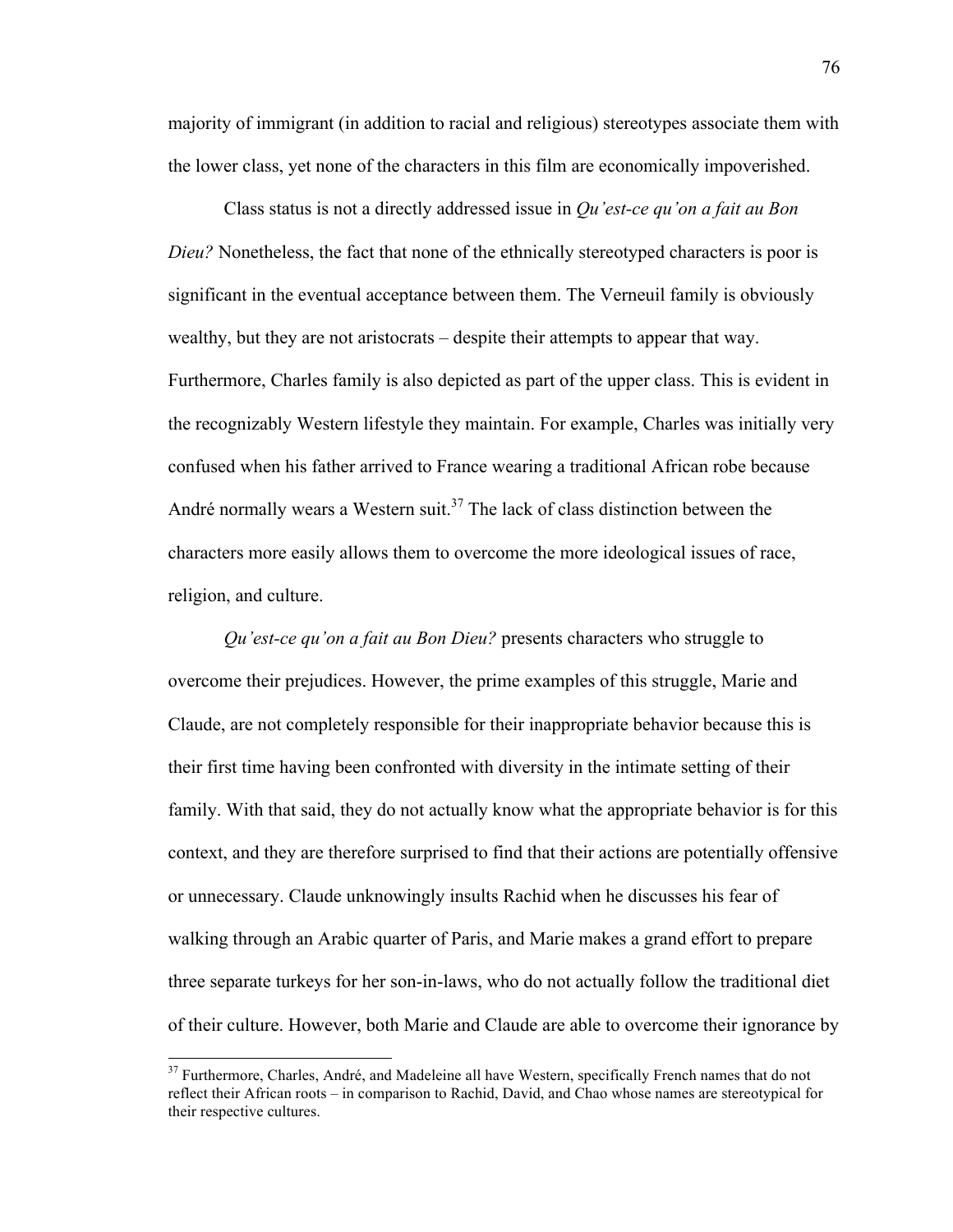realizing that cultural differences should not hinder acceptance, so long as their similarities outweigh the differences. This film ultimately attempts to sate the part of French society who shares Marie and Claude's anxiety for the (perceived) unknown.

Both *Le Monde* and *Le Figaro* claimed that *Qu'est-ce qu'on a fait au Bon Dieu?* ultimately conveys the message that everyone can be a little racist, but that common sense will eventually prevail. However, *Le Figaro* stated that the contemporary relevance of the film, treated in a brazen and comedic manner, resonated within a society struggling with the question of national identity (Buisson). In contrast, *Le Monde* criticized the film for "twisting the neck of reality" to create a happy ending for a specific situation that did not accurately reflect the social disparities of the contemporary era (Mandlebaum 2014).<sup>38</sup> Both articles agree that the mockery of modern social problems contributed to its success, despite the, at times, offensiveness of the content. Unfortunately, *The Telegraph*  reported that American and British producers found the film too offensive for their audiences who "would never allow themselves to laugh at blacks, Jews, or Asians," which means that there is currently no English subtitled release of the film (Mulholland). The disputed reviews have obviously not affected the film's success in France as it has been equated to both *Bienvenue chez les Ch'tis* and *Intouchables* in terms of popularity and social relevance (Mandlebaum 2014).

*Qu'est-ce qu'on a fait au Bon Dieu?* may be offensive to some, but the directness with which it addresses certain social issues makes its resolution that much more important. Nearly all the characters were at odds with one another at some point in the film, yet they were able to see past the social distinctions separating them in order to embrace the inherent similarities between them. They eventually all begin to see the

 <sup>38</sup> *"tordant le cou à la réalité"*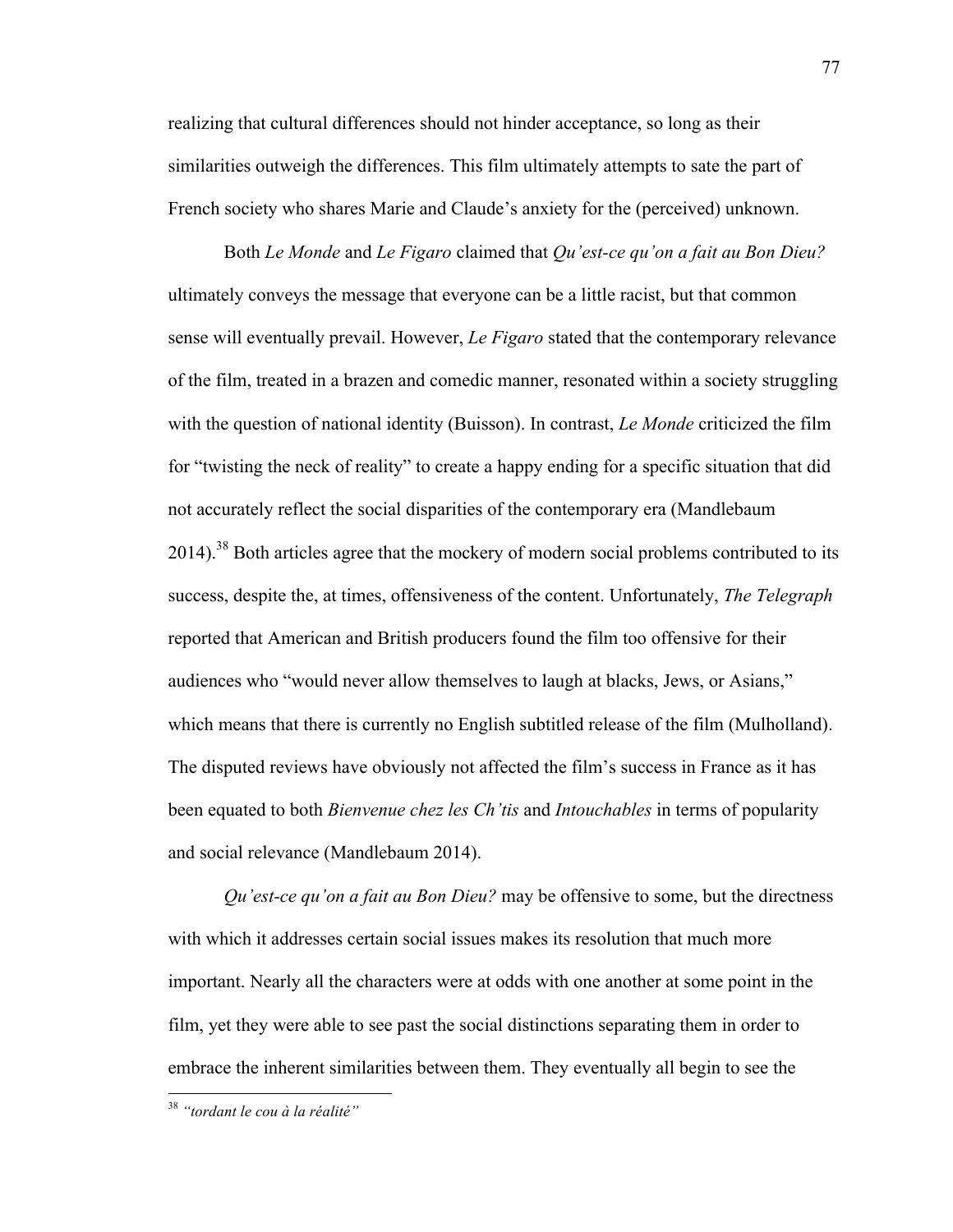Frenchness in one another as their cultural differences failed to matter in light of a shared humanity. In doing so, the film becomes a symbol for French society in that it identifies and resolves some serious social anxieties permeating France today through the uniting theme of national identity.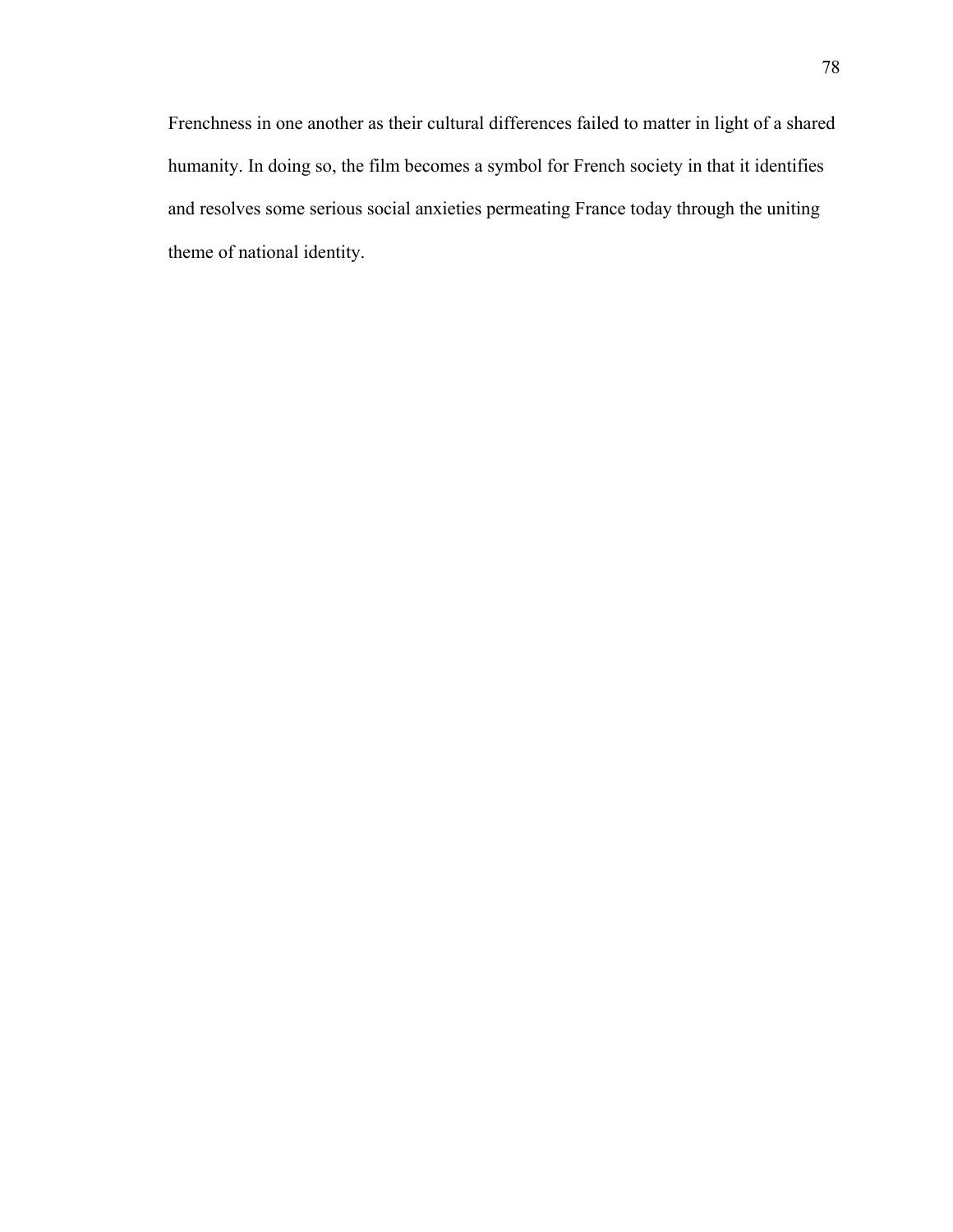# **CONCLUSION:**

In recent years, France's film industry has been in the midst of a new transition to better reflect the nuances of modernization and globalization. *Intouchables, Bienvenue chez les Ch'tis,* and *Qu'est-ce qu'on a fait au Bon Dieu?* demonstrate a drive towards this heightened awareness in that they address social issues that are not only relevant to France, but also resonate on an international level. Yet closer analysis reveals that these films inherently follow the longstanding ideals of French universalism, which has since evolved into promoting the values of French identity.

However, each of these films is, for lack of a better word, a "buddy movie," where two seemingly opposing characters manage to overcome their differences in order to create a lasting friendship despite socially improbable odds. However, these films may promote social equality, but they are overwhelmingly male dominated. The "buddies" of each film – Driss and Philippe (*Intouchables*), Philippe and Antoine (*Bienvenue chez les Ch'tis*), and Claude and André (*Qu'est-ce qu'on a fait au Bon Dieu?*) – are two men of seemingly stereotypical backgrounds that relay the ultimate message of each film. There is a disconcerting lack of female characters central to each film's take on the fallacies of social injustice. *Qu'est-ce qu'on a fait au Bon Dieu?* is the debatable exception given that Marie Verneuil demonstrates signs of tolerance before Claude, but her effort initially stems from her desire to reconnect with her daughters instead of social enlightenment. In choosing male characters to exemplify the thematic values of national unity, the films potentially undermine the importance of female agency in representing and encouraging the ideals of French identity.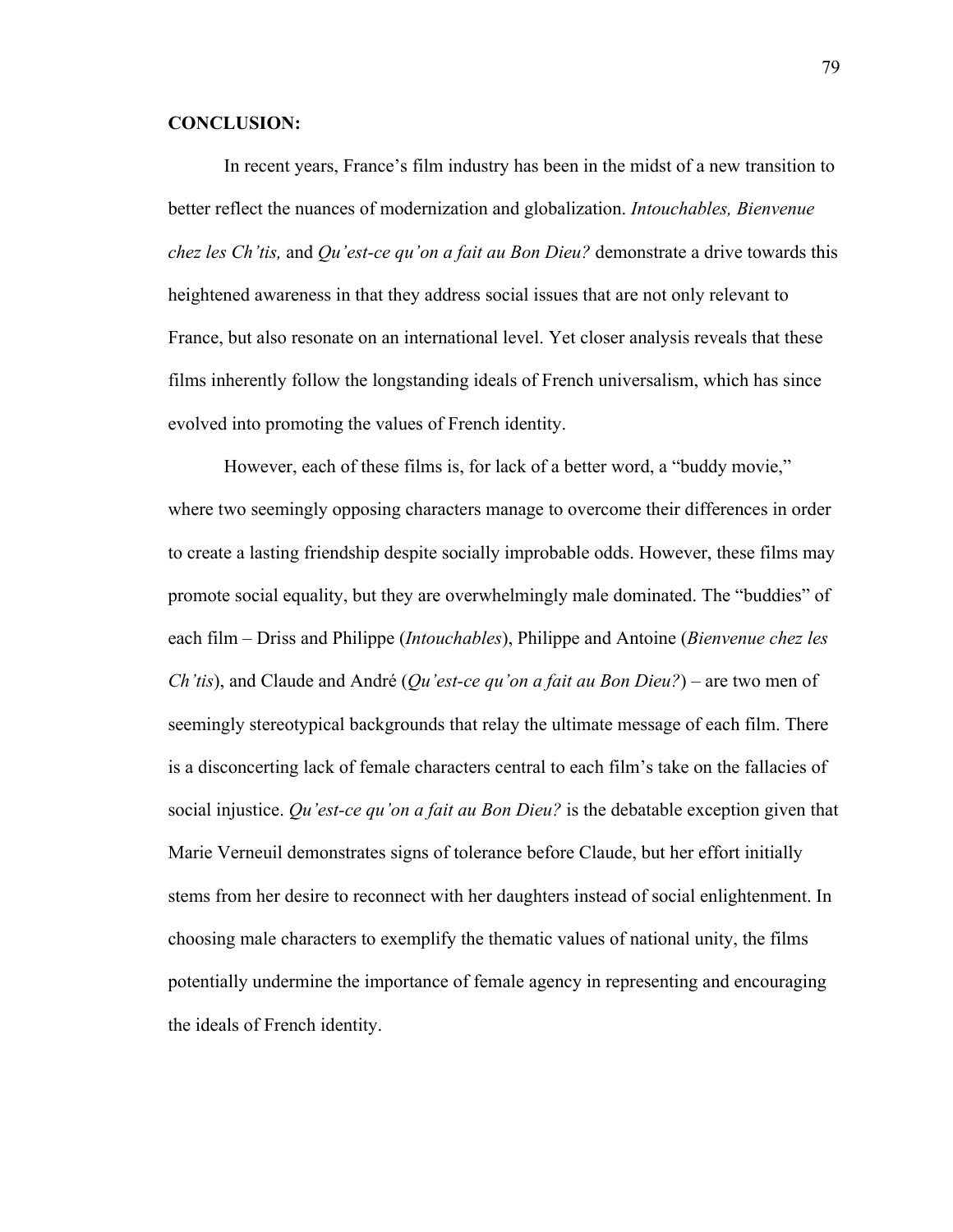Nevertheless, the actress who plays Marie, Chantal Lauby, is a well-known French actress, director, writer, and comedian whose popularity is influential in explaining the films success.<sup>39</sup> In fact, each film features actors with successful film careers and are recognizable to the French public. *Qu'est-ce qu'on a fait au Bon Dieu?* also features famous French actor Christian Clavier.<sup>40</sup> *Intouchables* stars acclaimed French actor, François Cluzet,<sup>41</sup> in addition to Omar Sy, whose popularity skyrocketed after the film's release. Dany Boon from *Bienvenue chez les Ch'tis* was already known for his Ch'tis persona from his successful stand-up comedy shows. The presence of distinguished and recognizable French personalities as main characters in these films is a contributing factor to the success of each film because a notable French name creates an initial interest in viewers to see the film, regardless of the content.

In discussing the record-breaking success of these films, it is especially important to note the comedic aspect of each film. Henry Bergson's theories on laughter affirm that comedy functions as a social unifier as audiences join together in laughter at fictional representations of their society. In doing so, they must disregard their own differences in order to laugh at and connect to a film. The comedic aspect of *Intouchables, Bienvenue chez les Ch'tis,* and *Qu'est-ce qu'on a fait au Bon Dieu?* is especially significant because audiences are only able to enjoy the film if they set aside their predisposed assumptions towards the relevant social issues, which essentially allows them to connect to the overall message of each film – social and cultural differences are meaningless in light of the realized commonalities inherent within humanity (or in this case, French identity).

<sup>&</sup>lt;sup>39</sup> Lauby was a member of the hugely popular TV comedy group, *Les nuls*, in the late 1980's and early 1990's.

<sup>40</sup> Clavier is known for his role as Asterix in the popular *Asterix et Obelix* films and in French box office hits such as *Les visiteurs* (1993), *Les visiteurs en Amérique* (2001). <sup>41</sup> Cluzet won a César award in 2007 for his role in the successful film *Ne le dis à personne.*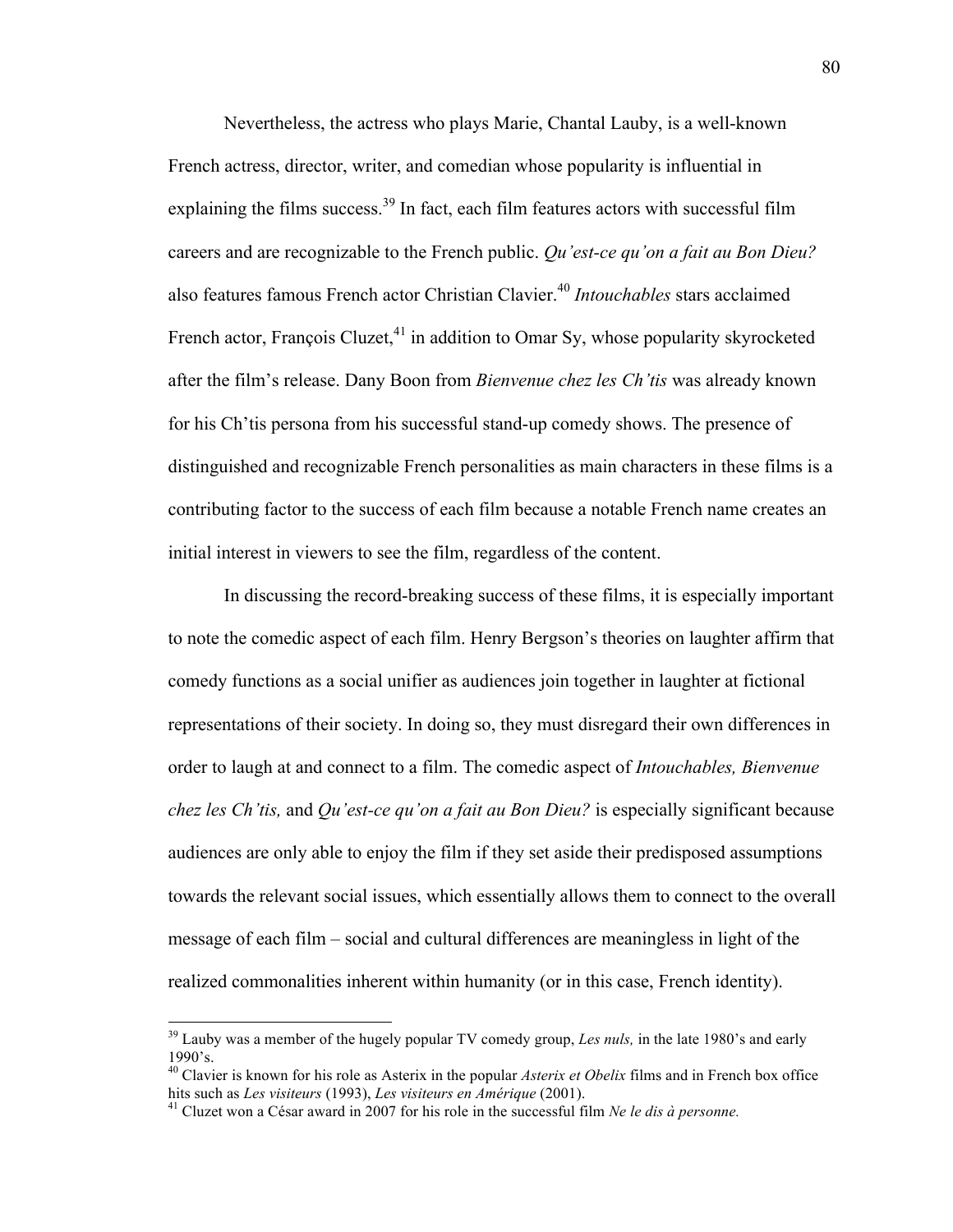For example, *Intouchables* portrays Driss comically bullying his way through Parisian high society with no regard to the exaggerated nuances of French high culture; yet he ultimately creates a monumental bond with Philippe, who refuses to let Driss' lower class background – or even his own aristocratic status – influence this enlightening friendship. The comedy aspect throughout this story allows audiences to first laugh at Driss' indifferent behavior amidst the stigmatized *haute culture* and then eventually to connect to the revolutionary relationship formed between two seemingly opposite members of French society. In this light, comedy acts as Bergson's social unifier.<sup>42</sup>

The protagonists also display a relative lack of morals in each film. Each features characters that initially are, in a sense, scoundrels who exemplify Robert Darnton's idea of "Frenchness," explained in "Peasants Tell Tales: The Meaning of Mother Goose." In explaining the nuances of European folk tales, Darnton describes the consistent portrayal of French folk heroes as rather selfish in their endeavors, specifically in the ways they resolve the stories' central conflict. He explains that French folk tales exemplify the more common peasant mind-set in that the heroes manipulate the situation to their own advantage through shrewd cunning. He states that,

… it conveys a particular view of the world – a sense that life is hard, that you had better not have any illusions about selflessness in your fellow men, that clear-headedness and quick wit are necessary to protect what little you can extract from your surroundings, and moral nicety will get you nowhere. Frenchness makes for ironic detachment.  $(60-61)$ 

While Darnton's analysis mostly concerns the eighteenth century, which was influential in the constitution of modern French identity, his conclusions still resonate to

 $42$  However, there is also the possibility of Cooper and Dinerman's "boomerang effect" that could potentially reinforce the social stereotypes represented in these films due to the subjective disposition of audiences at a given time, as discussed in the Introduction.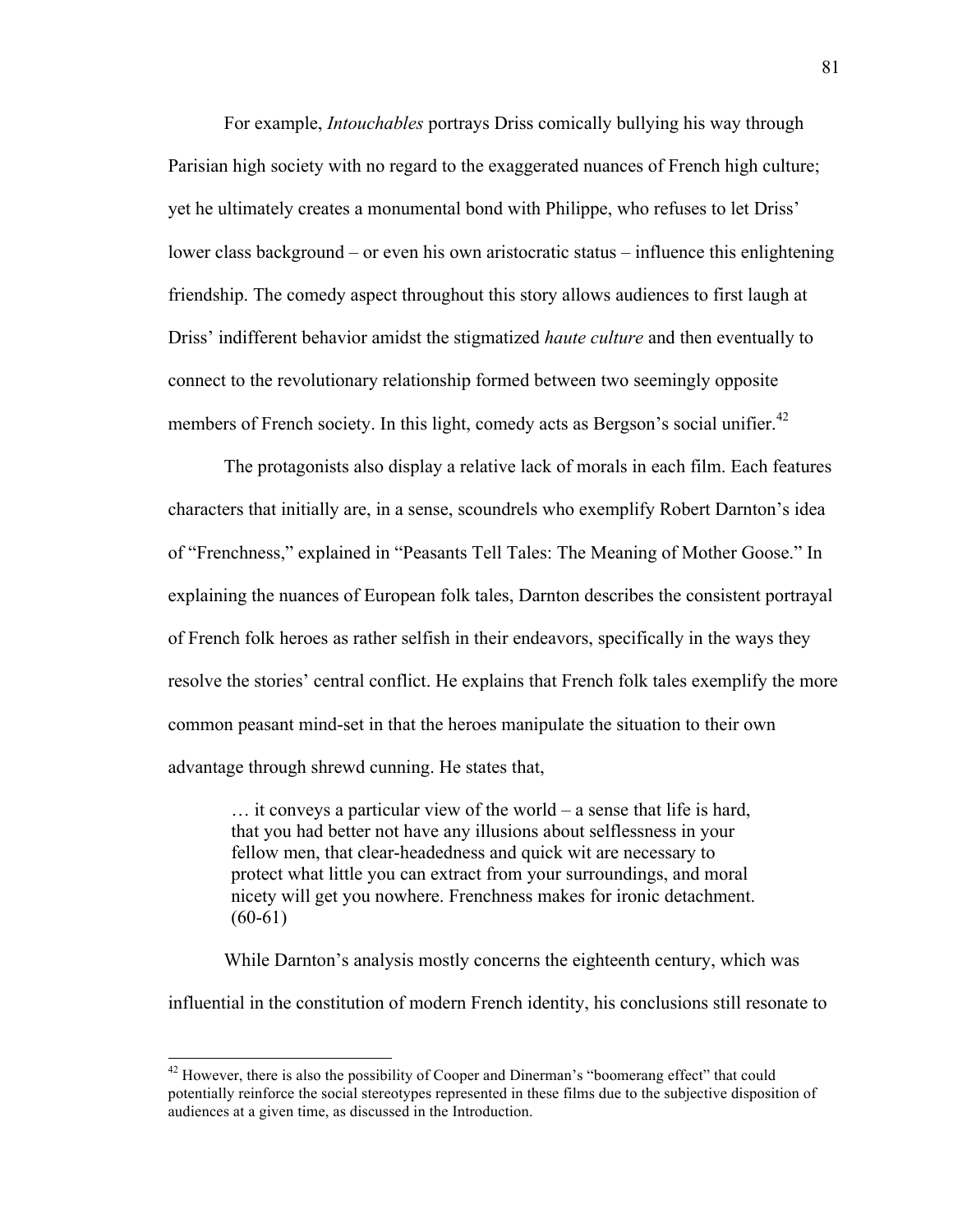this day. In the context of the given films, Darnton's "Frenchness" is directly applicable to the first impression audiences receive of each of the main characters, who display little to no regard to the influence of their actions towards others. In *Bienvenue chez les Ch'tis* for instance, Philippe falsely claims that he is disabled on his transfer application in order to gain priority in placement along the French Riviera; he even elaborates to the inspector on the shame of those who fake handicaps in order to further their own agenda. Despite his failure, Philippe's actions exemplify the clever manipulation utilized in French folk tales to gain precedence. Nonetheless, the ideals of French universalism ultimately have far more influence over the characters in these films as they grow to care about the results of their actions and, more importantly, to realize the faults in their socially constructed perceptions.

The increasing debate on national identity today in France is a result of the frustration many French feel with the current status of their society as issues arise from increased immigration, financial instability, and social marginalization. Judith Butler states in her book *Precarious Life: The Powers of Mourning and Violence* that, "moments of outrage and incomprehension, when we think that others have taken themselves out of the human community as we know it, is a test of our very concept of a universal human subject" (89-90). In this context, France grasps at finding a clearly defined national identity to use as justification for rejecting "foreign" influences that fail to meet its definition of the universal. However, each of these films attempts to remind audiences of the inherent universalism that exits within all of humanity, despite cultural distinctions like class, race, religion, and cultural background.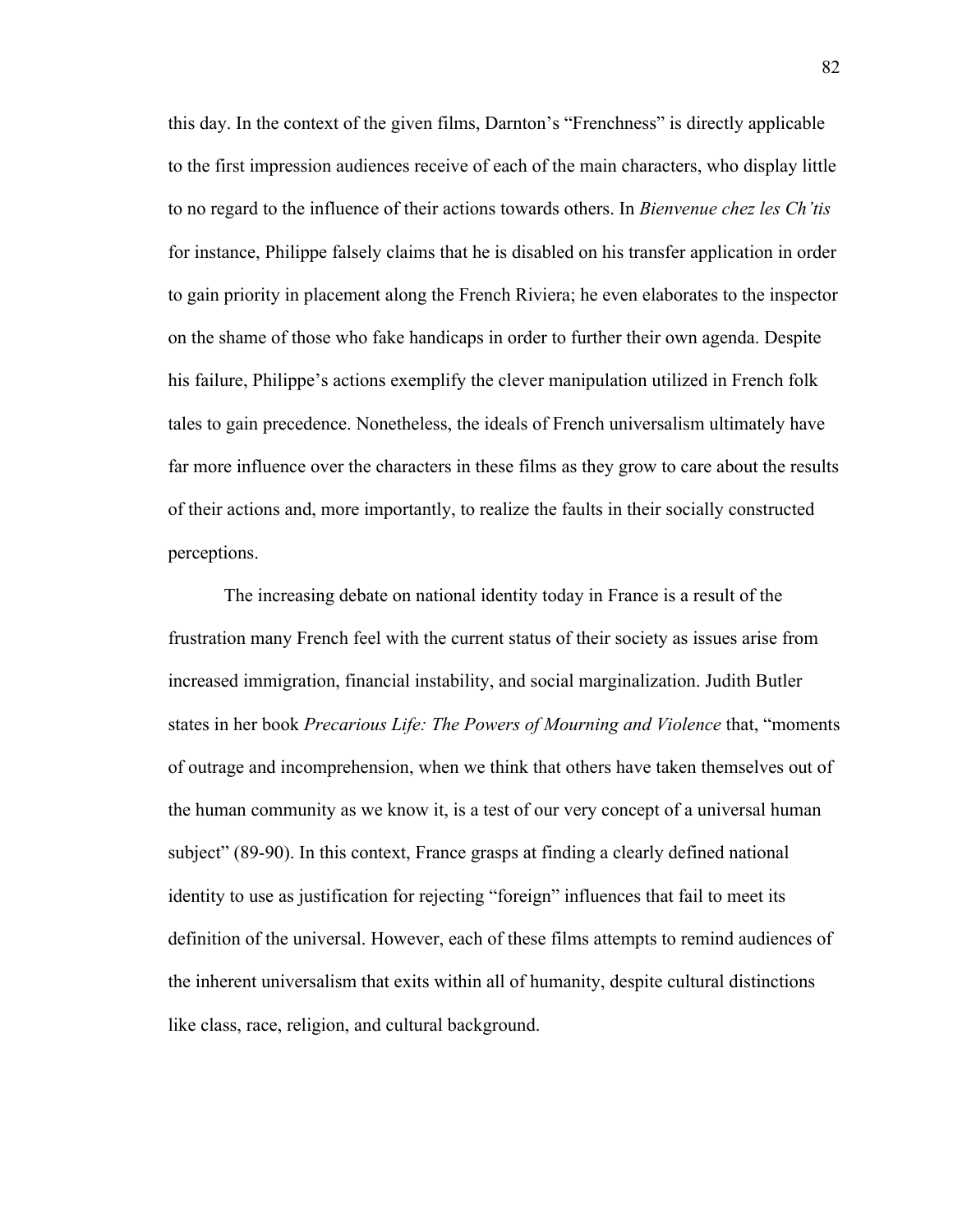In their promotion of universalism, the films demonstrate the specifically *French*  aspects of this ideology and its relation to national identity. For example, *Intouchables* rejects the modern remnants of pre-Revolution classism that divides and stereotypes social classes into isolated entities; both Driss and Philippe learn to navigate between the social extremes as they attain the desired *juste milieu* of an ideal French identity. *Bienvenue chez les Ch'tis* condemns the stretched definition of the feared "foreign" to include perceived extremisms within the French culture itself; Philippe's realization that the Ch'tis are first and foremost French allows *fraternité* to overcome regional and cultural stereotypes. Finally, *Qu'est-ce qu'on a fait au Bon Dieu?* presents a modern example of a diverse French family that successfully overcomes France's rising xenophobia; each of the characters ultimately disproves the social stereotypes surrounding them, thereby revealing their greater identification with France than with their own cultural background. Ultimately, each of the films' main characters overcomes social divides by recognizing the innate Frenchness of one another.

With that said, *Intouchables, Bienvenue chez les Ch'tis,* and *Qu'est-ce qu'on a fait au Bon Dieu?* become comedies of Frenchness that attempt to soothe social anxieties through humorous depictions of and solutions to the question of national identity. Furthermore, the questionably offensive comedic illustrations of social injustices in each of the films are one medium through which French audiences are both entertained and humbled by the unfortunate truth in these representations of their society. It is for these reasons that each film has been one of the top ten most successful French-produced films in history. In their presentation of the ultimate social utopia, these films address the ongoing campaign to define what exactly it means to be "French," thus becoming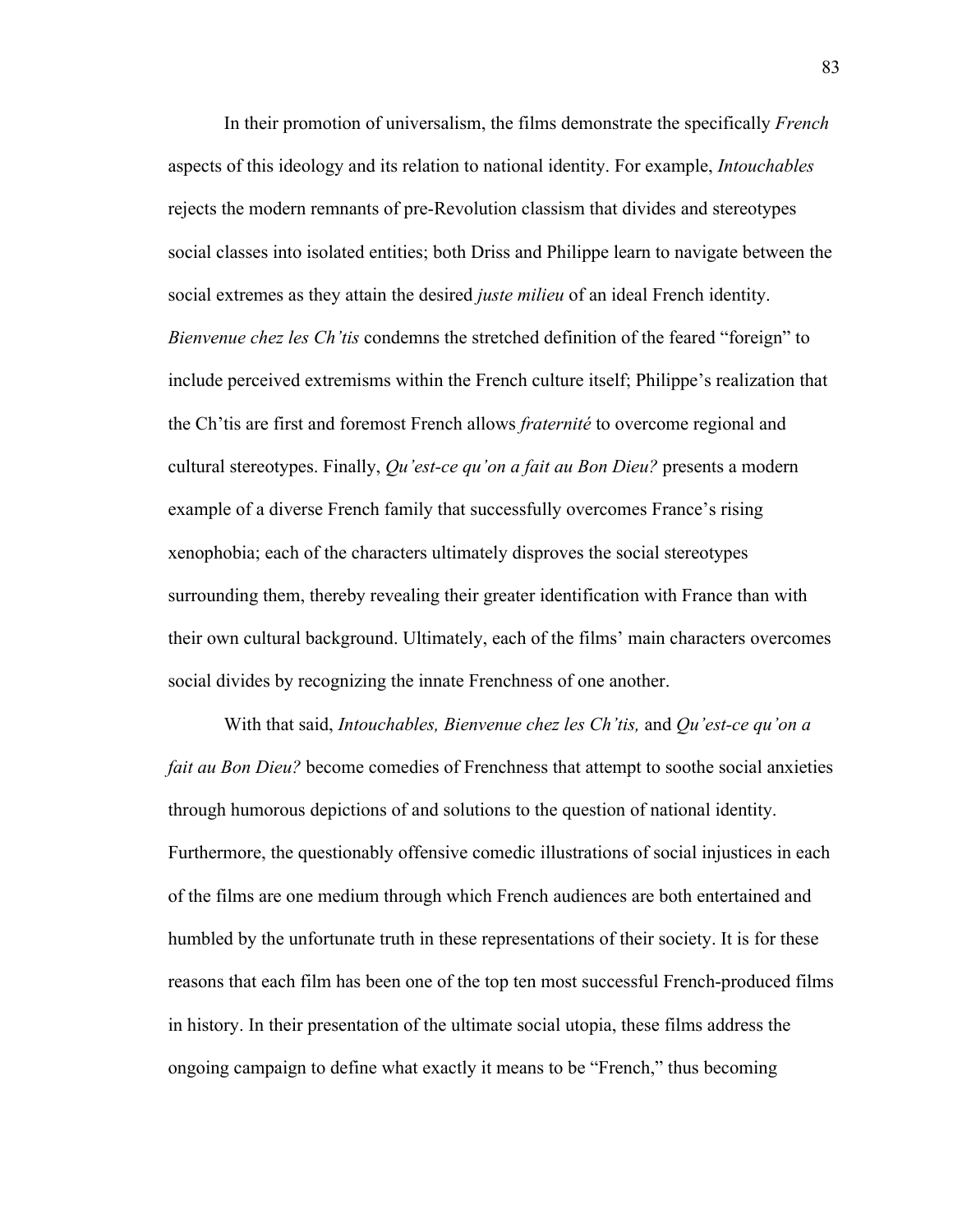comedies of Frenchness in their redefinition of national identity in a diverse society – which resonates with their audiences in ways of which politicians could only dream.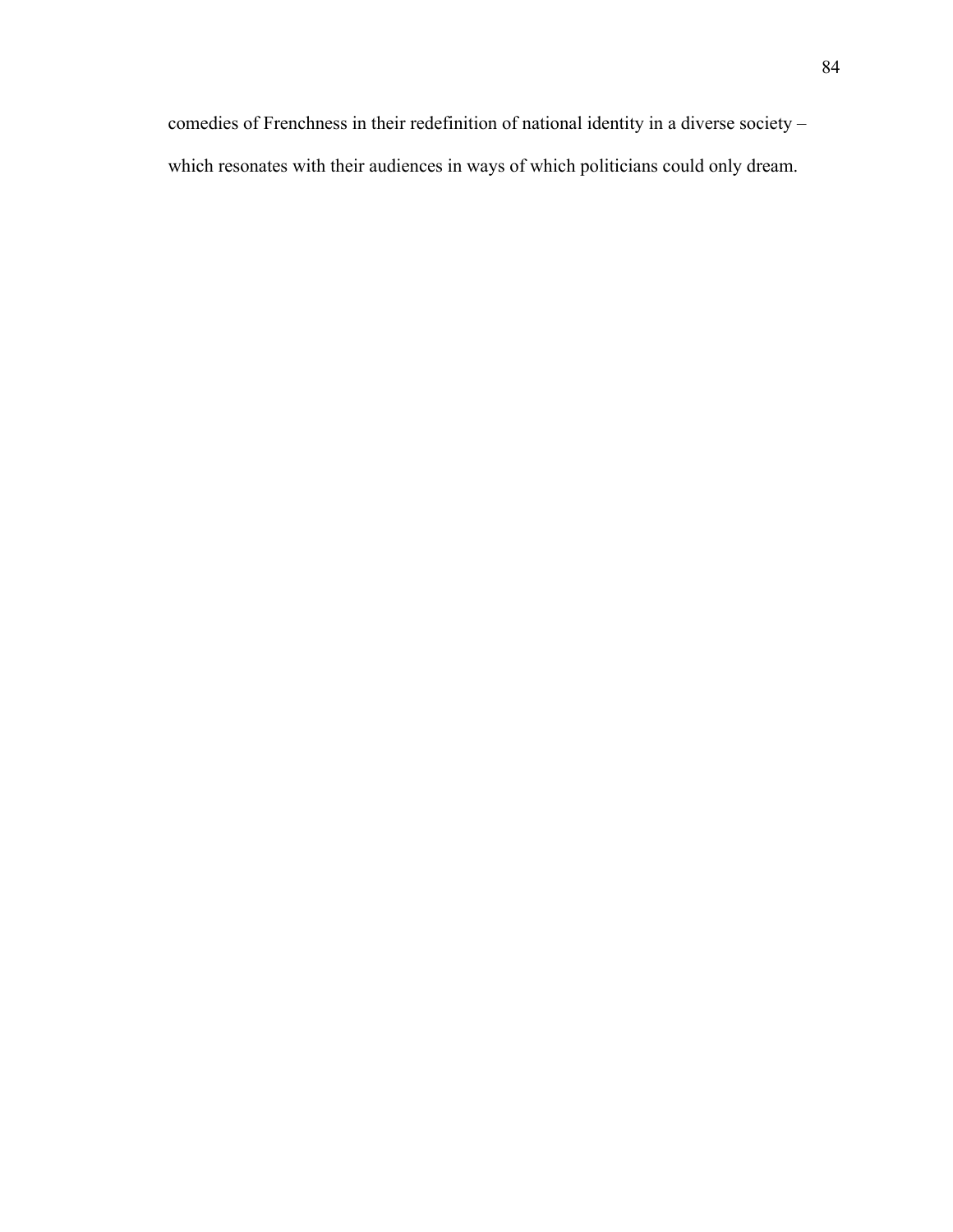## **Bibliography:**

# **Primary Sources:**

- *Bienvenue chez les Ch'tis.* Dir. Dany Boon. Perf. Dany Boon and Kad Merad. Pathé Distribution, 2008.
- *Qu'est-ce qu'on a fait au Bon Dieu?* Dir. Philippe De Chauveron. Perf. Christian Clavier and Chantal Lauby. UGC Distribution, 2014.
- *The Intouchables*. Dir. Olivier Nakache and Éric Toledo. Perf. François Cluzet and Omay Sy. The Weinstein Company, 2011.

#### **Secondary Sources:**

- Alduy, Cécile. "The Battle for the Soul of France." *Nation* 298.12 (2014): 19. *MasterFILE Premier*. Web. 12 Mar. 2015.
- Baycroft, Timothy. *Culture, identity and nationalism: French Flanders in the nineteenth and twentieth centuries*. Vol. 39. Boydell & Brewer, 2004. Web. 3 Jan. 2015.
- Bleich, Erik. "Social Research and 'Race' Policy Framing in Britain and France." *British Journal of Politics & International Relations* 13.1 (2011): 59-74. *Political Science Complete*. Web. 2 Dec. 2014.
- Braquet, Robin. "« Qu'est-ce qu'on a fait au Bon Dieu? ? » dans le top 10 français des films les plus vus." *Le Monde*, 10 July 2014. Web. 20 Jan. 2015.
- Buisson, Jean-Christophe. "*Qu'est-ce qu'on a fait au Bon Dieu?* : les raisons d'un triomphe." *Le Figaro.* 13 Jun. 2014. Web. 1 Apr. 2015.
- Butler, Judith. *Precarious Life: The Powers of Mourning and Violence*. London: Verso, 2004. Print.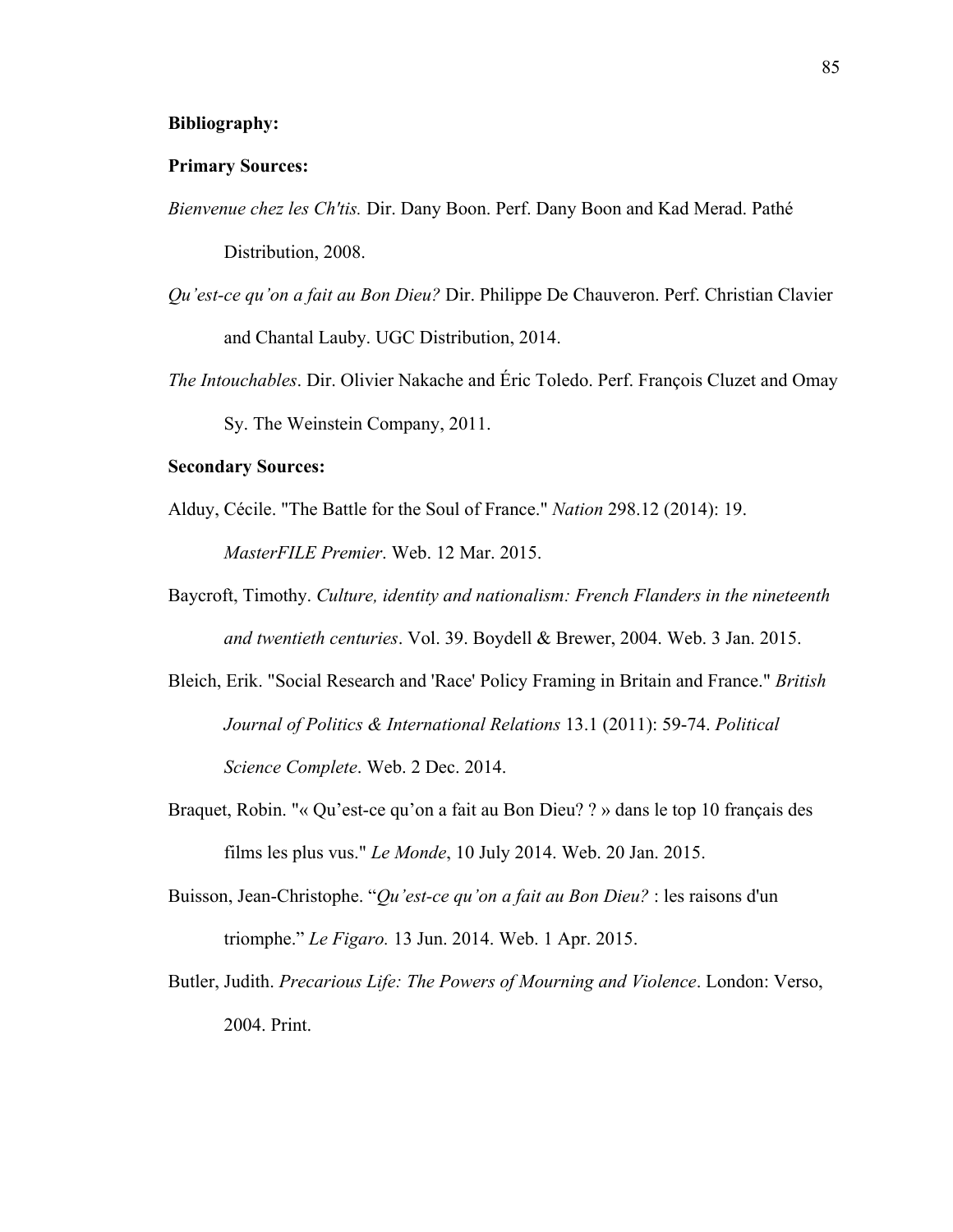- Cardullo, Robert J. "Cinema as 'Social Documentary': The Film Theory of André Bazin, Revisited." *Studies in French Cinema* 13.1 (2013): 33-46. *Humanities International Complete*. Web. 11 Jan. 2015.
- Cebron, Mathilde. "*Intouchables*, film français le plus vu dans le monde." *Le Figaro.* 10 Sep. 2012. Web. 15 Feb. 2015.
- Collet, Beate. "Mixed couples in France. Statistical facts, definitions, and social reality." *Papers: Revista De Sociologia* 97.1 (2012): 61. *Supplemental Index*. Web. 25 Mar. 2015.
- Cooper, Eunice, and Helen Dinerman. "Analysis of the Film "Don't Be A Sucker": A Study in Communication." *Public Opinion Quarterly* 15.2 (1951): 243- 264. *SocINDEX with Full Text*. Web. 20 Feb. 2015.
- Coulangeon, Philippe. "Changing Policies, Challenging Theories and Persisting Inequalities: Social Disparities in Cultural Participation in France from 1981 to 2008." *Poetics* 41.(2013): 177-209. *ScienceDirect*. Web. 30 Nov. 2014.
- Daly, Eoin. "The Ambiguous Reach of Constitutional Secularism in Republican France: Revisiting the Idea of Laïcité and Political Liberalism as Alternatives." *Oxford Journal of Legal Studies* 32.3 (2012): 583-608. *Business Source Complete*. Web. 2 Dec. 2014.
- Darnton, Robert. "Peasants tell tales: The meaning of Mother Goose." *The great cat massacre and other episodes in French cultural history* (1984): 8-72. Web. 24 Jan. 2015.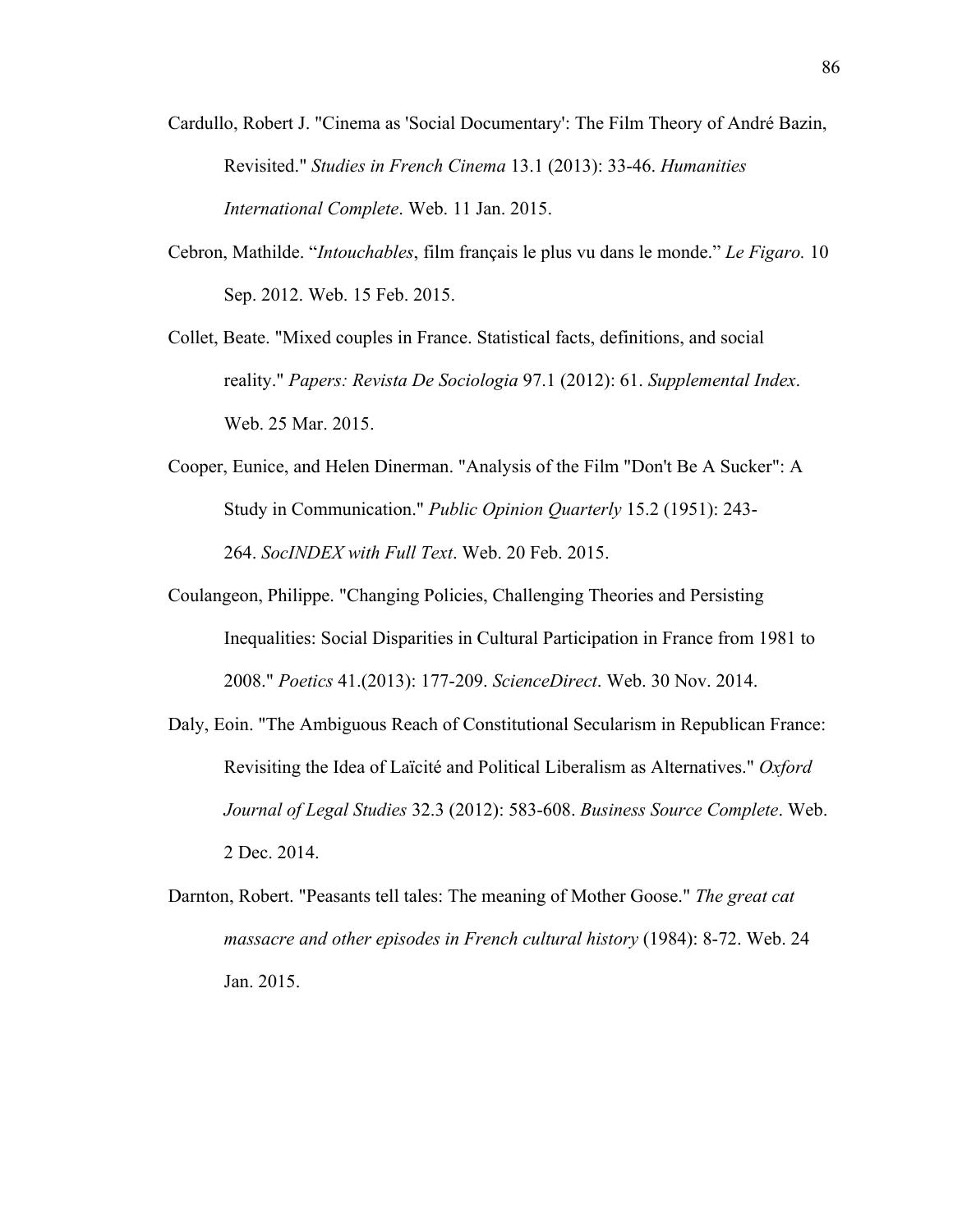- Dubois, Vincent. "Lowbrow Culture and French Cultural Policy: The Socio-Political Logics of a Changing and Paradoxical Relationship." *International Journal Of Cultural Policy* 17.4 (2011): 394-404. Web. 13 Feb. 2015.
- Hargreaves Alec G., McKinney Mark. *Post-Colonial Cultures in France*. London; New York: Routledge, 1997. Print.
- Harrod, Mary. "Linguistic Difference as Ontological Sameness in *Bienvenue chez les Ch'tis* (2008)." *Studies In French Cinema* 12.1 (2012): 75-86. *MLA International Bibliography*. Web. 24 Jan. 2015.
- Hatchondo, Régine. "Le Cinéma français dans une compétition mondialisée." *Géoéconomie* 3 (2011): 45. *Cairn.info*. Web. 11 Jan. 2015.
- Hayward, Susan. *French National Cinema*. London: Routledge, 1993. Print.
- "Intouchables." *UniFrance*. www.unifrance.org/film/31884/intouchables. Web. 27 Jan. 2015.
- Jameson, Fredric. "Reification and Utopia in Mass Culture." *Social Text* 1979: 130. *JSTOR Journals*. Web. 21 Jan. 2015.
- Lamont, Michèle, and Nicolas Duvoux. 2014. "How Neo-Liberalism has Transformed France's Symbolic Boundaries?". French Politics, Culture and Society. Web. 28 Nov. 2014.
- "Laughter." *Masterplots, Fourth Edition* (2010): 1-2. *Literary Reference Center*. Web. 11 Jan. 2015.
- Léonard, Marie des Neiges. "Census and Racial Categorization in France: Invisible Categories and Color-Blind Politics."*Humanity & Society* 38.1 (2014): 67-88. Web. 29 Nov. 2014.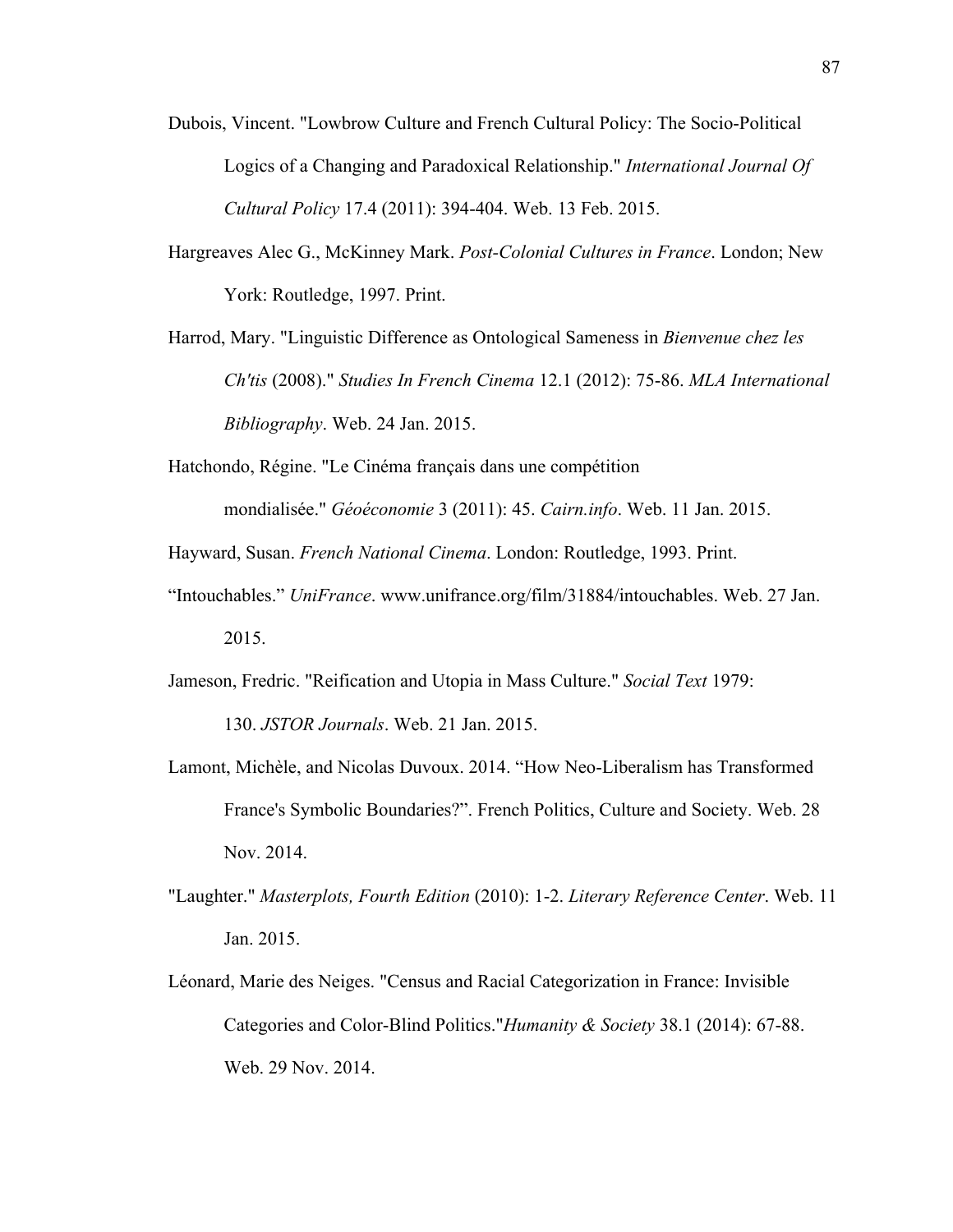- Mandlebaum, Jacques. ""Intouchables" : derrière la comédie populaire, une métaphore sociale généreuse." *Le Monde.* 1 Nov. 2011. Web. 15 Feb. 2015.
- Mandlebaum, Jacques. "Le comédies, bain de jouvence d'une république française défaite." *Le Monde.* Web. 27 Jul. 2014.
- Michael, Charlie. "Interpreting Intouchables: Competing Transnationalisms in Contemporary French Cinema." *Substance: A Review Of Theory & Literary Criticism* 43.1 (2014): 123-137. Web. 30 Jan. 2015.
- Mulholland, Rory. 'Racist' French cinema hit 'too politically incorrect' for UK and US audiences." *The Telegraph.* 13 Oct. 2014. Web. 5 Dec. 2015.

Noiriel, Gérard. *À quoi sert "L'identité nationale".* Marseille: Agone, 2007. Print.

- Planchenault, Gaëlle. "Accented French in Films: Performing and Evaluating in-Group Stylisations." *Multilingua* 31.2/3 (2012): 253-275. *Communication & Mass Media Complete*. Web. 14 Jan. 2015.
- "Qu'est-ce qu'on a fait au Bon Dieu?." *UGC Distribution.* www.ugcdistribution.fr. Web. 2 Jan. 2015.
- Raphael, Lutz. "Transformations of Industrial Labour in Western Europe: Intergenerational Change of Life Cycles, Occupation and Mobility 1970–2000." *German History* 30.1 (2012): 100-119. *Academic Search Premier*. Web. 2 Mar. 2015.
- Rose, Toby. "The unassuming film overshadowing the glam-packed Sarko show." *The Guardian.* Web. 2 Apr. 2008. 12 Mar. 2015.
- Royer, Michelle. "National Cinemas and Transcultural Mappings: The Case of France." *Literature & Aesthetics* 20.1 (2011). Web. 2 Feb. 2015.